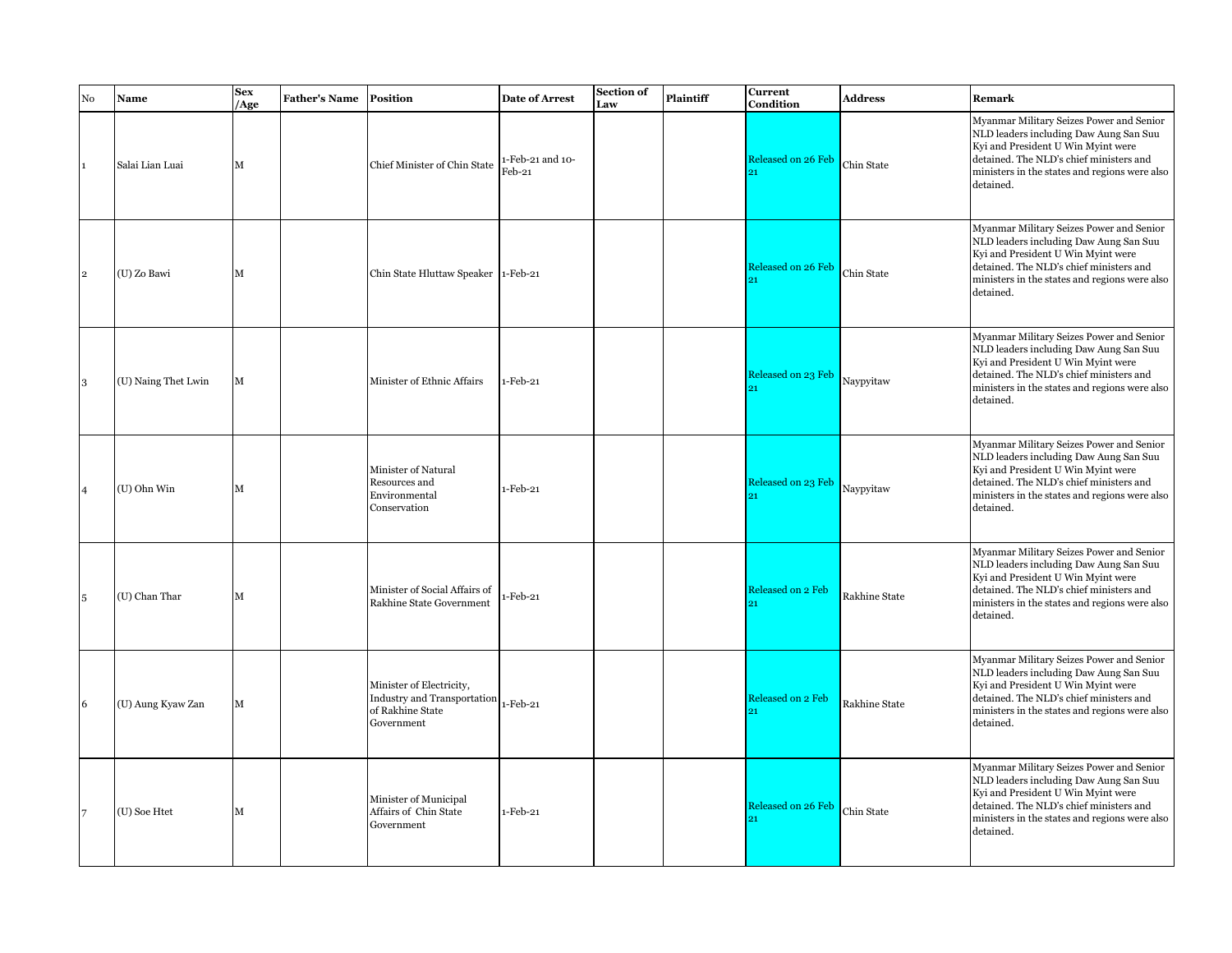| 8      | (U) Phwe Arr          | М | Minister of Immigration of<br><b>Chin State Government</b>                                           | $-Feb-21$  |  | Released on 26 Feb      | Chin State   | Myanmar Military Seizes Power and Senior<br>NLD leaders including Daw Aung San Suu<br>Kyi and President U Win Myint were<br>detained. The NLD's chief ministers and<br>ministers in the states and regions were also<br>detained. |
|--------|-----------------------|---|------------------------------------------------------------------------------------------------------|------------|--|-------------------------|--------------|-----------------------------------------------------------------------------------------------------------------------------------------------------------------------------------------------------------------------------------|
| 9      | (U) Vui Kaw           | М | Minister of Planning and<br>Finance of Chin State<br>Government                                      | 1-Feb-21   |  | Released on 3 Mar       | Chin State   | Myanmar Military Seizes Power and Senior<br>NLD leaders including Daw Aung San Suu<br>Kyi and President U Win Myint were<br>detained. The NLD's chief ministers and<br>ministers in the states and regions were also<br>detained. |
| 10     | (U) Mang Hen Dal      | M | Minister of Agriculture,<br>Livestock, Forestry and<br>Mines of Chin State<br>Government             | 1-Feb-21   |  | Released on 3 Mar       | Chin State   | Myanmar Military Seizes Power and Senior<br>NLD leaders including Daw Aung San Suu<br>Kyi and President U Win Myint were<br>detained. The NLD's chief ministers and<br>ministers in the states and regions were also<br>detained. |
| 11     | (U) Sui Thio          | М | Minister of Road,<br>Transportation and<br>Telecommunication of Chin<br><b>State Government</b>      | -Feb-21    |  | Released on 3 Mar       | Chin State   | Myanmar Military Seizes Power and Senior<br>NLD leaders including Daw Aung San Suu<br>Kyi and President U Win Myint were<br>detained. The NLD's chief ministers and<br>ministers in the states and regions were also<br>detained. |
| $12\,$ | (U) Pau Lun Min Thang | М | Minister of Social Affairs of<br>Chin State Government                                               | -Feb-21    |  | Released on 3 Mar       | Chin State   | Myanmar Military Seizes Power and Senior<br>NLD leaders including Daw Aung San Suu<br>Kyi and President U Win Myint were<br>detained. The NLD's chief ministers and<br>ministers in the states and regions were also<br>detained. |
| 13     | (U) Wai Linn          | м | Minister of Planning and<br>Finance of Kachin State<br>Government                                    | $1-Feb-21$ |  | Released on 2 Feb       | Kachin State | Myanmar Military Seizes Power and Senior<br>NLD leaders including Daw Aung San Suu<br>Kyi and President U Win Myint were<br>detained. The NLD's chief ministers and<br>ministers in the states and regions were also<br>detained. |
| 14     | (U) Win Nyunt         | м | Minister of Road,<br>Communication, Electricity<br>and Industry of Kachin<br><b>State Government</b> | $-Feb-21$  |  | Released on 2 Feb<br>91 | Kachin State | Myanmar Military Seizes Power and Senior<br>NLD leaders including Daw Aung San Suu<br>Kyi and President U Win Myint were<br>detained. The NLD's chief ministers and<br>ministers in the states and regions were also<br>detained. |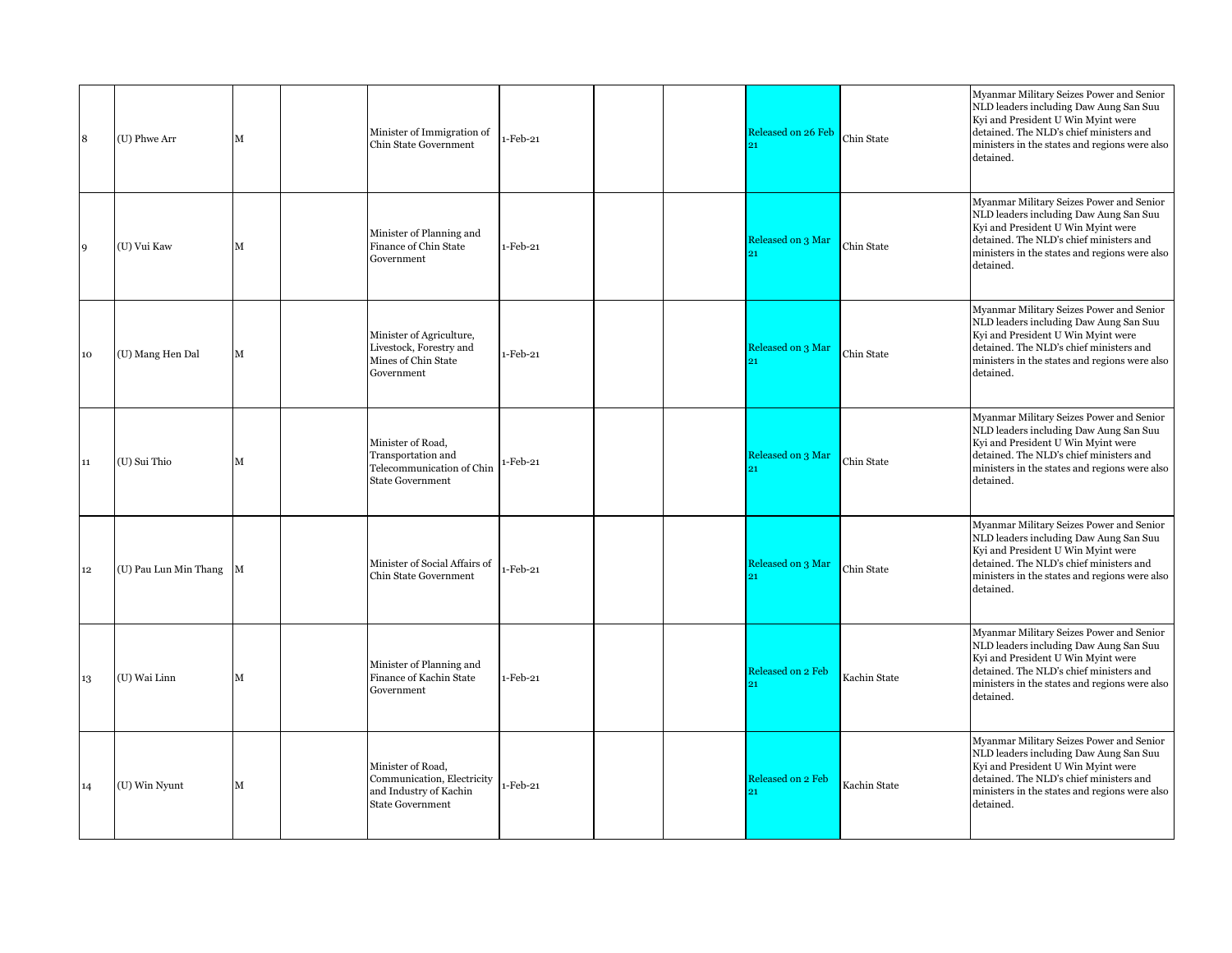| 15 | (U) Kyaw Kyaw Win | М | Minister of Agriculture,<br>Livestock and Irrigation of<br>Kachin State Government   | $1-Feb-21$ |  | Released on 2 Feb<br>91  | Kachin State          | Myanmar Military Seizes Power and Senior<br>NLD leaders including Daw Aung San Suu<br>Kyi and President U Win Myint were<br>detained. The NLD's chief ministers and<br>ministers in the states and regions were also<br>detained. |
|----|-------------------|---|--------------------------------------------------------------------------------------|------------|--|--------------------------|-----------------------|-----------------------------------------------------------------------------------------------------------------------------------------------------------------------------------------------------------------------------------|
| 16 | Dr. Min Kyi Win   | M | Minister of Natural<br>Resources and Environment 1-Feb-21<br>of Mon State Government |            |  | Released on 26 Feb<br>91 | Mon State             | Myanmar Military Seizes Power and Senior<br>NLD leaders including Daw Aung San Suu<br>Kyi and President U Win Myint were<br>detained. The NLD's chief ministers and<br>ministers in the states and regions were also<br>detained. |
| 17 | Dr. Htein Linn    | М | Minister of Social Affairs of<br>Mon State Government                                | $-Feb-21$  |  | Released on 26 Feb       | Mon State             | Myanmar Military Seizes Power and Senior<br>NLD leaders including Daw Aung San Suu<br>Kyi and President U Win Myint were<br>detained. The NLD's chief ministers and<br>ministers in the states and regions were also<br>detained. |
| 18 | (U) Shwe Myint    | M | Minister of Bamar Ethnic<br>Affairs of Mon State<br>Government                       | 1-Feb-21   |  | Released on 26 Feb<br>91 | Mon State             | Myanmar Military Seizes Power and Senior<br>NLD leaders including Daw Aung San Suu<br>Kyi and President U Win Myint were<br>detained. The NLD's chief ministers and<br>ministers in the states and regions were also<br>detained. |
| 19 | (U) Soe Oo        | М | Minister of Planning and<br>Finance of Sagaing Region<br>Government                  | 1-Feb-21   |  | Released on 26 Feb<br>91 | <b>Sagaing Region</b> | Myanmar Military Seizes Power and Senior<br>NLD leaders including Daw Aung San Suu<br>Kyi and President U Win Myint were<br>detained. The NLD's chief ministers and<br>ministers in the states and regions were also<br>detained. |
| 20 | (U) Moe Kyaw Thu  | М | Minister of Immigration of<br><b>Sagaing Region Government</b>                       | $-Feb-21$  |  | Released on 26 Feb       | <b>Sagaing Region</b> | Myanmar Military Seizes Power and Senior<br>NLD leaders including Daw Aung San Suu<br>Kyi and President U Win Myint were<br>detained. The NLD's chief ministers and<br>ministers in the states and regions were also<br>detained. |
| 21 | Dr. Zaw Win       | М | Minister of Social Affairs of<br>Sagaing Region Government                           | $-Feb-21$  |  | Released on 26 Feb<br>21 | <b>Sagaing Region</b> | Myanmar Military Seizes Power and Senior<br>NLD leaders including Daw Aung San Suu<br>Kyi and President U Win Myint were<br>detained. The NLD's chief ministers and<br>ministers in the states and regions were also<br>detained. |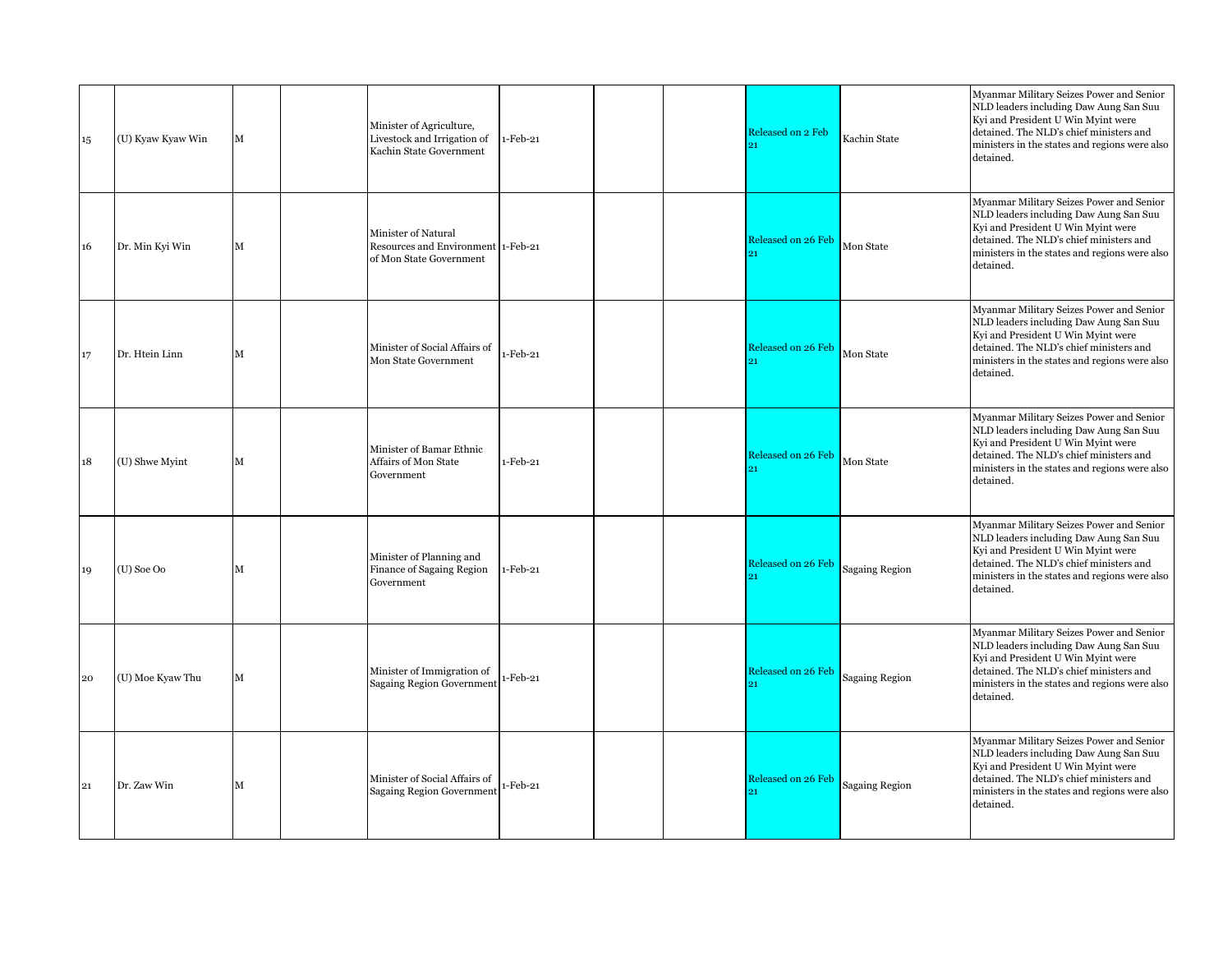| 22 | (U) Than Nyunt Win  | М           | Minister of Electricity,<br>Industry and Transportation 1-Feb-21<br>of Sagaing Region<br>Government |             |  | Released on 26 Feb       | Sagaing Region        | Myanmar Military Seizes Power and Senior<br>NLD leaders including Daw Aung San Suu<br>Kyi and President U Win Myint were<br>detained. The NLD's chief ministers and<br>ministers in the states and regions were also<br>detained. |
|----|---------------------|-------------|-----------------------------------------------------------------------------------------------------|-------------|--|--------------------------|-----------------------|-----------------------------------------------------------------------------------------------------------------------------------------------------------------------------------------------------------------------------------|
| 23 | (U) Kam Za Mon      | M           | Minister of Agriculture,<br>Livestock and Irrigation of<br><b>Sagaing Region Governmet</b>          | $1-Feb-21$  |  | Released on 26 Feb       | <b>Sagaing Region</b> | Myanmar Military Seizes Power and Senior<br>NLD leaders including Daw Aung San Suu<br>Kyi and President U Win Myint were<br>detained. The NLD's chief ministers and<br>ministers in the states and regions were also<br>detained. |
| 24 | (U) Lar Htaung Htan | $\mathbf M$ | Minister of Chin Ethnic<br>Affairs of Sagaing Region<br>Government                                  | $1-Feb-21$  |  | Released on 26 Feb       | <b>Sagaing Region</b> | Myanmar Military Seizes Power and Senior<br>NLD leaders including Daw Aung San Suu<br>Kyi and President U Win Myint were<br>detained. The NLD's chief ministers and<br>ministers in the states and regions were also<br>detained. |
| 25 | (U) Myint Kyi       | M           | Minister of Municipal<br>Affairs of Sagaing Region<br>Government                                    | $1-Feb-21$  |  | Released on 26 Feb<br>o1 | <b>Sagaing Region</b> | Myanmar Military Seizes Power and Senior<br>NLD leaders including Daw Aung San Suu<br>Kyi and President U Win Myint were<br>detained. The NLD's chief ministers and<br>ministers in the states and regions were also<br>detained. |
| 26 | (Daw) Yee Yee Cho   | F           | Minister of Planning and<br>Finance of Tanintharvi<br><b>Region Government</b>                      | 1-Feb-21    |  | Released on 13 Feb       | Tanintharyi Region    | Myanmar Military Seizes Power and Senior<br>NLD leaders including Daw Aung San Suu<br>Kyi and President U Win Myint were<br>detained. The NLD's chief ministers and<br>ministers in the states and regions were also<br>detained. |
| 27 | (U) Ho Pin          | M           | Minister of Social Affairs<br>and Municipal Affairs of<br>Tanintharyi Region<br>Government          | 1-Feb-21    |  | Released on 17 Feb       | Tanintharyi Region    | Myanmar Military Seizes Power and Senior<br>NLD leaders including Daw Aung San Suu<br>Kyi and President U Win Myint were<br>detained. The NLD's chief ministers and<br>ministers in the states and regions were also<br>detained. |
| 28 | (U) Kyaw Min        | M           | Minister of Immigration of<br>Tanintharyi Region<br>Government                                      | $1$ -Feb-21 |  | Released on 17 Feb       | Tanintharyi Region    | Myanmar Military Seizes Power and Senior<br>NLD leaders including Daw Aung San Suu<br>Kyi and President U Win Myint were<br>detained. The NLD's chief ministers and<br>ministers in the states and regions were also<br>detained. |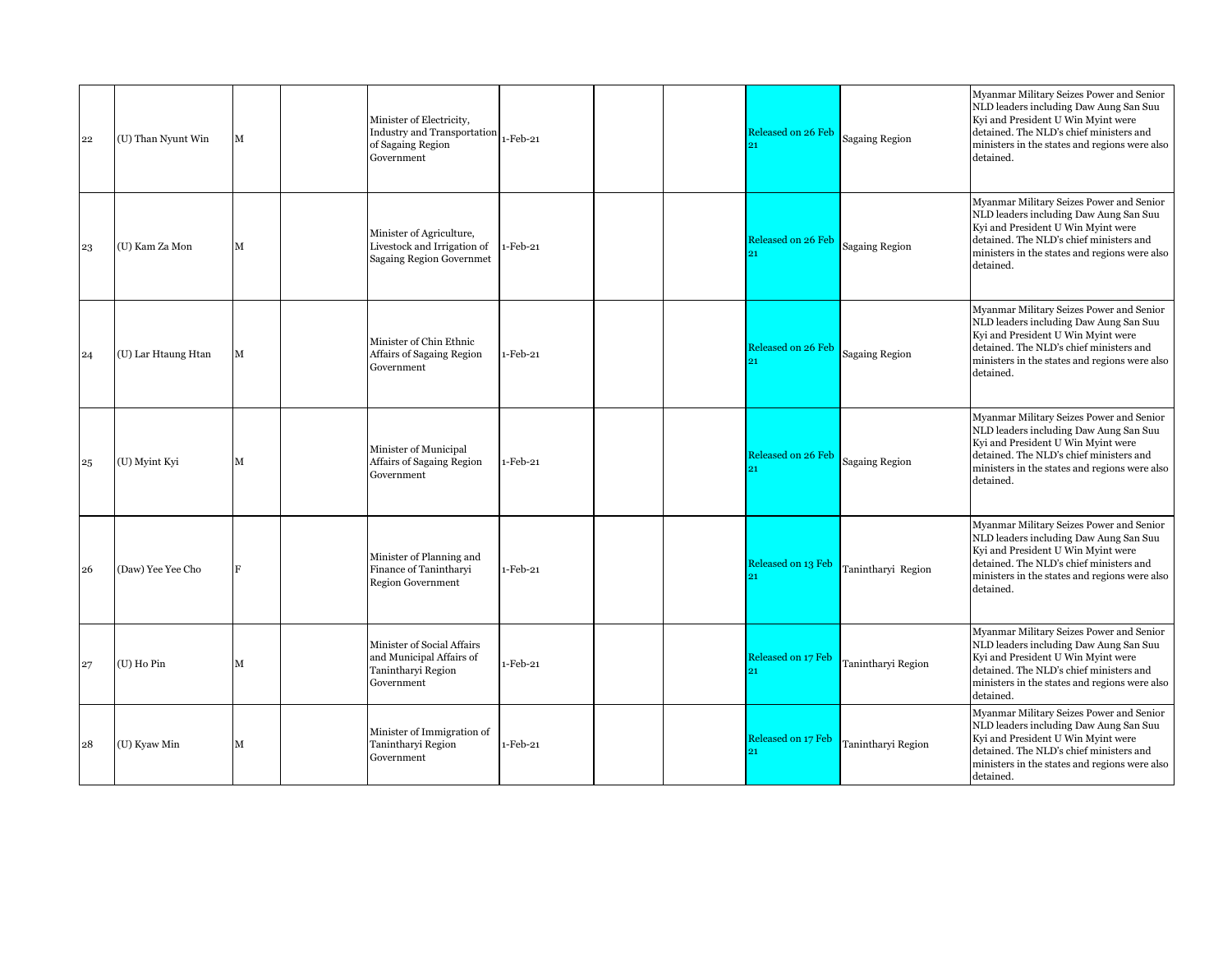| 29 | San Kyaw Hla       | $\mathbf M$ | Rakhine State Hluttaw<br>Speaker                | 1-Feb-21 |  | Released on 5 Feb<br>91   | Rakhine State         | Myanmar Military Seizes Power and Senior<br>NLD leaders including Daw Aung San Suu<br>Kyi and President U Win Myint were<br>detained. The NLD's chief ministers and<br>ministers in the states and regions were also<br>detained. |
|----|--------------------|-------------|-------------------------------------------------|----------|--|---------------------------|-----------------------|-----------------------------------------------------------------------------------------------------------------------------------------------------------------------------------------------------------------------------------|
| 30 | Dain Khan Hphon    | М           | Kachin State Hluttaw<br>Deputy Speaker          | 1-Feb-21 |  | Released on 2 Feb<br>91   | Kachin State          | Myanmar Military Seizes Power and Senior<br>NLD leaders including Daw Aung San Suu<br>Kyi and President U Win Myint were<br>detained. The NLD's chief ministers and<br>ministers in the states and regions were also<br>detained. |
| 31 | (U) Than           | М           | Sagaing Region Hluttaw<br>Speaker               | 1-Feb-21 |  | Released on 26 Feb        | <b>Sagaing Region</b> | Myanmar Military Seizes Power and Senior<br>NLD leaders including Daw Aung San Suu<br>Kyi and President U Win Myint were<br>detained. The NLD's chief ministers and<br>ministers in the states and regions were also<br>detained. |
| 32 | (U) Bo Than Nyunt  | М           | <b>Sagaing Region Hluttaw</b><br>Deputy Speaker | 1-Feb-21 |  | Released on 26 Feb<br>21  | <b>Sagaing Region</b> | Myanmar Military Seizes Power and Senior<br>NLD leaders including Daw Aung San Suu<br>Kyi and President U Win Myint were<br>detained. The NLD's chief ministers and<br>ministers in the states and regions were also<br>detained. |
| 33 | (U) Khin Maung Aye | M           | Tanintharyi Region<br><b>Hluttaw Speaker</b>    | 1-Feb-21 |  | Released on 13 Feb<br>91  | Tanintharyi Region    | Myanmar Military Seizes Power and Senior<br>NLD leaders including Daw Aung San Suu<br>Kyi and President U Win Myint were<br>detained. The NLD's chief ministers and<br>ministers in the states and regions were also<br>detained. |
| 34 | (U) Deih Thang     | $\mathbf M$ | Chin State Hluttaw Deputy<br>Speaker            | 1-Feb-21 |  | <b>Released on 26 Feb</b> | Chin State            | Myanmar Military Seizes Power and Senior<br>NLD leaders including Daw Aung San Suu<br>Kyi and President U Win Myint were<br>detained. The NLD's chief ministers and<br>ministers in the states and regions were also<br>detained. |
| 35 | (Daw) Khin Saw Wai | F           | Member of Parliament<br>(ANP)                   | 1-Feb-21 |  | Released on 1 Feb<br>21   | Rakhine State         | Myanmar Military Seizes Power and Senior<br>NLD leaders including Daw Aung San Suu<br>Kyi and President U Win Myint were<br>detained. The NLD's chief ministers and<br>ministers in the states and regions were also<br>detained. |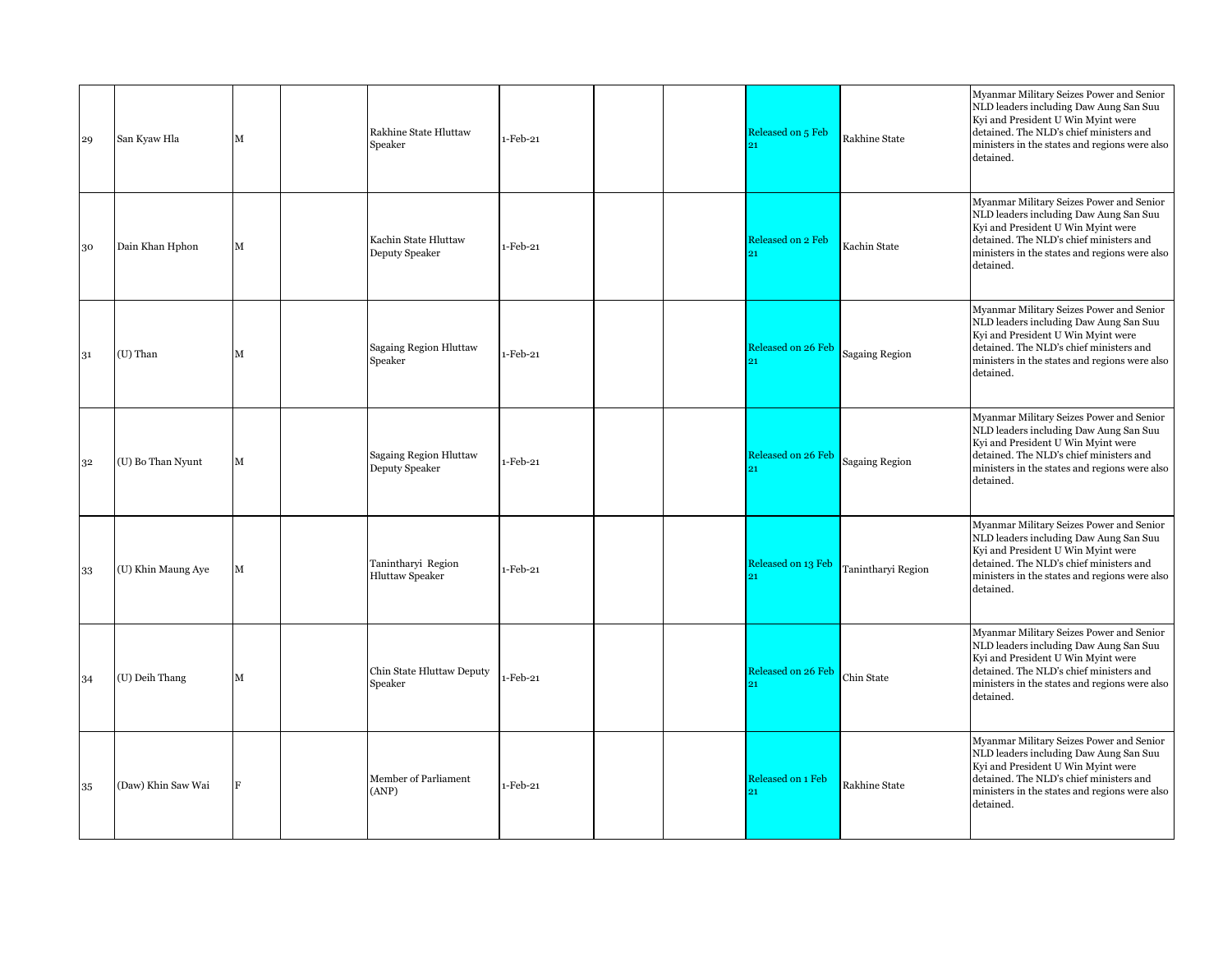| 36 | (U) Soe Moe       | М              | Amyotha Hluttaw MP                          | February  |                                                          |                                                                       | Released on 17 Mar<br>21 |                                     | Myanmar Military Seizes Power and Senior<br>NLD leaders including Daw Aung San Suu<br>Kyi and President U Win Myint were<br>detained. The NLD's chief ministers and<br>ministers in the states and regions were also<br>detained. |
|----|-------------------|----------------|---------------------------------------------|-----------|----------------------------------------------------------|-----------------------------------------------------------------------|--------------------------|-------------------------------------|-----------------------------------------------------------------------------------------------------------------------------------------------------------------------------------------------------------------------------------|
| 37 | (U) Kyaw Linn     | M              | Deputy Minister for<br>construction         | February  |                                                          |                                                                       | Released on 17 Mar       | Naypyitaw                           | Myanmar Military Seizes Power and Senior<br>NLD leaders including Daw Aung San Suu<br>Kyi and President U Win Myint were<br>detained. The NLD's chief ministers and<br>ministers in the states and regions were also<br>detained. |
| 38 | (U) Zaw Lwin      | M              | NLD party member of<br>Myitkyina Township   | 1-Feb-21  |                                                          |                                                                       | Released on 2 Feb<br>21  | Myitkyina Township,<br>Kachin State | Myanmar Military Seizes Power and Senior<br>NLD leaders including Daw Aung San Suu<br>Kyi and President U Win Myint were<br>detained. The NLD's chief ministers and<br>ministers in the states and regions were also<br>detained. |
| 39 | (U) Mo Han Sin    | М              | Chairman of NLD Party of<br>Waimaw Township | 1-Feb-21  |                                                          |                                                                       | Released on 2 Feb        | Kachin State                        | Myanmar Military Seizes Power and Senior<br>NLD leaders including Daw Aung San Suu<br>Kyi and President U Win Myint were<br>detained. The NLD's chief ministers and<br>ministers in the states and regions were also<br>detained. |
| 40 | (U) Chit Swe      | M              | NLD Member of Waimaw<br>Township            | 1-Feb-21  |                                                          |                                                                       | Released on 2 Feb<br>91  | Kachin State                        | Myanmar Military Seizes Power and Senior<br>NLD leaders including Daw Aung San Suu<br>Kyi and President U Win Myint were<br>detained. The NLD's chief ministers and<br>ministers in the states and regions were also<br>detained. |
| 41 | (U) Myint Kyi     | М              | NLD Secretary of Sagaing<br>Region          | 1-Feb-21  |                                                          |                                                                       | Released on 26 Feb       | <b>Sagaing Region</b>               | Myanmar Military Seizes Power and Senior<br>NLD leaders including Daw Aung San Suu<br>Kyi and President U Win Myint were<br>detained. The NLD's chief ministers and<br>ministers in the states and regions were also<br>detained. |
| 42 | Matthew O'Kane    | М              | Economic Adviser                            | 19-Mar-21 |                                                          |                                                                       | Released on 4 Apr<br>91  | Yangon Region                       | He was detained days after the military<br>staged a coup.                                                                                                                                                                         |
| 43 | Christa Avery     | $\overline{B}$ | Economic Adviser                            | 19-Mar-21 |                                                          |                                                                       | Released on 4 Apr<br>91  | Yangon Region                       | She was detained days after the military<br>staged a coup.                                                                                                                                                                        |
| 44 | (Ko) Myo Aung Cho | М              | Teacher                                     | 8-Feb-21  | S: 25 of the<br>Natural<br>Disaster<br>Management<br>law | Ann Township<br>Administrator<br>(U) Maung Shwe 21 (Paid Fine)<br>Aye | Released on 24 Feb       | Ann Township,<br>RakhineState       | For staging a protest against the military<br>coup                                                                                                                                                                                |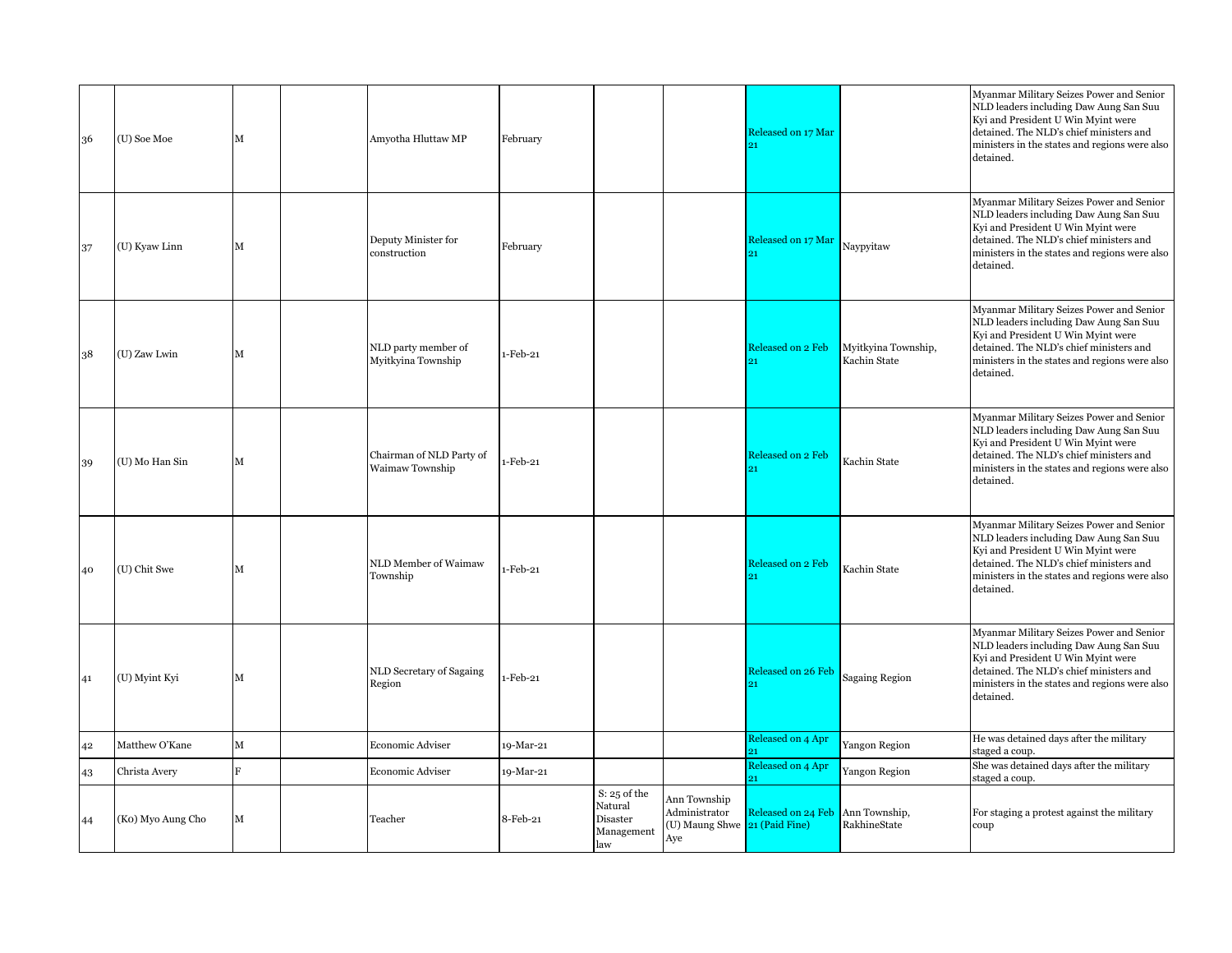| 45 | (Ma) Aye Kyi Kyi Sein       | $\mathbf F$ | No.(4) Primary School<br>Teacher (Pa Ma Tee)                           | 19-Feb-21      |                                                                                                             |                                                                                           | Released on 19 Feb<br>91             | Myitkyina, Kachin State                                                 | She was arrested for her involement in the<br>Civil Disobedience Movement (CDM)                                                                  |
|----|-----------------------------|-------------|------------------------------------------------------------------------|----------------|-------------------------------------------------------------------------------------------------------------|-------------------------------------------------------------------------------------------|--------------------------------------|-------------------------------------------------------------------------|--------------------------------------------------------------------------------------------------------------------------------------------------|
| 46 | (Ma) Aye Chan May           | R           | Teacher (Wai Maw)                                                      | 19-Feb-21      |                                                                                                             |                                                                                           | Released on 19 Feb                   | Myitkyina, Kachin State                                                 | She was arrested for her involement in the<br>Civil Disobedience Movement (CDM)                                                                  |
| 47 | (Daw) Ae Pluit Kham         |             | High School Teacher (BEHS<br>(12), Hlaingthaya Township                | 3-Mar-21       |                                                                                                             |                                                                                           | Released on 24 Ma<br>21              | Hlaingthaya Township,<br>Yangon Region                                  |                                                                                                                                                  |
| 48 | (U) Tin Maung               | М           | Deputy Supredetant,<br>Township Education Office, 21-Mar-21<br>Natmauk |                |                                                                                                             |                                                                                           |                                      | Released on 23 Mar Myoma Kwet thit, Natmauk<br>Township, Magway Region. | He was arrested for his involement in the<br>Civil Disobedience Movement (CDM)                                                                   |
| 49 | (U) Nyo Win                 | M           | Teacher (Middle School)                                                | 7. April. 2021 |                                                                                                             | Police                                                                                    | Released on April 9,<br>2021         | Kyweswe Village, Tantse                                                 | He was arrested by the police for the reason<br>of putting sand bags banker in front of his<br>house. He is on of the CDM teachers in<br>Tantse. |
| 50 | Dr. Aung Pyae Sone          | М           | Doctor                                                                 | 14-Apr-21      |                                                                                                             |                                                                                           | <b>Released on April</b><br>14 noon. | Bhamaw Township, Kachin<br>State                                        |                                                                                                                                                  |
| 51 | (U) Win Pe                  | М           | <b>Political Activist (Former</b><br>Political Prisoner)               | 9-Feb-21       |                                                                                                             |                                                                                           | Released in<br>February              | Dawei Provice, Tanintharyi<br>Region                                    | He was detained days after the military<br>staged a coup.                                                                                        |
| 52 | (Ko) Phyu Phway             | М           | <b>Activist (Former Political</b><br>Prisoner)                         | 12-Feb-21      | $S: 25$ of the<br>Natural<br>Disaster<br>Management<br>law                                                  | <b>Pyay Police</b><br>Station No. 1.                                                      | Released on 12 Feb<br>21             | Pyay Township, Bago<br>Region                                           | For staging a protest against the military<br>coup                                                                                               |
| 53 | Mai Yadanar Aung            |             | University Student (Chin<br>University Students In<br>Rakhine State)   | 9-Feb-21       | $S: 25$ of the<br>Natural<br>Disaster<br>law and S: 19<br>Assembly and Aye<br>Peaceful<br>Procession<br>Law | Management Ann Township<br>Administrator<br>of the Peaceful (U) Maung Shwe 21 (Paid Fine) |                                      | Released on 24 Feb Ann Township, Rakhine<br>State                       | For staging a protest against the military<br>coup                                                                                               |
| 54 | Salai Min Htike Aung        | М           | University Student (Chin<br>University Students In<br>Rakhine State)   | 10-Feb-21      | $S: 25$ of the<br>Natural<br>Disaster<br>law and S: 19<br>Assembly and Aye<br>Peaceful<br>Procession<br>Law | Management Ann Township<br>Administrator<br>of the Peaceful (U) Maung Shwe 21 (Paid Fine) |                                      | Released on 24 Feb Ann Township, Rakhine<br>State                       | For staging a protest against the military<br>coup                                                                                               |
| 55 | (Ko) Hein Zaw Aung          | М           | University Student<br>(Mawlamyine University<br>Student's Union)       | 12-Feb-21      |                                                                                                             |                                                                                           | Released on 12 Feb                   | Mawlamyine Township,<br>Mon State                                       | For staging a protest against the military<br>coup                                                                                               |
| 56 | (Ko) Pyae Sone Phyo         | M           | University Student<br>(Mawlamyine University<br>Student's Union)       | 12-Feb-21      |                                                                                                             |                                                                                           | Released on 12 Feb<br>91             | Mawlamyine Township,<br>Mon State                                       | For staging a protest against the military<br>coup                                                                                               |
| 57 | (Ko) Tun Nyein Oo           | M           | University Student<br>(Mawlamyine University<br>Student's Union)       | 12-Feb-21      |                                                                                                             |                                                                                           | Released on 12 Feb<br>21             | Mawlamyine Township,<br>Mon State                                       | For staging a protest against the military<br>coup                                                                                               |
| 58 | (Ma) Chue Chit Chit<br>Kyaw | R           | Student (History - Distance<br>Education)                              | 27-Feb-21      |                                                                                                             |                                                                                           | Released                             | Yangon Region                                                           | For staging a protest against the military<br>coup                                                                                               |
| 59 | (Ma) Su Yadanar Aung        | F           | Second Year Student (Law) 27-Feb-21                                    |                |                                                                                                             |                                                                                           | Released                             | Yangon Region                                                           | For staging a protest against the military<br>coup                                                                                               |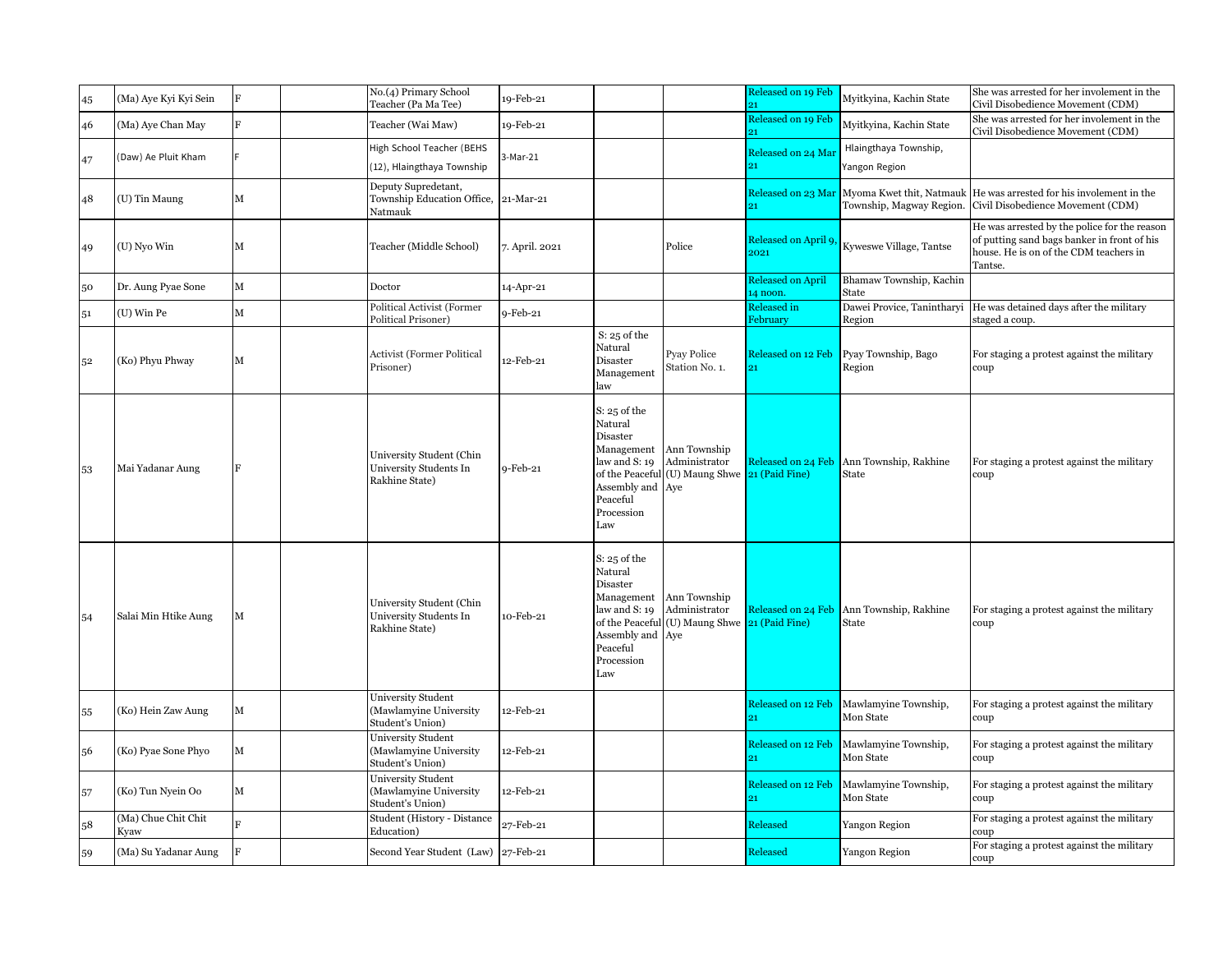| 60 | (Mg) Zwe Htet               | M            |                | Student (History - Distance<br>Education)                                   | 27-Feb-21 | Released           | Yangon Region                        | For staging a protest against the military<br>coup                                                                   |
|----|-----------------------------|--------------|----------------|-----------------------------------------------------------------------------|-----------|--------------------|--------------------------------------|----------------------------------------------------------------------------------------------------------------------|
| 61 | (Mg) Aung Kyaw Phyoe        | M            | U Kyaw Soe Moe | Student (International<br>Tourism Management at<br>Yunnan Minzu University) | 27-Feb-21 | Released           | Yangon Region                        | For staging a protest against the military<br>coup                                                                   |
| 62 | (Mg) Min Khant Ko Ko        | M            |                | Medical Student in Yangon                                                   | 26-Feb-21 | Released on 26 Feb | Tharkayta Township,<br>Yangon Region | For staging a protest against the military<br>coup                                                                   |
| 63 | (Ma) May Myat Chel<br>Myint |              |                | <b>Second Year Medical</b><br>Student (University of<br>Medicine 1)         | 28-Feb-21 | Released on 28 Feb | Yangon Region                        | A medical students strike was dispersed by<br>riot police and more than 100 people<br>arrested in Kyauk Kone, Yankin |
| 64 | (Ma) May Khine San          |              |                | University of Medicine 1                                                    | 28-Feb-21 | Released on 28 Feb | Yangon Region                        | A medical students strike was dispersed by<br>riot police and more than 100 people<br>arrested in Kyauk Kone, Yankin |
| 65 | Dr. Cherry Lwin             | R            |                | University of Medicine 1                                                    | 28-Feb-21 | Released on 28 Feb | Yangon Region                        | A medical students strike was dispersed by<br>riot police and more than 100 people<br>arrested in Kyauk Kone, Yankin |
| 66 | Dr. Zun Wut Hmone           | $\mathbf{E}$ |                | University of Medicine 1                                                    | 28-Feb-21 | Released on 28 Feb | Yangon Region                        | A medical students strike was dispersed by<br>riot police and more than 100 people<br>arrested in Kyauk Kone, Yankin |
| 67 | Dr. May Myat Mon Kyaw F     |              |                | University of Medicine 1                                                    | 28-Feb-21 | Released on 28 Feb | Yangon Region                        | A medical students strike was dispersed by<br>riot police and more than 100 people<br>arrested in Kyauk Kone, Yankin |
| 68 | (Ma) Aye Htay               |              |                | University of Medicine 1                                                    | 28-Feb-21 | Released on 28 Feb | Yangon Region                        | A medical students strike was dispersed by<br>riot police and more than 100 people<br>arrested in Kyauk Kone, Yankin |
| 69 | Dr. Khin Swe Lwin           |              |                | University of Medicine 1                                                    | 28-Feb-21 | Released on 28 Feb | Yangon Region                        | A medical students strike was dispersed by<br>riot police and more than 100 people<br>arrested in Kyauk Kone, Yankin |
| 70 | Dr. Wai Mar Myint Aung F    |              |                | University of Medicine 1                                                    | 28-Feb-21 | Released on 28 Feb | Yangon Region                        | A medical students strike was dispersed by<br>riot police and more than 100 people<br>arrested in Kyauk Kone, Yankin |
| 71 | Dr. Molly Moe               |              |                | University of Medicine 1                                                    | 28-Feb-21 | Released on 28 Feb | Yangon Region                        | A medical students strike was dispersed by<br>riot police and more than 100 people<br>arrested in Kyauk Kone, Yankin |
| 72 | Dr. Htut Ingyin             | $\mathbf{E}$ |                | University of Medicine 1                                                    | 28-Feb-21 | Released on 28 Feb | Yangon Region                        | A medical students strike was dispersed by<br>riot police and more than 100 people<br>arrested in Kyauk Kone, Yankin |
| 73 | Dr. Swe Mon Oo              |              |                | University of Medicine 1                                                    | 28-Feb-21 | Released on 28 Feb | Yangon Region                        | A medical students strike was dispersed by<br>riot police and more than 100 people<br>arrested in Kyauk Kone, Yankin |
| 74 | Dr. Nwel Min Soe            |              |                | University of Medicine 1<br>(CWH)                                           | 28-Feb-21 | Released on 28 Feb | Yangon Region                        | A medical students strike was dispersed by<br>riot police and more than 100 people<br>arrested in Kyauk Kone, Yankin |
| 75 | Dr. Aye Pwint Mu            |              |                | University of Medicine 1<br>(OG)                                            | 28-Feb-21 | Released on 28 Feb | Yangon Region                        | A medical students strike was dispersed by<br>riot police and more than 100 people<br>arrested in Kyauk Kone, Yankin |
| 76 | Dr. Kay Khine Nyein         |              |                | University of Medicine 1<br>(CWH)                                           | 28-Feb-21 | Released on 28 Feb | Yangon Region                        | A medical students strike was dispersed by<br>riot police and more than 100 people<br>arrested in Kyauk Kone, Yankin |
| 77 | Dr. Su Myat Phyo            |              |                | Dental                                                                      | 28-Feb-21 | Released on 28 Feb | Yangon Region                        | A medical students strike was dispersed by<br>riot police and more than 100 people<br>arrested in Kyauk Kone, Yankin |
| 78 | Dr. Mya Hphone Tint         | M            |                | University of Medicine 2                                                    | 28-Feb-21 | Released on 28 Feb | Yangon Region                        | A medical students strike was dispersed by<br>riot police and more than 100 people<br>arrested in Kyauk Kone, Yankin |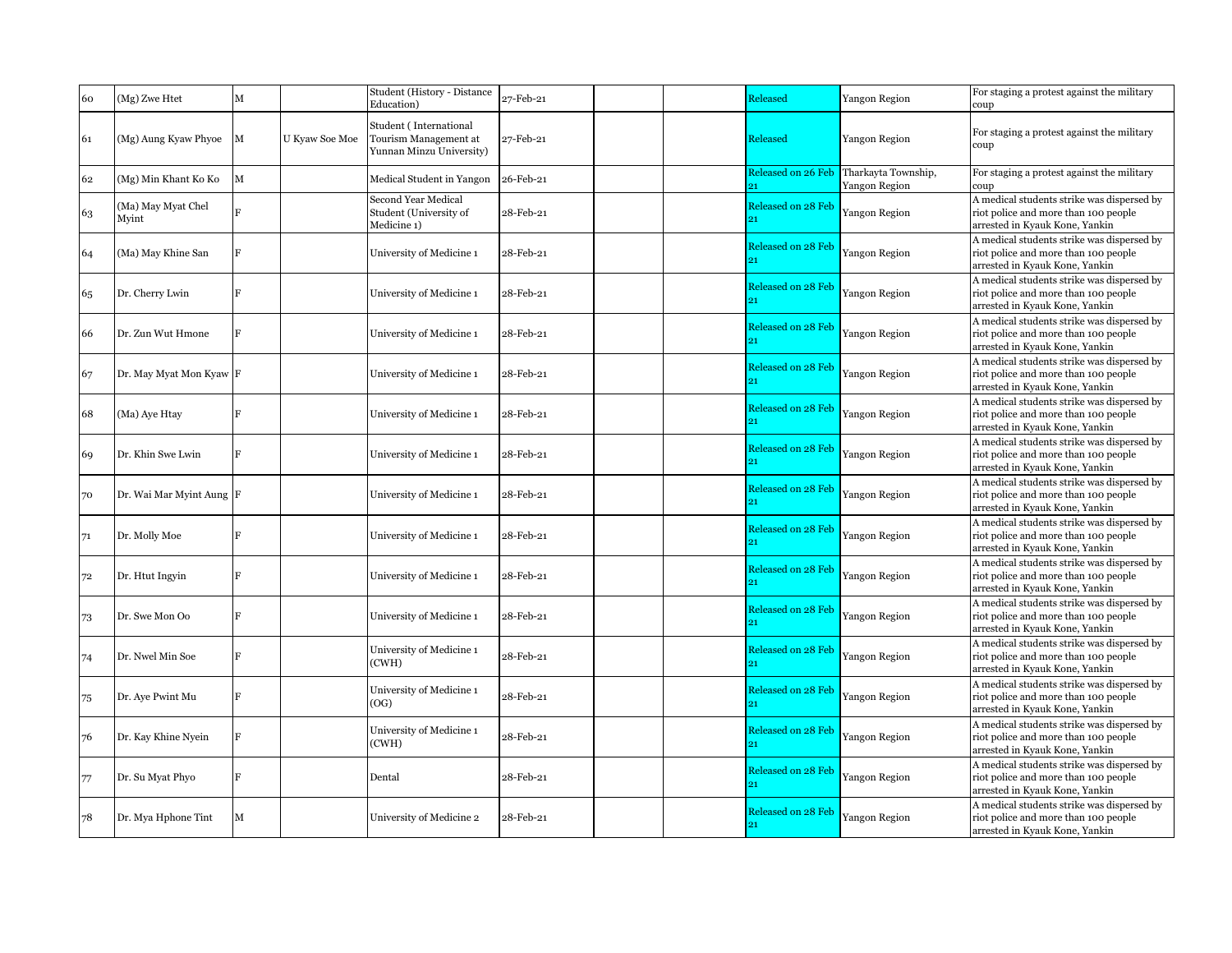| 79 | Dr. Theint Tinzar Hein   |   | <b>UDMY</b>                                                         | 28-Feb-21 | Released on 28 Feb<br>21 | Yangon Region        | A medical students strike was dispersed by<br>riot police and more than 100 people<br>arrested in Kyauk Kone, Yankin |
|----|--------------------------|---|---------------------------------------------------------------------|-----------|--------------------------|----------------------|----------------------------------------------------------------------------------------------------------------------|
| 80 | Dr. May Su Pyne          |   | <b>UDMY</b>                                                         | 28-Feb-21 | Released on 28 Feb       | Yangon Region        | A medical students strike was dispersed by<br>riot police and more than 100 people<br>arrested in Kyauk Kone, Yankin |
| 81 | Dr. Thazin               |   | <b>UDMY</b>                                                         | 28-Feb-21 | Released on 28 Feb       | Yangon Region        | A medical students strike was dispersed by<br>riot police and more than 100 people<br>arrested in Kyauk Kone, Yankin |
| 82 | Dr. Ei Naychi Aung       |   | <b>UDMY</b>                                                         | 28-Feb-21 | Released on 28 Feb<br>o1 | Yangon Region        | A medical students strike was dispersed by<br>riot police and more than 100 people<br>arrested in Kyauk Kone, Yankin |
| 83 | Dr. Kyawt Kay Zin        |   | <b>UDMY</b>                                                         | 28-Feb-21 | Released on 28 Feb       | Yangon Region        | A medical students strike was dispersed by<br>riot police and more than 100 people<br>arrested in Kyauk Kone, Yankin |
| 84 | Dr. Myat Thinzar Lwin    |   | University of Medicine 1                                            | 28-Feb-21 | Released on 28 Feb       | Yangon Region        | A medical students strike was dispersed by<br>riot police and more than 100 people<br>arrested in Kyauk Kone, Yankin |
| 85 | (Daw) Ohnmar Khaing      |   | University of Medicine 1                                            | 28-Feb-21 | Released on 28 Feb<br>21 | Yangon Region        | A medical students strike was dispersed by<br>riot police and more than 100 people<br>arrested in Kyauk Kone, Yankin |
| 86 | Dr. Hnin Myat Lwin       |   | University of Medicine 1                                            | 28-Feb-21 | Released on 28 Feb<br>21 | <b>Yangon Region</b> | A medical students strike was dispersed by<br>riot police and more than 100 people<br>arrested in Kyauk Kone, Yankin |
| 87 | (Ma) Khine Yi Mon Aung F |   | University of Medicine 1                                            | 28-Feb-21 | Released on 28 Feb<br>21 | Yangon Region        | A medical students strike was dispersed by<br>riot police and more than 100 people<br>arrested in Kyauk Kone, Yankin |
| 88 | (Ma) Yamone              | F | University of Medicine 1                                            | 28-Feb-21 | Released on 28 Feb<br>21 | Yangon Region        | A medical students strike was dispersed by<br>riot police and more than 100 people<br>arrested in Kyauk Kone, Yankin |
| 89 | (Ma) Su Htoo Aung        |   | University of Medicine 1<br>(2018)                                  | 28-Feb-21 | Released on 28 Feb<br>21 | Yangon Region        | A medical students strike was dispersed by<br>riot police and more than 100 people<br>arrested in Kyauk Kone, Yankin |
| 90 | (Ma) Thel Su Su Zin      |   | University of Medicine 2<br>(2004)                                  | 28-Feb-21 | Released on 28 Feb<br>21 | Yangon Region        | A medical students strike was dispersed by<br>riot police and more than 100 people<br>arrested in Kyauk Kone, Yankin |
| 91 | N Gar Lone               | M | University of Medicine 1<br>(2007)                                  | 28-Feb-21 | Released on 28 Feb<br>21 | Yangon Region        | A medical students strike was dispersed by<br>riot police and more than 100 people<br>arrested in Kyauk Kone, Yankin |
| 92 | (Ma) Yadanar Htwe        |   | University of Medicine 1<br>(2005)                                  | 28-Feb-21 | Released on 28 Feb<br>21 | Yangon Region        | A medical students strike was dispersed by<br>riot police and more than 100 people<br>arrested in Kyauk Kone, Yankin |
| 93 | (Ma) Cho Nadi Hlaing     |   | <b>Second Year Medical</b><br>Student (University of<br>Medicine 1) | 28-Feb-21 | Released on 28 Feb<br>91 | Yangon Region        | A medical students strike was dispersed by<br>riot police and more than 100 people<br>arrested in Kyauk Kone, Yankin |
| 94 | (Ma) Mya Thel Han        |   | 2001 Batch                                                          | 28-Feb-21 | Released on 28 Feb<br>21 | Yangon Region        | A medical students strike was dispersed by<br>riot police and more than 100 people<br>arrested in Kyauk Kone, Yankin |
| 95 | (Ma) Su Wai Hnin         |   | Second Year Medical<br>Student (University of<br>Medicine 1)        | 28-Feb-21 | Released on 28 Feb       | Yangon Region        | A medical students strike was dispersed by<br>riot police and more than 100 people<br>arrested in Kyauk Kone, Yankin |
| 96 | (Ma) Aye Thar Thit Thti  |   | University of Medicine 1<br>(Final Part 2 Junior)                   | 28-Feb-21 | Released on 28 Feb<br>ò. | Yangon Region        | A medical students strike was dispersed by<br>riot police and more than 100 people<br>arrested in Kyauk Kone, Yankin |
| 97 | (Ma) Ei Pyae Phyo Aung F |   | University of Medicine 1<br>(2001)                                  | 28-Feb-21 | Released on 28 Feb       | <b>Yangon Region</b> | A medical students strike was dispersed by<br>riot police and more than 100 people<br>arrested in Kyauk Kone, Yankin |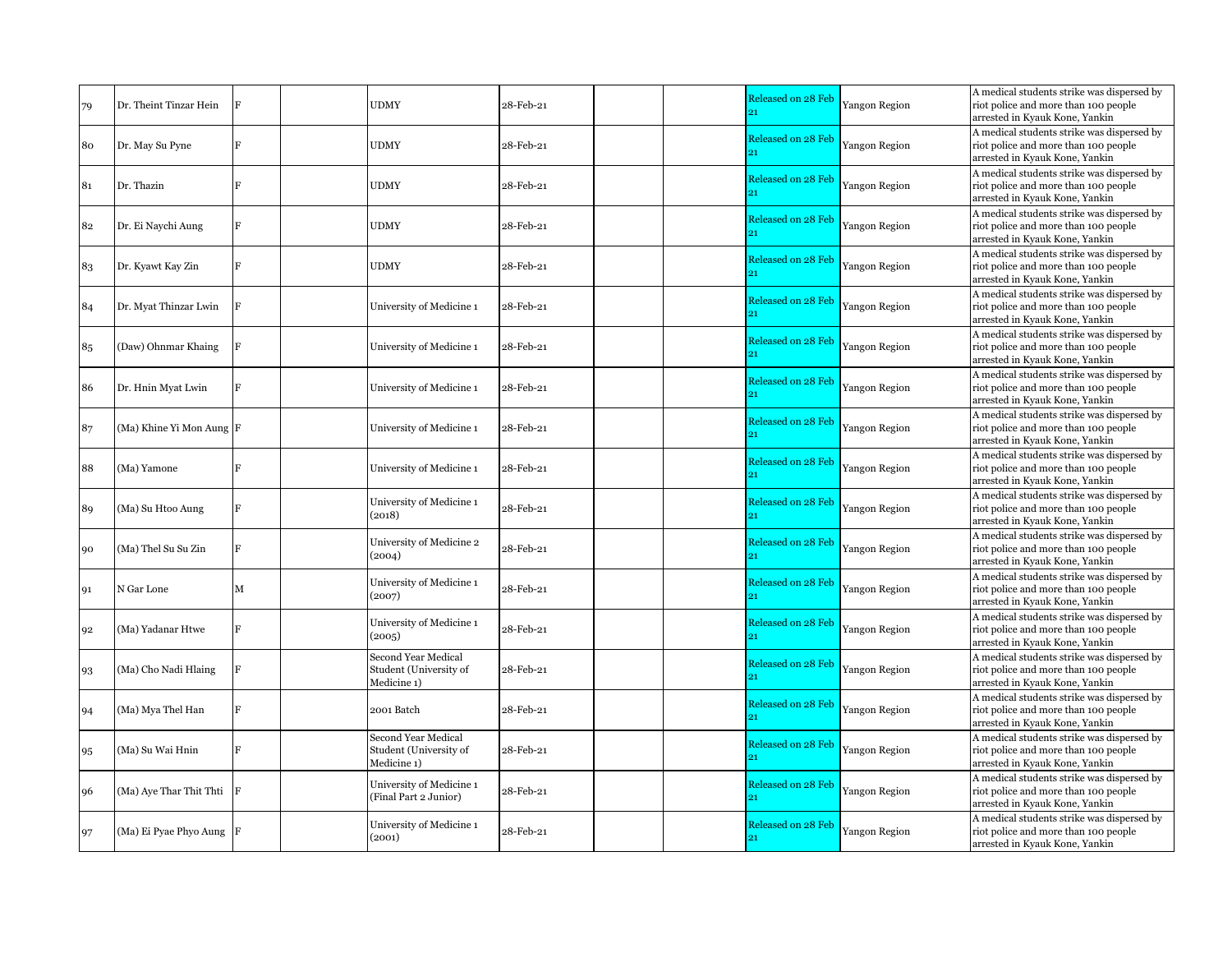| 98  | (Daw) Nu Nu Soe                          |  | Pharmacy                           | 28-Feb-21 | Released on 28 Feb<br>91      | Yangon Region        | A medical students strike was dispersed by<br>riot police and more than 100 people<br>arrested in Kyauk Kone, Yankin |
|-----|------------------------------------------|--|------------------------------------|-----------|-------------------------------|----------------------|----------------------------------------------------------------------------------------------------------------------|
| 99  | (Ma) Yin Yin Thant                       |  | 1996 Batch                         | 28-Feb-21 | Released on 28 Feb<br>21      | Yangon Region        | A medical students strike was dispersed by<br>riot police and more than 100 people<br>arrested in Kyauk Kone, Yankin |
| 100 | (Ma) Hnin Wutt Yi Phyo<br>(13 years old) |  | Student                            | 28-Feb-21 | Released on 28 Feb<br>ò.      | Yangon Region        | A medical students strike was dispersed by<br>riot police and more than 100 people<br>arrested in Kyauk Kone, Yankin |
| 101 | (Ma) Akayi Wint Kyaw                     |  | University of Medicine 2<br>(2003) | 28-Feb-21 | Released on 28 Feb            | Yangon Region        | A medical students strike was dispersed by<br>riot police and more than 100 people<br>arrested in Kyauk Kone, Yankin |
| 102 | (Ma) Htet Su Paing                       |  | <b>UDMY</b> (Third Year)           | 28-Feb-21 | Released on 28 Feb            | <b>Yangon Region</b> | A medical students strike was dispersed by<br>riot police and more than 100 people<br>arrested in Kyauk Kone, Yankin |
| 103 | Dr. Su Sandy                             |  | Doctor                             | 28-Feb-21 | Released on 28 Feb<br>91      | Yangon Region        | A medical students strike was dispersed by<br>riot police and more than 100 people<br>arrested in Kyauk Kone, Yankin |
| 104 | (Ma) Tun Pale Yadanar                    |  | Medical Student                    | 28-Feb-21 | Released on 28 Feb<br>21      | Yangon Region        | A medical students strike was dispersed by<br>riot police and more than 100 people<br>arrested in Kyauk Kone, Yankin |
| 105 | (Ma) Han Thu Wati                        |  | Medical Student                    | 28-Feb-21 | Released on 28 Feb<br>21      | Yangon Region        | A medical students strike was dispersed by<br>riot police and more than 100 people<br>arrested in Kyauk Kone, Yankin |
| 106 | Meredith                                 |  | <b>Medical Student</b>             | 28-Feb-21 | Released on 28 Feb<br>21      | Yangon Region        | A medical students strike was dispersed by<br>riot police and more than 100 people<br>arrested in Kyauk Kone, Yankin |
| 107 | Dr. Wint Yamone Thu                      |  | <b>Medical Student</b>             | 28-Feb-21 | Released on 28 Feb<br>21      | Yangon Region        | A medical students strike was dispersed by<br>riot police and more than 100 people<br>arrested in Kyauk Kone, Yankin |
| 108 | Dr. Thant Thazin                         |  | Medical Student                    | 28-Feb-21 | Released on 28 Feb<br>21      | Yangon Region        | A medical students strike was dispersed by<br>riot police and more than 100 people<br>arrested in Kyauk Kone, Yankin |
| 109 | (Ma) Theint Thazin Hein F                |  | Medical Student                    | 28-Feb-21 | Released on 28 Feb<br>$_{21}$ | Yangon Region        | A medical students strike was dispersed by<br>riot police and more than 100 people<br>arrested in Kyauk Kone, Yankin |
| 110 | (Ma) Thazin Khaing                       |  | <b>Medical Student</b>             | 28-Feb-21 | Released on 28 Feb<br>21      | Yangon Region        | A medical students strike was dispersed by<br>riot police and more than 100 people<br>arrested in Kyauk Kone, Yankin |
| 111 | (Ma) Ei Thazin Phyo                      |  | Medical Student                    | 28-Feb-21 | Released on 28 Feb<br>21      | <b>Yangon Region</b> | A medical students strike was dispersed by<br>riot police and more than 100 people<br>arrested in Kyauk Kone, Yankin |
| 112 | (Ma) Thazin Myo Lwin                     |  | <b>Medical Student</b>             | 28-Feb-21 | Released on 28 Feb<br>91      | <b>Yangon Region</b> | A medical students strike was dispersed by<br>riot police and more than 100 people<br>arrested in Kyauk Kone, Yankin |
| 113 | (Ma) Su Paing                            |  | Medical Student                    | 28-Feb-21 | Released on 28 Feb<br>91      | Yangon Region        | A medical students strike was dispersed by<br>riot police and more than 100 people<br>arrested in Kyauk Kone, Yankin |
| 114 | (Ma) Su Htet Thandar                     |  | Medical Student                    | 28-Feb-21 | Released on 28 Feb            | Yangon Region        | A medical students strike was dispersed by<br>riot police and more than 100 people<br>arrested in Kyauk Kone, Yankin |
| 115 | (Ma) May Myat Noe                        |  | <b>Medical Student</b>             | 28-Feb-21 | Released on 28 Feb<br>ò.      | Yangon Region        | A medical students strike was dispersed by<br>riot police and more than 100 people<br>arrested in Kyauk Kone, Yankin |
| 116 | (Ma) Madi Moe Sett                       |  | <b>Medical Student</b>             | 28-Feb-21 | Released on 28 Feb            | <b>Yangon Region</b> | A medical students strike was dispersed by<br>riot police and more than 100 people<br>arrested in Kyauk Kone, Yankin |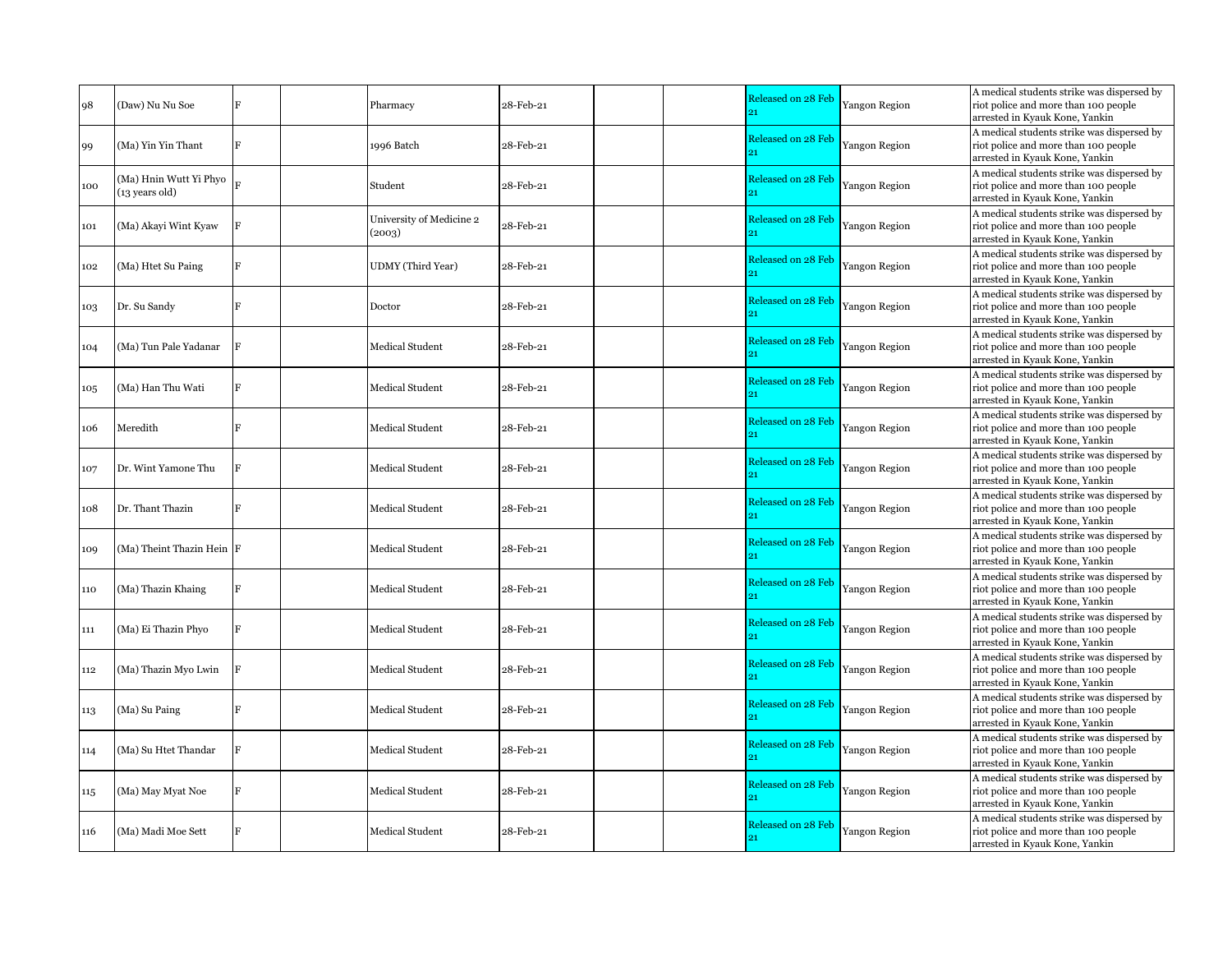| 117 | (Ma) May Thu Kyaw           |             | Medical Student                                   | 28-Feb-21 | Released on 28 Feb            | Yangon Region        | A medical students strike was dispersed by<br>riot police and more than 100 people<br>arrested in Kyauk Kone, Yankin |
|-----|-----------------------------|-------------|---------------------------------------------------|-----------|-------------------------------|----------------------|----------------------------------------------------------------------------------------------------------------------|
| 118 | (Ma) Aye Mon Myint          | E           | Medical Student                                   | 28-Feb-21 | Released on 28 Feb            | Yangon Region        | A medical students strike was dispersed by<br>riot police and more than 100 people<br>arrested in Kyauk Kone, Yankin |
| 119 | Jazlyn                      |             | Medical Student                                   | 28-Feb-21 | Released on 28 Feb            | Yangon Region        | A medical students strike was dispersed by<br>riot police and more than 100 people<br>arrested in Kyauk Kone, Yankin |
| 120 | (Ma) Mya Phoo               |             | Medical Student                                   | 28-Feb-21 | Released on 28 Feb            | Yangon Region        | A medical students strike was dispersed by<br>riot police and more than 100 people<br>arrested in Kyauk Kone, Yankin |
| 121 | (Ma) Moe Thin Cho           |             | <b>Medical Student</b>                            | 28-Feb-21 | Released on 28 Feb            | <b>Yangon Region</b> | A medical students strike was dispersed by<br>riot police and more than 100 people<br>arrested in Kyauk Kone, Yankin |
| 122 | (Ma) May Phoo Wint<br>Shein |             | <b>Medical Student</b>                            | 28-Feb-21 | Released on 28 Feb            | Yangon Region        | A medical students strike was dispersed by<br>riot police and more than 100 people<br>arrested in Kyauk Kone, Yankin |
| 123 | Dr. Khin Wai Wai Tun        |             | Doctor                                            | 28-Feb-21 | Released on 28 Feb<br>$_{21}$ | Yangon Region        | A medical students strike was dispersed by<br>riot police and more than 100 people<br>arrested in Kyauk Kone, Yankin |
| 124 | (Ko) Thein Pike Aung        | $\mathbf M$ | University of Medicine 1<br>(Final Part 2 Junior) | 28-Feb-21 | Released on 28 Feb<br>21      | Yangon Region        | A medical students strike was dispersed by<br>riot police and more than 100 people<br>arrested in Kyauk Kone, Yankin |
| 125 | S Kyone Hlan                | M           | University Student (English) 28-Feb-21            |           | Released on 28 Feb<br>21      | Yangon Region        | A medical students strike was dispersed by<br>riot police and more than 100 people<br>arrested in Kyauk Kone, Yankin |
| 126 | (Ko) Sann Maung             | м           | University of Medicine 1<br>(2005)                | 28-Feb-21 | Released on 28 Feb<br>21      | Yangon Region        | A medical students strike was dispersed by<br>riot police and more than 100 people<br>arrested in Kyauk Kone, Yankin |
| 127 | Dr. Sein Khaing             | м           | Cardiologist                                      | 28-Feb-21 | Released on 28 Feb<br>21      | Yangon Region        | A medical students strike was dispersed by<br>riot police and more than 100 people<br>arrested in Kyauk Kone, Yankin |
| 128 | (Ko) Waiyan Moe             | М           | University of Medicine 1<br>(2009)                | 28-Feb-21 | Released on 28 Feb<br>91      | Yangon Region        | A medical students strike was dispersed by<br>riot police and more than 100 people<br>arrested in Kyauk Kone, Yankin |
| 129 | (Ko) Nyan Htet Linn         | M           | University of Medicine 1<br>(2018)                | 28-Feb-21 | Released on 28 Feb            | Yangon Region        | A medical students strike was dispersed by<br>riot police and more than 100 people<br>arrested in Kyauk Kone, Yankin |
| 130 | (Ko) Sithu Hein             | М           | University of Medicine 1<br>(2007)                | 28-Feb-21 | Released on 28 Feb<br>21      | <b>Yangon Region</b> | A medical students strike was dispersed by<br>riot police and more than 100 people<br>arrested in Kyauk Kone, Yankin |
| 131 | (Ko) Soe Myint Myat         | M           | University of Medicine 1<br>(2007)                | 28-Feb-21 | Released on 28 Feb<br>91      | <b>Yangon Region</b> | A medical students strike was dispersed by<br>riot police and more than 100 people<br>arrested in Kyauk Kone, Yankin |
| 132 | (Ko) Soe Waiyan Tun         | M           | University of Medicine 1                          | 28-Feb-21 | Released on 28 Feb            | Yangon Region        | A medical students strike was dispersed by<br>riot police and more than 100 people<br>arrested in Kyauk Kone, Yankin |
| 133 | Dr. Thiha Yii Chan          | м           | University of Medicine 1<br>(EM)                  | 28-Feb-21 | Released on 28 Feb            | Yangon Region        | A medical students strike was dispersed by<br>riot police and more than 100 people<br>arrested in Kyauk Kone, Yankin |
| 134 | Dr. Aung Paing Khant        | M           | University of Medicine 1                          | 28-Feb-21 | Released on 28 Feb            | Yangon Region        | A medical students strike was dispersed by<br>riot police and more than 100 people<br>arrested in Kyauk Kone, Yankin |
| 135 | (Ko) Kyaw Zin Latt          | м           | <b>Medical Student</b>                            | 28-Feb-21 | Released on 28 Feb            | <b>Yangon Region</b> | A medical students strike was dispersed by<br>riot police and more than 100 people<br>arrested in Kyauk Kone, Yankin |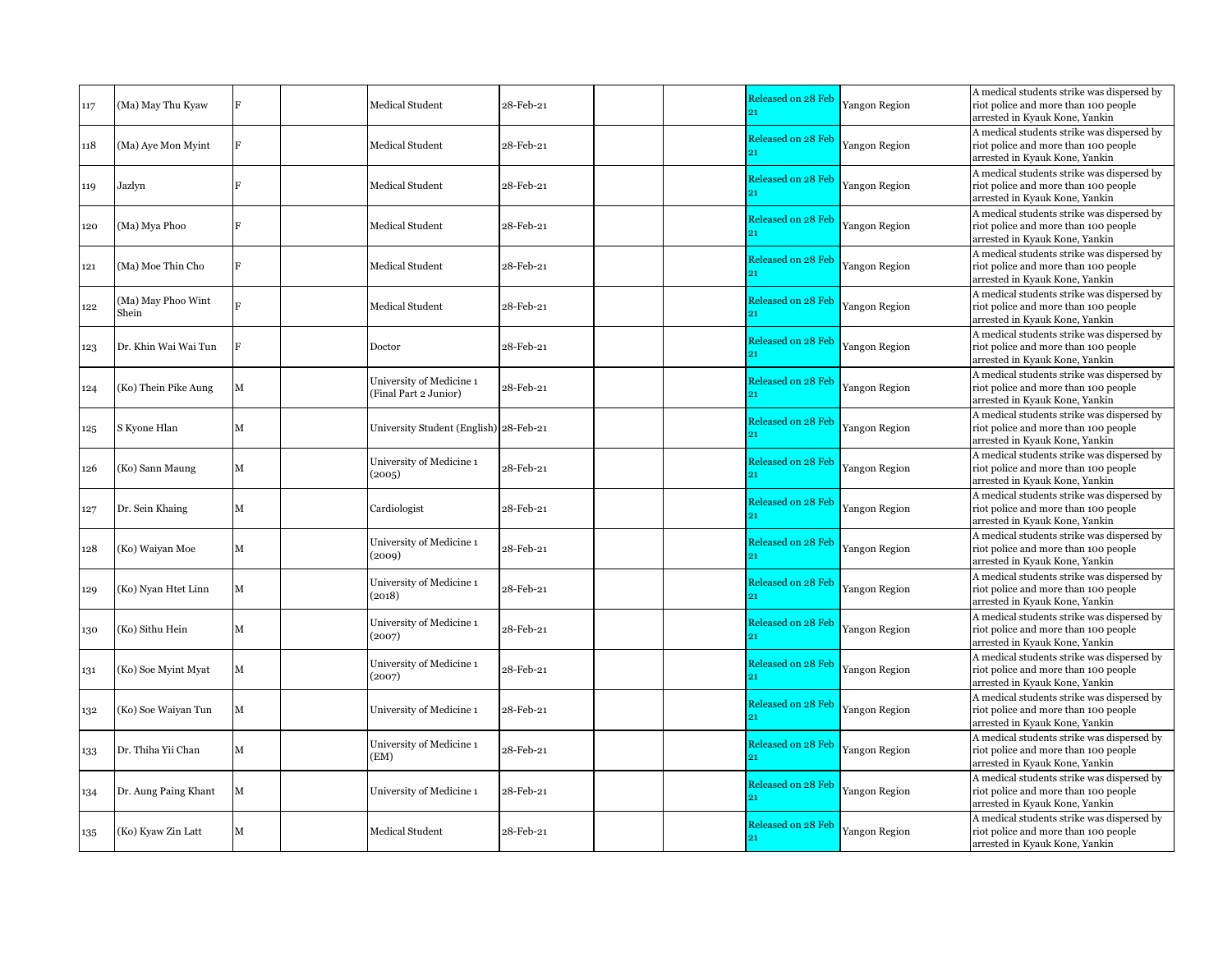| 136 | Sai Pyae Pyae Phyo (16<br>vears old) | M | Student                                           | 28-Feb-21                                            | Released on 28 Feb<br>91 | Yangon Region                                    | A medical students strike was dispersed by<br>riot police and more than 100 people<br>arrested in Kyauk Kone, Yankin |
|-----|--------------------------------------|---|---------------------------------------------------|------------------------------------------------------|--------------------------|--------------------------------------------------|----------------------------------------------------------------------------------------------------------------------|
| 137 | Dr. Kyaw Zaw Hein                    | м | Doctor                                            | 28-Feb-21                                            | Released on 28 Feb       | Yangon Region                                    | A medical students strike was dispersed by<br>riot police and more than 100 people<br>arrested in Kyauk Kone, Yankin |
| 138 | Dr. Chit Min Thu                     | М | University of Medicine 1                          | 28-Feb-21                                            | Released on 28 Feb       | Yangon Region                                    | A medical students strike was dispersed by<br>riot police and more than 100 people<br>arrested in Kyauk Kone, Yankin |
| 139 | Dr. Zwe Hphone Lwin                  | M | University of Medicine 1                          | 28-Feb-21                                            | Released on 28 Feb<br>21 | Yangon Region                                    | A medical students strike was dispersed by<br>riot police and more than 100 people<br>arrested in Kyauk Kone, Yankin |
| 140 | Dr. Nanda Ye Yint                    | М | University of Medicine 1                          | 28-Feb-21                                            | Released on 28 Feb<br>21 | Yangon Region                                    | A medical students strike was dispersed by<br>riot police and more than 100 people<br>arrested in Kyauk Kone, Yankin |
| 141 | Dr. Nay Linn Maung                   | м | Doctor                                            | 28-Feb-21                                            | Released on 28 Feb<br>21 | Yangon Region                                    | A medical students strike was dispersed by<br>riot police and more than 100 people<br>arrested in Kyauk Kone, Yankin |
| 142 | Dr. Kaung Htet Naing                 | M | Doctor                                            | 28-Feb-21                                            | Released on 28 Feb       | Yangon Region                                    | A medical students strike was dispersed by<br>riot police and more than 100 people<br>arrested in Kyauk Kone, Yankin |
| 143 | Dr. Lwin Phyo Thu                    | М | Doctor                                            | 28-Feb-21                                            | Released on 28 Feb<br>91 | Yangon Region                                    | A medical students strike was dispersed by<br>riot police and more than 100 people<br>arrested in Kyauk Kone, Yankin |
| 144 | Dr. Han Linn Aung                    | м | Doctor                                            | 28-Feb-21                                            | Released on 28 Feb       | Yangon Region                                    | A medical students strike was dispersed by<br>riot police and more than 100 people<br>arrested in Kyauk Kone, Yankin |
| 145 | U) Myint Thein                       | M | Teacher                                           | 10-May-21                                            | Released                 | Lat Pan Village, Waw<br>Township, Bago Region    |                                                                                                                      |
| 146 | (Ma) May Myat Naing                  |   | Teacher                                           | 10-May-21                                            | Released                 | Lat Pan Village, Waw<br>Township, Bago Region    |                                                                                                                      |
| 147 | Daw) Lei Lei Win                     |   | Teacher (BEHS 14 Dagon<br>Myothit (South))        | 18-May-21                                            | Released                 | Dagon Myothit (South)<br>Township, Yangon Region |                                                                                                                      |
| 148 | (Ma) Mot Myint Chal                  |   | Hospital staff (CDM)                              | 20-May-21                                            | Release                  | Kha Yu Taw Ward, Myeik                           | She was Detained for her involement in the<br>Township, Tanintharyi Region Civil Disobedience Movement (CDM)         |
| 149 | (Ko) Sett Paing                      | м | Final Part 2 Junior<br>(University of Medicine 1) | 28-Feb-21                                            | Released on 28 Feb       | Yangon Region                                    | A medical students strike was dispersed by<br>riot police and more than 100 people<br>arrested in Kyauk Kone, Yankin |
| 150 | (Ko) Pyi Kyaw Moe                    | М | University of Medicine 1                          | 28-Feb-21                                            | Released on 28 Feb<br>21 | Yangon Region                                    | A medical students strike was dispersed by<br>riot police and more than 100 people<br>arrested in Kyauk Kone, Yankin |
| 151 | Dr. Zwe Phyo Oo                      | М | University of Medicine 1                          | ${\small 28}\text{-}\mathrm{Feb}\text{-}\mathrm{21}$ | Released on 28 Feb<br>21 | Yangon Region                                    | A medical students strike was dispersed by<br>riot police and more than 100 people<br>arrested in Kyauk Kone, Yankin |
| 152 | Dr. Bo Aung Sann Oo                  | М | University of Medicine 2                          | 28-Feb-21                                            | Released on 28 Feb<br>21 | Yangon Region                                    | A medical students strike was dispersed by<br>riot police and more than 100 people<br>arrested in Kyauk Kone, Yankin |
| 153 | Dr. Kyaw Htet Thet Latt M            |   | University of Medicine 2<br>(OG)                  | 28-Feb-21                                            | Released on 28 Feb       | Yangon Region                                    | A medical students strike was dispersed by<br>riot police and more than 100 people<br>arrested in Kyauk Kone, Yankin |
| 154 | Dr. Kyaw Min Soe                     | м | University of Medicine 1<br>(Ostho)               | 28-Feb-21                                            | Released on 28 Feb<br>91 | Yangon Region                                    | A medical students strike was dispersed by<br>riot police and more than 100 people<br>arrested in Kyauk Kone, Yankin |
| 155 | Dr. Pyay Kyaw Moe                    | М | University of Medicine 1                          | 28-Feb-21                                            | Released on 28 Feb       | Yangon Region                                    | A medical students strike was dispersed by<br>riot police and more than 100 people<br>arrested in Kyauk Kone, Yankin |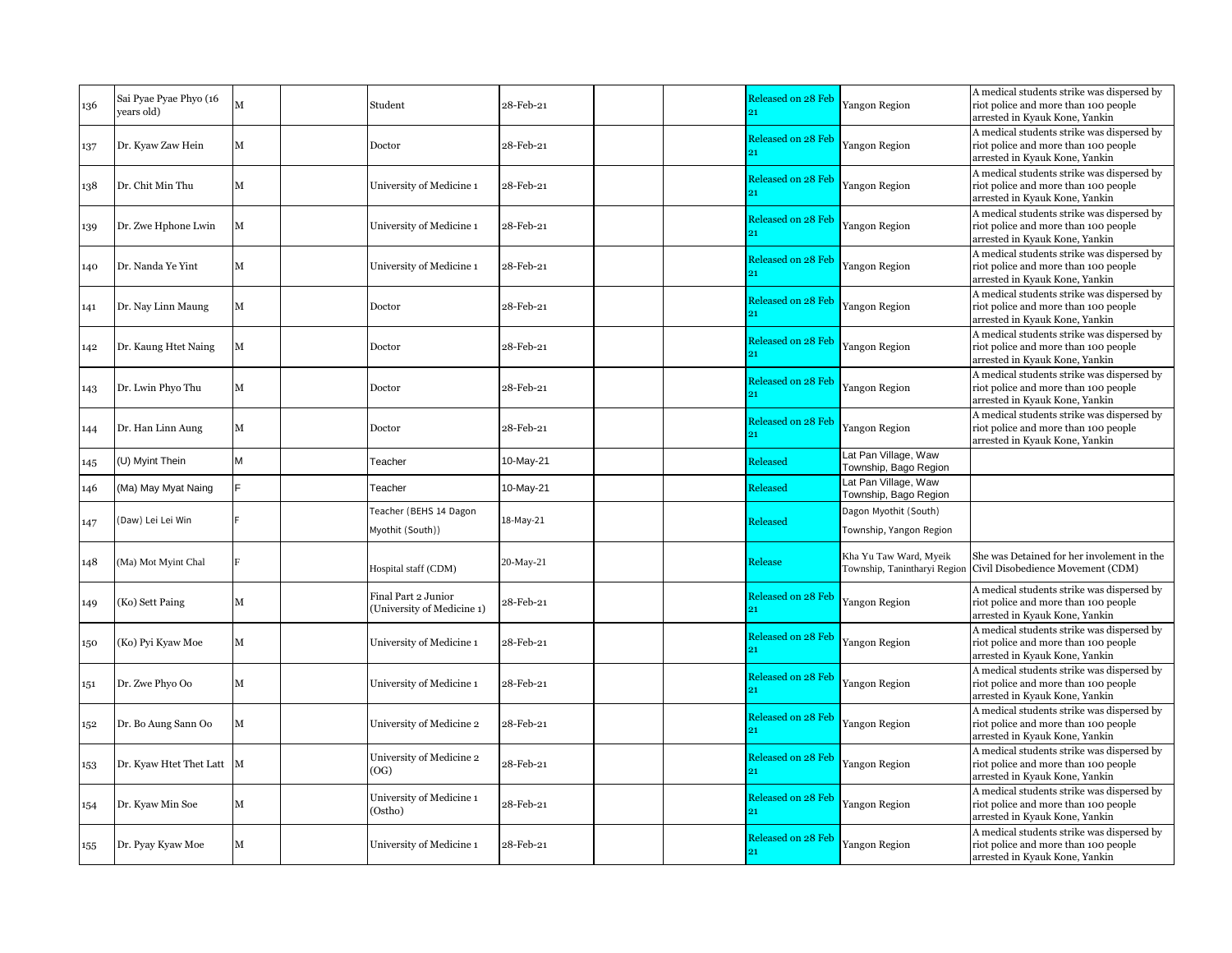| 156 | Dr. Zarni Min Shwe +<br>123   | M            |                      | University of Medicine 1                   | 28-Feb-21  |                       | Released on 28 Feb<br>91   | Yangon Region                              | A medical students strike was dispersed by<br>riot police and more than 100 people<br>arrested in Kyauk Kone, Yankin |
|-----|-------------------------------|--------------|----------------------|--------------------------------------------|------------|-----------------------|----------------------------|--------------------------------------------|----------------------------------------------------------------------------------------------------------------------|
| 157 | (Ma) Zi Zawar Hlaing          | F            |                      | Dawei University Student                   | 28-Feb-21  |                       | Released on 1 Mar          | Dawei Town, Tanintharyi<br>Region          | Arrested for protesting against the military<br>coup                                                                 |
| 158 | Thiha Aung                    | М            |                      | Medical Student (Final year<br>$Part - A)$ | 27-Feb-21  |                       | Released on 28 Feb         | Region                                     | Monywa Township, Sagaing Arrested for protesting against the military<br>coup                                        |
| 159 | (Ko) Sai Win Htut             | М            |                      | Student (History Dis 3rd'Yr) 27-Feb-21     |            |                       | Released on 28 Feb<br>2021 | Monywar Township,<br><b>Sagaing Region</b> |                                                                                                                      |
| 160 | (Ma) Hnin Oo Wai              | R            | U San Yu             | Student                                    | 3-Mar-21   |                       | Released on 24 Mar         | Yangon Region                              | For staging a protest against the military                                                                           |
| 161 | (Ma) Su Nyein Chan            | R            |                      | Student                                    | 3-Mar-21   |                       | Released on 24 Mar         | Yangon Region                              | For staging a protest against the military<br>coup                                                                   |
| 162 | (Mg) Tint Htoo Lwin           | М            |                      | Student                                    | 3-Mar-21   | Penal Code<br>S:505-a | Released on 24 Mar         | Yangon Region                              | For staging a protest against the military<br>coup                                                                   |
| 163 | (Ma) Htar Ei Ei Hlaing        | F            | U Tin Aung Soe       | Student                                    | 3-Mar-21   | Penal Code<br>S:505-a | Released on 24 Mar         | Yangon Region                              | For staging a protest against the military<br>coup                                                                   |
| 164 | (Ma) Eaint Thiri Zaw          | F            |                      | Student                                    | $3-Mar-21$ | Penal Code<br>S:505-a | Released on 24 Mar         | Yangon Region                              | For staging a protest against the military<br>coup                                                                   |
| 165 | (Ma) Win Pa Pa Aung           | F            | U Zaw Shin           | Student                                    | 3-Mar-21   | Penal Code<br>S:505-a | Released on 24 Mar         | Yangon Region                              | For staging a protest against the military<br>coup                                                                   |
| 166 | (Ma) Phoo Ei Thet             |              | U Aye Myint          | Student                                    | 3-Mar-21   | Penal Code<br>S:505-a | Released on 24 Mar         | Yangon Region                              | For staging a protest against the military<br>coup                                                                   |
| 167 | (Ma) Shwe Yi Myint<br>Myat Oo | R            | <b>U Maung Maung</b> | Student                                    | 3-Mar-21   | Penal Code<br>S:505-a | Released on 24 Mar<br>91   | Yangon Region                              | For staging a protest against the military<br>coup                                                                   |
| 168 | (Daw) Yin Myo Aye             |              | U Kyin Maung         | Student                                    | 3-Mar-21   | Penal Code<br>S:505-a | Released on 24 Mar         | Yangon Region                              | For staging a protest against the military<br>coup                                                                   |
| 169 | (Ma) Pwint Thitsar<br>Khine   | Ħ.           | U Thein Zaw          | Student                                    | 3-Mar-21   | Penal Code<br>S:505-a | Released on 24 Mar         | Yangon Region                              | For staging a protest against the military<br>coup                                                                   |
| 170 | (Mg) Thiha Nay Myo            | М            | U Nay Myo            | Student                                    | 3-Mar-21   |                       | Released on 24 Mar         | Yangon Region                              | For staging a protest against the military<br>coup                                                                   |
| 171 | (Mg) Thuta Soe                | $\mathbf{M}$ | U Min Naing          | Student                                    | 3-Mar-21   | Penal Code<br>S:505-a | Released on 24 Mar<br>91   | Yangon Region                              | For staging a protest against the military<br>coup                                                                   |
| 172 | (Mg) Min Ko Ko Kyaw           | M            |                      | Student                                    | $3-Mar-21$ |                       | Released on 24 Mar         | Yangon Region                              | For staging a protest against the military<br>coup                                                                   |
| 173 | (Mg) Htet Aung Shine          | $\mathbf{M}$ | U Shwe Htay          | Student                                    | 3-Mar-21   | Penal Code<br>S:505-a | Released on 24 Mar         | Yangon Region                              | For staging a protest against the military<br>coup                                                                   |
| 174 | (Mg) Kyaw Soe Han             | М            |                      | Student                                    | 3-Mar-21   |                       | Released on 24 Mar         | Yangon Region                              | For staging a protest against the military<br>coup                                                                   |
| 175 | (Ma) Ngwe Hnin Set            | R            |                      | Student                                    | 3-Mar-21   |                       | Released on 24 Mar         | Yangon Region                              | For staging a protest against the military<br>coup                                                                   |
| 176 | (Ma) Thet Htar Swe            |              | U Tin Soe Moe        | Student                                    | 3-Mar-21   | Penal Code<br>S:505-a | Released on 24 Mar         | Yangon Region                              | For staging a protest against the military<br>coup                                                                   |
| 177 | (Ma) Khit Tar San             | F/20         | U Ye Ye Ni           | Second Year UIT Stuent                     | 3-Mar-21   | Penal Code<br>S:505-a | Released on 24 Mar         | Yangon                                     | She was arrested while she was staging a<br>protest along with Tamwe boycott                                         |
| 178 | (Mg) Kyaw Zin Thant           | M            | U Htay Win           | Info Myanmar University                    | $3-Mar-21$ |                       | Released on 24 Mar         | Yangon Region                              | Arrested for protesting against the military<br>coup                                                                 |
| 179 | (Mg) Oakkar Phyo              | М            | U Ngwe Tun Khin      | Student (NMDC) BTHM 4th<br>Yr              | 3-Mar-21   |                       | Released on 24 Mar         | Yangon Region                              | Arrested for protesting against the military<br>coup                                                                 |
| 180 | (Mg) Aung Phyo Paing          | М            | U Aung San Oo        | Student                                    | $3-Mar-21$ |                       | Released on 24 Mar         | Yangon Region                              | Arrested for protesting against the military<br>coup                                                                 |
| 181 | (Mg) Kyaw Sithu Khant         | $\mathbf M$  | U Than Hlaing        | Student                                    | 3-Mar-21   | Penal Code<br>S:505-a | Released on 24 Mar         | Yangon Region                              | Arrested for protesting against the military<br>coup                                                                 |
| 182 | (Mg) Aung Kyaw Min            | М            | U Myint Lwin         | Student                                    | 3-Mar-21   |                       | Released on 24 Mar         | Yangon Region                              | Arrested for protesting against the military<br>coup                                                                 |
| 183 | (Mg) Phyo Wai Myint           | $\mathbf{M}$ |                      | Student                                    | $3-Mar-21$ |                       | Released on 24 Mar<br>21   | Yangon Region                              | Arrested for protesting against the military<br>coup                                                                 |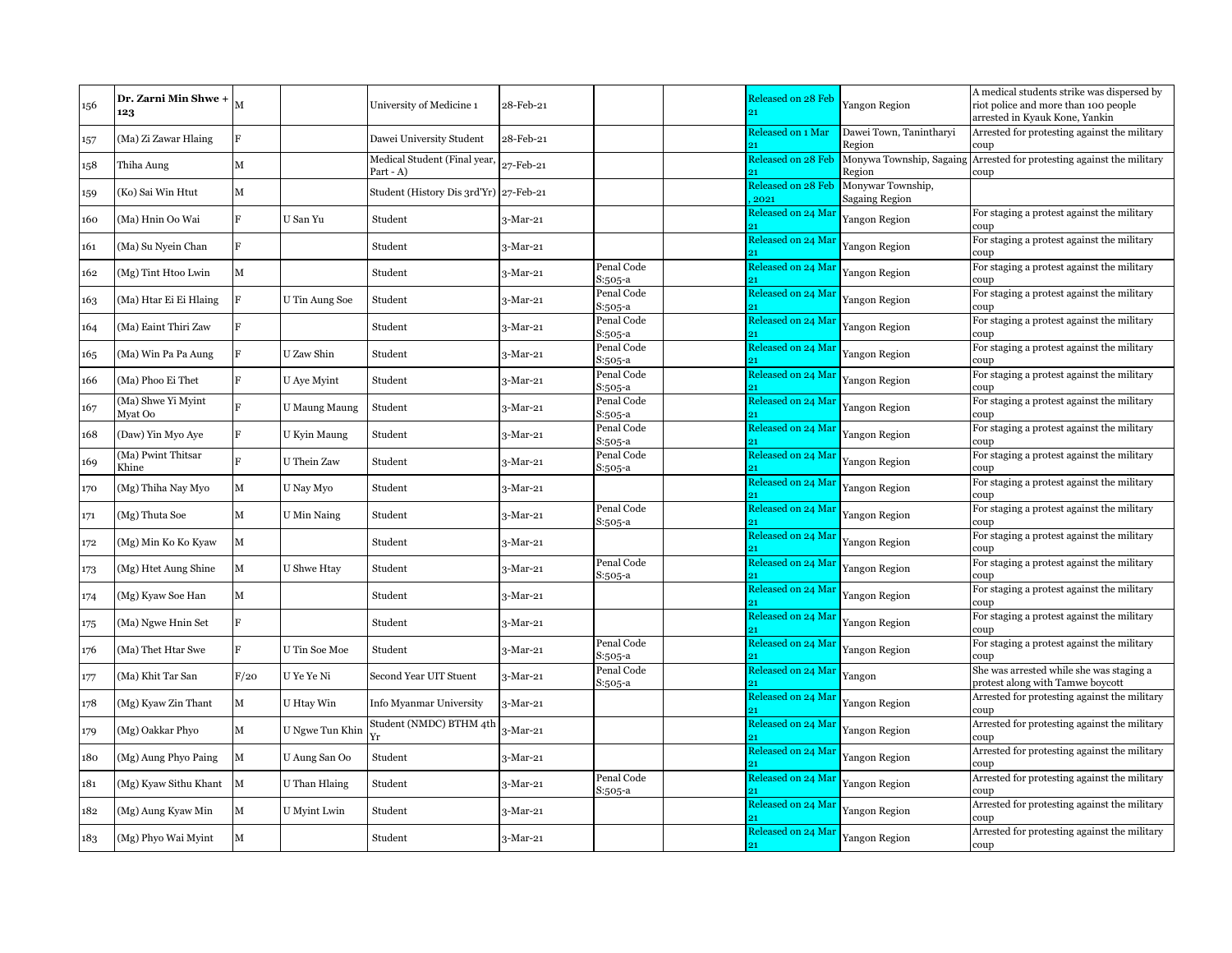| 184 | (Mg) Htet Waiyan                            | м | <b>U</b> Myint Htav  | Student (Grade 11 (BEHS<br>(1))             | 3-Mar-21   |                       | Released on 24 Mar | Yangon Region                                                                  | Arrested for protesting against the military<br>coup                                                                                              |
|-----|---------------------------------------------|---|----------------------|---------------------------------------------|------------|-----------------------|--------------------|--------------------------------------------------------------------------------|---------------------------------------------------------------------------------------------------------------------------------------------------|
| 185 | (Mg) Lu Myint                               | М | U Aung Linn          | Student (DU) Philosophy                     | $3-Mar-21$ | Penal Code<br>S:505-a | Released on 24 Mar | Yangon Region                                                                  | Arrested for protesting against the military<br>coup                                                                                              |
| 186 | (Ma) San Hmu Thwin                          | F | U Ye Latt Thwin      | Student (Grade 10(Pass))                    | 3-Mar-21   |                       | Released           | Yangon Region                                                                  | Arrested for protesting against the military<br>coup                                                                                              |
| 187 | (Ma) Thet Hnin Hnin<br>Shwe                 |   | U Shwe Aye           | Student(NMDC) BTHM 3rd<br>Yr                | 3-Mar-21   | Penal Code<br>S:505-a | Released on 24 Mar | Yangon Region                                                                  | Arrested for protesting against the military<br>coup                                                                                              |
| 188 | (Ma) Thet Hsu Wai Yan<br>Htike              |   | U Wunna              | Student(YU) IC (Share<br>Alumini) H3        | 3-Mar-21   |                       | Released on 24 Mar | Yangon Region                                                                  | Arrested for protesting against the military<br>coup                                                                                              |
| 189 | (Ma) Zar Chi Win                            |   | U San Hla            | Student                                     | 3-Mar-21   |                       | Released on 24 Mar | Yangon Region                                                                  | Arrested for protesting against the military<br>coup                                                                                              |
| 190 | (Ma) Yamin Ave                              | F | U Tin Htway          | Student                                     | 3-Mar-21   |                       | Released on 24 Mar | Yangon Region                                                                  | Arrested for protesting against the military<br>coup                                                                                              |
| 191 | (Ma) Su Kyal Zin Linn<br>Tun (17 years old) |   | U Tun Tun Oo         | Student                                     | $3-Mar-21$ |                       | Released           | 225/227, Kyaikkasan<br>Street, Kyauk Myaung,<br>Tamwe Township, Yangon         | Arrested during the crack down on Student<br>Union protest in Tarmwe and kept in<br>Kyaikkasan Stadium and then transferred to<br>Insein Prison t |
| 192 | (Ma) Phyu Su Mon                            | F | U Chit Thein         | Student                                     | $3-Mar-21$ |                       | Released on 24 Mar | Yangon Region                                                                  | Arrested for protesting against the military<br>coup                                                                                              |
| 193 | (Ma) Wai Phoo Khaing                        |   | U Min San Maung      | Student (DU) (Zoology)<br>(2nd Yr)          | 3-Mar-21   |                       | Released on 24 Mar | Yangon Region                                                                  | Arrested for protesting against the military<br>coup                                                                                              |
| 194 | (Ma) Htet Myat San                          |   | U Tin Maung<br>Htway | Student (EYU Chemistry 1s<br>Yr)            | 3-Mar-21   | Penal Code<br>3:505-a | Released on 24 Mar |                                                                                |                                                                                                                                                   |
| 195 | (Ma) Aye Chan Thu                           |   | U Tun Min            | Student (EYU) Myanmar<br>2nd Yr             | 3-Mar-21   | Penal Code<br>3:505-a | Released on 24 Mar | Yangon Region                                                                  | Arrested for protesting against the military<br>coup                                                                                              |
| 196 | (Ma) Htet Wai Lwin Oo                       | F | U Myint Kyaw<br>Kyaw | Student (WYTU) EC<br>Graduated              | $3-Mar-21$ | Penal Code<br>S:505-a | Released on 24 Mar | Yangon Region                                                                  | Arrested for protesting against the military<br>coup                                                                                              |
| 197 | (Ma) Aye Sandar                             | F | U Tin Aye            | Student (GTI (Kyauk-se))                    | 3-Mar-21   | Penal Code<br>S:505-a | Released on 24 Mar | Yangon Region                                                                  | Arrested for protesting against the military<br>coup                                                                                              |
| 198 | (Ma) Thet Hnin Swe                          | F |                      | U Aung Kyi Myint   Student (GTI (Kyauk-se)) | $3-Mar-21$ | Penal Code<br>S:505-a | Released on 24 Mar | Yangon Region                                                                  | Arrested for protesting against the military<br>coup                                                                                              |
| 199 | Kyaw Sithu                                  | М | U Aung Thu           | Student                                     | 3-Mar-21   |                       | Released on 24 Mar | Region                                                                         | Monywa Township, Sagaing For staging a protest against the military<br>coup                                                                       |
| 200 | Nyi Min Htut                                | M |                      | Student                                     | 3-Mar-21   |                       | Released on 24 Mar | Region                                                                         | Monywa Township, Sagaing For staging a protest against the military<br>coup:                                                                      |
| 201 | Ye Phone Myat                               | M |                      | Student (Hmawbi TU)                         | $3-Mar-21$ |                       | Released on 24 Mar | Hmawbi Township, Yangon<br>Region                                              | For staging a protest against the military<br>coup                                                                                                |
| 202 | Thwel Thwel Win                             | F | U Aung San Lwin      | Student (Taunggyi TU)                       | 3-Mar-21   | Penal Code<br>S:505-a | Released on 24 Mar | Taunggyi Township, Shan<br>State                                               | For staging a protest against the military<br>coup                                                                                                |
| 203 | Su Su Hlaing                                | F |                      | Student                                     | 3-Mar-21   |                       | Released on 24 Mar |                                                                                | For staging a protest against the military<br>coup                                                                                                |
| 204 | (Mg) Mang Suan Khai                         | М |                      | Student                                     | 3-Mar-21   |                       | Released on 24 Mar | North Oakkalapa Township<br>Yangon                                             | For staging a protest against the military<br>coup                                                                                                |
| 205 | Wai Linn Tun                                | М | U Tin Win            | Student (WYTU)                              | 3-Mar-21   | Penal Code<br>S:505-a | Released on 24 Mar | West Yangon                                                                    | For staging a protest against the military<br>coup                                                                                                |
| 206 | (Ma) Kaythi Zun                             | F |                      | Student (IC)                                | $3-Mar-21$ |                       | Released on 24 Mar | Yangon Region                                                                  | For staging a protest against the military<br>coup                                                                                                |
| 207 | (Mg) Kaung Myat Linn                        | М |                      | Student (His)                               | $3-Mar-21$ |                       | Released on 24 Mar | Yangon Region                                                                  | For staging a protest against the military<br>coup                                                                                                |
| 208 | (Mg) Htin Linn                              | М | U Zin Htet           | Student (Law)                               | $3-Mar-21$ |                       | Released on 24 Mar | Yangon Region                                                                  | For staging a protest against the military<br>coup                                                                                                |
| 209 | (Mg) Nyan Linn Htet                         | М |                      | Student (Chem)                              | $3-Mar-21$ |                       | Released on 24 Mar | Yangon Region                                                                  | For staging a protest against the military<br>coup                                                                                                |
| 210 | (Ma) Yoon Shwe Khaing                       |   | U Saw Shwe Thike     | Student (3rd Year<br>Psychology)            | $3-Mar-21$ |                       | Released on 24 Mai | 4/103, Middle Old Town,<br>Ave Yeik Nvein Street,<br>Thanlyin Township, Yangon | For staging a protest against the military<br>coup (in Tamwe Township, Yangon)                                                                    |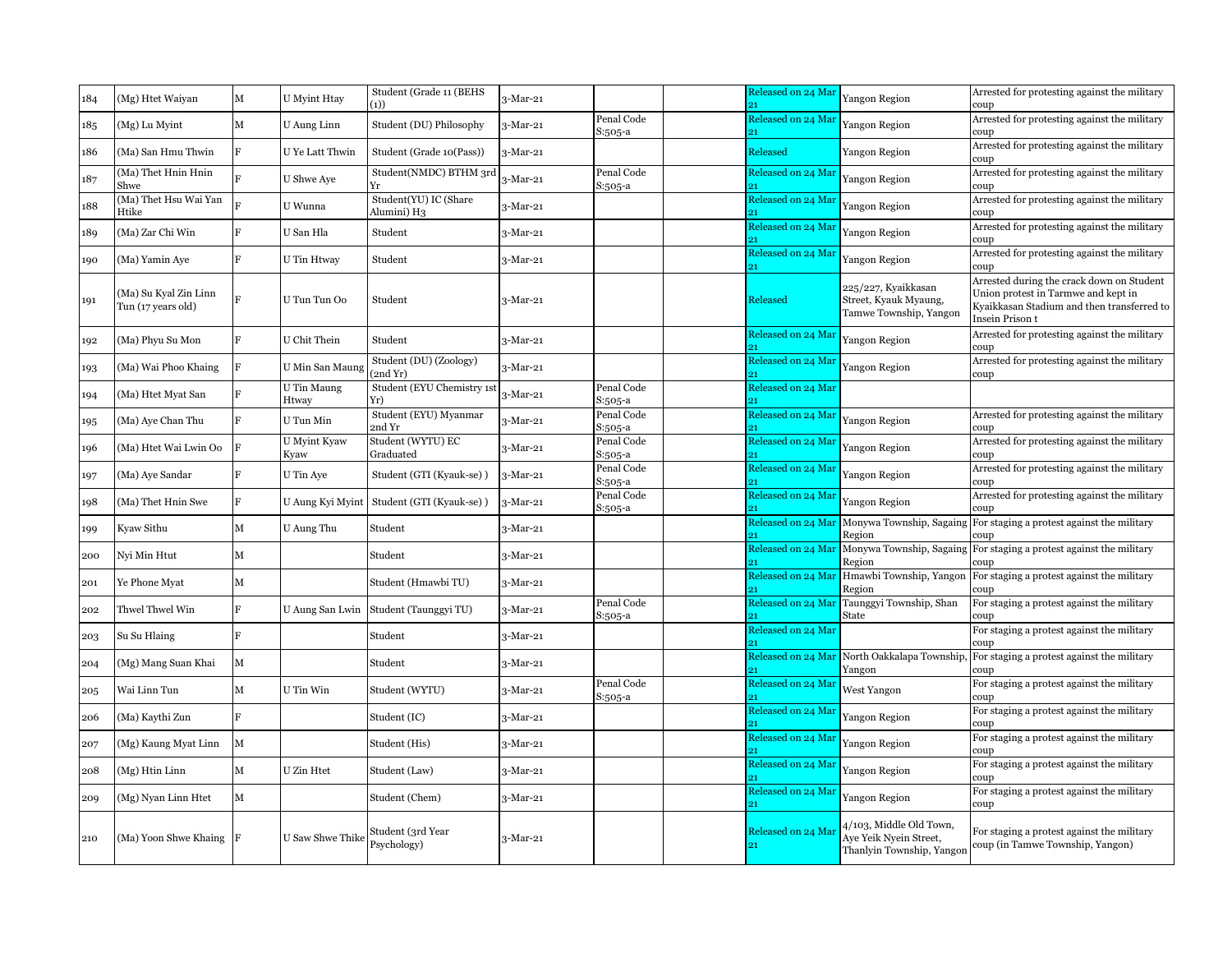| 211 | (Ma) Htoo Myat Shwe          | F            | <b>U</b> Saw Shwe Thike | Student (1st Year<br>Psychology)         | 3-Mar-21   |                       | Released on 24 Mar<br>21 | 4/103, Middle Old Town,<br>Aye Yeik Nyein Street,<br>Thanlyin Township, Yangor            | For staging a protest against the military<br>coup (in Tamwe Township, Yangon) |
|-----|------------------------------|--------------|-------------------------|------------------------------------------|------------|-----------------------|--------------------------|-------------------------------------------------------------------------------------------|--------------------------------------------------------------------------------|
| 212 | (Ma) Su Nwe Win              | F            |                         | Student                                  | 3-Mar-21   |                       | Released on 24 Mar       | Yangon Region                                                                             | For staging a protest against the military<br>coup                             |
| 213 | (Ma) Wai Phu Khaing          | F            |                         | Student                                  | 3-Mar-21   |                       | Released on 24 Mar       | Yangon Region                                                                             | For staging a protest against the military<br>coup                             |
| 214 | (Ma) Nway Nway Darli         | F            |                         | Student                                  | 3-Mar-21   |                       | Released on 24 Mar<br>91 | Yangon Region                                                                             | For staging a protest against the military<br>coup                             |
| 215 | (Ma) Tin Zar Kyaw            |              |                         | Student                                  | 3-Mar-21   |                       | Released on 24 Mar       | Yangon Region                                                                             | For staging a protest against the military<br>coup                             |
| 216 | (Ma) May Myat Noe Zaw        | F            |                         | Student                                  | $3-Mar-21$ |                       | Released on 24 Mar       | Yangon Region                                                                             | For staging a protest against the military<br>coup                             |
| 217 | (Mg) Soe Yan Aung            | М            |                         | Student                                  | 3-Mar-21   |                       | Released on 24 Mar<br>21 | 15 Ward, Shwe Bahosi<br>Street, Shwe Paukkan,<br>North Oakkalapa Township, coup<br>Yangon | For staging a protest against the military                                     |
| 218 | (Ma) Wine Ei Htwe            | R            |                         | Student                                  | 3-Mar-21   |                       | Released on 24 Mar       | Yangon Region                                                                             | For staging a protest against the military<br>coup                             |
| 219 | (Ma) Eaint Myat Noe<br>Naing |              |                         | Student                                  | 3-Mar-21   |                       | Released on 24 Mar       | Yangon Region                                                                             | For staging a protest against the military<br>coup                             |
| 220 | (Ma) Eaint Chit Su           | R            | U Khaing Zaw<br>Win     | Student                                  | 3-Mar-21   | Penal Code<br>S:505-a | Released on 24 Mar<br>91 | Yangon Region                                                                             | For staging a protest against the military<br>coup                             |
| 221 | (Ma) Ei Phyu Zaw             | F            |                         | Student                                  | 3-Mar-21   |                       | Released on 24 Mar       | Yangon Region                                                                             | For staging a protest against the military<br>coup                             |
| 222 | Sai Zayar Tun                | $\mathbf{M}$ |                         | Student                                  | 3-Mar-21   |                       | Released on 24 Mar       | Yangon Region                                                                             | For staging a protest against the military<br>coup                             |
| 223 | (Mg) Oak Soe Aung            | $\mathbf{M}$ |                         | Student                                  | 3-Mar-21   |                       | Released on 24 Mar       | Yangon Region                                                                             | For staging a protest against the military<br>coup                             |
| 224 | Ma) Tin Nanda Win<br>Aung    | E.           | U Han Win Aung          | Student                                  | 3-Mar-21   |                       | Released on 24 Mar       | Yangon Region                                                                             | For staging a protest against the military<br>coup                             |
| 225 | (Mg) Tun Tauk Naing          | М            | U Aung Naing Aye        | Student                                  | 3-Mar-21   |                       | Released on 24 Mar       | Yangon Region                                                                             | For staging a protest against the military<br>coup                             |
| 226 | (Mg) Aung Thu Phyo           | $\mathbf M$  | U Tin Aung              | Student                                  | 3-Mar-21   |                       | Released on 24 Mar       | Yangon Region                                                                             | For staging a protest against the military<br>coup                             |
| 227 | (Ma) Su Myat Moe Thein F     |              | U Moe Thein             | Student                                  | 3-Mar-21   |                       | Released on 24 Mar       | Yangon Region                                                                             | For staging a protest against the military<br>coup                             |
| 228 | (Mg) Htoo Pwint Aung         | М            | <b>U</b> Pwint Aung     | Student                                  | 3-Mar-21   |                       | Released on 24 Mar       | Yangon Region                                                                             | For staging a protest against the military<br>coup                             |
| 229 | (Mg) Pyae Sone Ko Ko         | М            |                         | Student (2nd Year,<br>Geology)           | 3-Mar-21   |                       | Released on 24 Mai<br>91 | 151(A), Thiri Mingalar<br>street, 8 mile, Mayangone<br>Township, Yangon                   | For staging a protest against the military<br>coup                             |
| 230 | (Mg) Aye Nyein Thaw          | M            | U Thein Htut<br>Myint   | Student                                  | 3-Mar-21   |                       | Released on 24 Mar       | Yangon Region                                                                             | For staging a protest against the military<br>coup                             |
| 231 | (Mg) Lu Htoo Kyaw            | M            |                         | Student                                  | 3-Mar-21   |                       | Released on 24 Mar       | Yangon Region                                                                             | For staging a protest against the military<br>coup                             |
| 232 | (Mg) Phoe Thit               | M            |                         | Student (4th Year, Political<br>Science) | 3-Mar-21   |                       | Released on 24 Mar       | 151(A), Thiri Mingalar<br>street, 8 mile, Mayangone<br>Township, Yangon                   | For staging a protest against the military<br>coup                             |
| 233 | (Ma) May Thu Khin            | F            |                         | Student                                  | 3-Mar-21   |                       | Released on 24 Mar       | Yangon Region                                                                             | For staging a protest against the military<br>coup                             |
| 234 | (Mg) Ye Linn Htet            | $\mathbf M$  |                         | Student                                  | 3-Mar-21   |                       | Released on 24 Mai       | Yangon Region                                                                             | For staging a protest against the military<br>coup                             |
| 235 | (Mg) Si Thu Moe              | М            |                         | Student                                  | 3-Mar-21   |                       | Released on 24 Mar<br>21 | Yangon Region                                                                             | For staging a protest against the military<br>coup                             |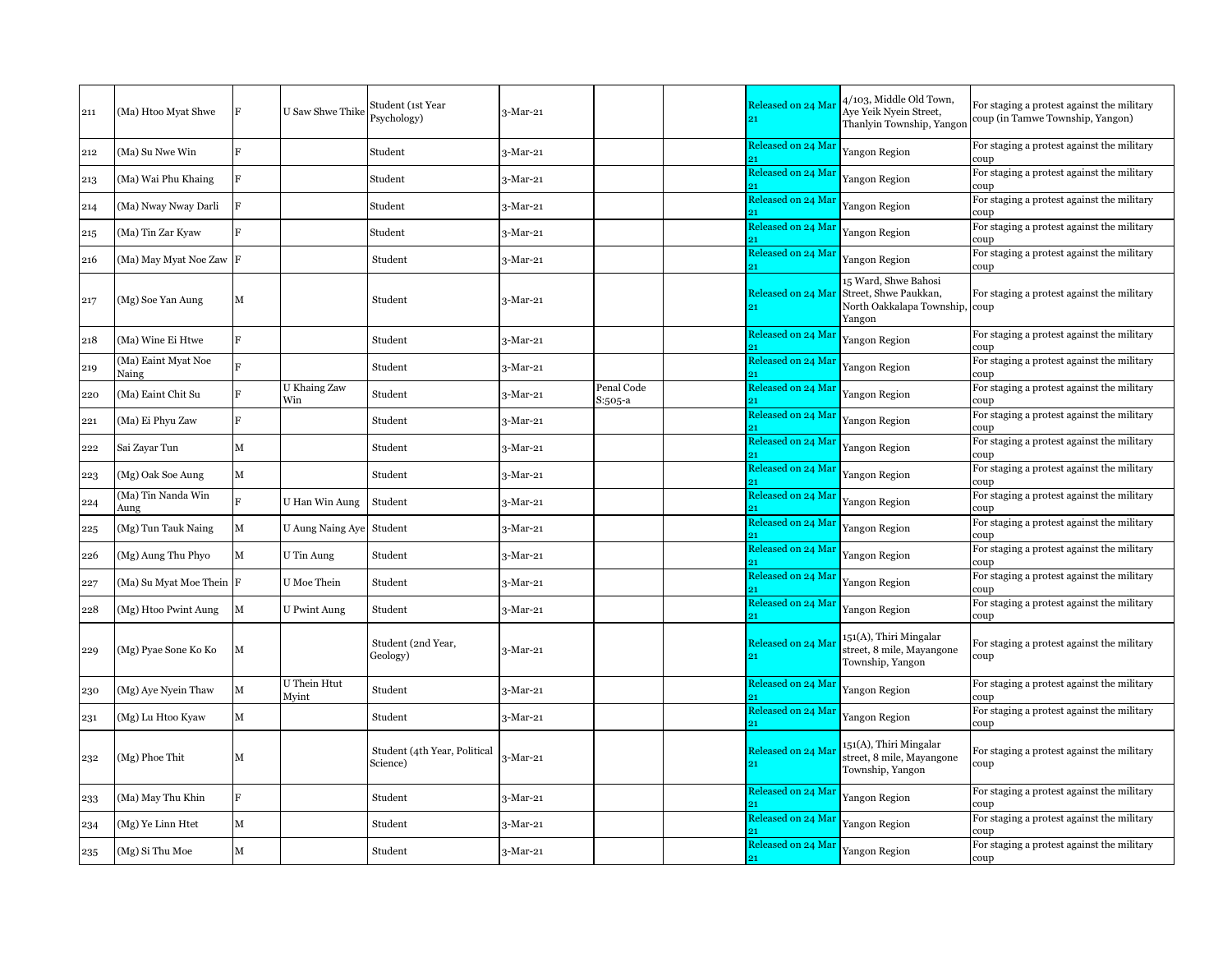| 236 | (Mg) Aung Kyaw Phyoe        | M                     |                          | Student                                    | $3-Mar-21$       |  | Released on 24 Mar<br>21         | Yangon Region                                                            | For staging a protest against the military<br>coup                             |
|-----|-----------------------------|-----------------------|--------------------------|--------------------------------------------|------------------|--|----------------------------------|--------------------------------------------------------------------------|--------------------------------------------------------------------------------|
| 237 | (Ma) Myat Theingi           |                       |                          | Student                                    | $3-Mar-21$       |  | Released on 24 Mar               | Yangon Region                                                            | For staging a protest against the military<br>coup                             |
| 238 | (Mg) Wai Yan Min Htet       | M                     |                          | Student                                    | $3-Mar-21$       |  | Released on 24 Mar               | Yangon Region                                                            | For staging a protest against the military<br>coup                             |
| 239 | (Ma) Cho Zin Oo             | F                     |                          | Student                                    | $3-Mar-21$       |  | Released on 24 Mar               | Yangon Region                                                            | For staging a protest against the military<br>coup                             |
| 240 | (Mg) Myo Arkar Kyaw         | $\mathbf{M}$          | U Myo Myint<br>Kyaw      | Student (UCSI Malaysia)                    | $3-Mar-21$       |  | Released on 24 Mar               | Yangon Region                                                            | Arrested for protesting against the military<br>coup                           |
| 241 | (Mg) Toe Oo Waiyan          | M                     |                          | Student (English 1st Yrs)                  | $3-Mar-21$       |  | Released                         | Yangon Region                                                            | Arrested for protesting against the military<br>coup                           |
| 242 | (Mg) Arkar Moe              | M/17(31)<br>$3-2004)$ | U Ko Hla                 | Student (Grade 10)                         | $3-Mar-21$       |  | Released on 11 Mar               | Yangon Region                                                            | Arrested for protesting against the military<br>coup                           |
| 243 | (Ma) Hause Dake Kein        |                       | U Kyin Khan<br>Dake Kein | Student (YU) Anthropology<br>Oualify       | $3-Mar-21$       |  | Released on 24 Mai<br>21         | Building 7, Room 101,<br>Street 12, Yuzana Garden<br>City, Dagon Seikkan |                                                                                |
| 244 | (Ko) Aye Chan Win           | М                     | U Win Kyi                | Student                                    | $3-Mar-21$       |  | Released                         | Yangon Region                                                            | Arrested for protesting against the military<br>coup                           |
| 245 | (Ma) Myat Noe Pwint<br>Phyu | R                     | U Min Thaw               | Student                                    | $3-Mar-21$       |  | Released on 24 Mar               | Yangon Region                                                            | Arrested for protesting against the military<br>coup                           |
| 246 | (Ma) Pwint Oo Khin          | ĸ                     |                          | Student                                    | $3-Mar-21$       |  | Released on 24 Mar               | Yangon Region                                                            | Arrested for protesting against the military<br>coup                           |
| 247 | (Ma) Khin Thiri             | F                     |                          | Student (YU) (IR) (2nd Yr)                 | $3-Mar-21$       |  | Released on 24 Mar               | <b>Yangon Region</b>                                                     | Arrested for protesting against the military<br>coup                           |
| 248 | (Ma) Thazin Tun             |                       | U Tun Myat Win           | Student (UCSY)                             | $3$ -Mar-21 $\,$ |  | Released on 24 Mar               | Yangon Region                                                            | Arrested for protesting against the military<br>coup                           |
| 249 | Tun Aung                    | М                     |                          | Student (Hmawbi TU)                        | $3-Mar-21$       |  | Released on 24 Mar               | Hmawbi Township, Yangoı<br>Region                                        | For staging a protest against the military<br>coup                             |
| 250 | Hein Htet Aung              | М                     |                          | Student (Taungoo TU)                       | 3-Mar-21         |  | Released on 24 Mar               | Taungoo Township, Bago<br>Region                                         | For staging a protest against the military<br>coup                             |
| 251 | Su Myat Yi Mon              | F                     |                          | Student                                    | $3-Mar-21$       |  | Released on 24 Mar               |                                                                          | For staging a protest against the military<br>coup                             |
| 252 | (Ko) Than Htike             | $\mathbf{M}$          |                          | Student (Taungoo TU)                       | 3-Mar-21         |  | Released on 24 Mar               | Taungoo Township, Bago<br>Region                                         | For staging a protest against the military<br>coup                             |
| 253 | (Mg) Htet Swe Phyo          | М                     |                          | Student (Chem)                             | $3-Mar-21$       |  | Released on 24 Mar               | Yangon Region                                                            | For staging a protest against the military<br>coup                             |
| 254 | (Ma) Nadi Aye Lei           | R                     |                          | Student (BEHS-2/<br>Kamaryut)              | $3-Mar-21$       |  | Released on 24 Mar               | Yangon Region                                                            | For staging a protest against the military<br>coup (in Tamwe Township, Yangon) |
| 255 | (Mg) Han Tun Zaw            | М                     |                          | Student                                    | $3-Mar-21$       |  | Released on 24<br>Mar, 21        | Yangon Region                                                            | For staging a protest against the military<br>coup                             |
| 256 | (Mg) Kyaw Zin Win           | М                     | U Aung Naing             | Student                                    | $3-Mar-21$       |  | Released on 24<br>Mar, 21        | Yangon Region                                                            | For staging a protest against the military<br>coup                             |
| 257 | (Ma) Khine Nyein Wai        | $\rm F$               | U Maung Aye              | Student                                    | $3-Mar-21$       |  | <b>Released on 24</b><br>Mar, 21 | Yangon Region                                                            | For staging a protest against the military<br>coup                             |
| 258 | (Mg) Myo Min Zaw            | М                     | U Aung Min               | Student (TU) (Hpa-an)<br>Mechanical 2nd Yr | $3-Mar-21$       |  | Released on 24<br>Mar, 21        | Yangon Region                                                            | Arrested for protesting against the military<br>coup                           |
| 259 | (Mg) Aung Ko Win            | M                     | U Tun Tun Oo             | Student                                    | $3-Mar-21$       |  | Released on 24<br>Mar, 21        | Yangon Region                                                            | Arrested for protesting against the military<br>coup                           |
| 260 | (Mg) Swan Pyae Sone         | $\mathbf M$           | U Min Thu Soe            | Student                                    | $3-Mar-21$       |  | Released on 24<br>Mar, 21        | Yangon Region                                                            | Arrested for protesting against the military<br>coup                           |
| 261 | (Mg) Kaung Mon Oo           | М                     | U Min Htut               | Student                                    | $3-Mar-21$       |  | Released on 24<br>Mar, 21        | Yangon Region                                                            | Arrested for protesting against the military<br>coup                           |
| 262 | (Ma )Su Thi                 |                       |                          | Student                                    | $3-Mar-21$       |  | Released on 24 Mar               |                                                                          |                                                                                |
| 263 | (Ma) Lai Yati               |                       |                          | Student                                    | $3-Mar-21$       |  | Released on 24 Mar<br>21         |                                                                          |                                                                                |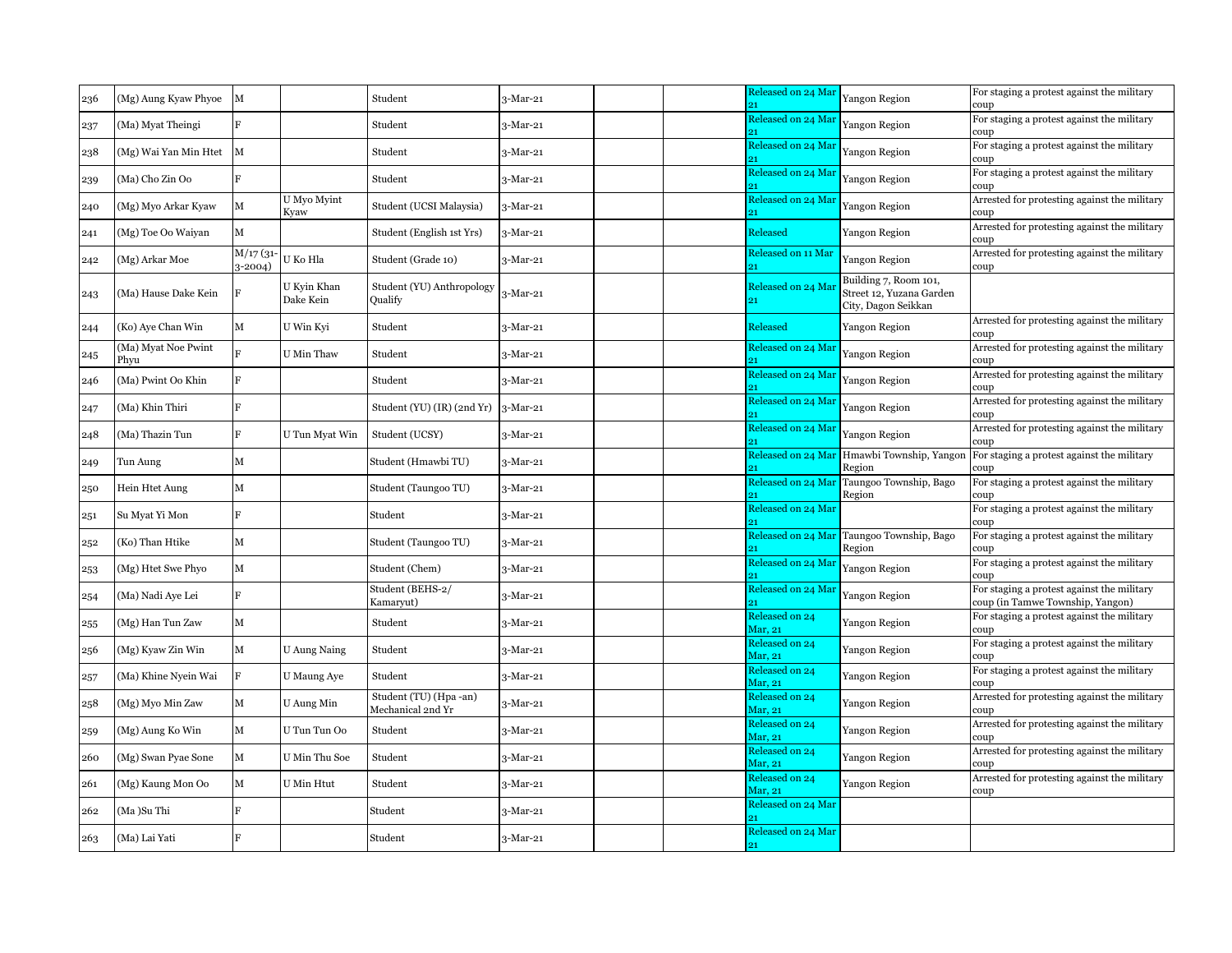| 264 | (Ma) Pyae Pyae Kyaw         | F                          | U Kyaw Lwin             | Student                           | 3-Mar-21   |                       | Released on 24 Mai<br>21              | No 257/B, 4th Floor, Tapin<br>Shwe Htee Street, Kyi Pwar<br>Yay Ward, Thingangyun<br>Township, Yangon |                                                      |
|-----|-----------------------------|----------------------------|-------------------------|-----------------------------------|------------|-----------------------|---------------------------------------|-------------------------------------------------------------------------------------------------------|------------------------------------------------------|
| 265 | (Ma) Poe Ei Ngone           | R                          |                         | Student                           | 3-Mar-21   |                       | Released on 24 Mar                    |                                                                                                       |                                                      |
| 266 | (Mg) Ye Yint Naing          | М                          | U Aye Min               | Student                           | 3-Mar-21   |                       | Released on 24 Ma                     | No 106, Mar Lar Myaing 3<br>Street, 16 Ward, Hlaing<br>Township, Yangon                               |                                                      |
| 267 | (Mg) Thant Ti Kyaw          | М                          | U Shwe Kyaw             | Student                           | 3-Mar-21   |                       |                                       | Released on 24 Mar No 164, Room 5, 4 Ward,<br>Yankin Township, Yangon                                 |                                                      |
| 268 | (Ma) Aye Mya Mya Oo         | R                          |                         | Student                           | 3-Mar-21   |                       | Released on 24 Mar                    |                                                                                                       |                                                      |
| 269 | (Ma) Thoon Myat Shwe<br>Zin |                            | U Kyaw Soe              | Student                           | 3-Mar-21   |                       | Released on 24 Mai<br>91              | Yangon Region                                                                                         | For staging a protest against the military<br>coup   |
| 270 | (Ma) Hay Thi Moe Khit       | R                          | U Aung Kyaw<br>Moe      | Student(UM1) 1st Yr               | 3-Mar-21   |                       | Released on 24<br>Mar, 21             | Yangon Region                                                                                         | Arrested for protesting against the military<br>coup |
| 271 | (Ma) Ei Moe Khit            |                            | U Aung Kyaw<br>Moe      | Student(YU) 3rd Yr                | 3-Mar-21   |                       | Released on 24<br>Mar, 21             | Yangon Region                                                                                         | Arrested for protesting against the military<br>coup |
| 272 | (Mg) Zar Ni Moe             | M/18(3<br>2-2003)          | U Zar Ni Maung          | Student                           | 3-Mar-21   |                       | Released on 11 Mar                    | North Dagon Township,<br>Yangon                                                                       |                                                      |
| 273 | (Mg) Sitt Naing Tun         | M/17(2-<br>11-2004)        | U Kyaw Myo Win          | Student                           | 3-Mar-21   |                       | Released on 11 Mar                    | Mayangone Township,<br>Yangon                                                                         |                                                      |
| 274 | Ban Kyal O Mann             | $M/17$ (15<br>4-2004)      | U Thein Kyaw            | Student                           | 3-Mar-21   |                       | Released on 11 Mar<br>91              | Mayangone Township,<br>Yangon                                                                         |                                                      |
| 275 | (Mg) Chan Myae Oo           | $M/17$ (12-<br>$8-2004)$   | U Wai Linn Aung Student |                                   | 3-Mar-21   |                       | Released on 11 Mar                    | East Dagon Township,<br>Yangon                                                                        |                                                      |
| 276 | (Mg) Thet Tin               | $M/17$ (5-<br>11-2004)     | U Aung Kyaw Soe Student |                                   | 3-Mar-21   |                       | Released on 11 Mai                    | Hlaing Township, Yangon                                                                               |                                                      |
| 277 | (Ma) Khin Thazin Thant      | 10-2003) Kyaw              | F/17 (23- U Aung Myo    | Student                           | 3-Mar-21   |                       | Released on 11 Mar<br>91              | North Oakkalapa Township,<br>Yangon                                                                   |                                                      |
| 278 | (Ma) Shwe Poe Oo            | F/17 (9-<br>10-2003) Nyunt | U Aung Kyaw             | Student                           | 3-Mar-21   |                       | Released on 11 Mar                    | North Oakkalapa Township,<br>Yangon                                                                   |                                                      |
| 279 | (Ma) Phyo Thet Khaing       | E                          |                         | Student (THS) Ma U Bin            | 3-Mar-21   |                       | <b>Released on March</b><br>11, 2021  | Yangon Region                                                                                         | Detained for protesting against the military<br>coup |
| 280 | (Mg) Zay Yar Bhone<br>Paing | M/17                       | U Zarni Win Cho         | Student                           | 3-Mar-21   |                       | <b>Released on March</b><br>16, 2021  | MyotThit © Quarter, Insein<br>Townsip, Yangon Region                                                  | Detained by security Forces.                         |
| 281 | Nyein Su Su Mon             | $\overline{R}$             |                         | Student                           | 3-Mar-21   |                       | <b>Released on March</b><br>24.2021   | Yangon Region                                                                                         | Staging protest against military coup                |
| 282 | (Ma) Hsu Wai Hnin           |                            |                         | Student                           | 3-Mar-21   |                       | Released on 24<br><b>March</b> , 2021 | Yangon Region                                                                                         | For staging a protest against the military<br>coup   |
| 283 | (Mg) La Pyae Win            | M                          |                         | Student                           | $3-Mar-21$ |                       | Released on 24<br><b>March</b> , 2021 | Yangon Region                                                                                         | For staging a protest against the military<br>coup   |
| 284 | (Ma) Su Wai Phyo            | $\overline{R}$             |                         | Student (EYU) Chemistry<br>3rd Yr | 3-Mar-21   |                       | Released on 24<br>March, 2021         | Yangon Region                                                                                         | Detained for protesting against the military<br>coup |
| 285 | (Mg) Kaung Sithu Hein       | $\mathbf M$                |                         | Student                           | 3-Mar-21   |                       | Released on 28 Ma                     | Yangon Region                                                                                         | For staging a protest against the military<br>coup   |
| 286 | (Mg) Zay Yar Naing          | М                          |                         | Student                           | 3-Mar-21   |                       | Released on 24 Ma                     | Yangon Region                                                                                         | For staging a protest against the military<br>coup   |
| 287 | (Ma) Ei Hnin Phyu           |                            |                         | Student                           | 3-Mar-21   |                       | Released on 24 Ma                     | Yangon Region                                                                                         | For staging a protest against the military<br>coup   |
| 288 | (Ma) Jasmine Swe            |                            | U Khin Maung<br>Swe     | Student                           | 3-Mar-21   | Penal Code<br>S:505-a | Released on 24 Mai<br>21              | Yangon Region                                                                                         | For staging a protest against the military<br>coup   |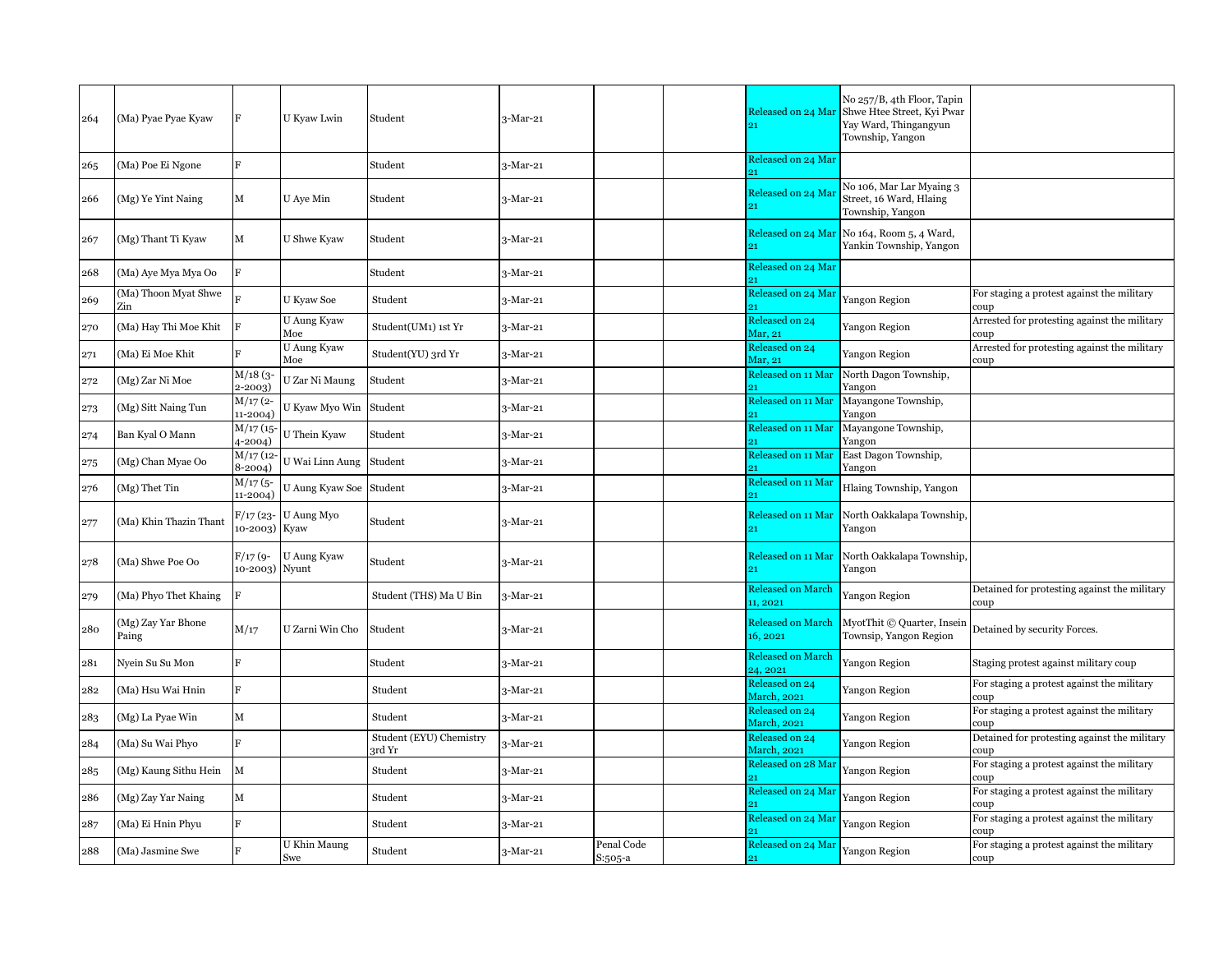| 289 | (Ma) Pan Ei Naychi               |                         |                    | Student                                      | $3-Mar-21$     |                         | Released on 24 Mar<br>21                       | Yangon Region                                                           | For staging a protest against the military<br>coup                                                                                  |
|-----|----------------------------------|-------------------------|--------------------|----------------------------------------------|----------------|-------------------------|------------------------------------------------|-------------------------------------------------------------------------|-------------------------------------------------------------------------------------------------------------------------------------|
| 290 | (Ma) Khin Hsu Thi                | Ħ.                      | U Aung Zaw Khin    | Student                                      | $3-Mar-21$     | Penal Code<br>S:505-a   | Released on 24 Mar                             | Yangon Region                                                           | For staging a protest against the military<br>coup                                                                                  |
| 291 | (Ma) Chel Hmone Hti              | $\overline{F}$          |                    | Student                                      | $3-Mar-21$     |                         | Released on 24 Mar                             | Yangon Region                                                           | For staging a protest against the military<br>coup                                                                                  |
| 292 | (Ma) Su Yi Hlaing                |                         |                    | Student                                      | $3-Mar-21$     |                         | Released on 24 Mar                             | Yangon Region                                                           | For staging a protest against the military<br>coup                                                                                  |
| 293 | (Ma) Nandar Hnin Htut            | F                       |                    | Student                                      | $3-Mar-21$     |                         | Released on 24 Mai                             | Yangon Region                                                           | For staging a protest against the military<br>coup                                                                                  |
| 294 | (Ma) Khaing Zin Zin<br>Thant     |                         |                    | Student                                      | 3-Mar-21       |                         | Released on 24 Mar                             | Yangon Region                                                           | For staging a protest against the military<br>coup                                                                                  |
| 295 | Saw Tun Linn                     | M                       |                    | Student                                      | $6$ -Mar-21    |                         | Released on 24 Mar                             | Yangon Region                                                           | For staging a protest against the military<br>coup                                                                                  |
| 296 | (Mg) Zayar Linn                  | M/19                    |                    | Student (Hmawbi<br>Technological University) | $6$ -Mar-21    |                         | Released on 24 Mar                             | Yangon Region                                                           | For staging a protest against the military<br>coup                                                                                  |
| 297 | Htet Aung Khant                  | М                       |                    | Student (Meiktila<br>University)             | 7-Mar-21       |                         | Released on 24 Mar                             | Mandalay Region                                                         | For staging a protest against the military<br>coup                                                                                  |
| 298 | (Mg) Phone Myat Hein             | M/15(9<br>8-2006)       | U Kyi Tint         | Student                                      | 12-Mar-21      |                         | Released on 15 Mar                             | Lashio Township, Northern<br>Shan State                                 |                                                                                                                                     |
| 299 | (Ko) Kaung Sett Hein             | м                       |                    | Student (Magwe Technology<br>University      | 14-Mar-21      |                         | Released on 1 Apr                              | Magwe Township, Magwe<br>Region                                         |                                                                                                                                     |
| 300 | (Ko) Shar Thaik Han              | M/17 (23-<br>$6 - 2003$ | U Min Min          | Student                                      | 20-Mar-21      |                         | Released on 23 Ma<br>21                        | Mong Lone Village,<br>PyinOoLwin Township,<br>Mandalay Region           | He was beaten and shot by rubber bullets<br>during the crackdown.                                                                   |
| 301 | (Mg) Chit Kaung San              | М                       |                    | Student (Grade - 9)                          | 21-Mar-21      |                         | Released on 22 Mar                             | Taunggyi Township, Shan<br>State                                        | For staging a protest against the military<br>coup                                                                                  |
| 302 | (Mg) Aung Nyi Min Myat           | M/18 (16-<br>3-2003)    | <b>U</b> Hein Htet | Student                                      | 27-Mar-21      |                         | Released on 30 Mar<br>21                       | North Dagon Township,<br>Yangon                                         |                                                                                                                                     |
| 303 | (Mg) Min Khant Zaw<br>Khit Sithu | M/16                    | U Lwin Htun        | Student                                      | 27-Mar-21      |                         | Released on 30 Mai                             | Bahan Township, Yangon                                                  |                                                                                                                                     |
| 304 | (Ma) Phu Mon Kyaw                | ĸ                       |                    | Student (Final year,<br>Japanese, YUFL)      | $2$ -Apr-21    |                         | Released on 5 Apr                              | Mingalardon Township,<br>Yangon Region                                  | She was Detained shortly after interviewing<br>with Clarissa Ward, a CNN reporter on CDM<br>issue, and her whereabouts are unknown. |
| 305 | (Mg) Okkar Khant Zaw             | M/19                    | U Nyunt Lwin       | Student                                      | 9-Apr-21       |                         | Released on 10<br>April 2021 with<br>injuries. |                                                                         | He was arrested in Yankin Township.                                                                                                 |
| 306 | (Ma) Dwel Nan                    |                         |                    | Student (Final Year Law)                     | 9-Apr-21       |                         | Released on 10<br>April, 2021                  |                                                                         | She was arrested during a violent crackdown<br>by members of the military council.                                                  |
| 307 | (Ma) Lai Lai Aung                | E                       |                    | Student (Grade-11)                           | $9 - Apr - 21$ |                         | Released on 10<br>April, 2021                  |                                                                         | She was arrested during a violent crackdown<br>by members of the military council.                                                  |
| 308 | Ma) Hnin Oo Wai                  |                         |                    | Student                                      | 2-May-21       |                         | Released on 2 May<br>2021                      | Yangon Region                                                           | Detained in Tharkayta Strike                                                                                                        |
| 309 | Mg) Min Thant Khaing             | М                       |                    | Student (Medical University)                 | 21-May-21      | Penal Code<br>S:505-a,c | Released on 23 Ma<br>2021                      | 18 (Ka) Quarter, Dagon<br>Myothit (South), Yangon<br>Region             |                                                                                                                                     |
| 310 | (Mg) Min Htet Khaing             | М                       |                    | Student (Maritime University) 21-May-21      |                | Penal Code<br>S:505-a,c | Released on 23 Ma<br>2021                      | 18 (Ka) Quarter, Dagon<br>Myothit (South), Yangon<br>Region             |                                                                                                                                     |
| 311 | Ko) Waiyan Moe Myint             |                         | U Myint Thein      | Student (MAEU Final year, El<br>major)       | 24-May-21      |                         | Released on 26 May<br>2021                     | 88 Quarter, Win Win Store,<br>Dagon Myothit<br>(Seikkann) Yangon Region | Three children were arrested when junta did<br>not find their parents, U Myint Thein from<br>Dagon Charity Group and his wife.      |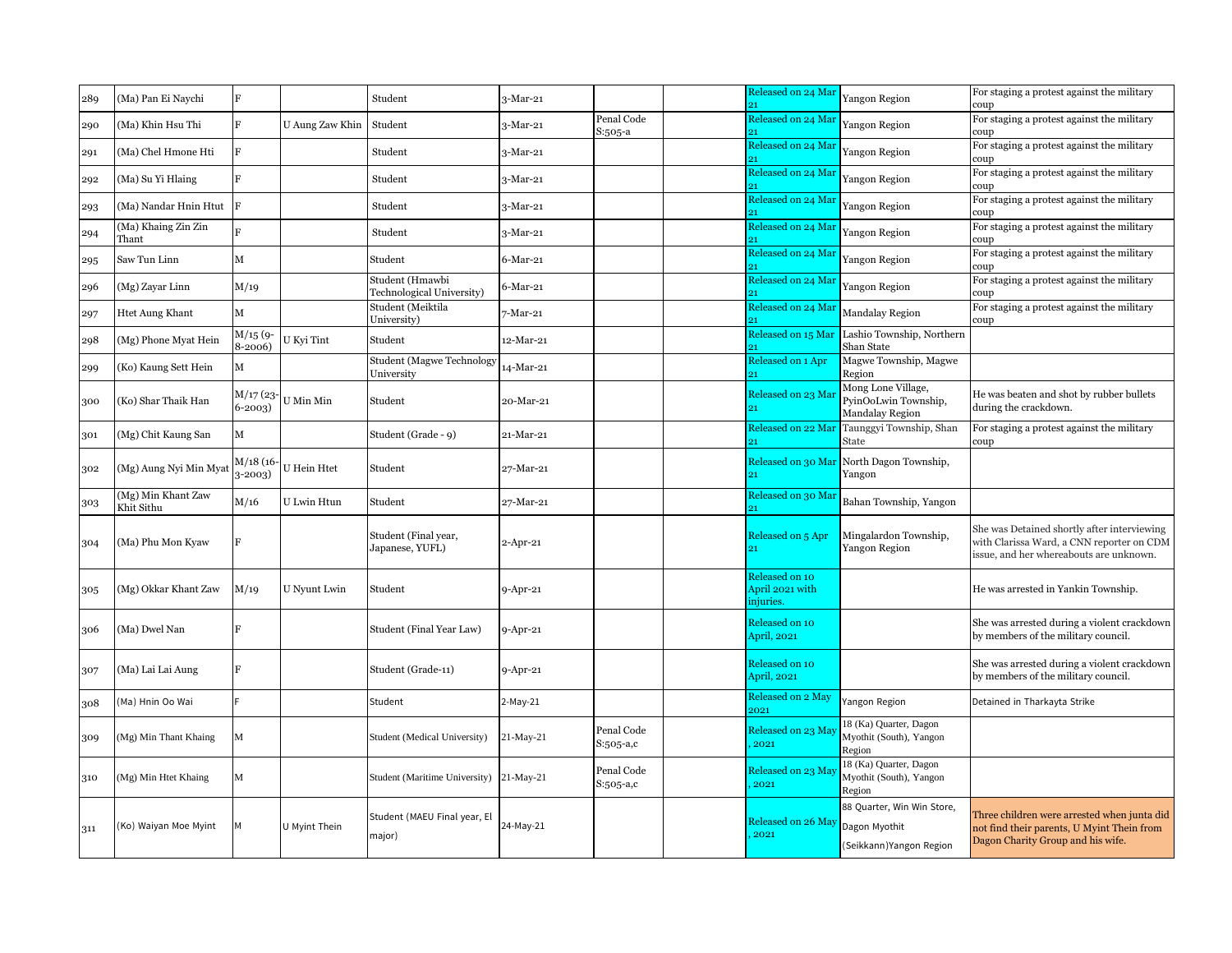| 312 | (Ko) Sithu Moe Myint                | м    | U Myint Thein                                             | Student (El major, 5th Year)                      | 24-May-21   |                                                                                                             |                                                                                           | Released on 26 May<br>2021 | 88 Quarter, Win Win Store,<br>Dagon Myothit<br>(Seikkann) Yangon Region | Three children were arrested when junta did<br>not find their parents, U Myint Thein from<br>Dagon Charity Group and his wife. |
|-----|-------------------------------------|------|-----------------------------------------------------------|---------------------------------------------------|-------------|-------------------------------------------------------------------------------------------------------------|-------------------------------------------------------------------------------------------|----------------------------|-------------------------------------------------------------------------|--------------------------------------------------------------------------------------------------------------------------------|
| 313 | (Ma) Cherry Moe Myint               |      | U Myint Thein                                             | Student (UCSY, 2nd Yr)                            | 24-May-21   |                                                                                                             |                                                                                           | Released on 26 May<br>2021 | 88 Quarter, Win Win Store,<br>Dagon Myothit<br>(Seikkann) Yangon Region | Three children were arrested when junta did<br>not find their parents, U Myint Thein from<br>Dagon Charity Group and his wife. |
| 314 | (Ma) May Myat Thu                   | F/12 | U Aung Soe Linn,<br>Daw May Thu<br>(aka) Daw Thin<br>Thin | Student                                           | 27-May-21   |                                                                                                             |                                                                                           | Released on 28 Ma<br>2021  | Aung Ban Lay Ward, Chan<br>Mya Thar Si Township,<br>Mandalay Region     | The son and daughter were arrested as<br>hostages as the junta did not find their<br>mother.                                   |
| 315 | (Ko) Soe Htike (Pha Do)             | M    |                                                           | Writer (Social Worker)                            | 10-Apr-21   |                                                                                                             |                                                                                           | Released on 13 Apr         |                                                                         |                                                                                                                                |
| 316 | Levi Thian Ceu Thawng               | M    |                                                           | Civilian                                          | 4-Feb-21    |                                                                                                             |                                                                                           | Released on 11 Feb<br>91   | Chin State                                                              | For staging a protest against the military<br>coup                                                                             |
| 317 | Thomas Van Thiang Bik               | M    |                                                           | Civilian                                          | 4-Feb-21    |                                                                                                             |                                                                                           | Released on 11 Feb         | Chin State                                                              | For staging a protest against the military<br>coup                                                                             |
| 318 | Van Bawi Bik                        | М    |                                                           | Civilian                                          | 4-Feb-21    |                                                                                                             |                                                                                           | Released on 11 Feb         | Chin State                                                              | For staging a protest against the military<br>coup                                                                             |
| 319 | (Ko) Nway Moe Saung                 | М    |                                                           | Civilian                                          | $6$ -Feb-21 |                                                                                                             |                                                                                           | Released on 11 Feb         | Myawaddy Town, Karen<br>State                                           | He was arrested for calling out the<br>dictatorship to fail.                                                                   |
| 320 | Ci Ling                             | M/66 |                                                           | Civilian                                          | 4-Feb-21    |                                                                                                             |                                                                                           | Released on 11 Feb         | Hakha Township, Chin<br>State                                           |                                                                                                                                |
| 321 | (Ko) Tun Lwin Soe                   | М    |                                                           | Civilian                                          | 7-Feb-21    |                                                                                                             |                                                                                           | Released on 8 Feb<br>21    | Yangon Region                                                           | He was arrested for driving 88 Generation<br>Student Leader Min Ko Naing to differnt<br>location.                              |
| 322 | (Ma) Kay Thi                        | F    |                                                           | Civilian                                          | 7-Feb-21    |                                                                                                             |                                                                                           | Released on 8 Feb<br>21    | Yangon Region                                                           | She was arrested for driving 88 Generation<br>Student Leader Min Ko Naing to differnt<br>location.                             |
| 323 | (Ma) Thin Thin Khaing               | F    |                                                           | Civilian                                          | 7-Feb-21    |                                                                                                             |                                                                                           | Released on 8 Feb<br>21    | Yangon Region                                                           | She was arrested for driving 88 Generation<br>Student Leader Min Ko Naing to differnt<br>location.                             |
| 324 | (Ma) Moe                            |      |                                                           | Civilian                                          | 7-Feb-21    |                                                                                                             |                                                                                           | Released on 8 Feb<br>21    | Yangon Region                                                           | She was arrested for driving 88 Generation<br>Student Leader Min Ko Naing to differnt<br>location.                             |
| 325 | (U) Tint Swe                        | M    |                                                           | Chairman of Mizzima<br>Social Welfare Association | 7-Feb-21    | $S: 25$ of the<br>Natural<br>Disaster<br>Management<br>law                                                  |                                                                                           | Released on 8 Feb<br>21    | Tachileik Town, Shan State                                              | For staging a protest against the military<br>coup                                                                             |
| 326 | (Ko) Thet Paing Hmue                | M    |                                                           | Civilian                                          | 9-Feb-21    |                                                                                                             |                                                                                           | Released on 10 Feb         | <b>Mandalay Region</b>                                                  | For staging a protest against the military<br>coup                                                                             |
| 327 | (Ma) Soe Kalayar Tun<br>a.k.a Pu Pu |      |                                                           | Civilian                                          | $9-Feb-21$  | $S: 25$ of the<br>Natural<br>Disaster<br>law and S: 19<br>Assembly and Aye<br>Peaceful<br>Procession<br>Law | Management Ann Township<br>Administrator<br>of the Peaceful (U) Maung Shwe 21 (Paid Fine) |                            | Released on 24 Feb Ann Township, Rakhine<br><b>State</b>                | For staging a protest against the military<br>coup                                                                             |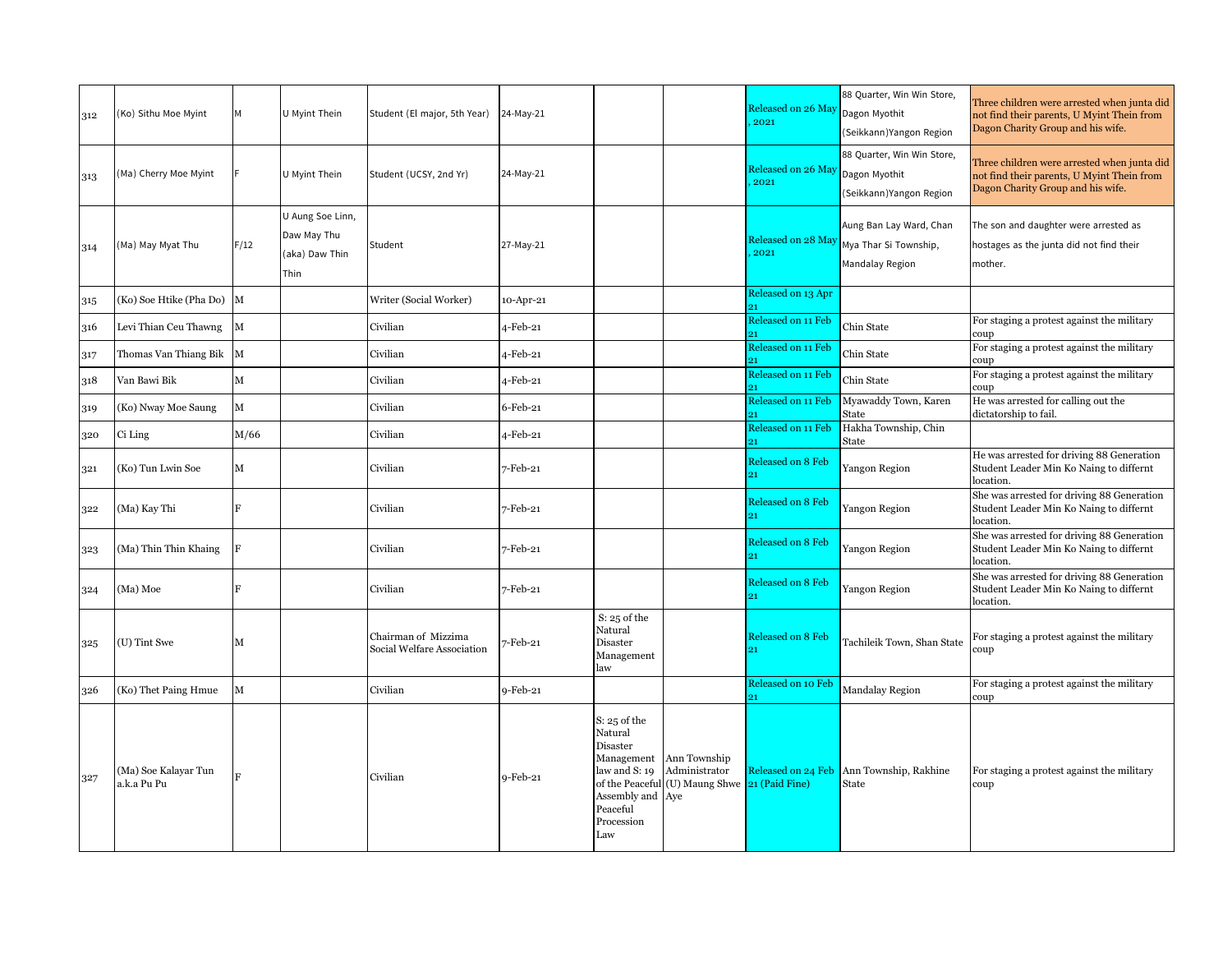| 328 | (Daw) Pu Ma                             |                | Civilian                  | $9$ -Feb-21 | $S: 25$ of the<br>Natural<br>Disaster<br>Management<br>law | Ann Township<br>Administrator<br>(U) Maung Shwe 21 (Paid Fine)<br>Aye  |                                                 | Released on 24 Feb Ann Township, Rakhine<br>State                     | For staging a protest against the military<br>coup                           |
|-----|-----------------------------------------|----------------|---------------------------|-------------|------------------------------------------------------------|------------------------------------------------------------------------|-------------------------------------------------|-----------------------------------------------------------------------|------------------------------------------------------------------------------|
| 329 | (Daw) Than Mya Khaing F                 |                | Civilian                  | 9-Feb-21    | $S: 25$ of the<br>Natural<br>Disaster<br>Management<br>law | Ann Township<br>Administrator<br>(U) Maung Shwe 21 (Paid Fine)<br>Aye  |                                                 | Released on 24 Feb Ann Township, Rakhine<br>State                     | For staging a protest against the military<br>coup                           |
| 330 | (Ma) Mai Tin Cho Cho<br>Htwe            |                | Civilian                  | $9$ -Feb-21 | $S: 25$ of the<br>Natural<br>Disaster<br>Management<br>law | Ann Township<br>Administrator<br>(U) Maung Shwe 21 (Paid Fine)<br>Aye  |                                                 | Released on 24 Feb Ann Township, Rakhine<br>State                     | For staging a protest against the military<br>coup                           |
| 331 | Mai Tin Cho Cho Htwe                    | E              | Civilian                  | $9$ -Feb-21 |                                                            |                                                                        |                                                 | Released on 24 Feb Ann Township, Arakan<br>State                      |                                                                              |
| 332 | Mai Yadanar Aung                        | F/21           | Civilian                  | $9-Feb-21$  |                                                            |                                                                        | Released on 24 Feb                              | Ann Township, Arakan<br>State                                         |                                                                              |
| 333 | Mary                                    | R              | Civilian                  | 9-Feb-21    |                                                            |                                                                        | Released on 24 Feb                              | Ann Township, Arakan<br>State                                         |                                                                              |
| 334 | (Mg) Myo Aung Cho                       | М              | Civilian                  | 9-Feb-21    |                                                            |                                                                        | Released on 24 Feb                              | Ann Township, Arakan<br>State                                         |                                                                              |
| 335 | Salai Min Htike Aung                    | M              | Civilian                  | $9-Feb-21$  |                                                            |                                                                        | Released on 24 Feb                              | Ann Township, Arakan<br>State                                         |                                                                              |
| 336 | Soe Kalya Tun                           | R              | Civilian                  | 9-Feb-21    |                                                            |                                                                        | Released on 24 Feb                              | Ann Township, Arakan<br>State                                         |                                                                              |
| 337 | (U) Saw Nge                             | M              | Civilian                  | 11-Feb-21   |                                                            |                                                                        | Released on 12 Feb                              | Nantsang Township, Shan<br>State                                      | For staging a protest against the military<br>coup                           |
| 338 | (Ma) Yoon Nadi Lwin<br>(aka) O Mar Darr |                | Civilian                  | 15-Feb-21   |                                                            |                                                                        | Released on 16 Feb<br>21                        | Mandalay City                                                         | Arrested for looking as police crackdown on<br>peaceful protestors           |
| 339 | (Ma) Nadi Lwin                          | $\overline{R}$ | Civilian                  | 15-Feb-21   |                                                            |                                                                        | Released on 16 Feb                              | Mandalay City                                                         | Arrested for looking as police crackdown on<br>peaceful protestors           |
| 340 | (Ma) Hnin Phyu Phyu<br>Lwin             |                | Civilian (AYA Bank Staff) | 15-Feb-21   |                                                            |                                                                        | Released on 16 Feb                              | Mandalay City                                                         | For staging a protest against the military<br>coup                           |
| 341 | (Ma) Htar Su Thwe                       | R              | Civilian (AYA Bank Staff) | 15-Feb-21   |                                                            |                                                                        | Released on 16 Feb                              | Mandalay City                                                         | For staging a protest against the military<br>coup                           |
| 342 | (U) Pauk Si                             | м              | Civilian                  | 15-Feb-21   |                                                            |                                                                        | Released on 16 Feb                              | Mandalay City                                                         | Arrested for looking as police crackdown on<br>peaceful protestors           |
| 343 | (Ko) Win Sint                           | м              | Civilian                  | 15-Feb-21   |                                                            |                                                                        | Released on 16 Feb<br>21                        | Kwal Lwal Village,<br>Myaungmya Township,<br><b>Ayevarwady Region</b> | For staging a protest against the military<br>coup                           |
| 344 | Sa Aung Moe Hein                        | М              | Civilian                  | 16-Feb-21   |                                                            | Police Second<br>Lieutenant of<br>Hlaingbwe<br>Myoma Police<br>Station | Released in<br>February                         | Ward ©, Hlaingbwe Town,<br>Karen State                                | For drumming out of Evil" at his home in<br>opposition to the military junta |
| 345 | (Ko) Zanhta Ram Seng                    | Μ              | Civilian                  | 20-Feb-21   | $S: 25$ of the<br>Natural<br>Disaster<br>Management<br>law |                                                                        | Released on 4 Mar<br>21 (Fine 100,000)<br>Kyat) | Putao Town, Kachin State                                              | For staging a protest against the military<br>coup                           |
| 346 | (Ko) Malong hpe Naung<br>Aung           | M              | Civilian                  | 20-Feb-21   | $S: 25$ of the<br>Natural<br>Disaster<br>Management<br>law |                                                                        | Released on 4 Mar<br>21 (Fine 100,000<br>Kyat)  | Putao Town, Kachin State                                              | For staging a protest against the military<br>coup                           |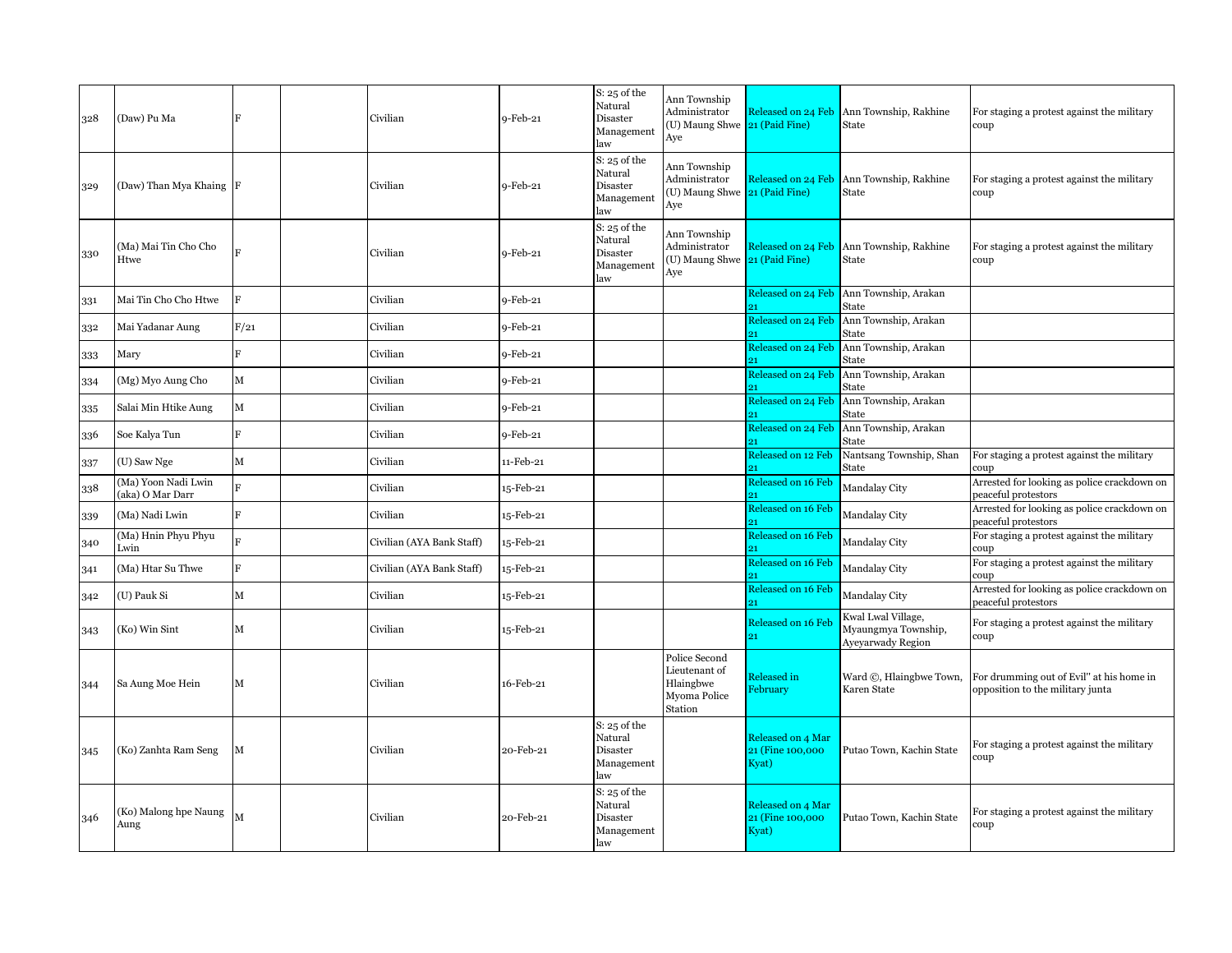| 347 | (Ko) Lazum Awng Di                      | М           |                           | Civilian                             | 20-Feb-21 | $S: 25$ of the<br>Natural<br>Disaster<br>Management<br>law | Released on 4 Mar<br>21 (Fine 100,000)<br>Kyat) | Putao Town, Kachin State                      | For staging a protest against the military<br>coup                                                                                           |
|-----|-----------------------------------------|-------------|---------------------------|--------------------------------------|-----------|------------------------------------------------------------|-------------------------------------------------|-----------------------------------------------|----------------------------------------------------------------------------------------------------------------------------------------------|
| 348 | (Ko) Sinwa                              | М           |                           | Civilian                             | 20-Feb-21 | $S: 25$ of the<br>Natural<br>Disaster<br>Management<br>law | Released on 4 Mar<br>21 (Fine 100,000<br>Kyat)  | Putao Town, Kachin State                      | For staging a protest against the military<br>coup                                                                                           |
| 349 | (Ko) Hpungraw Hpi<br>Nang               | М           |                           | Civilian                             | 20-Feb-21 | $S: 25$ of the<br>Natural<br>Disaster<br>Management<br>law | Released on 4 Mar<br>21 (Fine 100,000)<br>Kyat) | Putao Town, Kachin State                      | For staging a protest against the military<br>coup                                                                                           |
| 350 | (Ma) Soe Soe Than                       |             |                           | Civilian                             | 22-Feb-21 |                                                            |                                                 | Released on 24 Mar Myeik, Tanintharyi Region  | Police searched her home to arrest her father<br>for leading a protest but she was arrested<br>instead because they did not find his father. |
| 351 | (Ko) Win Nyi Nyi Tun<br>a.k.a Nat Sayar | М           |                           | Civilian (We Love Mohnyin) 21-Feb-21 |           | $S: 25$ of the<br>Natural<br>Disaster<br>Management<br>law | Released                                        | Tharsi Ward,<br>Mohnyin Town, Kachin<br>State | For staging a protest against the military<br>coup                                                                                           |
| 352 | (Mg) Khant Aung Hlaing M                |             |                           | Civilian                             | 24-Feb-21 |                                                            | Released on 24 Feb                              | Minbu Township, Magway<br>Region              | For staging a protest against the military<br>coup                                                                                           |
| 353 | (Ma) Myo Thuzar                         | E.          |                           | Civilian                             | 24-Feb-21 |                                                            | Released on 24 Feb                              | Minbu Township, Magway<br>Region              | For staging a protest against the military<br>coup                                                                                           |
| 354 | (Ma) Myint Myint Moe                    | $\mathbf F$ |                           | Civilian                             | 24-Feb-21 |                                                            | Released on 24 Feb                              | Minbu Township, Magway<br>Region              | For staging a protest against the military<br>coup:                                                                                          |
| 355 | (Mg) Min Aung Phyo                      | М           |                           | Civilian                             | 24-Feb-21 |                                                            | Released on 24 Feb                              | Minbu Township, Magway<br>Region              | For staging a protest against the military<br>coup                                                                                           |
| 356 | (Ma) Hnin Ei Wint War                   | F           |                           | Civilian                             | 24-Feb-21 |                                                            | Released on 24 Feb                              | Minbu Township, Magway<br>Region              | For staging a protest against the military<br>coup                                                                                           |
| 357 | (Ko) Tin Moe                            | M           |                           | Civilian                             | 24-Feb-21 |                                                            | Released on 24 Feb                              | Minbu Township, Magway<br>Region              | For staging a protest against the military<br>coup                                                                                           |
| 358 | (Ko) Hein Aung Phyo                     | М           |                           | Civilian                             | 24-Feb-21 |                                                            | Released on 24 Feb                              | Minbu Township, Magway<br>Region              | For staging a protest against the military<br>coup                                                                                           |
| 359 | (Mg) Arkar Min                          | М           | U Aung Soe Myint Civilian |                                      | 26-Feb-21 |                                                            | Released                                        | Yangon Region                                 | Arrested by security Forces.                                                                                                                 |
| 360 | (Mg) Lamin Wint Aung                    | M           | U Tin Win Aung            | Civilian                             | 26-Feb-21 |                                                            | Released                                        | Yangon Region                                 | Arrested by security Forces.                                                                                                                 |
| 361 | (Mg) Tin Oo Kyaw                        | M           | U Than Nyunt              | Civilian                             | 26-Feb-21 |                                                            | Released                                        | Yangon Region                                 | Arrested by security Forces.                                                                                                                 |
| 362 | (U) Than Zaw                            | М           | U Thein Aung              | Civilian                             | 26-Feb-21 |                                                            | Released                                        | Yangon Region                                 | Arrested by security Forces.                                                                                                                 |
| 363 | (Mg) Aung Zay Yan                       | M           | U Aye Shwe                | Civilian                             | 26-Feb-21 |                                                            | <b>Released</b>                                 | Yangon Region                                 | Arrested by security Forces.                                                                                                                 |
| 364 | (Mg) Myo Myint Min                      | М           | U Maung Maung<br>Kyi      | Civilian                             | 26-Feb-21 |                                                            | Released                                        | Yangon Region                                 | Arrested by security Forces.                                                                                                                 |
| 365 | (Mg) Lwin Min Aung                      | M           |                           | Civilian                             | 26-Feb-21 |                                                            | Released                                        | Yangon Region                                 | Arrested by security Forces.                                                                                                                 |
| 366 | (Mg) Zaw Moe Aung                       | M           | U Aung Phyo               | Civilian                             | 26-Feb-21 |                                                            | <b>Released</b>                                 | Yangon Region                                 | Arrested by security Forces.                                                                                                                 |
| 367 | (U) Thein Zaw Oo                        | M           | <b>U</b> Myint Thein      | Civilian                             | 26-Feb-21 |                                                            | Released                                        | Yangon Region                                 | Arrested by security Forces.                                                                                                                 |
| 368 | (U) Aung Soe                            | м           |                           | Civilian                             | 26-Feb-21 |                                                            | Released                                        | Yangon Region                                 | Arrested by security Forces.                                                                                                                 |
| 369 | (Ko) Aung Zay Yar Win                   | $\mathbf M$ | U Moe Zaw                 | Civilian                             | 26-Feb-21 |                                                            | Released                                        | Yangon Region                                 | Arrested by security Forces.                                                                                                                 |
| 370 | (Mg) Too Too Naing                      | М           |                           | Civilian                             | 26-Feb-21 |                                                            | Released                                        | Yangon Region                                 | Arrested by security Forces.                                                                                                                 |
| 371 | (Ko) Soe Moe Kyaw                       | М           | U Khin Maung<br>Htwe      | Civilian                             | 26-Feb-21 |                                                            | Released                                        | Yangon                                        | For staging a protest against the military<br>coup                                                                                           |
| 372 | (U) Zaw Win                             | М           | U Thein                   | Civilian                             | 26-Feb-21 |                                                            | <b>Released</b>                                 |                                               |                                                                                                                                              |
| 373 | (U) Kyaw Kyaw Win                       | M           | U Kyaw Shwe               | Civilian                             | 26-Feb-21 |                                                            | <b>Released</b>                                 |                                               |                                                                                                                                              |
| 374 | (Mg) Nay Lin Aung                       | $\mathbf M$ | U Htun Yin                | Civilian                             | 26-Feb-21 |                                                            | <b>Released</b>                                 |                                               |                                                                                                                                              |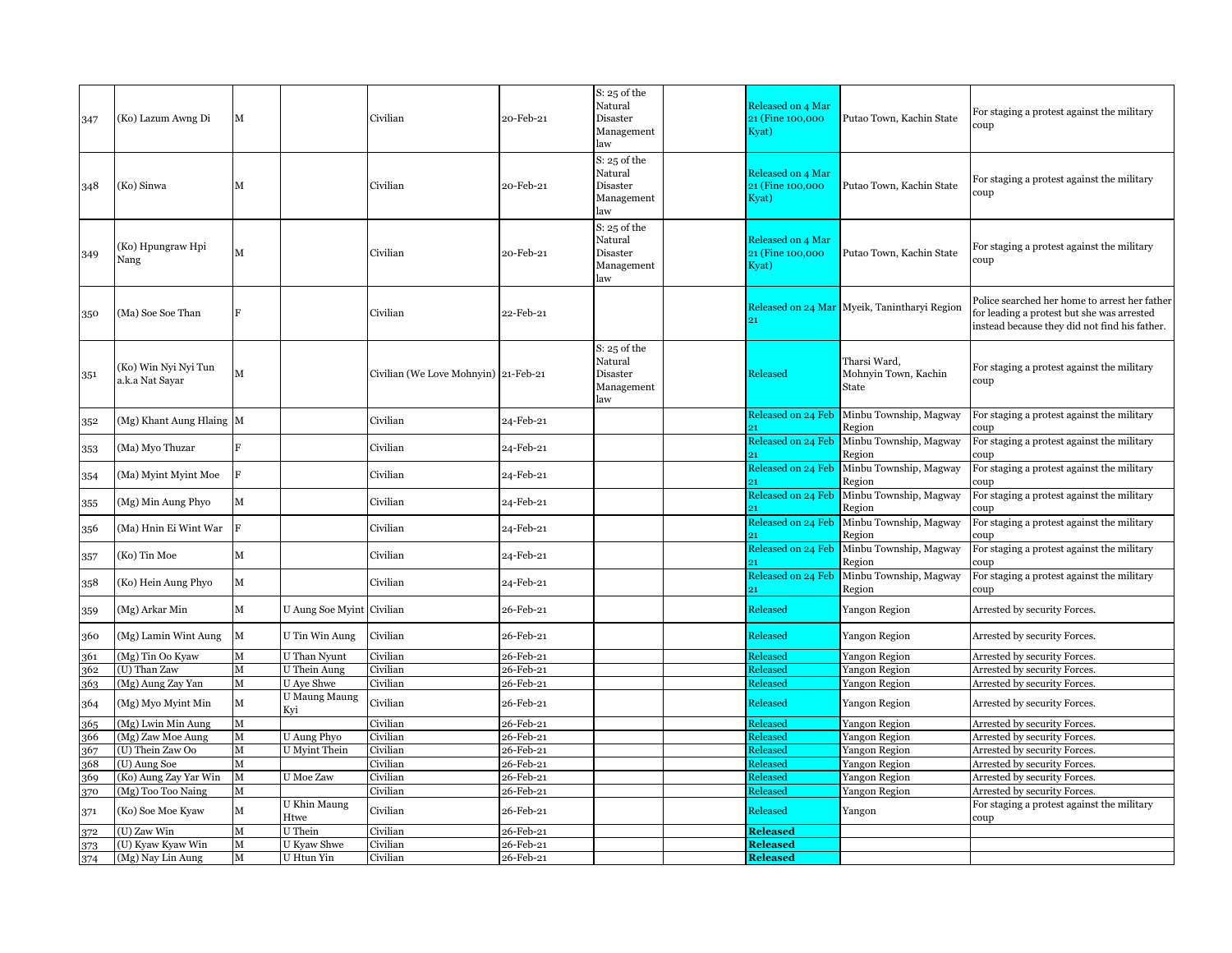| 375 | (Ma) Thant Myat Soe        | $\mathbf{F}$ | Civilian | 27-Feb-21 | Penal Code<br>S:505-a | Released on 18 Mar       | Region                             | Monywa Township, Sagaing For staging a protest against the military<br>coup |
|-----|----------------------------|--------------|----------|-----------|-----------------------|--------------------------|------------------------------------|-----------------------------------------------------------------------------|
| 376 | (Ko) Paing Oo Ko           | M            | Civilian | 27-Feb-21 | Penal Code<br>S:505-a | Released on 18 Mai       | Monywa Township, Sagaing<br>Region | For staging a protest against the military<br>coup                          |
| 377 | (Ko) Myo Zarni Aung        | $\mathbf M$  | Civilian | 27-Feb-21 | Penal Code<br>S:505-a | Released on 18 Mar       | Monywa Township, Sagaing<br>Region | For staging a protest against the military<br>coup                          |
| 378 | (Ko) Taw Di Di Aung        | М            | Civilian | 27-Feb-21 | Penal Code<br>S:505-a | Released on 18 Mar       | Monywa Township, Sagaing<br>Region | For staging a protest against the military<br>coup                          |
| 379 | (Ko) Hein Zin              | М            | Civilian | 27-Feb-21 | Penal Code<br>S:505-a | Released on 18 Mai       | Monywa Township, Sagaing<br>Region | For staging a protest against the military<br>coup                          |
| 380 | (Ko) Ye Min Tun            | $\mathbf M$  | Civilian | 27-Feb-21 | Penal Code<br>S:505-a | Released on 18 Mai       | Monywa Township, Sagaing<br>Region | For staging a protest against the military                                  |
| 381 | (Ko) Sann Myint Tun        | M            | Civilian | 27-Feb-21 | Penal Code<br>S:505-a | Released on 18 Mai       | Monywa Township, Sagaing<br>Region | For staging a protest against the military<br>coup                          |
| 382 | (Ko) Zwe Lu Lu             | $\mathbf{M}$ | Civilian | 27-Feb-21 | Penal Code<br>S:505-a | Released on 18 Mai       | Monywa Township, Sagaing<br>Region | For staging a protest against the military<br>coup                          |
| 383 | (Ko) Hlaing Bwar Aung      | M            | Civilian | 27-Feb-21 | Penal Code<br>S:505-a | Released on 18 Mai<br>21 | Monywa Township, Sagaing<br>Region | For staging a protest against the military<br>coup                          |
| 384 | (Ko) Nay Phyo Win          | М            | Civilian | 27-Feb-21 | Penal Code<br>S:505-a | Released on 18 Mar       | Monywa Township, Sagaing<br>Region | For staging a protest against the military<br>coup                          |
| 385 | (Ko) Zin Phyo Aung         | М            | Civilian | 27-Feb-21 | Penal Code<br>S:505-a | Released on 18 Mar       | Monywa Township, Sagaing<br>Region | For staging a protest against the military<br>coup                          |
| 386 | (Ko) Zaw Phyo Naing        | $\mathbf{M}$ | Civilian | 27-Feb-21 | Penal Code<br>S:505-a | Released on 18 Mai       | Region                             | Monywa Township, Sagaing For staging a protest against the military<br>coup |
| 387 | (Ko) Pyae Phyo Win<br>Kyaw | $\mathbf{M}$ | Civilian | 27-Feb-21 | Penal Code<br>S:505-a | Released on 18 Mai       | Monywa Township, Sagaing<br>Region | For staging a protest against the military<br>coup                          |
| 388 | (Ma) Yin Than Htay         | Ħ.           | Civilian | 27-Feb-21 | Penal Code<br>S:505-a | Released on 18 Mai       | Monywa Township, Sagaing<br>Region | For staging a protest against the military<br>coup                          |
| 389 | (Ma) Lei Lei Win           | F            | Civilian | 27-Feb-21 | Penal Code<br>S:505-a | Released on 18 Mai       | Monywa Township, Sagaing<br>Region | For staging a protest against the military<br>coup:                         |
| 390 | (Mg) Myat Kyaw Thu         | М            | Civilian | 27-Feb-21 | Penal Code<br>S:505-a | Released on 18 Mai       | Monywa Township, Sagaing<br>Region | For staging a protest against the military<br>coup                          |
| 391 | (Mg) Bo Bo Lin Htet        | М            | Civilian | 27-Feb-21 | Penal Code<br>S:505-a | Released on 18 Mar       | Monywa Township, Sagaing<br>Region | For staging a protest against the military<br>coup                          |
| 392 | (Mg) Ye Min Ko             | M            | Civilian | 27-Feb-21 | Penal Code<br>S:505-a | Released on 18 Mar       | Monywa Township, Sagaing<br>Region | For staging a protest against the military<br>coup                          |
| 393 | (Mg) Honey                 | M            | Civilian | 27-Feb-21 | Penal Code<br>S:505-a | Released on 18 Mai       | Region                             | Monywa Township, Sagaing For staging a protest against the military<br>coup |
| 394 | (Mg) Moe Thu Aung          | M            | Civilian | 27-Feb-21 | Penal Code<br>S:505-a | Released on 18 Mai       | Monywa Township, Sagaing<br>Region | For staging a protest against the military<br>coup                          |
| 395 | (Mg) Aung Naing Min        | M            | Civilian | 27-Feb-21 | Penal Code<br>S:505-a | Released on 18 Mai       | Monywa Township, Sagaing<br>Region | For staging a protest against the military<br>coup                          |
| 396 | (Mg) Win Kyaw Htay         | $\mathbf{M}$ | Civilian | 27-Feb-21 | Penal Code<br>S:505-a | Released on 18 Mai       | Monywa Township, Sagaing<br>Region | For staging a protest against the military<br>coup                          |
| 397 | (Mg) Nyi Nyi Aung          | M            | Civilian | 27-Feb-21 | Penal Code<br>S:505-a | Released on 18 Mar       | Monywa Township, Sagaing<br>Region | For staging a protest against the military<br>coup                          |
| 398 | (Mg) Thet Naung            | $\mathbf M$  | Civilian | 27-Feb-21 | Penal Code<br>S:505-a | Released on 18 Mai<br>21 | Monywa Township, Sagaing<br>Region | For staging a protest against the military<br>coup                          |
| 399 | (Mg) Tar Htet Aung         | М            | Civilian | 27-Feb-21 | Penal Code<br>S:505-a | Released on 18 Mar       | Monywa Township, Sagaing<br>Region | For staging a protest against the military<br>coup                          |
| 400 | (Mg) Tun Myo Win           | М            | Civilian | 27-Feb-21 | Penal Code<br>S:505-a | Released on 18 Mai       | Monywa Township, Sagaing<br>Region | For staging a protest against the military<br>coup                          |
| 401 | (Mg) Zaw Zaw               | $\mathbf M$  | Civilian | 27-Feb-21 | Penal Code<br>S:505-a | Released on 18 Mai       | Monywa Township, Sagaing<br>Region | For staging a protest against the military<br>coup                          |
| 402 | (Mg) Tun Tun Naing         | M            | Civilian | 27-Feb-21 | Penal Code<br>S:505-a | Released on 18 Mai       | Monywa Township, Sagaing<br>Region | For staging a protest against the military<br>coup                          |
| 403 | (Mg) Myint Moe Kyaw        | M            | Civilian | 27-Feb-21 | Penal Code<br>S:505-a | Released on 18 Mai<br>21 | Monywa Township, Sagaing<br>Region | For staging a protest against the military<br>coup                          |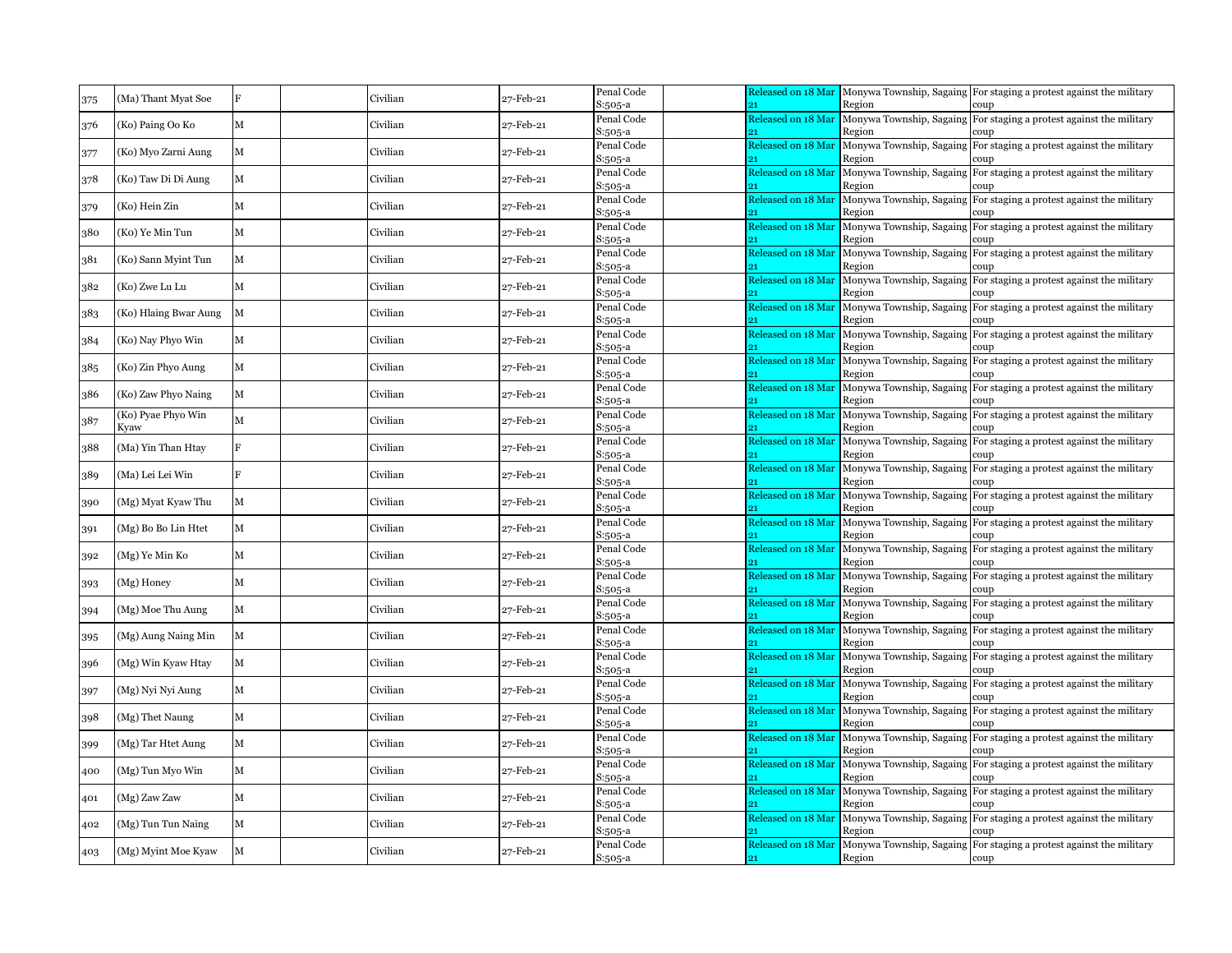| 404 | (Mg) Zaw Lwin Phyo         | $\mathbf M$    |                      | Civilian | 27-Feb-21 | Penal Code<br>S:505-a | Released on 18 Mar<br>21 | Region                                                                        | Monywa Township, Sagaing For staging a protest against the military<br>coup |
|-----|----------------------------|----------------|----------------------|----------|-----------|-----------------------|--------------------------|-------------------------------------------------------------------------------|-----------------------------------------------------------------------------|
| 405 | (Ma) Zar Le Sint           | Ŕ              | U Aung Ko Oo         | Civilian | 27-Feb-21 |                       | Released                 | No 40, U Bo Shwe Street,<br><b>Bahan Township</b>                             |                                                                             |
| 406 | (Ma) Su Win Thandar        | F              | U Soe Thura          | Civilian | 27-Feb-21 |                       | Released                 | No 232, Khaing Shwe War 1<br>Street, 3 Ward, MaYankone<br>Township            |                                                                             |
| 407 | (Ma) Khin Kyaut Mu Ko      | F              | U Kyaw Soe           | Civilian | 27-Feb-21 |                       | Released                 | Yuzana Garden Housing                                                         |                                                                             |
| 408 | (Mg) Kyaw Min Htwe         | м              | U Tun Tun Oo         | Civilian | 27-Feb-21 |                       | Released                 | OuZaNar 11 Street, L Ward,<br>North Oakkalapa                                 |                                                                             |
| 409 | (Ma) Han Swe Zin Myint     | F              | <b>U</b> Maung Nyunt | Civilian | 27-Feb-21 |                       | Released                 | 580, Yuzana 3 Street, 2<br>Ward, North Oakkalapa                              |                                                                             |
| 410 | (Mg) Ye Min Khant          | М              | U Thet Oo            | Civilian | 27-Feb-21 |                       | Released                 | 11, Yadanar Myaing Street,<br>3 Ward, Kamayut                                 |                                                                             |
| 411 | (Mg) Kyaw Ye Aung          | М              | U Khin Naing         | Civilian | 27-Feb-21 |                       | Released                 | 75, ThinBaw Kyin, 8 Street,<br>Dawpon                                         |                                                                             |
| 412 | (Mg) Zaw Ye Naung          | М              | U Ye Naung Soe       | Civilian | 27-Feb-21 |                       | Released                 | 86, Min Street, Sanchaung                                                     |                                                                             |
| 413 | (Mg) Htet Naing            | М              | U Sann Tun           | Civilian | 27-Feb-21 |                       | Released                 | 39, PuLae Gay Har Street, 3<br>Ward, Kamayut                                  |                                                                             |
| 414 | (Ma) Nay Chi Win Mon       | $\overline{F}$ | U Than Htike         | Civilian | 27-Feb-21 |                       | Released                 | Ka Kalay Village, Kyaung<br>Kon Township                                      |                                                                             |
| 415 | (Ma) Shwe Yi Win Htet      |                | U Thet Swe Oo        | Civilian | 27-Feb-21 |                       | Released                 | 62, ThaDi PaHtan Street,<br>Kyauk Myaung Ward,<br>Tamwe                       |                                                                             |
| 416 | (Ma) Khin Myat Noe Su      | R              | U Win Aung           | Civilian | 27-Feb-21 |                       | Released                 | 864, U Wit Sar Ya Street,<br>North Dagon                                      |                                                                             |
| 417 | (Ma) Zin Me Win            | F              | U Zaw Min            | Civilian | 27-Feb-21 |                       | Released                 | 249, Aung Myitta 5 Street,<br>Hlaing 1 Ward, Hlaing<br>Township               |                                                                             |
| 418 | (Ma) Hnin Ko San           | R              | U Thet Lwin          | Civilian | 27-Feb-21 |                       | Released                 | G/24, Mae Si Kon Street, 7<br>Ward, Hlaing Township                           |                                                                             |
| 419 | (Ma) Ei Yati Phyo          | $\mathbf{F}$   | <b>U</b> Aung Aung   | Civilian | 27-Feb-21 |                       | Released                 | Karya 4 Street, Karya Ward,<br>Thingankyun Gyi Ward,<br>Mingalar Don Township |                                                                             |
| 420 | (U) Hlaing Min             | М              | U Tin Swe            | Civilian | 27-Feb-21 |                       | Released                 | 3, Hlaing Myit Street, 2<br>Ward, Hlaing                                      |                                                                             |
| 421 | (U) Bo Bo Myint Aung       | М              |                      | Civilian | 27-Feb-21 |                       | Released                 | Yangon                                                                        | For staging a protest against the military<br>coup                          |
| 122 | (Mg) Pyae Phyo Thu         | M              | U Aung Thu           | Civilian | 27-Feb-21 |                       | Released                 | Yuzana Garden Housing                                                         |                                                                             |
| 423 | (Mg) Aung Myint Thu        | М              | <b>U</b> Soe Shwe    | Civilian | 27-Feb-21 |                       | Released                 | 1131, Shwe Sar Sut Street,<br>104 Ward, South Dagon                           |                                                                             |
| 424 | (U) Thi Han                | M              | U Han Thein          | Civilian | 27-Feb-21 |                       | Released                 | 149, Aung Myitta Street, 1<br>Ward, Hlaing                                    |                                                                             |
| 425 | (U) Aung Kyaw Soe          | М              | U Than               | Civilian | 27-Feb-21 |                       | Released                 | 170, Aung Myitta 5 Street,<br>Hlaing                                          |                                                                             |
| 426 | (U) Soe Kyaw Kyaw<br>Paing | М              | U Kyaw Lwin          | Civilian | 27-Feb-21 |                       | Released                 | 170, Aung Myitta 5 Street,<br>Hlaing                                          |                                                                             |
| 427 | (Mg) Pyae Phyo Paing       | м              | U Tin Shwe           | Civilian | 27-Feb-21 |                       | Released                 | 417, Thut Mait Tar 11 Street,<br>Ward, North Oakkalapa                        |                                                                             |
| 428 | (Mg) Thet Naing Tun        | М              | U Win Aung           | Civilian | 27-Feb-21 |                       | Released                 | 864, U Wit Sar Ya Street,<br>North Dagon                                      |                                                                             |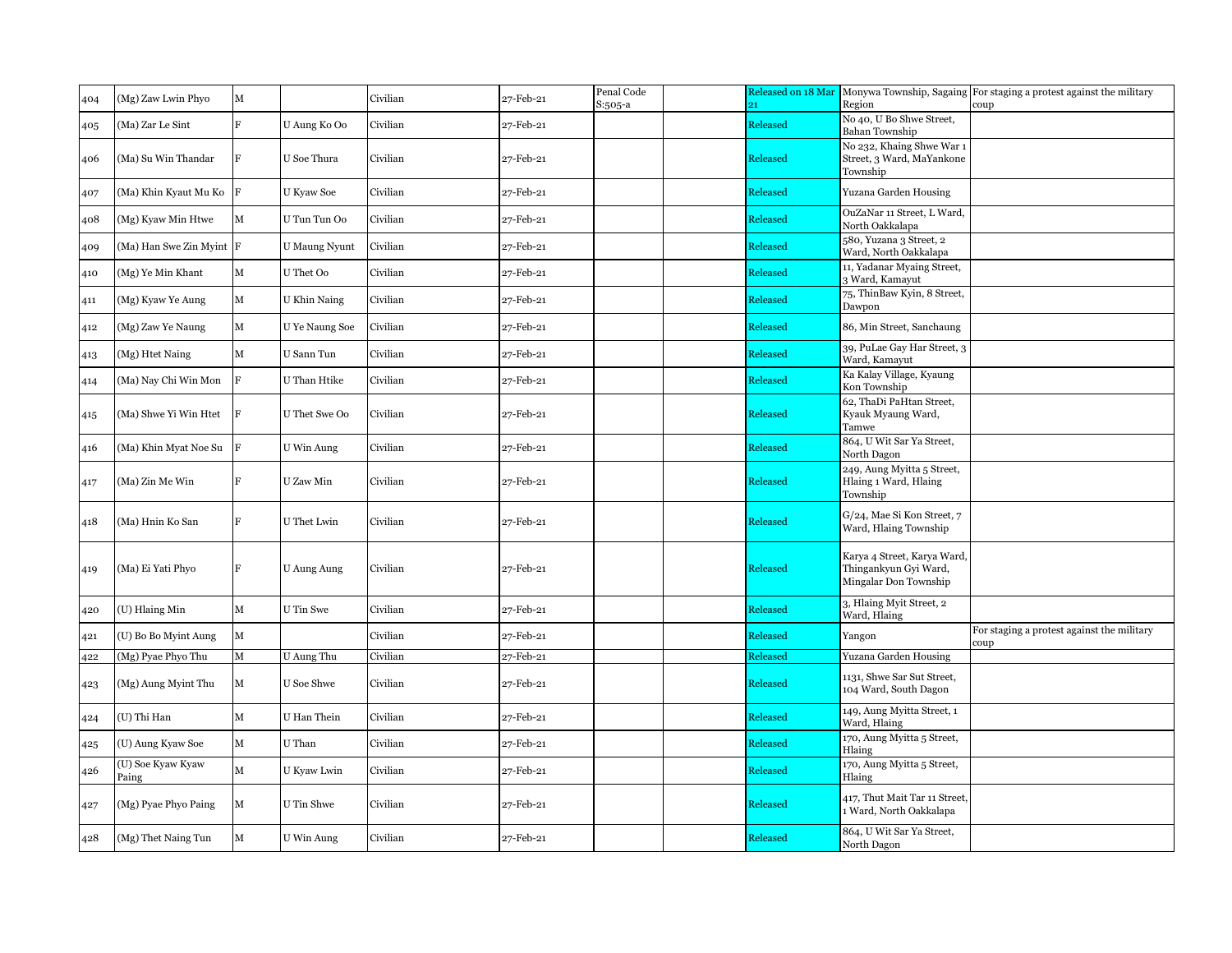| 429 | (Mg) La Min Tun            | M           | U Tun Yi            | Civilian            | 27-Feb-21 |                       | Released                 | 224, Maung Nge Oo Buyar<br>Street, Kyaut Yay Twin<br>Ward, North Oakkalapa  |                                                                                                                                                                  |
|-----|----------------------------|-------------|---------------------|---------------------|-----------|-----------------------|--------------------------|-----------------------------------------------------------------------------|------------------------------------------------------------------------------------------------------------------------------------------------------------------|
| 430 | (Ma) Yu Wati               | F           | U Thein Myint       | Civilian            | 27-Feb-21 |                       | Released                 | Ta Myay Village, Htan<br>Tapin Township                                     |                                                                                                                                                                  |
| 431 | (Ma) Htar Ei Ei Wai        |             | U Khin Maung<br>Aye | Civilian            | 27-Feb-21 |                       | Released                 | 49/ B, InWa Street, 54<br>Ward, South Dagon                                 |                                                                                                                                                                  |
| 432 | (U) Zaw Lin                | $\mathbf M$ | U Aye               | Civilian            | 27-Feb-21 |                       | Released                 | 9/ Bayda Su 2 Street, 6<br>Ward, Hlaing Township                            |                                                                                                                                                                  |
| 433 | (U) Aung Sann Win          | М           | U Htwe Bo           | Civilian            | 27-Feb-21 | Penal Code<br>S:505-a | Released on 31 Mar       | Mandalay                                                                    | Donations for the purchase of the COVID-19<br>vaccine, led by Aung San Win, are no longer<br>being donated to the military council, but<br>instead to CDM staff. |
| 434 | Naw Sandi                  | F           | U Tine Kyaw         | Civilian            | 27-Feb-21 |                       | <b>Released</b>          | 893, Shwe La Yaung Street,<br>40 Ward, North Dagon<br>Township, Yangon      |                                                                                                                                                                  |
| 435 | (Ma) Hlaine Ei Phyu        | $\mathbf F$ | U Myo Naing         | Civilian            | 27-Feb-21 |                       | <b>Released</b>          | No 20, Railway housing,<br>Nga Kha Ward,<br>Thingangyun Township,<br>Yangon |                                                                                                                                                                  |
| 436 | Lal Awmpuia                | $\mathbf M$ |                     | Civilian            | 27-Feb-21 |                       | Released on 28 Feb       | Hakha Township, Chin<br>State                                               |                                                                                                                                                                  |
| 437 | Ngun Tum Lian              | $\mathbf M$ |                     | Civilian            | 27-Feb-21 |                       | Released on 28 Feb       | Hakha Township, Chin<br>State                                               |                                                                                                                                                                  |
| 438 | Aung Law                   | $\mathbf M$ |                     | Civilian            | 27-Feb-21 |                       | Released on 28 Feb       | Yangon Region                                                               |                                                                                                                                                                  |
| 439 | <b>Biak Cin Thang</b>      | $\mathbf M$ |                     | Civilian            | 27-Feb-21 |                       | Released on 28 Feb       | Yangon Region                                                               |                                                                                                                                                                  |
| 440 | Biak Tha Lian              | $\mathbf M$ |                     | Civilian            | 27-Feb-21 |                       | Released on 28 Feb       | Yangon Region                                                               |                                                                                                                                                                  |
| 441 | Cung Uk Thang              | $\mathbf M$ |                     | Civilian            | 27-Feb-21 |                       | Released on 28 Feb       | Yangon Region                                                               |                                                                                                                                                                  |
| 442 | Mang Hrim Lian             | $\mathbf M$ |                     | Civilian            | 27-Feb-21 |                       | Released on 28 Feb       | Yangon Region                                                               |                                                                                                                                                                  |
| 443 | Siang Cung Ceu             | $\mathbf M$ |                     | Civilian            | 27-Feb-21 |                       | Released on 28 Feb       | Yangon Region                                                               |                                                                                                                                                                  |
| 444 | Sui Hniang Tial            | F           |                     | Civilian            | 27-Feb-21 |                       | Released on 28 Feb<br>o1 | Yangon Region                                                               |                                                                                                                                                                  |
| 445 | Thawng Tha Lian            | $\mathbf M$ |                     | Civilian            | 27-Feb-21 |                       | Released on 28 Feb       | Yangon Region                                                               |                                                                                                                                                                  |
| 446 | Tum Par                    | F           |                     | Civilian            | 27-Feb-21 |                       | Released on 28 Feb       | Yangon Region                                                               |                                                                                                                                                                  |
| 447 | Van Par Hnem               | F           |                     | Civilian            | 27-Feb-21 |                       | Released on 28 Feb<br>21 | Yangon Region                                                               |                                                                                                                                                                  |
| 448 | Van Tha Bik                | $\mathbf M$ |                     | Civilian            | 27-Feb-21 |                       | Released on 28 Feb       | Yangon Region                                                               |                                                                                                                                                                  |
| 449 | Van Tha Chin Iang          | F           |                     | Civilian            | 27-Feb-21 |                       | Released on 28 Feb       | Yangon Region                                                               |                                                                                                                                                                  |
| 450 | (Ko) Ye Aung               | $\mathbf M$ |                     | Civilian (Engineer) | 28-Feb-21 |                       | Released on 24 Mar       | Taungoo                                                                     | For staging a protest against the military<br>coup                                                                                                               |
| 451 | (Ko) Sai Ye Hphone<br>Kywe | M           |                     | Civilian (Engineer) | 28-Feb-21 |                       | Released on 24 Mar       | Hmawbi, Yangon                                                              | For staging a protest against the military<br>coup                                                                                                               |
| 452 | (Ko) Sai Soe Min Maung M   |             |                     | Civilian (Engineer) | 28-Feb-21 |                       | Released on 24 Mar<br>21 | Taunggyi                                                                    | For staging a protest against the military<br>coup                                                                                                               |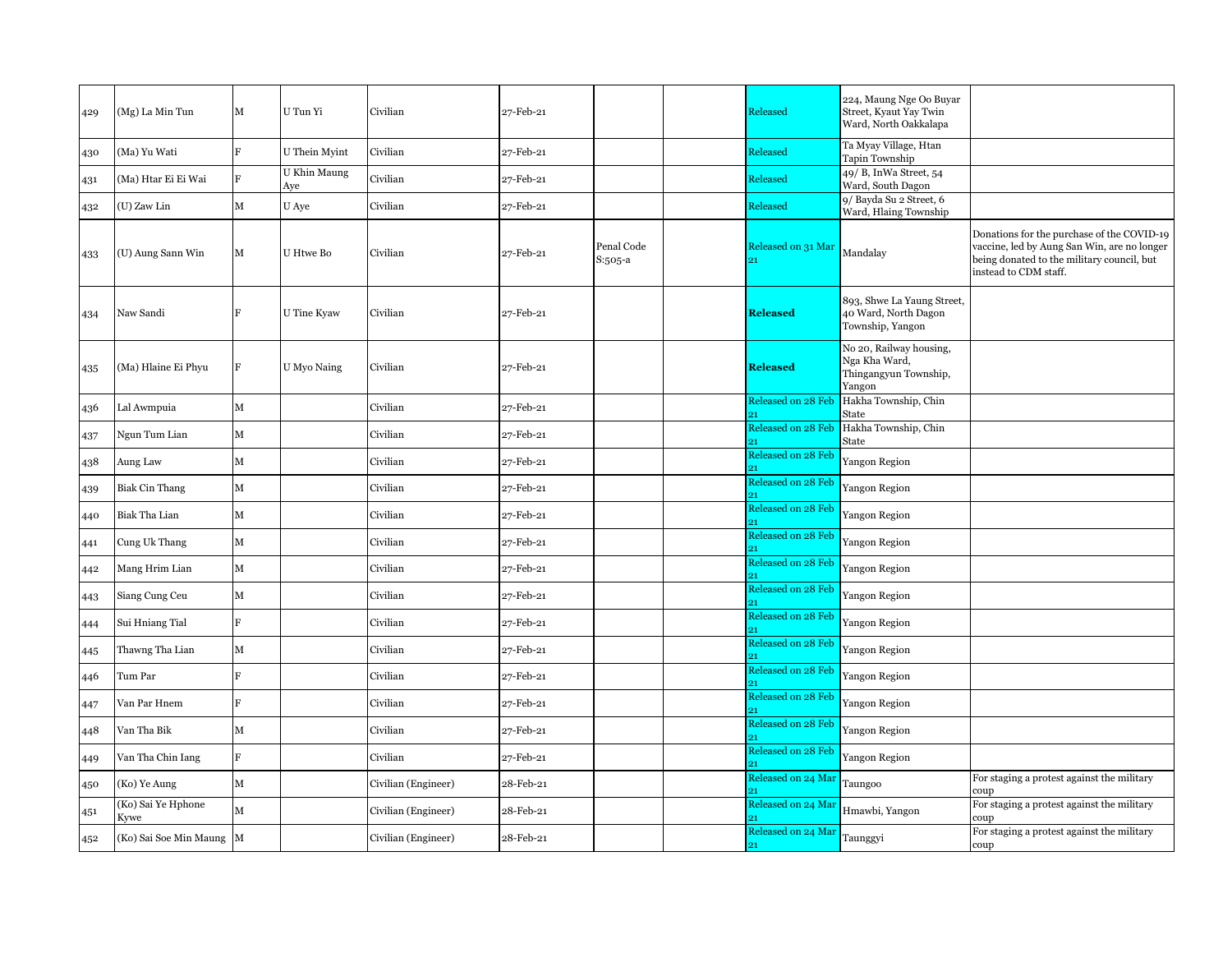| 453 | (Ko) Nyi Nyi Aung                     | М              |                       | Civilian (Engineer) | 28-Feb-21 |                       | Released on 24 Mar       | Aye Thar Yar                                                               | For staging a protest against the military<br>coup |
|-----|---------------------------------------|----------------|-----------------------|---------------------|-----------|-----------------------|--------------------------|----------------------------------------------------------------------------|----------------------------------------------------|
| 454 | (Ko) Linn Htin                        | M              |                       | Civilian (Engineer) | 28-Feb-21 |                       | Released on 24 Mar       | Aye Thar Yar                                                               | For staging a protest against the military<br>coup |
| 455 | (Ko) Aung Nu Tin                      | М              |                       | Civilian (Engineer) | 28-Feb-21 |                       | Released on 24 Mar       | Mohnyin                                                                    | For staging a protest against the military<br>coup |
| 456 | (Ma) Khine Wai Phyo                   | $\overline{R}$ |                       | Civilian (Engineer) | 28-Feb-21 |                       | Released on 24 Ma        | Hmawbi, Yangon                                                             | For staging a protest against the military<br>coup |
| 457 | (Ma) Nu Latt Zaw a.k.a<br>Nu Zaw Latt |                |                       | Civilian (Engineer) | 28-Feb-21 |                       | Released on 24 Ma        | Hmawbi, Yangon                                                             | For staging a protest against the military<br>coup |
| 458 | (Ma) Nyo Zin Oo                       | $\overline{R}$ |                       | Civilian (Engineer) | 28-Feb-21 |                       | Released on 24 Ma        | Yangon                                                                     | For staging a protest against the military<br>coup |
| 459 | (Ma) Lae Lae Mu                       | $\overline{R}$ |                       | Civilian (Engineer) | 28-Feb-21 |                       | Released on 24 Ma        | Yangon                                                                     | For staging a protest against the military<br>coup |
| 460 | (Ma) Khin Hnin Hlaing                 | F              |                       | Civilian (Engineer) | 28-Feb-21 |                       | Released on 24 Ma        | Aye Thar Yar                                                               | For staging a protest against the military<br>coup |
| 461 | (Ma) Myint Myint Win                  | R              |                       | Civilian (Engineer) | 28-Feb-21 |                       | Released on 24 Mar       | Mohnyin                                                                    | For staging a protest against the military<br>coup |
| 462 | (Ma) Jue Jue Aung                     | R              |                       | Civilian (Engineer) | 28-Feb-21 |                       | Released on 24 Mai<br>91 | Yangon                                                                     | For staging a protest against the military<br>coup |
| 463 | (Ma) Myat Myat Moe                    | F              |                       | Civilian (Engineer) | 28-Feb-21 |                       | Released on 24 Mai       | Yangon                                                                     | For staging a protest against the military<br>coup |
| 464 | (Mg) Nyein Zaw                        | М              | U Khin Maung<br>Nvunt | Civilian            | 28-Feb-21 |                       | Released                 | 228, Insein Road, Hlaing<br>Township                                       |                                                    |
| 465 | (Mg) Zin Ko Min                       | М              | U San Myint           | Civilian            | 28-Feb-21 |                       | Released                 | 228, Insein Road, Hlaing<br>Township                                       |                                                    |
| 466 | (Mg) Kyaw Lwin Oo                     | М              | <b>U</b> Soe Naing    | Civilian            | 28-Feb-21 |                       | Released                 | ThanLyin Township                                                          |                                                    |
| 467 | (Mg) Nyan Lin Tun                     | М              | U Naing Tun           | Civilian            | 28-Feb-21 |                       | <b>Released</b>          | 24 (A), Aung Yadanar<br>Street, Hlaing Township                            |                                                    |
| 468 | (Mg) Thet Phyo Naung                  | M              | U Aung Myint          | Civilian            | 28-Feb-21 |                       | <b>Released</b>          | 26, PanChan 1 Street,<br><b>Hlaing Tharya</b>                              |                                                    |
| 469 | (Mg) Min Khant Kyaw                   | М              | U Saw Myint           | Civilian            | 28-Feb-21 |                       | Released                 | 1482/B, Ayeyar Min Thit<br>Street, South Dagon<br>Township                 |                                                    |
| 470 | (U) Ye Min Hlaing                     | М              | U Tin Htwe            | Civilian            | 28-Feb-21 |                       | Released                 | A-11, Room 105, Shu Khin<br>Thar Housing, Tharkayta<br>Maritime University |                                                    |
| 471 | (Ko) Thet Paing Oo                    | M              |                       | Civilian            | 28-Feb-21 |                       | Released                 | Myeik Township,<br>Tanintharyi Region                                      |                                                    |
| 472 | (Ma) Zin Si Thi Lwin<br>(aka) Zin Zin | R              |                       | Civilian            | 28-Feb-21 |                       | Released                 | Myeik Township,<br>Tanintharyi Region                                      |                                                    |
| 473 | (U) Min Min                           | М              |                       | Civilian            | 28-Feb-21 |                       | Released                 | Myeik Township,<br>Tanintharyi Region                                      |                                                    |
| 474 | (Ma) Nilar Soe                        | $\overline{R}$ |                       | Civilian            | 28-Feb-21 |                       | Released                 | Myeik Township,<br>Tanintharyi Region                                      |                                                    |
| 475 | (Ma) Thiri Paing (aka)<br>Moli        | R              |                       | Civilian            | 28-Feb-21 |                       | Released                 | Myeik Township,<br>Tanintharyi Region                                      |                                                    |
| 476 | (Ko) Ye Pyae Phyo                     | M              |                       | Civilian (Engineer) | 28-Feb-21 |                       | Released                 | Hmawbi, Yangon                                                             | For staging a protest against the military<br>coup |
| 477 | (Ko) Wai Linn Htet                    | М              |                       | Civilian (Engineer) | 28-Feb-21 |                       | Released                 | Yangon                                                                     | For staging a protest against the military<br>coup |
| 478 | (Ko) Htin Linn Naing                  | М              |                       | Civilian (Engineer) | 28-Feb-21 |                       | Released                 | Yangon                                                                     | For staging a protest against the military<br>coup |
| 479 | (Ko) Ye Aung                          | M/24           | U Than Zaw            | Civilian            | 28-Feb-21 | Penal Code<br>S:505-a | Released                 | Mawlamyine Township,<br>Mon State                                          | For staging a protest against the military<br>coup |
| 480 | (Mg) Myat Thu                         | М              | U Myint Sann          | Civilian            | 28-Feb-21 |                       | Released                 | 22, 35 Points, North Dagon                                                 |                                                    |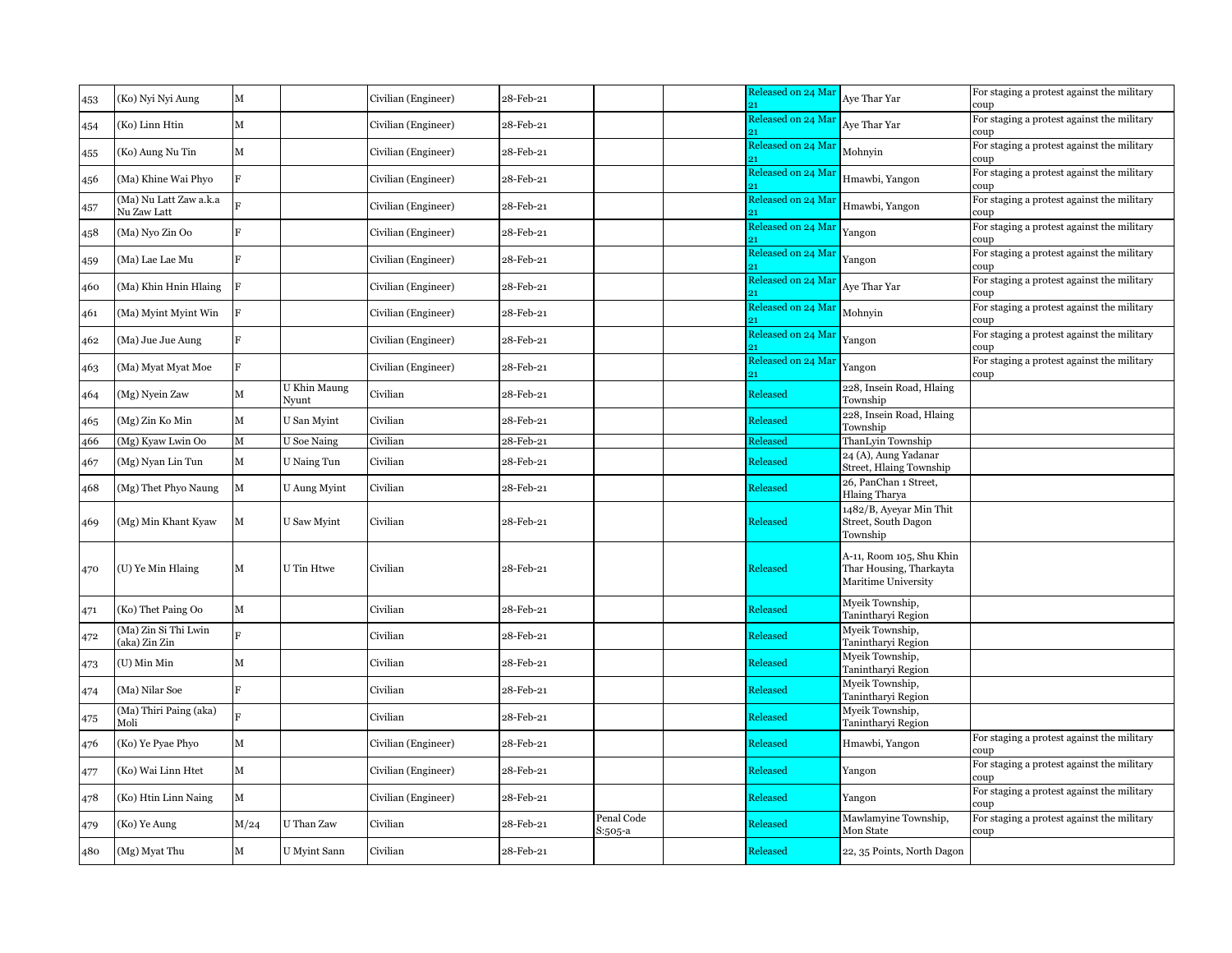| 481 | (Daw) Aye Su Mon              | F              | U Han Thaung         | Civilian | 28-Feb-21                                                  |  | Released                 | Tharkayta Specialty<br>Hospital                                                           |                                                    |
|-----|-------------------------------|----------------|----------------------|----------|------------------------------------------------------------|--|--------------------------|-------------------------------------------------------------------------------------------|----------------------------------------------------|
| 482 | (Daw) Soe Soe Mar             | F              | U Ba Shan            | Civilian | 28-Feb-21                                                  |  | Released                 | Tharkayta Specialty<br>Hospital                                                           |                                                    |
| 483 | (Mg) Aung Ye Kyaw             | M              | U Than Lwin          | Civilian | 28-Feb-21                                                  |  | Released                 | Tharkayta Specialty<br>Hospital                                                           |                                                    |
| 484 | (Daw) Ne Ne Win               | F              | U Htein Lin          | Civilian | 28-Feb-21                                                  |  | Released                 | Tharkayta Specialty<br>Hospital                                                           |                                                    |
| 485 | (Daw) Naw Khaing Yin<br>Thein | Ŕ              | U Saw San Thein      | Civilian | 28-Feb-21                                                  |  | Released                 | Tharkayta Specialty<br>Hospital                                                           |                                                    |
| 486 | (Ma) Saw Sann Thit<br>Nandar  |                | U Saw Nandar<br>Tun  | Civilian | 28-Feb-21                                                  |  | Released                 | Tharkayta Specialty<br>Hospital                                                           |                                                    |
| 487 | (Mg) Ye Htet Naing            | М              | U Thant Zin          | Civilian | 28-Feb-21                                                  |  | Released                 | 14/1, Mya (4) Street, South<br>Oakkalapa Township                                         |                                                    |
| 488 | (Ma) Htet Htet Win            | E              | U Maung Kha          | Civilian | 28-Feb-21                                                  |  | Released                 | 155, Min Ye Kyaw Swar<br>Street, 7 Ward, South<br>Oakkalapa Township                      |                                                    |
| 489 | (Mg) Min Htet Thar            | М              | U Thein Myint        | Civilian | 28-Feb-21                                                  |  | Released                 | South Oakkalapa Township                                                                  |                                                    |
| 490 | (Daw) Mot Mot Aung            | F              | U Aung Khaing        | Civilian | 28-Feb-21                                                  |  | Released                 | 456, Man Pyay 11 Street, 3<br>Ward, Tharkayta Township                                    |                                                    |
| 491 | (Mg) Oakkar Thwin             | М              | <b>U</b> Maung Htay  | Civilian | 28-Feb-21                                                  |  | Released                 | 674, Bu Tar Yon Street, Sint<br>Ku Aung San, Insein<br>Township                           |                                                    |
| 492 | (Mg) Min Soe Oo               | М              | U Thein Soe          | Civilian | $\operatorname{\mathsf{28}\text{-}Feb\text{-}\mathsf{21}}$ |  | Released                 | No (5) Ward,, Hlaing<br>Tharvar                                                           |                                                    |
| 493 | (Ko) Zay Yar Than             | М              | U Kyi Myaing         | Civilian | 28-Feb-21                                                  |  | Released                 | Insein Ywar Ma, Tar Yar<br>Factory                                                        |                                                    |
| 494 | (Ko) Myo Nyi Nyi Naing        | M              | <b>U</b> Myint Naing | Civilian | 28-Feb-21                                                  |  | Released                 | Maritime University                                                                       |                                                    |
| 495 | (Ma) Myint Myat Zaw           | F              | U Aung Myint         | Civilian | 28-Feb-21                                                  |  | Released                 | Oakkar 6 Street                                                                           |                                                    |
| 496 | (Mg) Aye Chan Ko              | М              | U Tin Myint          | Civilian | 28-Feb-21                                                  |  | Released                 | Mya Myittar 3 Street, 108,<br>East Dagon                                                  |                                                    |
| 497 | (U) Min Lwin                  | M              | U Thet Lwin          | Civilian | $1-Mar-21$                                                 |  | Released on 26 Mai<br>21 | 169, 38 Street, Middle<br>Block, Kyauk Tantar                                             |                                                    |
| 498 | (Ko) Hein Thu                 | М              |                      | Civilian | $1-Mar-21$                                                 |  | Released                 | Myeik Township,<br>Tanintharyi Region                                                     |                                                    |
| 499 | (U) Nwge Shein                | М              |                      | Civilian | $1-Mar-21$                                                 |  | Released                 | Myeik Township,<br>Tanintharyi Region                                                     |                                                    |
| 500 | (Mg) Zin Myo Naing            | М              |                      | Civilian | $1-Mar-21$                                                 |  | Released                 | Myeik Township,<br>Tanintharyi Region                                                     |                                                    |
| 501 | (Mg) Thiha Naing              | M/25           |                      | Civilian | $1-Mar-21$                                                 |  | Released on 24 Mar<br>21 | Ma Zaw Village, Myeik<br>Township, Tanintharyi<br>Region                                  |                                                    |
| 502 | (Mg) Pyae Phyo Naing          | М              | <b>U</b> Soe Naing   | Civilian | $1-Mar-21$                                                 |  | Released                 | 17/798, U Pon Nya Street,<br>Shwe Pauk Kan Township,<br>North Oakkalapa, Yangon<br>Region |                                                    |
| 503 | Malsawmtluang                 | R              |                      | Civilian | 1-Mar-21                                                   |  | Released on 2 Mar        | Falam Township, Chin Stat                                                                 | For staging a protest against the military<br>coup |
| 504 | Zing Tha Tawk                 | $\overline{F}$ |                      | Civilian | 1-Mar-21                                                   |  | Released on 2 Mar        | Hakha Township, Chin<br>State                                                             | For staging a protest against the military<br>coup |
| 505 | Biak Tha Par                  | E              |                      | Civilian | $1-Mar-21$                                                 |  | Released on 2 Mar<br>21  | Hakha Township, Chin<br>State                                                             | For staging a protest against the military<br>coup |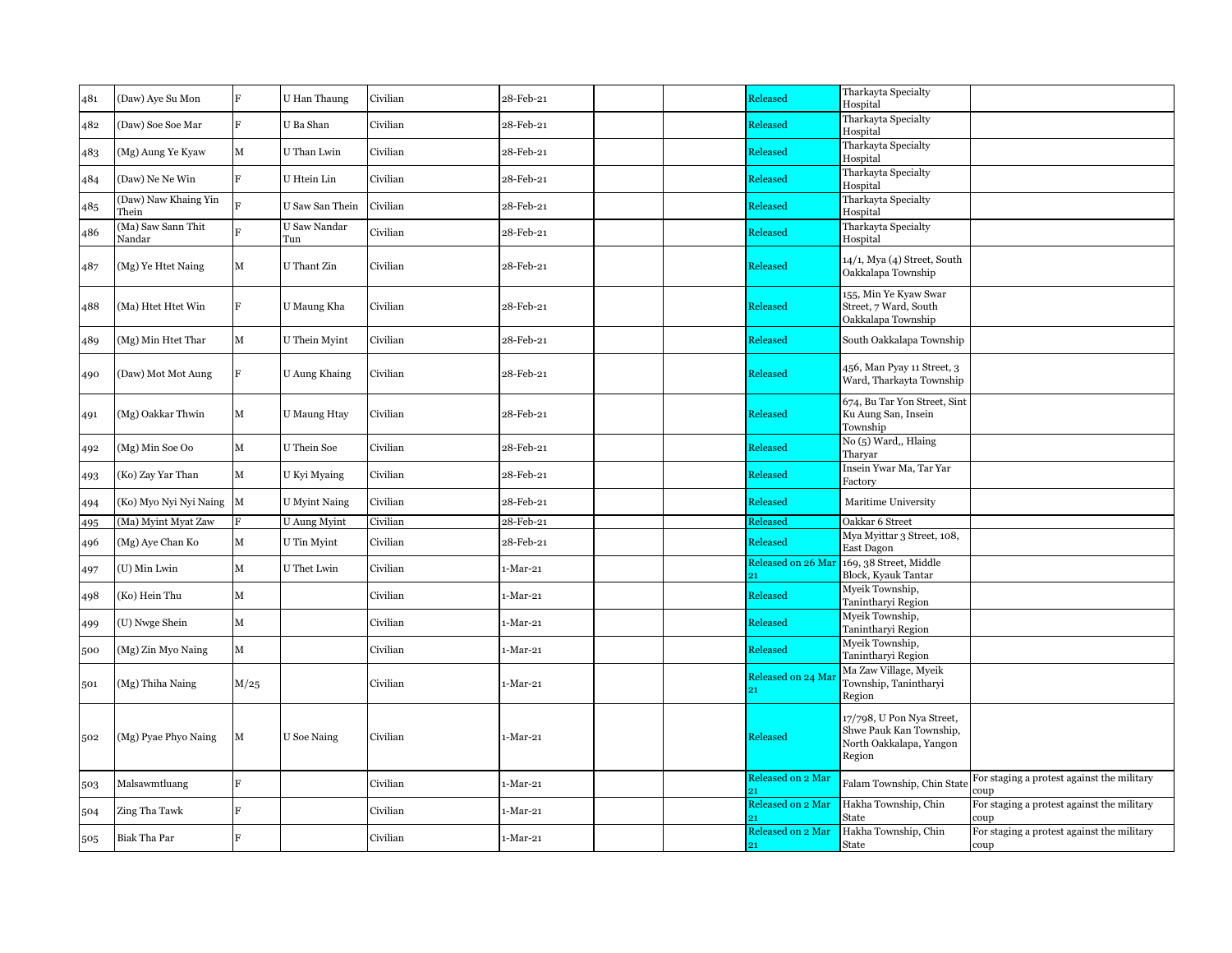| 506 | <b>Biak Hnem Sung</b>           | F              |             | Civilian | $1-Mar-21$ | Released on 2 Mar       | Hakha Township, Chin<br>State                                                                        | For staging a protest against the military<br>coup |
|-----|---------------------------------|----------------|-------------|----------|------------|-------------------------|------------------------------------------------------------------------------------------------------|----------------------------------------------------|
| 507 | Khin Hnin Yu                    | $\mathbf{E}$   |             | Civilian | $1-Mar-21$ | Released on 2 Mar       | Hakha Township, Chin<br>State                                                                        | For staging a protest against the military<br>coup |
| 508 | Mary Zai Hnem Sung              | $\overline{F}$ |             | Civilian | $1-Mar-21$ | Released on 2 Mar       | Hakha Township, Chin<br>State                                                                        | For staging a protest against the military<br>coup |
| 509 | Kap Cung                        | $\mathbf M$    |             | Civilian | 1-Mar-21   | Released on 2 Mar       | Hakha Township, Chin<br>State                                                                        | For staging a protest against the military<br>coup |
| 510 | Thawng Hlei Thang               | M              |             | Civilian | 1-Mar-21   | Released on 2 Mar       | Hakha Township, Chin<br>State                                                                        | For staging a protest against the military<br>coup |
| 511 | Bawi Tha Thawng                 | ${\bf M}$      |             | Civilian | $1-Mar-21$ | Released on 2 Mar<br>91 | Hakha Township, Chin<br>State                                                                        | For staging a protest against the military<br>coup |
| 512 | Tuan Tin Peng (18 years<br>old) | M              |             | Civilian | $1-Mar-21$ | Released on 2 Mar       | Hakha Township, Chin<br>State                                                                        | For staging a protest against the military<br>coup |
| 513 | Van Cer Luai                    | $\overline{R}$ |             | Civilian | $1-Mar-21$ | Released on 2 Mar       | Hakha Township, Chin<br>State                                                                        | For staging a protest against the military<br>coup |
| 514 | Sui Hnin Hmung                  | М              |             | Civilian | 1-Mar-21   | Released on 2 Mar       | Hakha Township, Chin<br>State                                                                        | For staging a protest against the military<br>coup |
| 515 | Bawi Kip Sum                    | $\mathbf M$    |             | Civilian | $1-Mar-21$ | Released on 2 Mar       | Hakha Township, Chin<br>State                                                                        |                                                    |
| 516 | Chan Uk                         | M              |             | Civilian | $1-Mar-21$ | Released on 2 Mar       | Hakha Township, Chin<br>State                                                                        |                                                    |
| 517 | David Van Hmuh Thang            | M              |             | Civilian | $1-Mar-21$ | Released on 2 Mar       | Hakha Township, Chin<br>State                                                                        |                                                    |
| 518 | Joseph                          | M              |             | Civilian | $1-Mar-21$ | Released on 2 Mar       | Hakha Township, Chin<br>State                                                                        |                                                    |
| 519 | Malsawmtluanga                  | $\mathbf M$    |             | Civilian | $1-Mar-21$ | Released on 2 Mar<br>91 | Hakha Township, Chin<br>State                                                                        |                                                    |
| 520 | Robert Ngun Ling Mang M         |                |             | Civilian | 1-Mar-21   | Released on 2 Mar       | Hakha Township, Chin<br>State                                                                        |                                                    |
| 521 | Sang Bik Lian                   | $\mathbf M$    |             | Civilian | $1-Mar-21$ | Released on 2 Mar       | Hakha Township, Chin<br>State                                                                        |                                                    |
| 522 | (Mg) Phyo Aung                  | M              | U Than Tun  | Civilian | $2-Mar-21$ | Released                | 177, Sanpya Street,<br>Yamonenar (2) Ward,<br>Dawbon Township, Yangon                                |                                                    |
| 523 | (Mg) Htet Khaing                | M              | U Than Shwe | Civilian | $2-Mar-21$ | Released                | 680/A, Aung Chan Thar (3)<br>Street, (70) Ward, South<br>Dagon Township, Yangon                      |                                                    |
| 524 | (U) Sein Win Lwin               | М              | U Myint Zaw | Civilian | $2-Mar-21$ | Released                | No.1, Pan Chaung Street,<br>Mont Taung Ward,<br>Sanchaung Township,<br>Yangon                        |                                                    |
| 525 | (Mg) Mya Kaung                  | М              | U Tin Soe   | Civilian | $2-Mar-21$ | Released                | 11/2, Soap factory<br>Compound, Hlaing<br>Township, Yangon                                           |                                                    |
| 526 | (U) Myo Min Tun                 | $\mathbf M$    | U Tun Aye   | Civilian | $2-Mar-21$ | Released                | Building (C), 206, Hnin Si<br>Street, Boe Lein, Aung<br>Mingala Ward, Kyauk<br>Myaung, Yangon Region |                                                    |
| 527 | (Ko) Nyi Nyi Zin Maung          | $\mathbf M$    | U Phay Khin | Civilian | 2-Mar-21   | Released                |                                                                                                      |                                                    |
| 528 | (Mg) Htet Wai Yan               | $\mathbf M$    | U Hla Myo   | Civilian | $2-Mar-21$ | Released                |                                                                                                      |                                                    |
| 529 | (Ma) Yadanar Kyaw               | F              | U Kyaw Htay | Civilian | $2-Mar-21$ | Released                | Magwe Region, Pakhoku<br>Township, Shi Kha Wa<br>Village                                             |                                                    |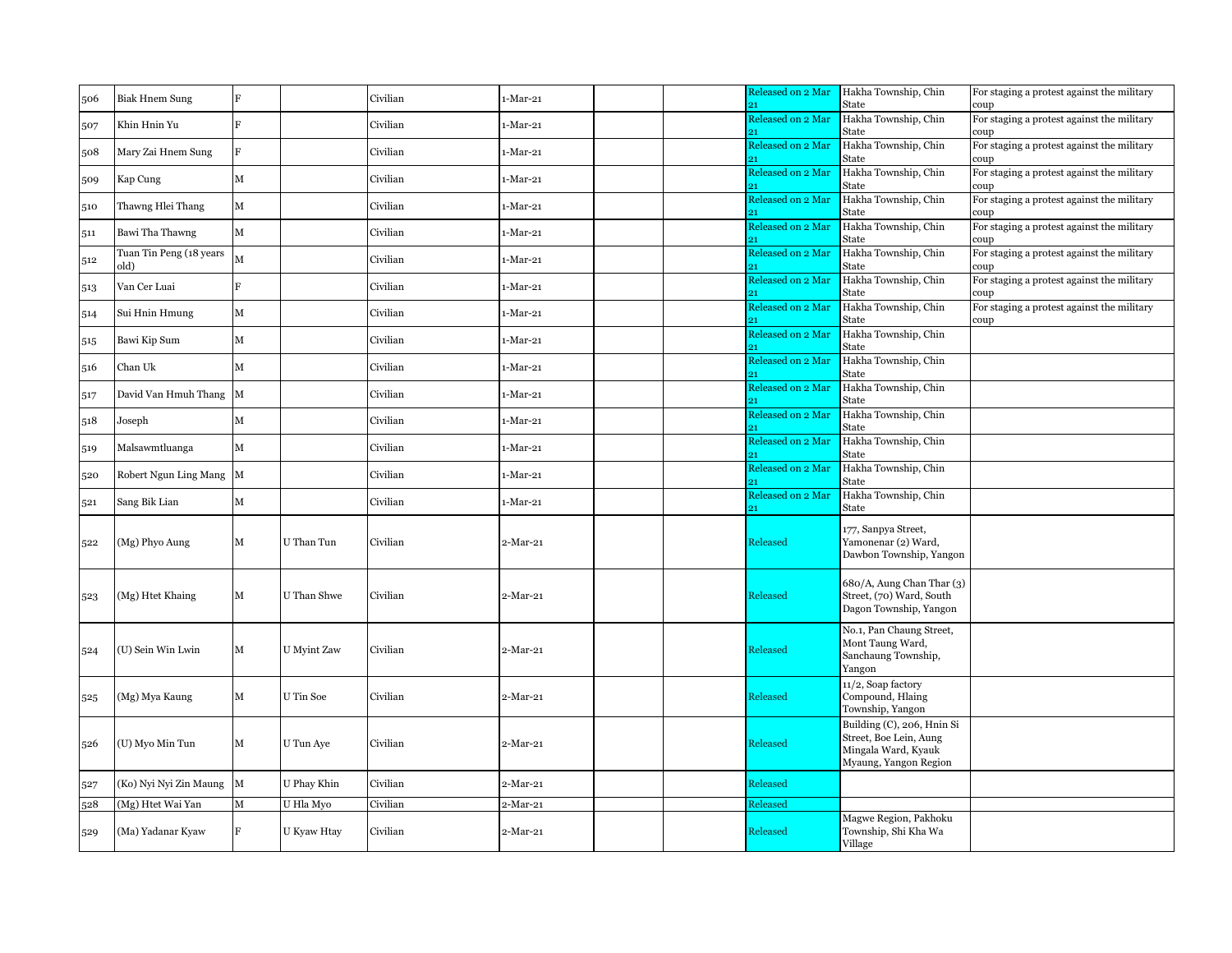| 530 | (Ko) Kyaw Sann Oo                        | М | U Ngwe Ya        | Civilian                                               | 2-Mar-21   |                         | Released                              | No (98), Tha Hara Street,<br>13 Ward, Hlaing Township,<br>Yangon Region        | Arrested while buying cigarettes near home.                                                 |
|-----|------------------------------------------|---|------------------|--------------------------------------------------------|------------|-------------------------|---------------------------------------|--------------------------------------------------------------------------------|---------------------------------------------------------------------------------------------|
| 531 | Zin Thu Htet                             | F | U Myint Htay     | Civilian                                               | 2-Mar-21   |                         | Released on 24<br>Mar, 21             | Hpa-an Township, Karen<br>State                                                | For staging a protest against the military<br>coup                                          |
| 532 | (U) Win Htut                             | M | U Aung Ngwe      | Civilian                                               | 2-Mar-21   |                         | Released                              | NO 12, Nat Sin Street, 1st<br>Floor                                            |                                                                                             |
| 533 | (Ko) Thant Zin Oo                        | М | (U) Hla Kyaing   | Civilian (MonMyatSateHtar<br>Elderly care association) | $3-Mar-21$ | Penal Code<br>S:505-a   | Released on 24 Mai                    | North Okkalapa, Yangon                                                         | He was severely beaten and arrested while<br>providing medical care during the<br>crackdown |
| 534 | (Ko) Kyaw Min Aung                       | М | (U) Hla Kyaing   | Civilian (MonMyatSateHtar<br>Elderly care association) | $3-Mar-21$ |                         | Released on 24 Mar                    | North Okkalapa, Yangon                                                         | He was severely beaten and arrested while<br>providing medical care during the<br>crackdown |
| 535 | (Mg) Soe Htet Aung                       | М | (U) Myo Aung     | Civilian (MonMyatSateHtar<br>Elderly care association) | $-Mar-21$  | Penal Code<br>S:505-a   | Released on 24 Mar<br>21              | North Okkalapa, Yangon                                                         | He was severely beaten and arrested while<br>providing medical care during the<br>crackdown |
| 536 | (Ko) Min Oo                              | М | (U) Thant Zin Oo | Civilian (MonMyatSateHtar<br>Elderly care association) | $3-Mar-21$ | Penal Code<br>S:505-a   | Released on 24 Mar                    | North Okkalapa, Yangon                                                         | He was severely beaten and arrested while<br>providing medical care during the<br>crackdown |
| 537 | (Ko) Aung Kyaw Min                       | М | (U) Myint Lwin   | Civilian                                               | 3-Mar-21   | Penal Code<br>S:505-a   |                                       | Released on 24 Mar North Okkalapa Township,<br>Yangon Region                   | For staging a protest against the military<br>coup                                          |
| 538 | (Ko) Chan Myae Linn                      | м | (U) Wai Linn     | Civilian                                               | 3-Mar-21   | Penal Code<br>$S:505-a$ | Released on 24 Mar                    | North Okkalapa Township,<br>Yangon Region                                      | For staging a protest against the military<br>coup                                          |
| 539 | (Ko) Linn Htet Paing                     | М | (U) Myint Soe    | Civilian                                               | 3-Mar-21   | Penal Code<br>$S:505-a$ | Released on 24 Mar                    | North Okkalapa Township,<br>Yangon Region                                      | For staging a protest against the military<br>coup                                          |
| 540 | (Ma) Khaing Phoo Wai                     |   | (U) Khin Kywe    | Civilian                                               | 3-Mar-21   | Penal Code<br>S:505-a   | Released on 24 Mar                    | North Okkalapa Township,<br>Yangon Region                                      | For staging a protest against the military<br>coup                                          |
| 541 | (Ko) Aung Thu                            | М | U Kyi Win        | Civilian                                               | 3-Mar-21   |                         | Released on 24 Ma<br>91               | 4/103, Middle Old Town,<br>Aye Yeik Nyein Street,<br>Thanlyin Township, Yangor | For staging a protest against the military<br>coup (in Tamwe Township, Yangon)              |
| 542 | (Ma) Ei Phyo Oo                          | R | U Myat Oo        | Civilian                                               | $3-Mar-21$ |                         | Released on 24 Mar                    | Mingala Taungnyunt<br>Township                                                 |                                                                                             |
| 543 | (Mg) Bo Bo Kyaw                          | М | U Myint Kyi      | Civilian                                               | 3-Mar-21   | Penal Code<br>S:505-a   | Released on 24 Ma                     | No.22, Pathein Nyunt (2)<br><b>Street, Tamwe Township</b><br>Yangon            | Arrested in security forces' crackdown on<br>protest                                        |
| 544 | (Ma) Wutt Yii Soe                        | F | U Zaw Win Soe    | Civilian                                               | 3-Mar-21   |                         | Released on 24 Ma                     | 82, Sin Min Street, Ahlon<br>Township                                          |                                                                                             |
| 545 | (U) Thant Zin                            | М | U Than Khin      | Civilian                                               | 3-Mar-21   |                         | Released on 24 Ma<br>21               | 43, Lower Ohn Pin Street,<br>Zav Gvi Ward,<br>Kyimyindaing Township            |                                                                                             |
| 546 | (Ma) Zin Min Phwe                        |   | U Naing Oo Min   | Civilian                                               | 3-Mar-21   | Penal Code<br>S:505-a   | Released on 24 Ma<br>91               | 1/6, 252, Thiri Myaing<br>Street (10), Ward 13, Hlaing<br>Township             |                                                                                             |
| 547 | (Mg) Aung Aung                           | М | U Tin Shwe       | Civilian                                               | 3-Mar-21   | Penal Code<br>S:505-a   | Released on 24 Ma<br>91               | 461, Marlarnwel Street (3),<br>Pauktawwa, Insein                               |                                                                                             |
| 548 | (Mg) Kyaw Min Tun                        | М | U Myin Thein     | Civilian                                               | 3-Mar-21   |                         | Released on 24 Mai                    | North Dagon                                                                    |                                                                                             |
| 549 | (Ma) Khin Lwin Lwin                      | F | U Tin Hlaing     | Civilian                                               | 3-Mar-21   |                         | Released on 24 Ma                     | Bon Mar Street (6)                                                             |                                                                                             |
| 550 | (Mg) Htet Wai Linn a.k.a<br>Moe Thu Eain | M | U Win Zaw Oo     | Civilian                                               | $3-Mar-21$ | Penal Code<br>S:505-a   | Released on 24 Mar<br>21 <sup>2</sup> | Thingangyun, Zawana<br>Ward, Sabel Phyu Condo                                  |                                                                                             |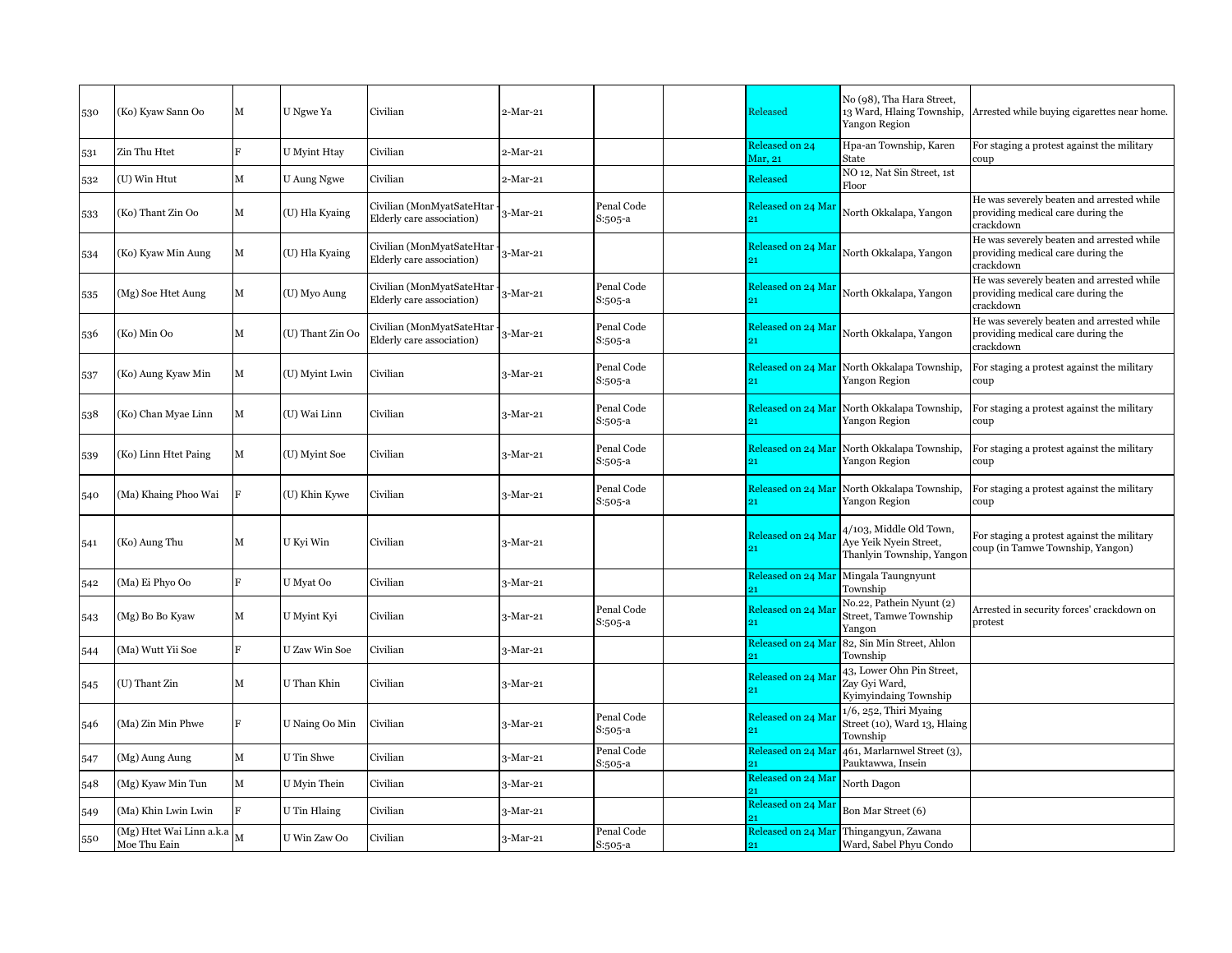| 551 | (Mg) Naing Linn                           | М              | U Khin Maung<br>Naing               | Civilian | $3-Mar-21$ |                       | Released on 24 Mar       |                                                                                             |                                                                                              |
|-----|-------------------------------------------|----------------|-------------------------------------|----------|------------|-----------------------|--------------------------|---------------------------------------------------------------------------------------------|----------------------------------------------------------------------------------------------|
| 552 | (Ma) Shwe Aye                             | F              | U Kyaw Pan                          | Civilian | $3-Mar-21$ | Penal Code<br>S:505-a | Released on 24 Mar       |                                                                                             |                                                                                              |
| 553 | (U) San Win                               | М              |                                     | Civilian | $3-Mar-21$ |                       | Released on 24 Ma<br>21  | No. 357, Khaing Shwe War<br>Street, (88) Ward, Dagon<br>Seikkan Township                    | He was arrested in Tamwe-Kyauk Myaung.                                                       |
| 554 | (Ma) Ei Zin Phyo                          | F              | U Kyi Lwin                          | Civilian | $3-Mar-21$ |                       | Released on 24 Mar       | No.91, Zawgyi Myint Street,<br>Dagon Seikkan Township                                       | She was arrested in Tamwe-Kyauk Myaung.                                                      |
| 555 | (Ma) Lei Lei Maw                          | $\mathbf{F}$   | U Aung Myo                          | Civilian | $3-Mar-21$ |                       | Released on 24 Ma        | No.15011, Zayar Thiri<br>Street, (90) Ward, Dagon<br>Seikkan Township                       | She was arrested in Tamwe-Kyauk Myaung.                                                      |
| 556 | (U) Htet Htet Kyaw                        | M              |                                     | Civilian | 3-Mar-21   |                       | Released on 24 Ma        | Manaw Thukha Street, (98)<br>Ward, Dagon Seikkan<br>Township                                | He was arrested in Tamwe-Kyauk Myaung.                                                       |
| 557 | (Ma) Aye Aye Than                         | F              |                                     | Civilian | $3-Mar-21$ |                       | Released on 24 Ma<br>91  | Ngwe Toe Street, (98)<br>Ward, Dagon Seikkan<br>Township                                    | She was arrested in Tamwe-Kyauk Myaung.                                                      |
| 558 | (Ma) Su Su Mon                            | F              | U Win Myint                         | Civilian | $3-Mar-21$ |                       | Released on 24 Mar       | 14, Mill Street, Mingala<br>Taung Nyunt Township                                            |                                                                                              |
| 559 | (Ma) Phyu Win Thant                       | F              | U Chit Toe                          | Civilian | $3-Mar-21$ |                       | Released on 24 Mar       |                                                                                             |                                                                                              |
| 560 | (Ma) Theint Theint Thu                    |                |                                     | Student  | $3-Mar-21$ |                       | Released on 24 Mar       | Yangon Region                                                                               | For staging a protest against the military<br>coup                                           |
| 561 | (Ma) War War                              | $\overline{R}$ | U Kyin Hlaing                       | Student  | $3-Mar-21$ |                       | Released on 24 Mai<br>91 | Yangon Region                                                                               | For staging a protest against the military<br>coup                                           |
| 562 | (Ma) Kyel Sin Theint                      | F              | U Kyaw Naing                        | Civilian | $3-Mar-21$ |                       | Released on 24 Mai       | 938(A), Bayintnaung Road,<br>(50) Ward, North Dagon<br>Township                             |                                                                                              |
| 563 | (Mg) Htet Oo Khant                        | М              | U Zaw Myo Latt                      | Civilian | $3-Mar-21$ |                       | Released on 24 Ma<br>91  | 2/B, (GaNgal) Ward, Nilar<br>(5) Street, North Okkalapa<br>Township                         |                                                                                              |
| 564 | (Ma) Ei Thandar                           |                |                                     | Civilian | 3-Mar-21   |                       | Released on 24 Mar       | (168) Ward, Kyar Pyan<br>Street.                                                            | On March 3, 21, in Tamwe Township, He<br>was arrested by the police in Kyauk Myaung<br>ward. |
| 565 | (Mg) Aung Myint Oo                        | М              | U Tin Hla + Daw<br>Myint Myint Kyi  | Civilian | 3-Mar-21   |                       | Released on 24 Ma<br>21  | No.18, Karya Thukha Outer<br>Street, 2/A Ward,<br>Mingaladon Township                       | He was hospitalized and arrested for doing<br><b>CDM</b>                                     |
| 566 | (Mg) Aung Myat Mon                        | М              | U Yii Mon + Daw<br>Nilar Htway Aung | Civilian | 3-Mar-21   |                       | Released on 24 Mai       | No.51, Kyar Kwet Thit<br>Street, Kyar Kwet Thit<br>Ward, Tarmwe Township,<br>Yangon         | Arrested near Tamwe Kyauk Myaung Traffic<br>lighthouse                                       |
| 567 | (Ma) Hayman Soe                           |                | U Sai Hla Moe                       | Civilian | 3-Mar-21   |                       | Released on 24 Mar       | Lanmadaw Township,<br>Yangon                                                                | Arrested during the crack down on Student<br>Union protest in Tarmwe                         |
| 568 | (Ko) Zin Ko (aka) Tharr<br>Gyi            |                | U Mya Khin                          | Civilian | $3-Mar-21$ |                       | Released on 24 Ma<br>21  | No.209, Aung Dama<br>Yeikthar Street, (1) Ward,<br>Hlaing Township, Yangon<br>Region        | Arrested in security forces' crackdown on<br>protest                                         |
| 569 | (Ko) Ye Min Oo                            | M/29           | U Win Hlaing                        | Civilian | $3-Mar-21$ |                       | Released on 24 Ma        | Yangon Region                                                                               | He was arrested during crackdown the<br>protest                                              |
| 570 | (Mg) Hein Htet                            | M/21           | U Phay Win                          | Civilian | $3-Mar-21$ |                       | Released on 24 Mar       | No (263), Bol Min Yaung<br>Street, Bamar Aye Quarter,<br>Daw Pon Township,<br>Yangon Region | Arrested by security Forces.                                                                 |
| 571 | (Ko) Zaw Win Khaing<br>(aka) (Ko) Zaw Wam | M              | U Zaw Lwin                          | Civilian | $3-Mar-21$ | Penal Code<br>S:505-a | Released on 24 Mar<br>21 |                                                                                             |                                                                                              |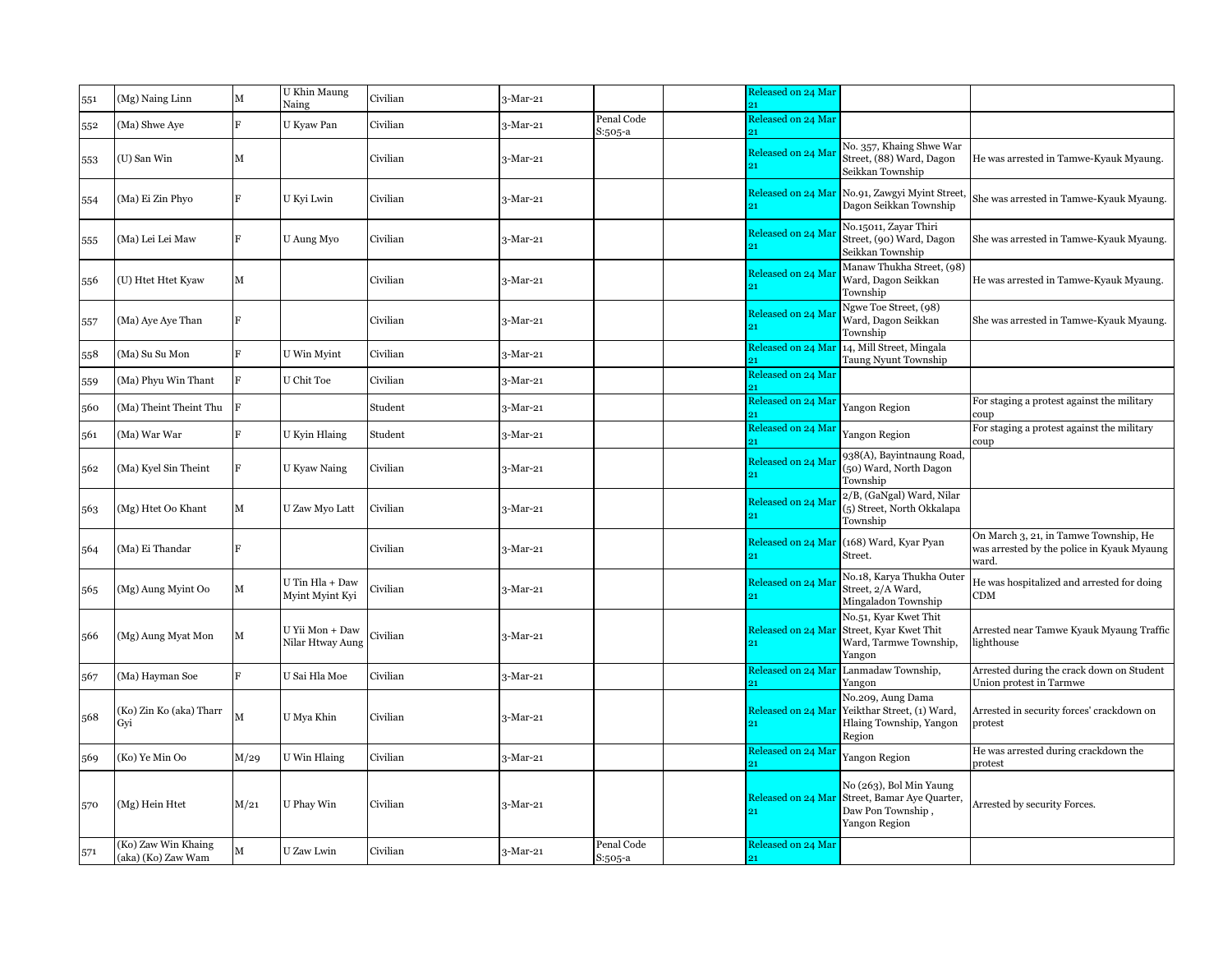| 572 | (Ko) Aung Thike (aka)<br>Cho Thae   | M              | U Than Myint              | Civilian | $3-Mar-21$ | Penal Code<br>S:505-a | Released on 24 Mar<br>21  |                                                              |                                                    |
|-----|-------------------------------------|----------------|---------------------------|----------|------------|-----------------------|---------------------------|--------------------------------------------------------------|----------------------------------------------------|
| 573 | (U) Kyaw Myint                      | M              |                           | Civilian | 3-Mar-21   |                       | Released                  | Myeik Township,<br>Tanintharyi Region                        |                                                    |
| 574 | (Ko) Ye Win Swe                     | М              |                           | Civilian | $3-Mar-21$ |                       | Released                  | Myeik Township,<br>Tanintharyi Region                        |                                                    |
| 575 | (Ko) Myat Kaung                     | M              |                           | Civilian | 3-Mar-21   |                       | Released on 24 Mar        |                                                              |                                                    |
| 576 | (Ko) Tun Tun Naung                  | M              |                           | Civilian | 3-Mar-21   |                       | Released on 24 Mar        |                                                              |                                                    |
| 577 | (Ko) Kyaw Zin Khant                 | М              |                           | Civilian | 3-Mar-21   |                       | Released on 24 Mar        |                                                              |                                                    |
| 578 | (Ko) Kyaw Win Thein                 | M              | <b>U</b> Phoe Twut        | Civilian | 3-Mar-21   |                       | Released on 24 Mar        |                                                              |                                                    |
| 579 | (Ko) Min Ko Ko Than                 | M              |                           | Civilian | $3-Mar-21$ |                       | Released on 24 Mar        |                                                              |                                                    |
| 580 | (Mg) Kaung Myat                     | м              | U Aung Chit               | Civilian | 3-Mar-21   |                       | Released                  | 24/B, Shan Yaik Malar<br>Street, Sanchaung<br>Township       |                                                    |
| 581 | (Ko) Tun Naung Naung                | М              | (U) Mya Zaw               | Civilian | 3-Mar-21   |                       | Released on 24<br>Mar, 21 | North Okkalapa Township,<br>Yangon Region                    | For staging a protest against the military<br>coup |
| 582 | (Ma) Yoon Lae Lae Wai               | F              | (U) Win Htein             | Civilian | 3-Mar-21   |                       | Released on 24<br>Mar, 21 | North Okkalapa Township,<br>Yangon Region                    | For staging a protest against the military<br>coup |
| 583 | (Ma) Tin Zar Moe (Pyae<br>Son Minn) |                | (U) Tin Aung Moe Civilian |          | 3-Mar-21   |                       | Released on 24<br>Mar, 21 | North Okkalapa Township,<br>Yangon Region                    | For staging a protest against the military<br>coup |
| 584 | (Ma) Khin Thu Htet                  | Е              | (U) Myint Htay            | Civilian | 3-Mar-21   |                       | Released on 24<br>Mar, 21 | North Okkalapa Township,<br>Yangon Region                    | For staging a protest against the military<br>coup |
| 585 | (Mg) Kyaw Min Oo                    | M              | <b>U</b> Myint Paing      | Civilian | 3-Mar-21   |                       | Released on 24<br>Mar, 21 | 7, Aung Tha Pyay Street,<br>Sanchaung                        |                                                    |
| 586 | (Ma) San Swe Zin                    | $\overline{F}$ | U Aye Ngwe                | Civilian | $3-Mar-21$ |                       | Released on 24<br>Mar, 21 | 29, Street (2), Thamine<br>$\text{Ward}(1)$                  |                                                    |
| 587 | (Ma) Khine Lei Win a.k.a<br>May Thu |                | U Win Myint               | Civilian | 3-Mar-21   | Penal Code<br>S:505-a | Released on 24<br>Mar, 21 | Thaketa                                                      |                                                    |
| 588 | (Ma) Aye Thet Aung a.k.a<br>Toe Toe |                | U Win Myint               | Civilian | 3-Mar-21   | Penal Code<br>S:505-a | Released on 24<br>Mar, 21 | Thaketa                                                      |                                                    |
| 589 | (Ma) Nu Nu Naing                    | R              | U Aye Min Hlaing Civilian |          | $3-Mar-21$ |                       | Released on 24<br>Mar, 21 | Au Za Nar Street (6)                                         |                                                    |
| 590 | (Ma) Yoon Mie Mie                   | R              | U Htein Linn              | Civilian | 3-Mar-21   |                       | Released on 24<br>Mar, 21 | Bon Mar Street (3)                                           |                                                    |
| 591 | (Mg) Myint Myat Kyaw                | М              | U Win Kyaw                | Civilian | 3-Mar-21   |                       | Released on 24<br>Mar, 21 | Thazin Street, Ward 3,<br>Waibargi                           |                                                    |
| 592 | (Ma) Tin Mar Oo                     | E              | U Tin Aung Moe            | Civilian | 3-Mar-21   |                       | Released on 24<br>Mar, 21 | Pa Ywet Seik Kone                                            |                                                    |
| 593 | (Ma) Hnin Wutt Yi                   | R              | U Nyan Win                | Civilian | 3-Mar-21   |                       | Released on 24<br>Mar. 21 |                                                              |                                                    |
| 594 | (Mg) Kan Chun                       | M              | U Khin Maung              | Civilian | $3-Mar-21$ |                       | Released on 24<br>Mar, 21 | Kyoe Thadar                                                  |                                                    |
| 595 | (Ko) Thet Soe Htet                  | М              | (U) Myint Soe             | Civilian | 3-Mar-21   | Penal Code<br>S:505-a | 21                        | Released on 24 Mar North Okkalapa Township,<br>Yangon Region | For staging a protest against the military<br>coup |
| 596 | (Ko) Kyaw Sithu                     | м              | (U) Tin Tun Aung Civilian |          | 3-Mar-21   |                       | 21                        | Released on 24 Mar North Okkalapa Township,<br>Yangon Region | For staging a protest against the military<br>coup |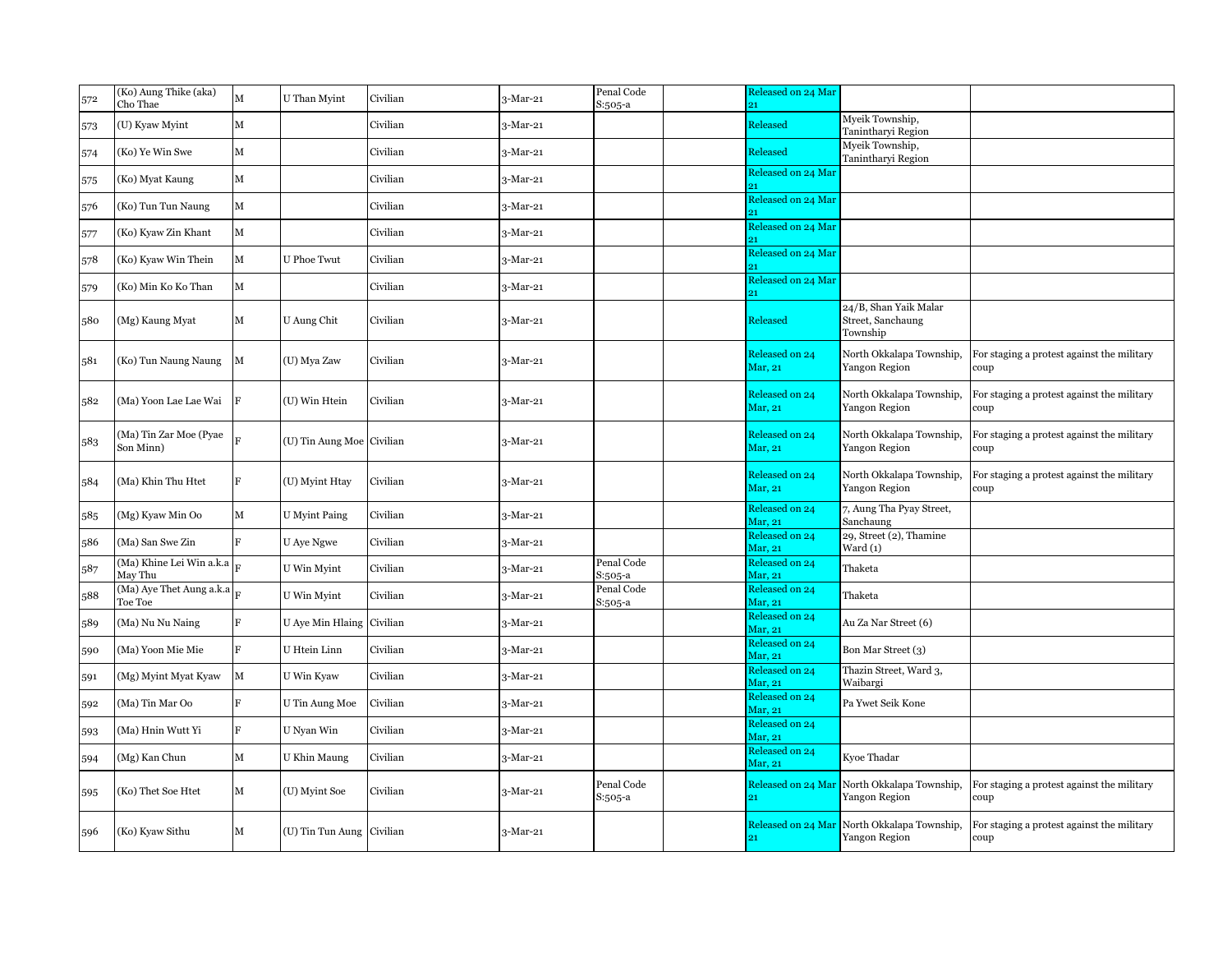| 597 | (Ma) Yoon Shwe Yi<br>Theint                  |              | (U) Sann Naing        | Civilian | $3-Mar-21$ |                       | 91                       | Released on 24 Mar North Okkalapa Township,<br>Yangon Region                             | For staging a protest against the military<br>coup |
|-----|----------------------------------------------|--------------|-----------------------|----------|------------|-----------------------|--------------------------|------------------------------------------------------------------------------------------|----------------------------------------------------|
| 598 | (Ma) Zin Mar Htike                           |              | (U) Tun Sein          | Civilian | $3-Mar-21$ |                       |                          | Released on 24 Mar North Okkalapa Township,<br>Yangon Region                             | For staging a protest against the military<br>coup |
| 599 | (Ma) Han Su Su Htet                          | F            | (U) Bo Bo Han         | Civilian | 3-Mar-21   |                       |                          | Released on 24 Mar North Okkalapa Township,<br>Yangon Region                             | For staging a protest against the military<br>coup |
| 600 | (Ma) Zin Zin July                            |              | (U) Hla Bhone<br>Lwin | Civilian | $3-Mar-21$ |                       | Released on 24 Mar       | North Okkalapa Township,<br>Yangon Region                                                | For staging a protest against the military<br>coup |
| 601 | Saw O Moo Taw                                | M            | U Saw Min             | Civilian | $3-Mar-21$ |                       | Released on 24 Mar       | 24, Inn street, retirement<br>ward of medical staff,<br>Kyimyindaing Township,<br>Yangon |                                                    |
| 602 | (Ma) Sein Lei Nwel                           | F            | <b>U</b> Myint Soe    | Civilian | $3-Mar-21$ |                       | Released on 24 Ma<br>21  | 103, Marlar Myaing street<br>(6), Ward 16, Hlaing<br>Township                            |                                                    |
| 603 | (Mg) Khine Zaw Latt                          | M            | U Khin Maung<br>Myint | Civilian | $3-Mar-21$ |                       | Released on 24 Ma<br>21  | Building 5, Aung Zay Ya<br>Housing, Dagon Myothit<br>(South)                             |                                                    |
| 604 | (Mg) Naing Linn Tun                          | M            | U Than Naing          | Civilian | $3-Mar-21$ |                       | Released on 24 Mai       | University of Arts                                                                       |                                                    |
| 605 | (Ma) Sin Yupar Khin                          | $\mathbf{F}$ | U Zi Wa               | Civilian | $3-Mar-21$ |                       | Released on 24 Mar       | 38, New Mawtin Road,<br>Lanmadaw                                                         |                                                    |
| 606 | (U) Zaw Moe Shein                            | М            | U Tin Shein           | Civilian | $3-Mar-21$ |                       | Released on 24 Mar       | 4/A, Thitsar Yeik Thar<br>Street, Ward 12, Yankin                                        |                                                    |
| 607 | (Mg) Aung Ko Ko Min                          | M            | U Mya Nyein           | Civilian | 3-Mar-21   |                       | Released on 24 Ma<br>21  | Railway Compound Street<br>(2), Alel Zay Kone East<br>Ward, Insein                       |                                                    |
| 608 | (U) Kyaw Kyaw Oo                             | $\mathbf M$  | U San Thein           | Civilian | $3-Mar-21$ |                       | Released on 24 Mar       | Pauktawwa, Insein                                                                        |                                                    |
| 609 | (Ma) Wai Wai Khin                            | $\mathbf{F}$ | U Aung Khin           | Civilian | $3-Mar-21$ |                       |                          | Released on 24 Mar 511, Ayar Stret (2), Ward (i),<br>North Okkalapa                      |                                                    |
| 610 | (Mg) Lay Myint Win                           | $\mathbf M$  |                       | Civilian | 3-Mar-21   |                       | Released on 24 Mar       |                                                                                          |                                                    |
| 611 | (Mg) Myo Win Thein                           | $\mathbf M$  |                       | Civilian | $3-Mar-21$ |                       | Released on 24 Mar       |                                                                                          |                                                    |
| 612 | (U) Tin Htwe                                 | M            | U Ohn Maung           | Civilian | $3-Mar-21$ |                       | Released on 24 Mar       | San Kyaw Su 1, East Zay<br>Kone, Insein                                                  |                                                    |
| 613 | (Ma) Jar Seng Pan a.k.a<br>Za Khote Seng Pan |              | U Zaw Khan            | Civilian | $3-Mar-21$ |                       | Released on 24 Mar<br>91 | 244, Ward D, Wai Pon La<br>Street (6), North Okkalapa<br>Township                        |                                                    |
| 614 | (U) Win Myint                                | M            | U Soe Tint            | Civilian | $3-Mar-21$ |                       | Released on 24 Mar       | Thar Yar Kone Street, Nant<br>Thar Kone Ward                                             |                                                    |
| 615 | (U) Wanna Soe                                | M            | U Soe Nwel            | Civilian | $3-Mar-21$ | Penal Code<br>S:505-a | Released on 24 Mar       | No (705), Third Floor,<br>Tamwe                                                          |                                                    |
| 616 | (Mg) Pyae Hein                               | M            | U Thet Shel           | Civilian | $3-Mar-21$ |                       | Released on 24 Ma        | Pan Chan Kyaw Street,<br>Ward 13, Thirimyaing,<br><b>Hlaing Township</b>                 |                                                    |
| 617 | (Ma) Ngu Thit Sar Khin                       | $\rm F$      | U Htay Oo             | Civilian | $3-Mar-21$ |                       | Released on 24 Mar       | No (1), Hlaing River Street,<br>Hlaing                                                   |                                                    |
| 618 | (Mg) Oakkar Aung                             | M            | U Than Soe            | Civilian | $3-Mar-21$ |                       | Released on 24 Mai<br>21 | 106/First Floor,<br>Marlarmyaing Street 3,<br>Ward 16, Hlaing                            |                                                    |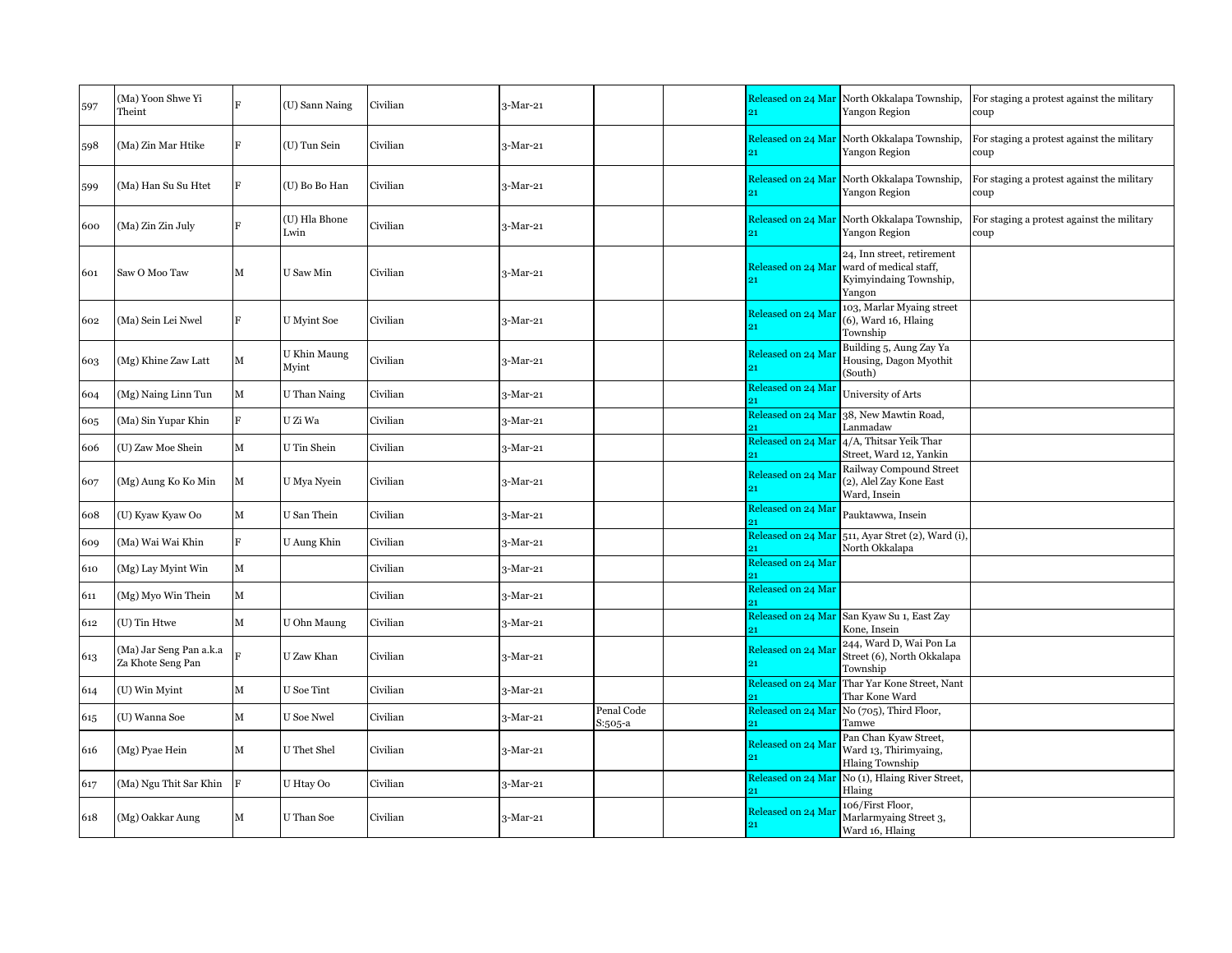| 619 | (Mg) Thura Aung                  | M                       | U Soe Myint         | Civilian                             | $3-Mar-21$  |                       |                                                  | Released on 24 Mar 86/A-2, Thukhamyaing<br>Street (3), Ward 8, Hlaing                                                                        |                                                    |
|-----|----------------------------------|-------------------------|---------------------|--------------------------------------|-------------|-----------------------|--------------------------------------------------|----------------------------------------------------------------------------------------------------------------------------------------------|----------------------------------------------------|
| 620 | Khun Shin Thant                  | $\mathbf M$             |                     | Civilian                             | $3-Mar-21$  |                       | Released on 24 Mar                               |                                                                                                                                              |                                                    |
| 621 | (Ma) Yin Moe Oo                  | $_{\rm F}$              | U Zaw Min           | Civilian                             | $3-Mar-21$  |                       | Released on 24 Mar                               | Tamwe Mosque                                                                                                                                 |                                                    |
| 622 | (Ma) Su Sandar Kyaw              | $\overline{\mathrm{F}}$ |                     | Civilian                             | $3-Mar-21$  |                       | Released on 24 Mar                               |                                                                                                                                              |                                                    |
| 623 | (Daw) Naw Hlaing<br>Thinzar Aung | $\overline{R}$          | Dr. Ohmar San       | Civilian                             | $3-Mar-21$  |                       | Released on 24 Mar                               | Co-operative University,<br>Thanlyin                                                                                                         |                                                    |
| 624 | (Mg) Min Thway Khant             | M                       | <b>U</b> Aung Htut  | Civilian                             | $3-Mar-21$  |                       | Released on 24 Mai<br>91                         | 145, Pyidaungsu Yeikthar<br>Street, East Pyay Ward,<br>Dagon Township, 1006/A,<br>Bayintnaung Tower $(2)$ , $(4)$<br>Ward, Kamaryut Township |                                                    |
| 625 | (Ma) Amy Sein Win                | F                       | U Sein Win          | Civilian                             | 3-Mar-21    |                       | Released on 24 Mai                               | $12/55$ , Pyidawthar $(4)$<br>Street, Danyingone, Insein<br>Township                                                                         |                                                    |
| 626 | (Mg) Zayar Win Htet              | $\mathbf M$             | U Win Hlaing        | Civilian                             | $3-Mar-21$  |                       | Released on 24 Mar                               |                                                                                                                                              |                                                    |
| 627 | (Ma) Hnin Phyu Phyu<br>Hlaing    | $\mathbf{E}$            | U Naing Oo          | Civilian                             | $3-Mar-21$  |                       | Released on 24 Mar                               |                                                                                                                                              |                                                    |
| 628 | (Mg) Zaw Min Khant               | $\mathbf M$             | U Kyaw Moe          | Civilian                             | 3-Mar-21    |                       | Released on 24 Mar                               |                                                                                                                                              |                                                    |
| 629 | (U) Waing Maw                    | M                       | U Mya Moe           | Civilian                             | 3-Mar-21    | Penal Code<br>505-a   | <b>Released (Tamwe</b><br><b>Township Court)</b> | Tamwe Township, Yangon<br>Region                                                                                                             |                                                    |
| 630 | (Ko) Soe Moe                     | $\mathbf M$             |                     | Civilian (Motorcycle Dealer<br>Shop) | 5-Mar-21    |                       | Released                                         | Meiktila, Mandalay                                                                                                                           | For staging a protest against the military<br>coup |
| 631 | (U) Soe Soe Min                  | $\mathbf M$             | U Mya Kyaw          | Civilian                             | $6$ -Mar-21 |                       | Released on 26 Mar                               | No (50), Street (92),<br>Kandawlay Ward, Mingala<br>Taungnyunt Township                                                                      |                                                    |
| 632 | (U) Nay Linn Aung                | М                       | U Thein Oo          | Civilian                             | $6$ -Mar-21 |                       | Released on 26 Mar                               |                                                                                                                                              |                                                    |
| 633 | (U) Aung Win                     | $\mathbf M$             | U Hla Maung         | Civilian                             | $6$ -Mar-21 |                       | Released on 26 Mai                               | Yangon Region                                                                                                                                | Arrested by security Forces.                       |
| 634 | (U) Hla Aung                     | М                       | U Thin Shwe         | Civilian                             | 6-Mar-21    |                       | Released                                         | 23/D, Railway Compung<br>(South), Kyimyindaing<br>Township                                                                                   |                                                    |
| 635 | (U) Min Ko Ko                    | M                       | U Ye Myint          | Civilian                             | $6$ -Mar-21 | Penal Code<br>S:505-a | Released                                         | Sanchaung Township,<br>Yangon Region                                                                                                         |                                                    |
| 636 | Saw Wah Shin                     | М                       | U Saw Say Phala     | Civilian                             | 6-Mar-21    |                       | Released                                         | Yangon Region                                                                                                                                |                                                    |
| 637 | (U) Myo Min Aung                 | $\mathbf M$             | U Win Aung          | Civilian                             | $6$ -Mar-21 |                       | Released                                         | Yangon Region                                                                                                                                |                                                    |
| 638 | (U) Arkar Hein                   | $\mathbf{M}$            | U Khin Maung<br>Kvi | Civilian                             | 7-Mar-21    |                       | Released                                         | Taikkyee Township, Yangon<br>Region                                                                                                          |                                                    |
| 639 | (U) Thant Zin (aka) U Sai M      |                         | U Ko Lay            | Civilian                             | 7-Mar-21    |                       | Released on 24 Mai<br>91                         | No 619, Malar Yone Street,<br>12 Quarter, Hlaing<br>Township, Yangon Region                                                                  |                                                    |
| 640 | (Mg) Sein Htwe                   | $\mathbf M$             | U Tun Yin           | Civilian                             | 7-Mar-21    | Penal Code<br>S:505-a | Released on 24 Mar                               |                                                                                                                                              |                                                    |
| 641 | (U) Win Myat Aung                | $\mathbf M$             |                     | Civilian                             | 7-Mar-21    |                       | Released                                         | Myeik Township,<br>Tanintharyi Region                                                                                                        |                                                    |
| 642 | (Ko) Hein Myo Sett               | M                       |                     | Civilian                             | 7-Mar-21    |                       | Released on 26 Mar<br>21                         | Sanchaung Township,<br>Yangon Region                                                                                                         | For staging a protest against the military<br>coup |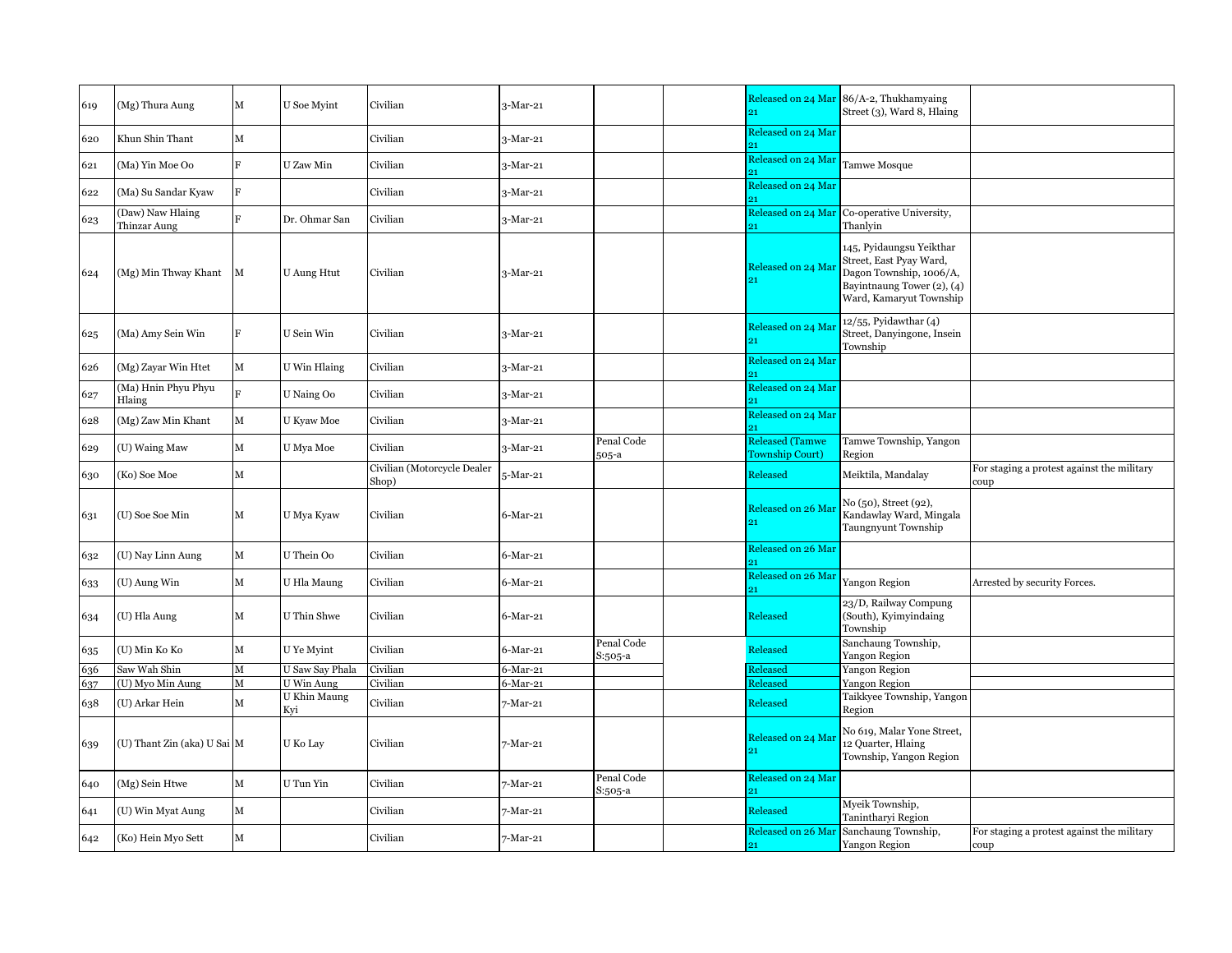| 643 | (Ko) Sai Wunna Aung         | M            |             | Civilian | 7-Mar-21   |                       |                         | Released on 26 Mar Sanchaung Township,<br>Yangon Region                                          | For staging a protest against the military<br>coup                                                     |
|-----|-----------------------------|--------------|-------------|----------|------------|-----------------------|-------------------------|--------------------------------------------------------------------------------------------------|--------------------------------------------------------------------------------------------------------|
| 644 | (Ko) Khin Zaw Win           | М            |             | Civilian | 7-Mar-21   |                       | Released on 26 Mar      | Sanchaung Township,                                                                              | For staging a protest against the military                                                             |
|     |                             |              |             |          |            |                       | Released on 26 Mar      | Yangon Region<br>Mayangone Township,                                                             | coup                                                                                                   |
| 645 | (Mg) Thura Zaw              | M/20         | U Zaw Oo    | Civilian | 7-Mar-21   |                       |                         | Yangon Region                                                                                    |                                                                                                        |
| 646 | (Ma) Tun Myat Mon           | F/22         | U Win Tun   | Civilian | 7-Mar-21   |                       | Released on 26 Mai      | Bahan Township, Yangon<br>Region                                                                 |                                                                                                        |
| 647 | Salai Cunga                 | $\mathbf M$  |             | Civilian | 8-Mar-21   |                       | Released on 16 Mar      | Thantlang Township, Chin<br>State                                                                |                                                                                                        |
| 648 | (Mg) Yel Htet Aung          | $\mathbf M$  |             | Civilian | 9-Mar-21   |                       | Released                | Myeik Township,<br>Tanintharyi Region                                                            |                                                                                                        |
| 649 | (Mg) Myo Zin Myat           | $\mathbf M$  |             | Civilian | 9-Mar-21   |                       | Released                | Myeik Township,<br>Tanintharyi Region                                                            |                                                                                                        |
| 650 | (Ma) Zin Mar Wai            | F            |             | Civilian | 9-Mar-21   |                       | Released                | Myeik Township,<br>Tanintharyi Region                                                            |                                                                                                        |
| 651 | (Ko) Yel Win Tun            | $\mathbf M$  |             | Civilian | 9-Mar-21   |                       | Released                | Myeik Township,<br>Tanintharyi Region                                                            |                                                                                                        |
| 652 | Ngun Cung Lian              | $\mathbf M$  |             | Civilian | $9-Mar-21$ |                       | Released on 9 Mar<br>91 | Hakha Township, Chin<br>State                                                                    |                                                                                                        |
| 653 | (Ma) May Thu                |              | U Hla Yi    | Civilian | 10-Mar-21  |                       | Released                | Khaing Thazin Street,<br>Paung Ku Nyana Quarter,<br>Pale, Mingalardon<br>Township, Yangon Region | He was arrested during the crackdown.                                                                  |
| 654 | (Ma) Aye Nyein Thu          |              | U Hla Yi    | Civilian | 10-Mar-21  |                       | Released                | Khaing Thazin Street,<br>Paung Ku Nyana Quarter,<br>Pale, Mingalardon<br>Township, Yangon Region | He was arrested during the crackdown.                                                                  |
| 655 | Zin Min Oo                  | $\mathbf M$  |             | Civilian | 10-Mar-21  |                       |                         | Released on 10 Mar Hakha Township, Chin<br>State                                                 |                                                                                                        |
| 656 | David Lian Cin Thang,<br>20 | $\mathbf{M}$ |             | Civilian | 10-Mar-21  |                       | Released on 14 Mar      | Matupi Township, Chin<br>State                                                                   |                                                                                                        |
| 657 | Sai Nawlar, 30              | ${\bf M}$    |             | Civilian | 10-Mar-21  |                       | Released on 14 Mar      | Matupi Township, Chin<br>State                                                                   |                                                                                                        |
| 658 | Salai Abawi (Amon)          | M/29         |             | Civilian | 10-Mar-21  |                       | Released on 14 Mar      | Matupi Township, Chin<br>State                                                                   |                                                                                                        |
| 659 | Van Biak Thawng             | M/30         |             | Civilian | 10-Mar-21  |                       | Released on 14 Mar      | Matupi Township, Chin<br>State                                                                   |                                                                                                        |
| 660 | Cung Bawi Lian              | $\mathbf M$  |             | Civilian | 10-Mar-21  |                       | Released on 11 Mar      | Thantlang Township, Chin<br>State                                                                |                                                                                                        |
| 661 | Paul Lian Uk Bawi           | $\mathbf M$  |             | Civilian | 12-Mar-21  |                       | Released on 14 Mar      | Yangon Region                                                                                    |                                                                                                        |
| 662 | (Ma) Myint Myint Thu        | F            | U Kyi Myint | Civilian | 16-Mar-21  | Penal Code<br>S:505-a | <b>Released on May</b>  | No 9, Than Street, Hlaing<br>Township                                                            | She was Detained after arguing with the KBZ<br>bank over closing her account and<br>withdrawing money. |
| 663 | (Ma) Khin Khin Si           | F            | U Kyi Myint | Civilian | 16-Mar-21  | Penal Code<br>S:505-a | Released on May         | No 9, Than Street, Hlaing<br>Township                                                            | She was Detained after arguing with the KBZ<br>bank over closing her account and<br>withdrawing money. |
| 664 | (Ko) Thant Zin              | М            | U Kyaw Aye  | Civilian | 16-Mar-21  | Penal Code<br>S:505-a | <b>Released on May</b>  | No 9, Than Street, Hlaing<br>Township                                                            | He was Detained after arguing with the KBZ<br>bank over closing his account and<br>withdrawing money.  |
| 665 | (Ma) Su Thet Mon            |              | U Win Cho   | Civilian | 16-Mar-21  | Penal Code<br>S:505-a | <b>Released on May</b>  | No 9, Than Street, Hlaing<br>Township                                                            | She was Detained after arguing with the KBZ<br>bank over closing her account and<br>withdrawing money. |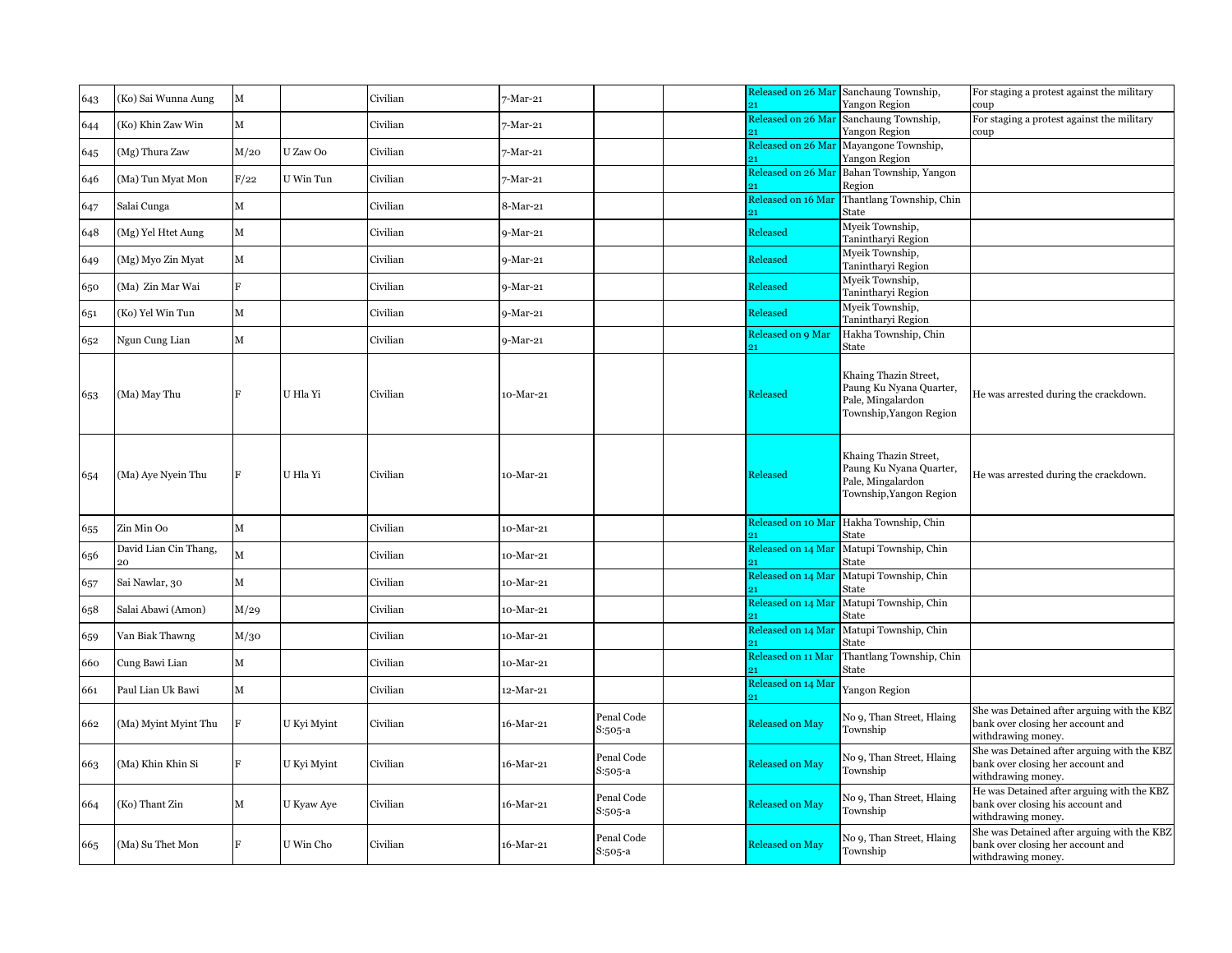| 666 | (Ko) Khun Myo Hlaing<br>Win (aka) Par Sa Kwar |      |                | Civilian                                                                      | 18-Mar-21 | Released on 19 Mar<br>21  | Saung Kan Village, Hpei<br>Hkon Township, Shan State | When the larged number of junta forces<br>entered the village and searched for the<br>reason of losing their four soldiers at the<br>border of Shan-Kayah, he was arrested.                 |
|-----|-----------------------------------------------|------|----------------|-------------------------------------------------------------------------------|-----------|---------------------------|------------------------------------------------------|---------------------------------------------------------------------------------------------------------------------------------------------------------------------------------------------|
| 667 | (Ma) Shwe Hmone                               |      |                | Civilian (Chairman of<br>Thukha Karyi philanthropic 21-Mar-21<br>Association) |           | Released on 21 Mar        | Yangon Region                                        | Three people, including Ma Shwe Hmone<br>who is a chairman of Thukha Karyi<br>Philanthropic Association, were arrested<br>under the Pang Hlaing Bridge, Hlaing Thar<br>Yar by the military. |
| 668 | (Ko) Aung Chan Min                            | M/21 | U Ohn Ngwe     | Civilian                                                                      | 23-Mar-21 | <b>Released on pledge</b> | Pyin Oo Lwin Township,<br>Mandalay Region            | For staging a protest against the military<br>coup                                                                                                                                          |
| 669 | (Ko) Soe Thet Htwe                            | М    | U Thet Ngwe    | Civilian                                                                      | 23-Mar-21 | Released on pledge        | Pyin Oo Lwin Township,<br>Mandalay Region            | For staging a protest against the military<br>coup                                                                                                                                          |
| 670 | Cung Bawi Thawng                              | М    |                | Civilian                                                                      | 23-Mar-21 | Released on 24 Mar        | Kalay Township, Sagaing<br>Region                    |                                                                                                                                                                                             |
| 671 | Daniel Biak Tha Ceu                           | М    |                | Civilian                                                                      | 24-Mar-21 | Released on 26 Mar        | Hakha Township, Chin<br>State                        |                                                                                                                                                                                             |
| 672 | Naing Min Oo                                  | М    |                | Civilian                                                                      | 24-Mar-21 | Released on 26 Mar<br>91  | Hakha Township, Chin<br>State                        |                                                                                                                                                                                             |
| 673 | Noval                                         | м    |                | Civilian                                                                      | 24-Mar-21 | Released on 26 Mar        | Hakha Township, Chin<br>State                        |                                                                                                                                                                                             |
| 674 | Sang Bik Lian                                 | M    |                | Civilian                                                                      | 24-Mar-21 | Released on 26 Mar        | Hakha Township, Chin<br>State                        |                                                                                                                                                                                             |
| 675 | Thawng Bik Cem                                | М    |                | Civilian                                                                      | 24-Mar-21 | Released on 26 Mar<br>91  | Hakha Township, Chin<br>State                        |                                                                                                                                                                                             |
| 676 | Thawng Tha Thang                              | М    |                | Civilian                                                                      | 24-Mar-21 |                           | Released on 26 Mar Hakha Township, Chin<br>State     |                                                                                                                                                                                             |
| 677 | Van Za Uk                                     | М    |                | Civilian                                                                      | 24-Mar-21 | Released on 26 Mar        | Hakha Township, Chin<br>State                        |                                                                                                                                                                                             |
| 678 | Peng Lian Thawng                              | М    |                | Civilian                                                                      | 24-Mar-21 | <b>Released in March</b>  | Hakha Township, Chin<br>State                        |                                                                                                                                                                                             |
| 679 | (Mg) Pyae Nyein Khant                         | M/22 | U Aung Kyaw Oo | Civilian                                                                      | 25-Mar-21 | Released on 27 Mar        | Mayangone Township,<br>Yangon Region                 |                                                                                                                                                                                             |
| 680 | Steven Van Ceu Sam                            | М    |                | Civilian                                                                      | 25-Mar-21 |                           | Released on 29 Mar Hakha Township, Chin<br>State     |                                                                                                                                                                                             |
| 681 | Thual Shin Sang                               | М    |                | Civilian                                                                      | 25-Mar-21 |                           | Released on 29 Mar Hakha Township, Chin<br>State     |                                                                                                                                                                                             |
| 682 | Ang Thang                                     | М    |                | Civilian                                                                      | 26-Mar-21 | Released on 26 Mar        | Kanpetlet Township, Chin<br>State                    |                                                                                                                                                                                             |
| 683 | Thang Naing                                   | м    |                | Civilian                                                                      | 26-Mar-21 | Released on 26 Mar        | Kanpetlet Township, Chin<br>State                    |                                                                                                                                                                                             |
| 684 | Khua Pi                                       | M    |                | Civilian                                                                      | 26-Mar-21 | Released on 26 Mar        | Kanpetlet Township, Chin<br>State                    |                                                                                                                                                                                             |
| 685 | Nai Tam                                       | М    |                | Civilian                                                                      | 26-Mar-21 | Released on 26 Mar        | Kanpetlet Township, Chin<br>State                    |                                                                                                                                                                                             |
| 686 | (Ma) Yin Yin Gyi                              | F    | U Zin Aung     | Civilian                                                                      | 27-Mar-21 | Released on 30 Mar<br>21  | South Okkalapa Township,<br>Yangon Region            | She was arrested in South Okkalapa<br>Township.                                                                                                                                             |
| 687 | (Ma) Su Su Gyi                                |      | U Zin Aung     | Civilian                                                                      | 27-Mar-21 | Released on 30 Mar        | South Okkalapa Township,<br>Yangon Region            | She was arrested in South Okkalapa<br>Township.                                                                                                                                             |
| 688 | (Ko) Nay Linn Tun                             | M/38 | U Min Latt     | Civilian                                                                      | 27-Mar-21 | Release                   | Pyin Oo Lwin Township,<br>Mandalay Region            | For staging a protest against the military<br>coup                                                                                                                                          |
| 689 | (Ko) Kyaw Kyaw                                | м    | U Saw Thein    | Civilian                                                                      | 27-Mar-21 | Release                   | Pyin Oo Lwin Township,<br><b>Mandalay Region</b>     | For staging a protest against the military<br>coup                                                                                                                                          |
| 690 | (Ko) Thiha Zaw (aka) Lu<br>Maw                | M    |                | Civilian                                                                      | 27-Mar-21 | Release                   | Pyin Oo Lwin Township,<br>Mandalay Region            | For staging a protest against the military<br>coup                                                                                                                                          |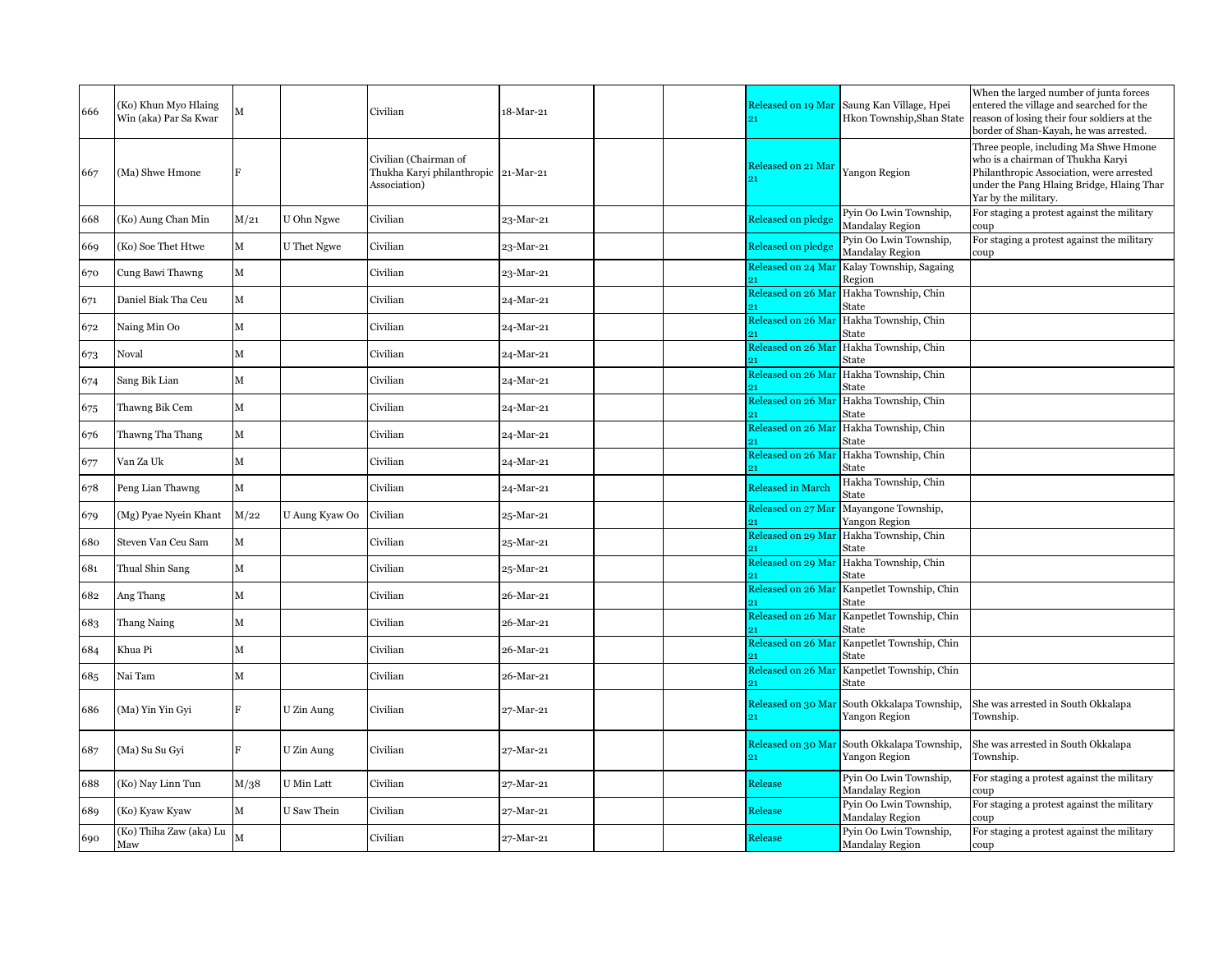| 691 | (U) Paw Lar                             | M/37         |                    | Civilian | 27-Mar-21                       | Release            | Pyin Oo Lwin Township,<br>Mandalay Region            | For staging a protest against the military<br>coup |
|-----|-----------------------------------------|--------------|--------------------|----------|---------------------------------|--------------------|------------------------------------------------------|----------------------------------------------------|
| 692 | (U) Myo Tun                             | M/34         | U Win              | Civilian | 27-Mar-21                       | Release            | Pyin Oo Lwin Township,<br>Mandalay Region            | For staging a protest against the military<br>coup |
| 693 | (Ko) Kyaw Soe Win                       | М            | U Soe Myint        | Civilian | 27-Mar-21                       | Release            | Pyin Oo Lwin Township,<br><b>Mandalay Region</b>     | For staging a protest against the military<br>coup |
| 694 | (Ko) Zin Linn                           | M/31         | U Tun Wai          | Civilian | 27-Mar-21                       | Release            | Pyin Oo Lwin Township,<br>Mandalay Region            | For staging a protest against the military<br>coup |
| 695 | (Ma) Kaung Su Wai                       | F/17         | U Paing Phyo       | Civilian | 27-Mar-21                       | Release            | Pyin Oo Lwin Township,                               | For staging a protest against the military         |
| 696 | (Ko) Myo Min Tun                        | M/47         | U Chit Hla         | Civilian | 27-Mar-21                       | Release            | Mandalay Region<br>Pyin Oo Lwin Township,            | coup<br>For staging a protest against the military |
| 697 | (Ko) Ye Linn Htet                       | M/29         | U Myo Chit         | Civilian | 27-Mar-21                       | Release            | <b>Mandalay Region</b><br>Pyin Oo Lwin Township,     | coup<br>For staging a protest against the military |
|     |                                         |              |                    |          |                                 |                    | Mandalay Region<br>Pyin Oo Lwin Township,            | coup<br>For staging a protest against the military |
| 698 | (U) Aung Tun                            | M/30         | U Aik Sal          | Civilian | 27-Mar-21                       | Release            | Mandalay Region                                      | coup                                               |
| 699 | (Ko) Bo Bo Win                          | M/35         | U Myo Lwin         | Civilian | 27-Mar-21                       | Release            | Pyin Oo Lwin Township,<br><b>Mandalay Region</b>     | For staging a protest against the military<br>coup |
| 700 | (U) Than Myint Tun                      | M/50         | U Ohn Maung        | Civilian | 27-Mar-21                       | Release            | Pyin Oo Lwin Township,<br>Mandalay Region            | For staging a protest against the military<br>coup |
| 701 | (Ko) Ange Lay                           | $\mathbf{M}$ |                    | Civilian | 27-Mar-21                       | Release            | Pyin Oo Lwin Township,<br>Mandalay Region            | For staging a protest against the military<br>coup |
| 702 | (Ko) Kyaw Min Paing                     | M/17         | U Kyaw Thi         | Civilian | 27-Mar-21                       | Release            | Pyin Oo Lwin Township,                               | For staging a protest against the military         |
| 703 | (Ko) Ye Min Oo                          | М            | U Hla Myaing       | Civilian | 27-Mar-21                       | Release            | <b>Mandalay Region</b><br>Pyin Oo Lwin Township,     | coup<br>For staging a protest against the military |
| 704 | (Ko) Pyae Phyo Maung                    | M/18         |                    | Civilian | 27-Mar-21                       | Release            | Mandalay Region<br>Pyin Oo Lwin Township,            | coup<br>For staging a protest against the military |
| 705 | Zaw Ye Naung                            | М            | <b>U Htay Aung</b> | Civilian | 27-Mar-21                       | Released           | Mandalay Region<br>Yangon Region                     | coup<br>09-792826254                               |
| 706 | Ngun Thawng Lian                        | М            |                    | Civilian | 27-Mar-21                       | Released on 28 Mar | Thantlang Township, Chin                             |                                                    |
|     |                                         |              |                    |          |                                 | 21                 | State<br>Released on 28 Mar Thantlang Township, Chin |                                                    |
| 707 | Tial Cung                               | M            |                    | Civilian | 27-Mar-21                       |                    | State                                                |                                                    |
| 708 | (U) Thein Tun Oo                        | $\mathbf M$  |                    | Civilian | 28-Mar-21                       | Release            | Pyin Oo Lwin Township,<br><b>Mandalay Region</b>     | For staging a protest against the military<br>coup |
| 709 | (Ko) Kogyi (aka) Ko Zaw<br>Win          |              |                    | Civilian | 28-Mar-21                       | Release            | Pyin Oo Lwin Township,<br><b>Mandalay Region</b>     | For staging a protest against the military<br>coup |
| 710 | (Ko) Phyo Tun (aka)<br>Khant Tun Linn   | M/48         |                    | Civilian | 28-Mar-21                       | Release            | Pyin Oo Lwin Township,<br>Mandalay Region            | For staging a protest against the military<br>coup |
| 711 | (Ko) Phoe Pain (aka) Ko<br>Zaw Than Tun | M/33         |                    | Civilian | 28-Mar-21                       | Release            | Pyin Oo Lwin Township,<br><b>Mandalay Region</b>     | For staging a protest against the military<br>coup |
| 712 | (Ko) Phoe Thar (aka)<br>Kyaw Min Htwe   | M/38         |                    | Civilian | 28-Mar-21                       | Release            | Pyin Oo Lwin Township,<br>Mandalay Region            | For staging a protest against the military         |
| 713 | (Ko) Phoe Aye                           | $\mathbf M$  |                    | Civilian | 28-Mar-21                       | Release            | Pyin Oo Lwin Township,                               | coup<br>For staging a protest against the military |
| 714 | Cung Hlei Sang                          | М            |                    | Civilian | 28-Mar-21                       | Released on 29 Mar | <b>Mandalay Region</b><br>Hakha Township, Chin       | coup                                               |
|     |                                         |              |                    |          |                                 |                    | State<br>Released on 29 Mar Hakha Township, Chin     |                                                    |
| 715 | Cung Lian Sang                          | $\mathbf M$  |                    | Civilian | 28-Mar-21                       |                    | State                                                |                                                    |
| 716 | Cung Tha Bik                            | $\mathbf M$  |                    | Civilian | 28-Mar-21                       | Released on 29 Mar | Hakha Township, Chin<br>State                        |                                                    |
| 717 | Roland                                  | M            |                    | Civilian | ${\bf 28\text{-}Mar\text{-}21}$ | Released on 29 Mar | Hakha Township, Chin<br>State                        |                                                    |
| 718 | Van Nun Bawi                            | М            |                    | Civilian | 28-Mar-21                       | Released on 29 Mar | Hakha Township, Chin<br>State                        |                                                    |
| 719 | Zing Ceu Lian                           | М            |                    | Civilian | 28-Mar-21                       | 21                 | Released on 29 Mar Hakha Township, Chin<br>State     |                                                    |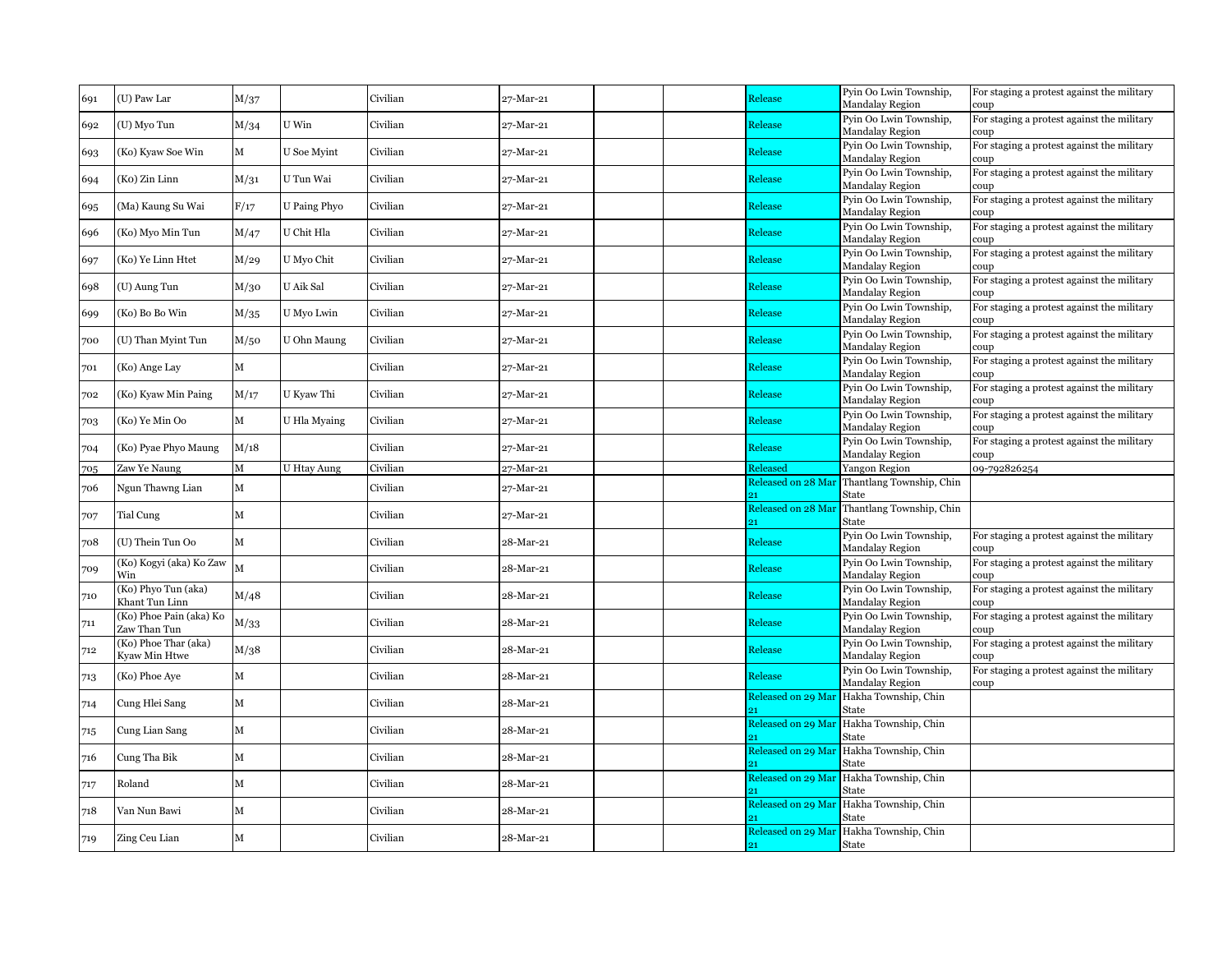| 720 | (Daw) Aye Mu                     | F            |                          | Civilian              | 29-Mar-21   | Release                         | Pyin Oo Lwin Township,<br>Mandalay Region                 | For staging a protest against the military<br>coup                                                                                                             |
|-----|----------------------------------|--------------|--------------------------|-----------------------|-------------|---------------------------------|-----------------------------------------------------------|----------------------------------------------------------------------------------------------------------------------------------------------------------------|
| 721 | (Mg) Htar Hlyan Htan             | M            | U Za Kyal O              | Civilian              | 29-Mar-21   | Released on 30 Mar              | Hakaha Township, Chin<br>State                            | He was Detained at his home by the<br>military.                                                                                                                |
| 722 | Ngun Sui Cin Par                 | F            |                          | Civilian              | 29-Mar-21   | Released on 30 Mar              | Hakha Township, Chin<br>State                             |                                                                                                                                                                |
| 723 | David Thang (Rezua)              | M            |                          | Civilian              | 30-Mar-21   | Released on 30 Mar              | Hakha Township, Chin<br><b>State</b>                      |                                                                                                                                                                |
| 724 | Lian Bawi Mang (Rezua) M         |              |                          | Civilian              | 30-Mar-21   | Released on 30 Mar              | Hakha Township, Chin<br>State                             |                                                                                                                                                                |
| 725 | (Ko) Joy                         | М            |                          | Civilian              | $31-Mar-21$ | Released on 1 Apr               | Manpyay 4 Street,<br>Tharkayta Township,<br>Yangon Region | For staging a protest against the military<br>coup                                                                                                             |
| 726 | (U) Hla Tun                      | M/70         | U Tun Aung Kyaw Civilian |                       | 31-Mar-21   | Release                         | Pyin Oo Lwin Township,<br><b>Mandalay Region</b>          | For staging a protest against the military<br>coup                                                                                                             |
| 727 | (Ko) Salin                       | M/48         | U Ka Phu                 | Civilian              | $31-Mar-21$ | Release                         | Pyin Oo Lwin Township,<br>Mandalay Region                 | For staging a protest against the military<br>coup                                                                                                             |
| 728 | (U) Ma Jitt                      | M/70         | U Sein Maung             | Civilian              | 31-Mar-21   | Release                         | Pyin Oo Lwin Township,<br>Mandalay Region                 | For staging a protest against the military<br>coup                                                                                                             |
| 729 | (U) Mar Met                      | M/50         | U Ka Phu                 | Civilian              | $31-Mar-21$ | Release                         | Pyin Oo Lwin Township,<br>Mandalay Region                 | For staging a protest against the military<br>coup                                                                                                             |
| 730 | (U) Kyaw Min Aung<br>(aka) Kalar | $\mathbf{M}$ | U Hla Kyaing             | Civilian              | March       | Released on 24<br>Mar, 21       |                                                           |                                                                                                                                                                |
| 731 | (Ko) Khin Bahar Du               | M/18         |                          | Civilian              | $1-Apr-21$  | Release                         | Pyin Oo Lwin Township,<br>Mandalay Region                 | For staging a protest against the military<br>coup                                                                                                             |
| 732 | (Ko) Zin Min Htet                | M/18         |                          | Civilian              | $1-Apr-21$  | Release                         | Pyin Oo Lwin Township,<br>Mandalay Region                 | For staging a protest against the military<br>coup                                                                                                             |
| 733 | (Ko) Htwe Maw                    | M            |                          | Civilian (AAPP Staff) | 2-Apr-21    | Released on 5 Apr               | Yangon                                                    | He was taken away from home for<br>questioning by police.                                                                                                      |
| 734 | (Ma) Nay Zar Chi Shine           |              |                          | Civilian              | $2$ -Apr-21 | Released on 5 Apr<br>21         | Mingalardon Township,<br>Yangon                           | She was arrested shortly after interviewing<br>with Clarissa Ward, a reporter of CNN, while<br>shopping at Mingaladon Market.                                  |
| 735 | (Ma) Shine Yadana Phyo           |              |                          | Civilian              | $2$ -Apr-21 | Released on 5 Apr<br>21         | Mingalardon Township,<br>Yangon                           | She was arrested shortly after interviewing<br>with Clarissa Ward, a reporter of CNN, while<br>shopping at Mingaladon Market.                                  |
| 736 | (Ko)Sithu Phyo                   | М            |                          | Civilian              | $2$ -Apr-21 | Released on 5 Apr<br>21         | Mingalardon Township,<br>Yangon                           | He was arrested shortly after interviewing<br>with Clarissa Ward, a reporter of CNN, while<br>shopping at Mingaladon Market.                                   |
| 737 | (Ma) Yin Thet Tin                |              |                          | Civilian              | $2$ -Apr-21 | Released on 5 Apr<br>2021       | Mingalardon Township,<br>Yangon Region                    | She was arrested shortly after interviewing<br>with Clarissa Ward, a CNN reporter while<br>shopping for snacks near 10 Mile Hill<br>Market in Insein Township. |
| 738 | (Mg) Khant Myo Kyaw              | M/18         |                          | Civilian              | 3-Apr-21    | was released on 10<br>April 21. | Larshio Township,<br>Northern Shan State                  |                                                                                                                                                                |
| 739 | Oak Nwe                          | 19 Years     |                          | Civilian              | $3$ -Apr-21 | was released on 10<br>April 21. | Larshio Township,<br>Northern Shan State                  |                                                                                                                                                                |
| 740 | (Ma) Cherry Kyaw Thin            | F/21         |                          | Civilian              | $3$ -Apr-21 | was released on 10<br>April 21. | Larshio Township,<br>Northern Shan State                  |                                                                                                                                                                |
| 741 | (Ma) Cho Cho Myint               | F/26         | U Aung Kyaw<br>Myint     | Civilian              | 3-Apr-21    | Released on April               | Thingangyun Township,<br>Yangon Region                    | She was arrested in front of Thingangyun<br>No. 3 High School and taken to the<br>interrogation center through Thuwanna<br>Police Station.                     |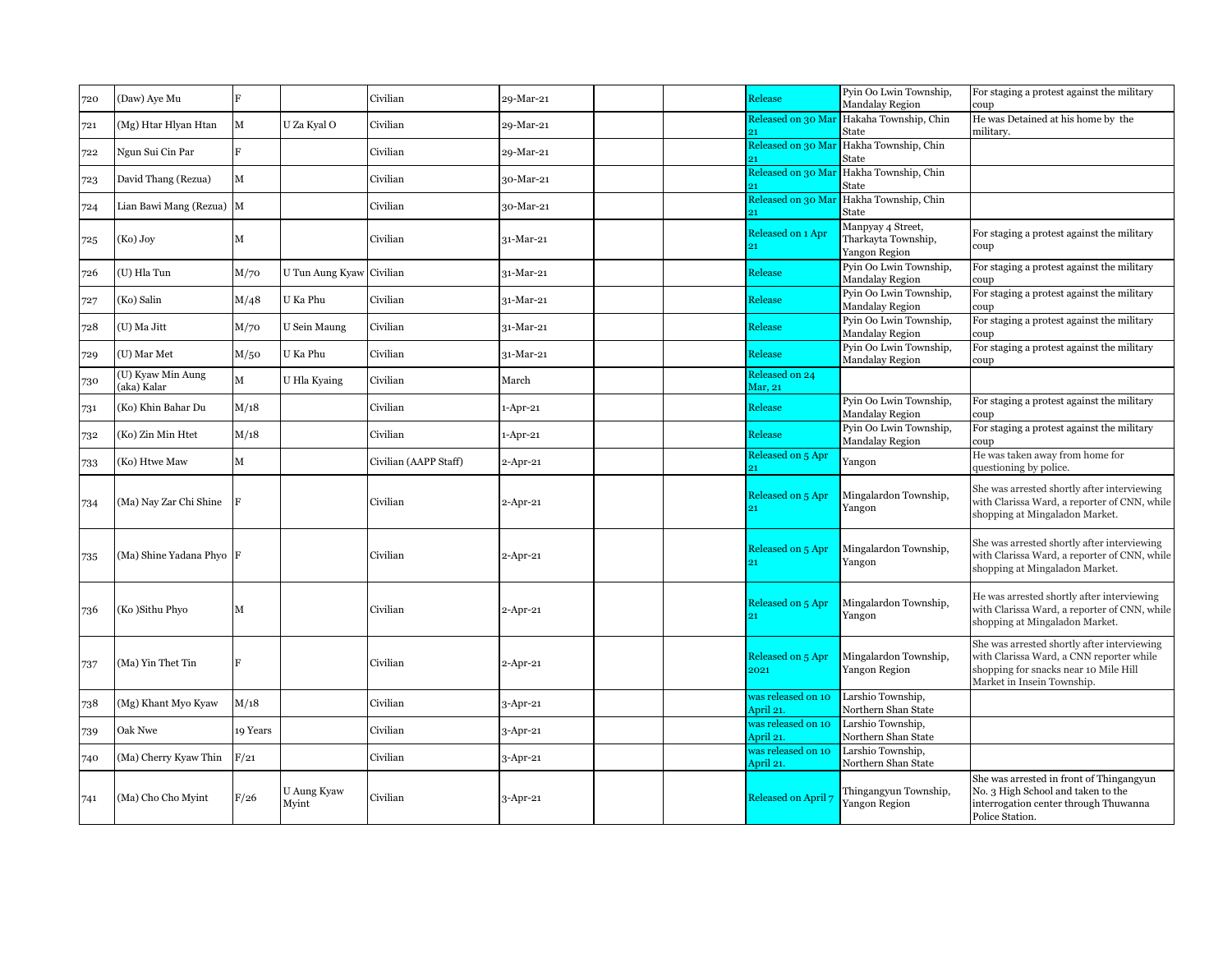| 742 | (Daw) Than Nwe      | F/49         | U Hmway Ni | Civilian  | $3$ -Apr-21    | Released on April                                                                        | Thingangyun Township,<br>Yangon Region           | She was arrested in front of Thingangyun<br>No. 3 High School and taken to the<br>interrogation center through Thuwanna<br>Police Station.                                                                                             |
|-----|---------------------|--------------|------------|-----------|----------------|------------------------------------------------------------------------------------------|--------------------------------------------------|----------------------------------------------------------------------------------------------------------------------------------------------------------------------------------------------------------------------------------------|
| 743 | (Ma) Alinkar        | F/4          |            | Civilian  | 5-Apr-21       | Released on 5 Apr                                                                        | Tharyarwaddy Township,<br><b>Bago Region</b>     | Family members were arrested for failing to<br>reach the leader of the strike, Ko Ja Lay. She<br>was abducted by military in the Alal Kone of<br>Thone Se Township while driving from his<br>house in Thayarwaddy to Taikgyi Township. |
| 744 | (Ma) Apple          | F/2          |            | Civilian  | 5-Apr-21       | Released on 5 Apr                                                                        | Tharyarwaddy Township,<br>Bago Region            | Family members were arrested for failing to<br>reach the leader of the strike, Ko Ja Lay. She<br>was abducted by military in the Alal Kone of<br>Thone Se Township while driving from his<br>house in Thayarwaddy to Taikgyi Township. |
| 745 | (Ko) Thet Naing Oo  | М            |            | Civilian  | 5-Apr-21       | Released on 5 Apr                                                                        | Tharyarwaddy Township,<br>Bago Region            | Family members were arrested for failing to<br>reach the leader of the strike, Ko Ja Lay. She<br>was abducted by military in the Alal Kone of<br>Thone Se Township while driving from his<br>house in Thayarwaddy to Taikgyi Township. |
| 746 | (Daw) Khin Htay Kyi | F            |            | Civilian  | 5-Apr-21       | Released on 5 Apr<br>21                                                                  | Tharyarwaddy Township,<br>Bago Region            | Family members were Detained for failing to<br>reach the leader of the strike, Ko Ja Lay. She<br>was abducted by military in the Alal Kone of<br>Thone Se Township while driving from his<br>house in Thayarwaddy to Taikgyi Township. |
| 747 | Phoe San            | M/13         |            | Civilian  | 5-Apr-21       | Released on 5 Apr<br>21                                                                  | Tharyarwaddy Township,<br>Bago Region            | Family members were arrested for failing to<br>reach the leader of the strike, Ko Ja Lay. She<br>was abducted by military in the Alal Kone of<br>Thone Se Township while driving from his<br>house in Thayarwaddy to Taikgyi Township. |
| 748 | (U) Kyaw Thu        | М            |            | Civilian  | 7. April. 2021 | Released on April 9.<br>2021                                                             | Kyweswe Village, Tantse                          |                                                                                                                                                                                                                                        |
| 749 | (Ko) Hlaing Moe     | $\mathbf{M}$ |            | Civililan | 13-Apr-21      | Released on 23<br>Apr 21                                                                 | Tamu Township, Sagaing<br>Region                 |                                                                                                                                                                                                                                        |
| 750 | (Ko) Let Min Lun    | M/20         |            | Civilian  | 15-Apr-21      | Released on 24<br>Apr 21                                                                 | Chaung Net Kyi village,<br>Myoma(14), Tamu Town. | He was abducted by members of the military<br>council while withdrawing money.                                                                                                                                                         |
| 751 | Saw Pyae Phyo Min   | М            |            | Civilian  | 18-Apr-21      | <b>Released on April</b><br>18 noon.                                                     | Yankin Township, Yangon<br>Region                | He was arrested on the morning of 18 April<br>21 and released in the afternoon. He was<br>arrested in connection with the Yankin<br>General Administration Office explosion.                                                           |
| 752 | (Ko) Aung Zaw Hein  | M/19         | U Kyaw Moe | Civilian  | 18-Apr-21      | He was released on<br>the morning of<br>April 19.                                        | Ponnasu (1) street, Bago<br>City, Bago Region    |                                                                                                                                                                                                                                        |
| 753 | (Ko) Nyi Min Htwe   | М            |            | Civilian  | 18-Apr-21      | He was arrested on<br>the morning of 18<br>April 21 and<br>released in the<br>afternoon. | Yankin Township, Yangon<br>Region                | He was arrested in connection with the<br>Yankin General Administration Office<br>explosion.                                                                                                                                           |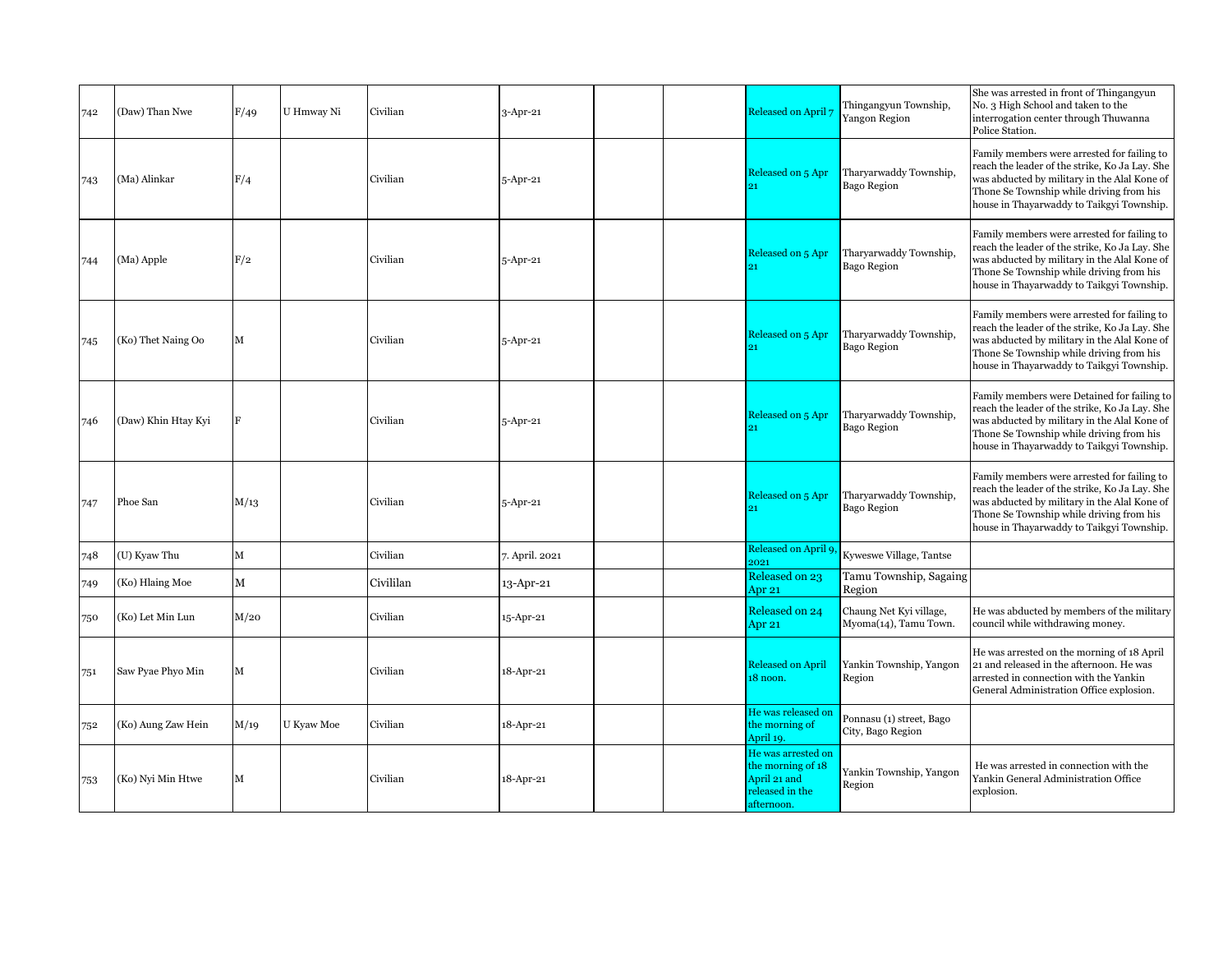| 754 | (Ko) Bala Thura            | M            | Civilian                                                                   | 18-Apr-21 | He was arrested on<br>the morning of 18<br>April 21 and<br>released in the<br>afternoon. | Yankin Township, Yangon<br>Region                        | He was arrested in connection with the<br>Yankin General Administration Office<br>explosion.                                                                                                                                                                     |
|-----|----------------------------|--------------|----------------------------------------------------------------------------|-----------|------------------------------------------------------------------------------------------|----------------------------------------------------------|------------------------------------------------------------------------------------------------------------------------------------------------------------------------------------------------------------------------------------------------------------------|
| 755 | (Ko) Mai Wunna             | M            | Civilian (Secretary of the Ta-<br>ang Literature and Culture<br>Committee) | 19-Apr-21 | Released at the<br>night of April 19.                                                    | Mogok Township,<br><b>Mandalay Region</b>                | He was Detained at his home.                                                                                                                                                                                                                                     |
| 756 | Zo Thang                   | $\mathbf{M}$ | Civilian                                                                   | 13-Apr-21 | Released on 14 Apr<br>21                                                                 | Hakha Township, Chin<br>State                            |                                                                                                                                                                                                                                                                  |
| 757 | Tluang Thang               | $\mathbf{M}$ | Civilian                                                                   | 13-Apr-21 | Released on 14 Apr<br>21                                                                 | Hakha Township, Chin<br>State                            |                                                                                                                                                                                                                                                                  |
| 758 | (Ma) Shwe Yamin Htet       | F/17         | Civilian                                                                   | 14-Apr-21 | Released on 20 Apr                                                                       | Yangon Region                                            | Shwe Yamin Htet, 17, and her mother<br>Sandar Win were arrested by Myanmar<br>security forces on April 14 in Yangon's<br>Sanchaung township as they made their way<br>home after participating in a morning<br>protest in the commercial hub's downtown<br>area. |
| 759 | (Ko) Kyaw Zay Ya           | M            | Civilian                                                                   | 20-Apr-21 | He was released in<br>20.                                                                | the evening of April Mandalay City                       | He was arrested at Mandalay Oo Bo Prison<br>for donating parcels for detainees. He paid a<br>large sum of money to the police for his<br>release.                                                                                                                |
| 760 | (Ko) Tin Maung Oo          | $\mathbf M$  | Civilian (former Political<br>prisoner)                                    | 20-Apr-21 |                                                                                          | Released on 22 Apr Bahan Township,<br>Yangon Region      |                                                                                                                                                                                                                                                                  |
| 761 | (Ma) Tin Tin Htwe          | F            | Civilian                                                                   | 20-Apr-21 | Released on 22 Apr                                                                       | Bahan Township,<br>Yangon Region                         |                                                                                                                                                                                                                                                                  |
| 762 | (Ma) Thet Paing Nway F     |              | Civilian                                                                   | 20-Apr-21 | Released on 22 Apr<br>21                                                                 | Bahan Township,<br>Yangon Region                         |                                                                                                                                                                                                                                                                  |
| 763 | (Ma) Kaythi Kyaw           | F            | Civilian                                                                   | 20-Apr-21 | Released on 22 Apr                                                                       | Bahan Township,<br>Yangon Region                         |                                                                                                                                                                                                                                                                  |
| 764 | (Ma) Kyawt Kay<br>Khaing   | $\mathbf{F}$ | Civilian                                                                   | 20-Apr-21 | Released on 22 Apr<br>91                                                                 | Bahan Township,<br>Yangon Region                         |                                                                                                                                                                                                                                                                  |
| 765 | (Ko) Han Min               | М            | Civilian                                                                   | 20-Apr-21 | Released on 22 Apr                                                                       | Bahan Township,<br>Yangon Region                         |                                                                                                                                                                                                                                                                  |
| 766 | (Ko) Doe Lone              | М            | Civilian                                                                   | 20-Apr-21 | Released on 22 Apr                                                                       | Bahan Township,<br>Yangon Region                         |                                                                                                                                                                                                                                                                  |
| 767 | (Ko) Nay San               | $\mathbf M$  | Civilian                                                                   | 20-Apr-21 | Released on 22 Apr                                                                       | Bahan Township,<br>Yangon Region                         |                                                                                                                                                                                                                                                                  |
| 768 | (Ko) Zin Myo Latt          | М            | Civilian                                                                   | 20-Apr-21 | Released on 22 Apr<br>21                                                                 | Bahan Township,<br>Yangon Region                         |                                                                                                                                                                                                                                                                  |
| 769 | (Ma) Su Yadanar Moe        |              | Civilian                                                                   | 26-Apr-21 | Released on Apr<br>2021                                                                  | 13 Quarter, South<br>Okkalapa Township,<br>Yangon Region | The junta arrested the younger sister and<br>father of a female doctor because they could<br>not find the female doctor when they came<br>to arrest her.                                                                                                         |
| 770 | Father of Su Yadanar Moe M |              | Civilian                                                                   | 26-Apr-21 | <b>Released on Apr</b><br>2021                                                           | 13 Quarter, South<br>Okkalapa Township,<br>Yangon Region | The junta arrested the younger sister and<br>father of a CDM doctor Ma Yu Sandar Moe<br>because they could not find the female<br>doctor when they came to arrest her.                                                                                           |
| 771 | (U) Wai Zaw                | М            | Myanmar Railway Ticket<br>Sales Clerk                                      | 28-Apr-21 | Released on 30 Apr Mohnyinn<br>2021                                                      | Township, Kachin State                                   | He was Detained for his involement in the<br>Civil Disobedience Movement (CDM)                                                                                                                                                                                   |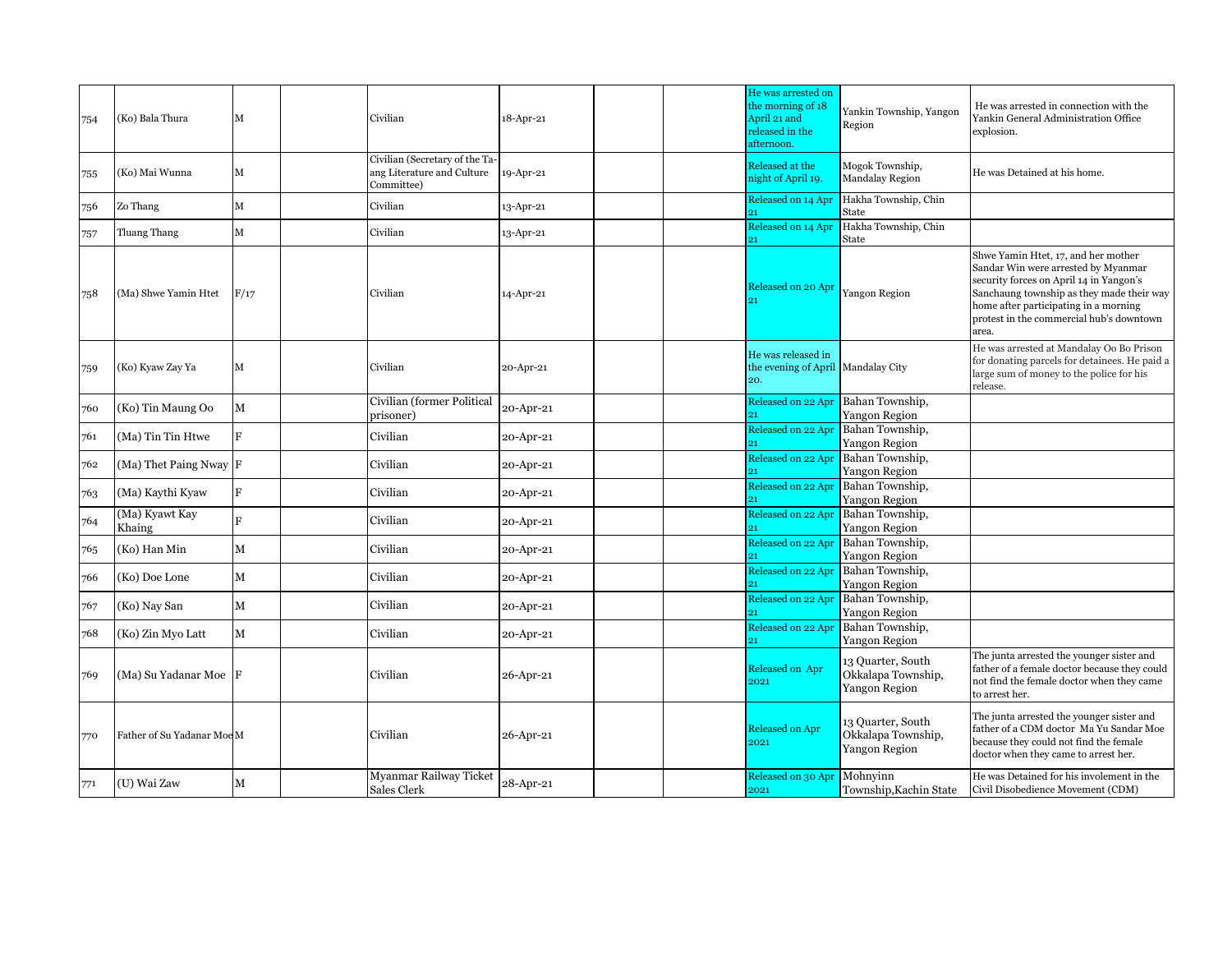| 772 | (Ma) Khin Moe Swe    | F/37 |             | Civilian                                | 30-Apr-21  |  | Released                   | 3 Quarter, Min Ye Kyaw<br>Swar (16) Street, Hlaing<br>Tharyar | On 30 April at 8pm, she was arrested as<br>hostage because Ye Naing, her elder brother,<br>who is a leader in CDM support was not at<br>home.<br>They were arrested when they went on<br>holiday for alleged association with EAOs. |
|-----|----------------------|------|-------------|-----------------------------------------|------------|--|----------------------------|---------------------------------------------------------------|-------------------------------------------------------------------------------------------------------------------------------------------------------------------------------------------------------------------------------------|
| 773 | (Ma) Yin May Mon Oo  | F/27 | U Than Oo   | Civilian                                | $1-May-21$ |  | Released on 7 May<br>2021  | Yangon Region                                                 |                                                                                                                                                                                                                                     |
| 774 | (Ko) Htun Htun Oo    | М    |             | Civilian (Former Political<br>prisoner) | $2-May-21$ |  | Released on 3 May<br>2021  | Yangon Region                                                 |                                                                                                                                                                                                                                     |
| 775 | (Ko) Myo Zaw Htwe    | М    |             | Civilian                                | 2-May-21   |  | Released on 3 May<br>2021  | Yangon Region                                                 |                                                                                                                                                                                                                                     |
| 776 | (Ko) Waiyan          | м    |             | Civilian                                | 2-May-21   |  | Released on 3 May<br>2021  | Yangon Region                                                 |                                                                                                                                                                                                                                     |
| 777 | (Ko) Min Wai         | М    |             | Civilian                                | 2-May-21   |  | Released on 3 May<br>2021  | Yangon Region                                                 |                                                                                                                                                                                                                                     |
| 778 | Saw Joezyt           | М    |             | Civilian                                | 2-May-21   |  | Released on 3 May<br>2021  | Yangon Region                                                 |                                                                                                                                                                                                                                     |
| 779 | (Ko) Waiyan Myint    | М    |             | Civilian                                | 2-May-21   |  | Released on 3 May<br>2021  | Yangon Region                                                 |                                                                                                                                                                                                                                     |
| 780 | (Ko) Myo Min Thu     | М    |             | Civilian                                | 2-May-21   |  | Released on 3 May<br>2021  | Yangon Region                                                 |                                                                                                                                                                                                                                     |
| 781 | (Ko) Naing Win       | М    |             | Civilian                                | $2-May-21$ |  | Released on 3 May<br>2021  | Yangon Region                                                 |                                                                                                                                                                                                                                     |
| 782 | (Ko) Pyae Sone       | М    |             | Civilian                                | 2-May-21   |  | Released on 3 May<br>2021  | Yangon Region                                                 |                                                                                                                                                                                                                                     |
| 783 | (Ko) Zaw Tun Linn    | M    |             | Civilian                                | 2-May-21   |  | Released on 3 May<br>2021  | Yangon Region                                                 |                                                                                                                                                                                                                                     |
| 784 | (U) Win Phay         | М    |             | Civilian                                | 5-May-21   |  | Released on 26 May<br>2021 | Salinn Township, Magwe<br>Region                              |                                                                                                                                                                                                                                     |
| 785 | (Daw) Myat Myo Swe   | F    |             | Civilian                                | 5-May-21   |  | Released on 26 May<br>2021 | Salinn Township, Magwe<br>Region                              |                                                                                                                                                                                                                                     |
| 786 | (Ma) Tin Tin Nwet    | F    |             | Civilian                                | 5-May-21   |  | Released on 26 May<br>2021 | Salinn Township, Magwe<br>Region                              |                                                                                                                                                                                                                                     |
| 787 | (Ma) Hnin Wattyi Cho | F/14 | U Min Thein | Civilian                                | 5-May-21   |  | Released on 26 May<br>2021 | Salinn Township, Magwe<br>Region                              |                                                                                                                                                                                                                                     |
| 788 | (Ko) Ti Phay Yan     | М    |             | Civilian                                | 8-May-21   |  | Released on 11 May<br>2021 | Nann Khar Quarter, Mohnyin<br>Township, Kachin State          |                                                                                                                                                                                                                                     |
| 789 | (Ko) Naw Li          | M    |             | Civilian                                | 8-May-21   |  | Released on 11 May<br>2021 | Nann Khar Quarter, Mohnyin<br>Township, Kachin State          |                                                                                                                                                                                                                                     |
| 790 | (Ko) Yein Chan       | M    |             | Civilian                                | 8-May-21   |  | Released on 11 May<br>2021 | Nann Khar Quarter, Mohnyin<br>Township, Kachin State          |                                                                                                                                                                                                                                     |
| 791 | (Ma) Zun Myat Naing  |      |             | Civilian                                | 10-May-21  |  | Released                   | Lat Pan Village, Waw<br>Township, Bago Region                 |                                                                                                                                                                                                                                     |
| 792 | (Daw) Win Pa Pa      |      |             | Civilian                                | 10-May-21  |  | Released                   | Lat Pan Village, Waw<br>Township, Bago Region                 |                                                                                                                                                                                                                                     |
| 793 | (Daw) Mar Bu         | M/53 |             | Civilian                                | 10-May-21  |  | Released                   | Htan Pauk Village, Pyi<br>Township, Bago Region               |                                                                                                                                                                                                                                     |
| 794 | (U) Nay Oo           | м    |             | Civilian (Former Political<br>Prisoner) | 12-May-21  |  | Released on 22 May<br>2021 | Dagon Myothit (South)<br>Township, Yangon Region              | He was Detained at his home.                                                                                                                                                                                                        |
| 795 | (U) Ohn Kyin         | М    |             | Civilian                                | 15-May-21  |  | Released on 16 May<br>2021 | Ponnarsu 4 Quarter, Bago<br>Region                            |                                                                                                                                                                                                                                     |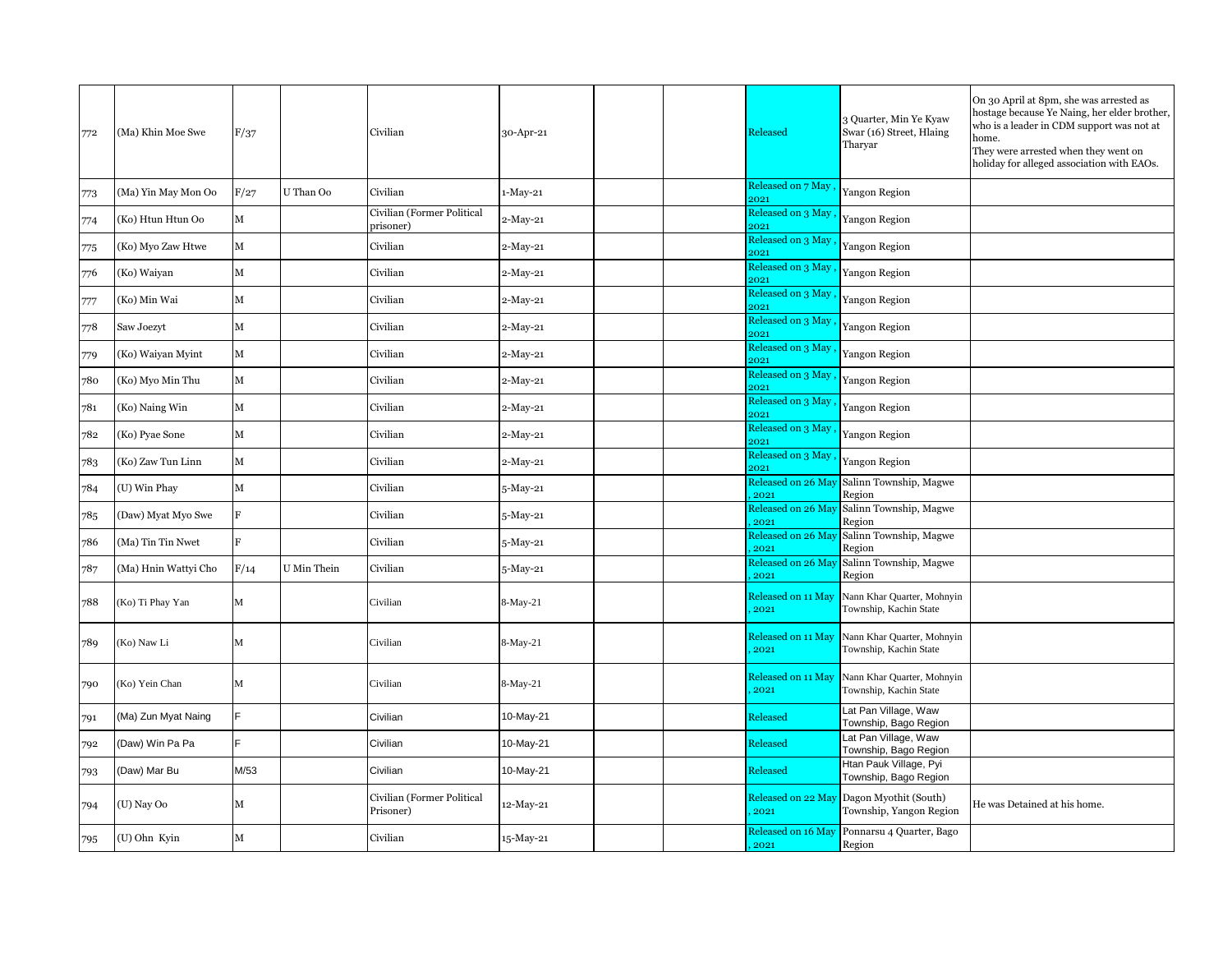| 796 | (U) Myint Oo       | М            |                                                           | Civilian                                                              | 15-May-21 | Released on 16 May<br>2021 | Ponnarsu 4 Quarter, Bago<br>Region                                  |                                                                                                                                                      |
|-----|--------------------|--------------|-----------------------------------------------------------|-----------------------------------------------------------------------|-----------|----------------------------|---------------------------------------------------------------------|------------------------------------------------------------------------------------------------------------------------------------------------------|
| 797 | (Ko) Nyi Nyi Aung  | M/40         | U Myint Wai                                               | Civilian                                                              | 16-May-21 | Released on 17 May<br>2021 | Bago Township, Bago Region                                          |                                                                                                                                                      |
| 798 | Ko) Myo Min Htet   |              |                                                           | Civilian                                                              | 17-May-21 | Released on 18 May<br>2021 | Dawei Township, Tanintharyi<br>Region                               | He was arrested while cracking down on<br>protest.                                                                                                   |
| 799 | (Ma) Ei Ei Moe     |              |                                                           | Civilian                                                              | 17-May-21 | Released on 18May<br>2021  | Dawei Township, Taninthary<br>Region                                | She was arrested while cracking down on<br>protest.                                                                                                  |
| 800 | (U) Win Tun        |              | U Aung Kyi                                                | Civilian                                                              | 25-May-21 | Released on 29 May<br>2021 | Gone Min Myaung Village,<br>Thayawady Township, Bago<br>Region      | The father was arrested as the hostage as the<br>junta did not find his son even though they<br>came to search him for the couple times.             |
| 801 | (U) Htay Win       | м            | U Mya Kyi                                                 | Civilian                                                              | 25-May-21 | Released on 29 May<br>2021 | Gone Min Myaung Village,<br>Thayawady Township, Bago<br>Region      | The father & mother was arrested as the<br>nostage as the junta did not find his son even<br>though they came to search him for the<br>couple times. |
| 802 | (Daw) Aye Aye Mu   |              | U Thein Nyunt                                             | Civilian                                                              | 25-May-21 | Released on 29 May<br>2021 | Gone Min Myaung Village,<br>Thayawady Township, Bago<br>Region      | The father & mother was arrested as the<br>hostage as the junta did not find his son even<br>though they came to search him for the<br>couple times. |
| 803 | (Ko) Sai Thura Lin | M/22         | U Aung Soe Linn,<br>Daw May Thu<br>(aka) Daw Thin<br>Thin | Civilian                                                              | 27-May-21 | Released on 28 May<br>2021 | Aung Ban Lay Ward, Chan<br>Mya Thar Si Township,<br>Mandalay Region | The son and daughter were arrested as<br>hostages as the junta did not find their<br>mother.                                                         |
| 804 | Dr. Zaw Nyein Chan | M            |                                                           | Mandalay Eye, Ear and<br>Nose Hospital<br>(Ophthalmologist)           | 11-May-21 | Released on 12 May<br>2021 | <b>Mandalay Region</b>                                              | He was Detained at his home.                                                                                                                         |
| 805 | (U) Ba Gyi Aung    | М            |                                                           | <b>DVB</b> Reporter                                                   | 9-Feb-21  | Released on 9 Feb          | <b>Mandalay Region</b>                                              | He was arrested while reporting a protest<br>against the military coup.                                                                              |
| 806 | (U) Moe Win        | M            |                                                           | Reporter of The Sun Rays<br>(Thuriya Nay Won) of<br>Shwegyin Township | 10-Feb-21 | Released on Feb 21         | Shwegyin Township, Bago<br>Region                                   | He was arrested while reporting a protest<br>against the military coup.                                                                              |
| 807 | (Ko) Htoi Awng     | M            |                                                           | 74 Media CEO                                                          | 14-Feb-21 | Released on 15 Feb         | Myitkyina District, Kachin<br>State                                 | He was arrested while reporting a protest<br>against the military coup.                                                                              |
| 808 | (Ko) Naw Sai       | M            |                                                           | 74 Media Cameraman                                                    | 14-Feb-21 | Released on 15 Feb         | Myitkyina District, Kachin<br>State                                 | He was arrested while reporting a protest<br>against the military coup.                                                                              |
| 809 | (Ko) Sai Latt Aung | $\mathbf{M}$ |                                                           | Mizzima Reporter                                                      | 14-Feb-21 | Released on 15 Feb         | Myitkyina District, Kachin<br>State                                 | He was arrested while reporting a protest<br>against the military coup.                                                                              |
| 810 | (Ko) Tun Linn Aung | М            |                                                           | Eleven Media                                                          | 14-Feb-21 | Released on 15 Feb         | Myitkyina District, Kachin<br>State                                 | He was arrested while reporting a protest<br>against the military coup.                                                                              |
| 811 | (Ko) Yan Kaung     | M            |                                                           | <b>Eternally Peace News</b><br>Network(EPN)                           | 14-Feb-21 | Released on 15 Feb         | Myitkyina District, Kachin<br>State                                 | He was arrested while reporting a protest<br>against the military coup.                                                                              |
| 812 | (Ko) Wai Yan       | М            |                                                           | <b>Eternally Peace News</b><br>Network(EPN)                           | 14-Feb-21 | Released on 15 Feb         | Myitkyina District, Kachin<br>State                                 | He was arrested while reporting a protest<br>against the military coup.                                                                              |
| 813 | (Ko) Wai Yan       | М            |                                                           | Photo Journalist (xinhua)                                             | 26-Feb-21 | Released on 26 Feb<br>21   | <b>Yangon Region</b>                                                | He was arrested while reporting a protest<br>against the military coup and released at the<br>same day.                                              |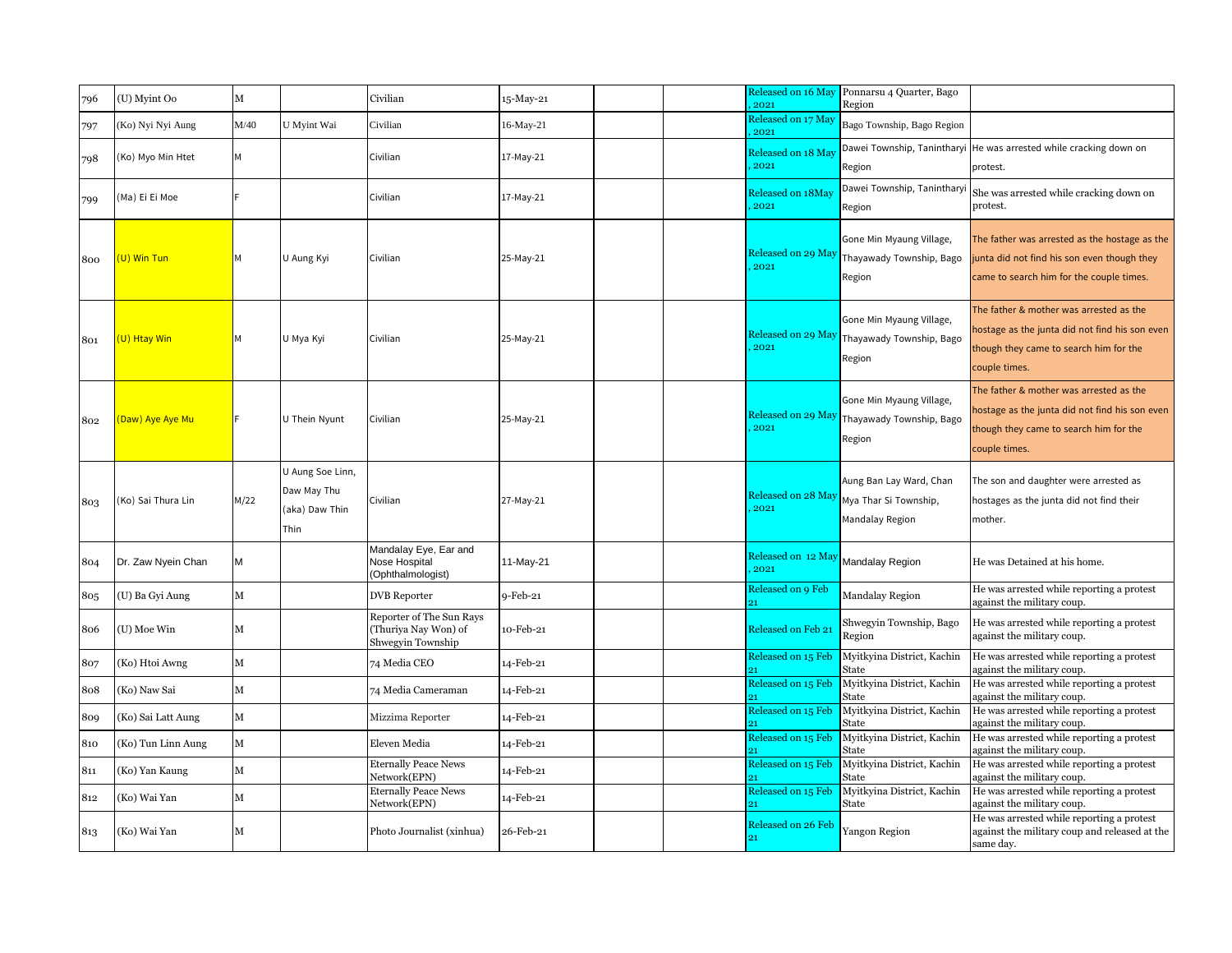| 814 | Unknown                               |             | Reporter (Local TV News/<br>Yangon)        | 26-Feb-21   |                             | Released on<br>February 26, 2021     | Yangon Region                     |                                                                                                                                                                 |
|-----|---------------------------------------|-------------|--------------------------------------------|-------------|-----------------------------|--------------------------------------|-----------------------------------|-----------------------------------------------------------------------------------------------------------------------------------------------------------------|
| 815 | (Ko) Thein Zaw                        | М           | Reporter of Associated Press 27-Feb-21     |             | Penal Code<br>S:505-a       | Released on 24 Mar                   | Yangon Region                     | He was arrested while reporting a protest<br>against the military coup.                                                                                         |
| 816 | (U) Kyaw Kyaw Lwin<br>a.k.a Ko Ko Lay | M           | CEO of Monywa Gazette<br>Journal           | 27-Feb-21   |                             | Released on 28 Feb                   | Monywa, Sagaing Region            | He was arrested while reporting a protest<br>against the military coup. He was issued<br>warrant to arrest on April 9, 2021                                     |
| 817 | (Ma) Zar Zar                          | F           | Myay Latt Journal Reporter 27-Feb-21       |             |                             | Released on 27 Feb                   | Magway Region                     | She was arrested while reporting a protest<br>against the military coup.                                                                                        |
| 818 | (U) Par Pwee                          | M           | CEO of Hakha Times                         | 27-Feb-21   |                             | Released on 28 Feb                   | Hakha Township, Chin<br>State     | He was arrested while reporting a protest<br>against the military coup.                                                                                         |
| 819 | (Ma) Shin Moe Myint                   |             | Freelance photojournalist                  | 28-Feb-21   |                             | Released on 2 Mar                    | Sanchaung T/S, Yangon             | She was charged while reporting a protest<br>against the military coup.                                                                                         |
| 820 | Paung Lang Taung                      | М           | 74 Media                                   | 28-Feb-21   |                             | Released on 28 Feb                   | Myitkyina, Kachin State           | She was charged while reporting a protest<br>against the military coup.                                                                                         |
| 821 | (Ko) Kyaw Nay Min                     | М           | CEO of Chun Journal                        | 28-Feb-21   |                             | <b>Released on March</b><br>2, 2021  | Yangon Region                     | He was Detained while reporting a protest<br>against the military coup.                                                                                         |
| 822 | (Ko) Linn Tun                         | М           | Ramanya Times                              | 28-Feb-21   |                             | Released on<br>February 28, 2021     | Mawlamyine Township,<br>Mon State | He was Detained while reporting a protest<br>against the military coup.                                                                                         |
| 823 | Salai David                           | М           | Journalist from Chinland<br>Post Media     | $1-Mar-21$  |                             | Released on 2 Mar                    | Hakha Township, Chin<br>State     | He was arrested while reporting a protest<br>against the military coup.                                                                                         |
| 824 | (Ko) Lay Min Soe                      | М           | Photographer of Monywa<br>gazettee journal | 1-Mar-21    |                             | Released on<br>February 28, 2021     | Monywa, Sagaing Region            | Photographer lay min soe from Monywa<br>gazettee journal was Detained and beaten in<br>street of kyaukkar St Monywa on 1 march<br>2021                          |
| 825 | (Ko) Wanna Soe                        | М           | Reporter (Eleven Media)                    | 5-Mar-21    |                             | Released on 5 Mar                    | Meiktila, Mandalay                | He was detained by security forces due to<br>reporting the strikes against military Coup<br>and Dictatorship in Meiktila.                                       |
| 826 | Sai Zin D D Zone                      | М           | Journalist of Eastern<br>Review            | 8-Mar-21    |                             | Released on 8 Mar                    | Taunggyi Township, Shan<br>State  | He was detained around 12:00 pm by<br>security forces due to reporting Peaceful<br>protests against military Coup and<br>Dictatorship in Shan State's Taunggyi. |
| 827 | Win Zaw Naing                         | М           | Editor (Red News Agency/<br>Yangon)        | 8-Mar-21    |                             | Released on 9<br>March, 2021         | Yangon Region                     |                                                                                                                                                                 |
| 828 | Pyae Phyo                             | $\mathbf M$ | Freelance Photo Journalist                 | 8-Mar-21    |                             | Released on 11<br>March, 2021        | Yangon Region                     |                                                                                                                                                                 |
| 829 | Thit Myat Zaw                         | М           | News Live Streamer<br>(Yangon)             | 10-Mar-21   |                             | Released on 12<br>March, 2021        | Yangon Region                     |                                                                                                                                                                 |
| 830 | Robert-bociaga                        | М           | Reporter (Poland Citizen)                  | 11-Mar-21   | Immigration<br>Act SL13 (1) | Released on 22 Mai<br>21 (Paid Fine) | Taunggyi Township                 | He was beaten and arrested by police while<br>taking pictures.                                                                                                  |
| 831 | (Ko) Aung Thura                       | М           | <b>BBC Journalist</b>                      | 19-Mar-21   |                             | Released on 22 Mar                   | Naypyitaw                         | He is charged under Dakhina district court.                                                                                                                     |
| 832 | Aung Paing                            | М           | Reporter (Mawkun/Yangon) 20-Mar-21         |             |                             | Released on 20<br>March, 2021        | Yangon Region                     |                                                                                                                                                                 |
| 833 | Aung Naing Tun Hein                   | $\mathbf M$ | Freelance Photo Journalist                 | 29-Mar-21   |                             | Released                             | Yangon Region                     |                                                                                                                                                                 |
| 834 | Aung Bo Bo Shein                      | М           | Reporter<br>(Kamayut/Yangon)               | $31-Mar-21$ |                             | Released                             | Yangon Region                     |                                                                                                                                                                 |
| 835 | Myo Myat Zaw                          | М           | Reporter<br>(Kamayut/Yangon)               | 31-Mar-21   |                             | Released                             | Yangon Region                     |                                                                                                                                                                 |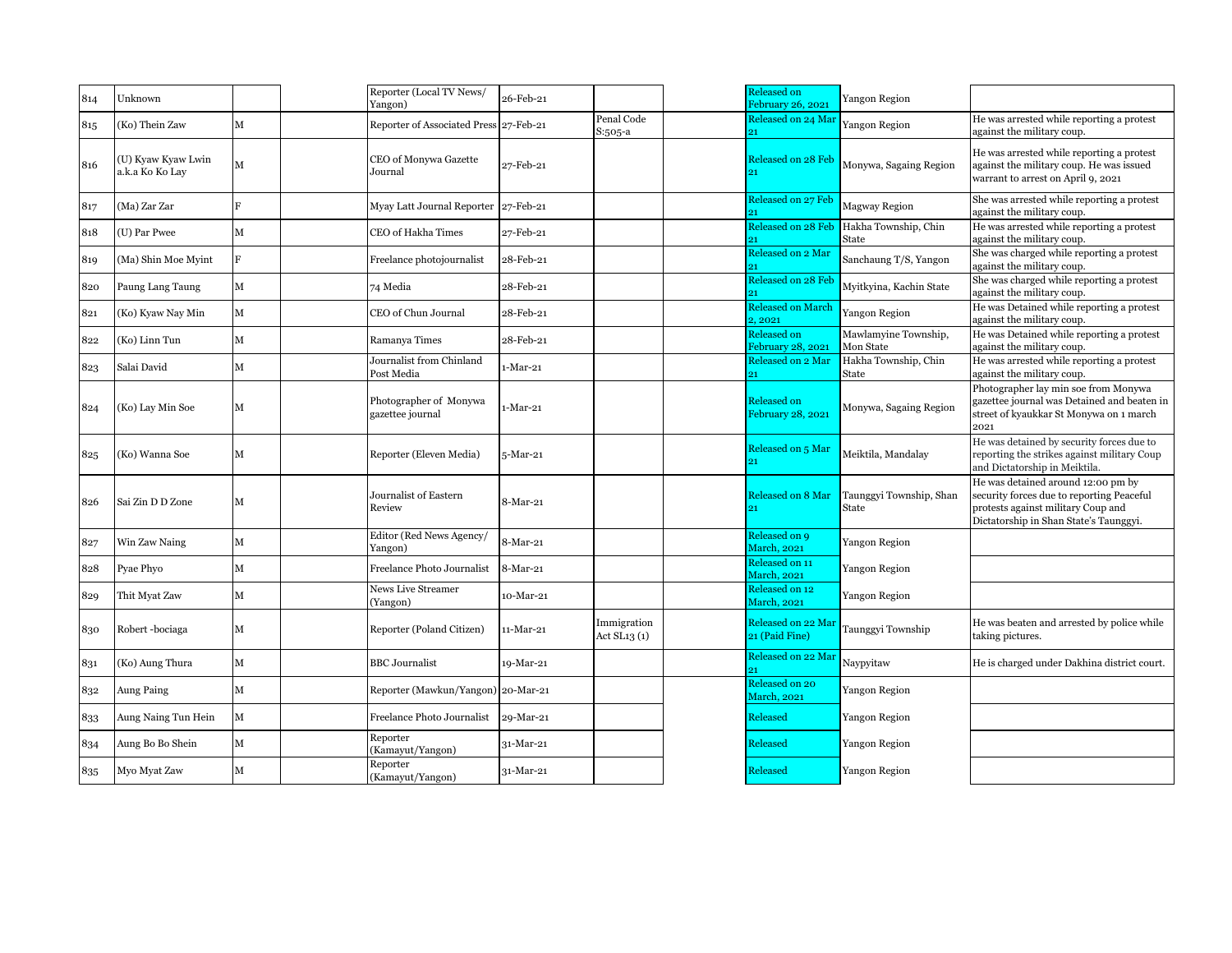| 836 | Aung Ko Ko Latt                               | M              |             | <b>Freelance Reporter</b>                       | 21-Mar-21  | Penal Code<br>$S:505-a$ | Released on 20 Apr                 | Naypyitaw                                                        | He escaped during a violent crackdown by<br>protesters on March 20 in Naypyidaw by the<br>military, but his car was confiscated.<br>He was arrested under Section 505 (a) of the<br>Penal Code after being interrogated at the<br>Pyinmana Police Station on March 21 when<br>he tried to get back his car. |
|-----|-----------------------------------------------|----------------|-------------|-------------------------------------------------|------------|-------------------------|------------------------------------|------------------------------------------------------------------|-------------------------------------------------------------------------------------------------------------------------------------------------------------------------------------------------------------------------------------------------------------------------------------------------------------|
| 837 | Mr. Yuki Kitazumi                             | М              |             | Reporter                                        | 18-Apr-21  | Penal Code<br>S:505-a   | 21                                 | Released on 14 May Yekyaw Street, Pazundaung<br>Township, Yangon | He was arrested on February 26 and<br>released the same day's evening. And, he was<br>arrested again on 2021, April 18                                                                                                                                                                                      |
| 838 | (U) Kyaw Win Naing                            | M              |             | Lawyer                                          | $9-Feb-21$ |                         | Released on 15 Feb<br>91           | Taunggyi Town, Shan State                                        | He was detained days after the military<br>staged a coup.                                                                                                                                                                                                                                                   |
| 839 | (Ma) Thiri Win Lat                            |                | U Myint Win | Lawyer                                          | 2-Mar-21   |                         | Released                           |                                                                  |                                                                                                                                                                                                                                                                                                             |
| 840 | (Ma) Shwe Yi Win                              |                |             | Lawyer                                          | 2-Mar-21   |                         | Released                           |                                                                  |                                                                                                                                                                                                                                                                                                             |
| 841 | (U) Aung Lwin                                 | М              |             | Actor                                           | 9-Apr-21   |                         | He was released on<br>10 April 21. | Yangon                                                           |                                                                                                                                                                                                                                                                                                             |
| 842 | (Daw) Thandar (aka)<br>Sayarma Hnin Pann Eain |                |             | Writer                                          | 12-May-21  |                         | Released on 22 May<br>2021         | Dagon Myothit (South)<br>Township, Yangon Region                 | She was Detained at her home.                                                                                                                                                                                                                                                                               |
| 843 | (Ma) Yadanar Oo                               | $\overline{F}$ |             | Association for Peace and<br>Justice            | 27-Feb-21  |                         | Released                           | Yangon Region                                                    | For staging a protest against the military<br>coup                                                                                                                                                                                                                                                          |
| 844 | (Ma) Thiri Yadanar Tun                        | $\mathbf F$    |             | Association for Peace and<br>Justice            | 27-Feb-21  |                         | Released                           | Yangon Region                                                    | For staging a protest against the military<br>coup                                                                                                                                                                                                                                                          |
| 845 | (Ma) Khin Mi Mi Tun                           | F              |             | Association for Peace and<br>Justice            | 27-Feb-21  |                         | Released                           | Yangon Region                                                    | For staging a protest against the military<br>coup                                                                                                                                                                                                                                                          |
| 846 | (Ko) Pann Deik Tun                            | М              |             | FHI 360/88 Generation<br>Student                | 18-Mar-21  |                         | Released on 21 Mar                 | Yangon Region                                                    |                                                                                                                                                                                                                                                                                                             |
| 847 | (Ma) Hnin Yupar                               | $\overline{B}$ |             | UEC official of Kyaukme<br>Town                 | 7-Feb-21   |                         | Released                           | Kyaukme Township, Shan<br>State                                  | Detained in relation to November election<br>alleged irregularities                                                                                                                                                                                                                                         |
| 848 | (U) Than Aye                                  | М              |             | <b>UEC Chairman of Pantaung</b><br>Township     | 9-Feb-21   |                         | Released                           | Pantaung Township, Bago<br>Region                                | Detained in relation to November election<br>alleged irregularities                                                                                                                                                                                                                                         |
| 849 | (U) Nay Win                                   | $\mathbf M$    |             | UEC Chairman of Tamu<br>Township                | 10-Feb-21  |                         | Released                           | Tamu, Sagaing Region                                             | Detained in relation to November election<br>alleged irregularities                                                                                                                                                                                                                                         |
| 850 | (U) Ra Za Man                                 | M              |             | <b>UEC</b> Secretary of Tamu<br>Township        | 10-Feb-21  |                         | Released                           | Tamu, Sagaing Region                                             | He was detained days after the military<br>staged a coup.                                                                                                                                                                                                                                                   |
| 851 | (U) Thet Naing Oo                             | $\mathbf M$    |             | UEC Chairman of Thaton<br>District              | 10-Feb-21  |                         | Released                           | Thaton District, Mon State                                       | Detained in relation to November election<br>alleged irregularities                                                                                                                                                                                                                                         |
| 852 | (Daw) Khin Than Nwel                          | $\mathbf{F}$   |             | Chairman of UEC of Thaton<br>Township           | 10-Feb-21  |                         | Released                           | Thaton Township, Mon<br>State                                    | Detained in relation to November election<br>alleged irregularities                                                                                                                                                                                                                                         |
| 853 | (U) San Hla                                   | $\mathbf M$    |             | UEC Chairman of Taungoo<br>Township             | 10-Feb-21  |                         | Released                           | Taungoo Township, Bago<br>Region                                 | Detained in relation to November election<br>alleged irregularities                                                                                                                                                                                                                                         |
| 854 | (U) Saw Htay                                  | M              |             | UEC Chairman of Taungoo<br>District             | 10-Feb-21  |                         | Released                           | Taungoo Township, Bago<br>Region                                 | Detained in relation to November election<br>alleged irregularities                                                                                                                                                                                                                                         |
| 855 | (U) Htay Maung                                | M              |             | UEC Chairman of<br>Kawkareik District           | 10-Feb-21  |                         | Released                           | Kawkareik Town, Karen<br>State                                   | Detained in relation to November election<br>alleged irregularities                                                                                                                                                                                                                                         |
| 856 | (U) Kyaw Nyunt                                | М              |             | UEC Chairman of Shwebo<br>District              | 10-Feb-21  |                         | Released                           | Kanbalu Township, Shwebo<br>District, Sagaing Region             | Detained in relation to November election<br>alleged irregularities                                                                                                                                                                                                                                         |
| 857 | (U) Myo Min                                   | М              |             | Assistant Director of UEC of<br>Shwebo District | t0-Feb-21  |                         | Released                           | Kanbalu Township, Shwebo<br>District, Sagaing Region             | Detained in relation to November election<br>alleged irregularities                                                                                                                                                                                                                                         |
| 858 | (Daw) Su Mar Khaing                           | F              |             | Staff Officer of UEC of<br>Kanbalu Township     | 10-Feb-21  |                         | Released                           | Kanbalu Township, Shwebo<br>District, Sagaing Region             | Detained in relation to November election<br>alleged irregularities                                                                                                                                                                                                                                         |
| 859 | (U) Nyein                                     | М              |             | UEC of Kyun Hla Township 10-Feb-21              |            |                         | Released                           | Kyun Hla Township,<br><b>Sagaing Region</b>                      | Detained in relation to November election<br>alleged irregularities                                                                                                                                                                                                                                         |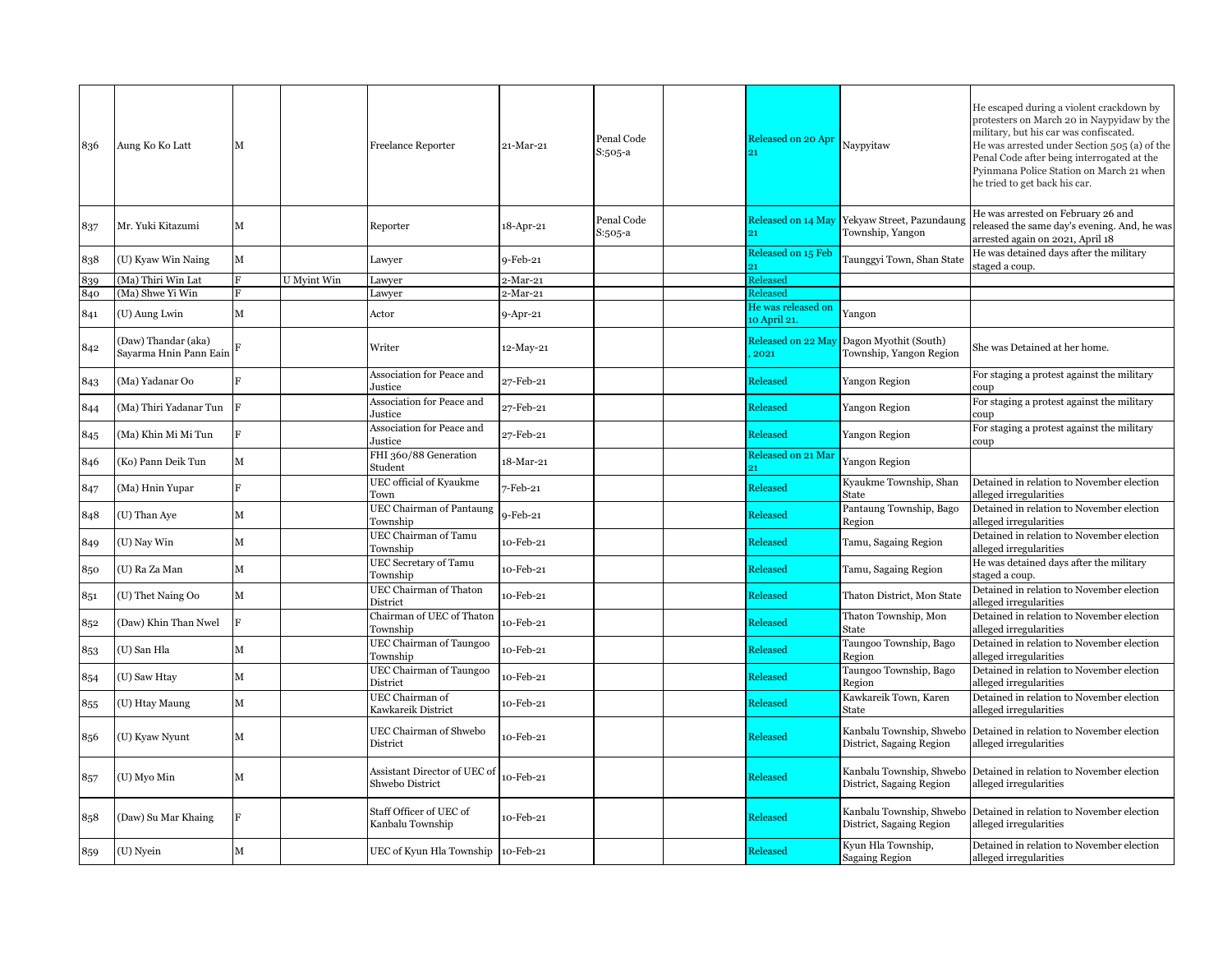| 860 | (Daw) Le Le Mon      | F              | UEC Secretary of Kyun Hla                              | 10-Feb-21 | Released        | Kyun Hla Township,                          | Detained in relation to November election                                     |
|-----|----------------------|----------------|--------------------------------------------------------|-----------|-----------------|---------------------------------------------|-------------------------------------------------------------------------------|
|     |                      |                | Township                                               |           |                 | Sagaing Region                              | alleged irregularities                                                        |
| 861 | (U) Ye Myint         | М              | UEC of Kyun Hla Township<br>Township                   | 10-Feb-21 | Released        | Kyun Hla Township,<br>Sagaing Region        | Detained in relation to November election<br>alleged irregularities           |
| 862 | (U) Win Maung        | М              | UEC chairman of Taze<br>Township                       | 10-Feb-21 | Released        | Taze, Sagaing Region                        | Detained in relation to November election<br>alleged irregularities           |
| 863 | (Daw) Thandar Soe    | $\overline{R}$ | <b>UEC</b> Secretary of Taze<br>Township               | 10-Feb-21 | Released        | Taze, Sagaing Region                        | Detained in relation to November election<br>alleged irregularities           |
| 864 | (U) Nyunt Maung      | M              | <b>UEC Chairman of Depeyin</b><br>Township             | 10-Feb-21 | Released        | Depeyin Township, Sagaing<br>Region         | Detained in relation to November election<br>alleged irregularities           |
| 865 | (U) Khin Maung Thin  | $\mathbf M$    | UEC Chairman of<br>Thayarwaddy Township                | 10-Feb-21 | Released        | Thayarwaddy Township,<br>Rakhine State      | Detained in relation to November election<br>alleged irregularities           |
| 866 | (U) Sai Zaw Min      | М              | <b>UEC Chairman of Lashio</b><br>Township              | 10-Feb-21 | <b>Released</b> | Lashio Township, Shan<br>State              | Detained in relation to November election<br>alleged irregularities           |
| 867 | (U) Myo Kyaw         | М              | UEC Chairman of<br>Nyaunglebin Township of<br>Bago     | 10-Feb-21 | Released        | Nyaunglebin Township,<br>Bago Region        | Detained in relation to November election<br>alleged irregularities           |
| 868 | (Daw) Yu Yu Khaing   | $\mathbf{F}$   | <b>UEC</b> Secretary of<br>Nyaunglebin Township        | 10-Feb-21 | Released        | Nyaunglebin Township,<br><b>Bago Region</b> | Detained in relation to November election<br>alleged irregularities           |
| 869 | (U) Aung Myint       | М              | UEC Chairman of Bago<br>Region                         | 10-Feb-21 | Released        | Nyaunglebin Township,<br>Bago Region        | Detained in relation to November election<br>alleged irregularities           |
| 870 | (U) Aung Kyaw Moe    | М              | UEC Secretary of Bago<br>Region                        | 10-Feb-21 | Released        | Nyaunglebin Township,<br>Bago Region        | Detained in relation to November election<br>alleged irregularities           |
| 871 | (U) Aye Lwin         | M              | UEC Chairman of Bago<br>District                       | 10-Feb-21 | Released        | Nyaunglebin Township,<br><b>Bago Region</b> | Detained in relation to November election<br>alleged irregularities           |
| 872 | (U) Min Thet Naung   | M              | <b>UEC</b> Secretary of Bago<br>District               | 10-Feb-21 | Released        | Nyaunglebin Township,<br><b>Bago Region</b> | Detained in relation to November election<br>alleged irregularities           |
| 873 | (U) Win Thein        | М              | UEC Chairman of Bago<br>Township of Bago               | 10-Feb-21 | Released        | Nyaunglebin Township,<br>Bago Region        | Detained in relation to November election<br>alleged irregularities           |
| 874 | (U) Win Naing        | М              | <b>UEC Secretary of Bago</b><br>Township               | 10-Feb-21 | Released        | Nyaunglebin Township,<br><b>Bago Region</b> | Detained in relation to November election<br>alleged irregularities           |
| 875 | (U) Maung Maung Sein | $\mathbf{M}$   | UEC Chairman of<br>Myaungmya District                  | 10-Feb-21 | Released        | Myaungmya Township,<br>Ayeyarwady Region    | Detained in relation to November election<br>alleged irregularities           |
| 876 | (U) Win Maung        | М              | UEC Chairman of<br>Myaungmya Township                  | 10-Feb-21 | Released        | Myaungmya Township,<br>Ayeyarwady Region    | Detained in relation to November election<br>alleged irregularities           |
| 877 | (U) Win Bo           | М              | UEC Chairman of Daik-U<br>Township                     | 10-Feb-21 | Released        | Phaya Gyi Street, Kone Thel<br>Ward         | Detained in relation to November election<br>alleged irregularities           |
| 878 | (U) Tun Win          | М              | UEC Chairman of ward and<br>village of Daik-U Township | o-Feb-21  | Released        | Daik-U Township                             | Detained in relation to November election<br>alleged irregularities           |
| 879 | (U) Nyan Aung        | м              | UEC Chairman of Seik Phyu<br>Township                  | 10-Feb-21 | Released        | Seik Phyu Township,<br>Magway Region        | Detained in relation to November election<br>alleged irregularities           |
| 880 | (U) Htay Lwin        | м              | UEC Secretary of Seik Phyu<br>Township                 | 10-Feb-21 | Released        | Seik Phyu Township,<br>Magway Region        | Detained in relation to November election<br>alleged irregularities           |
| 881 | (U) Kyaw Nyunt       | м              | <b>UEC Chairman of Myaing</b><br>Township              | 10-Feb-21 | Released        | Myaing Township, Magway<br>Region           | Detained in relation to November election<br>alleged irregularities           |
| 882 | (U) Min Khant        | М              | <b>UEC Secretary of Myaing</b><br>Township             | 10-Feb-21 | Released        | Myaing Township, Magway<br>Region           | Detained in relation to November election<br>alleged irregularities           |
| 883 | (Daw) Zin Mar Oo     |                | <b>UEC Secretary of Pauk</b><br>Township               | 10-Feb-21 | Released        | Pauk Township, Magway<br>Region             | Deta+D541:J542ined in relation to<br>November election alleged irregularities |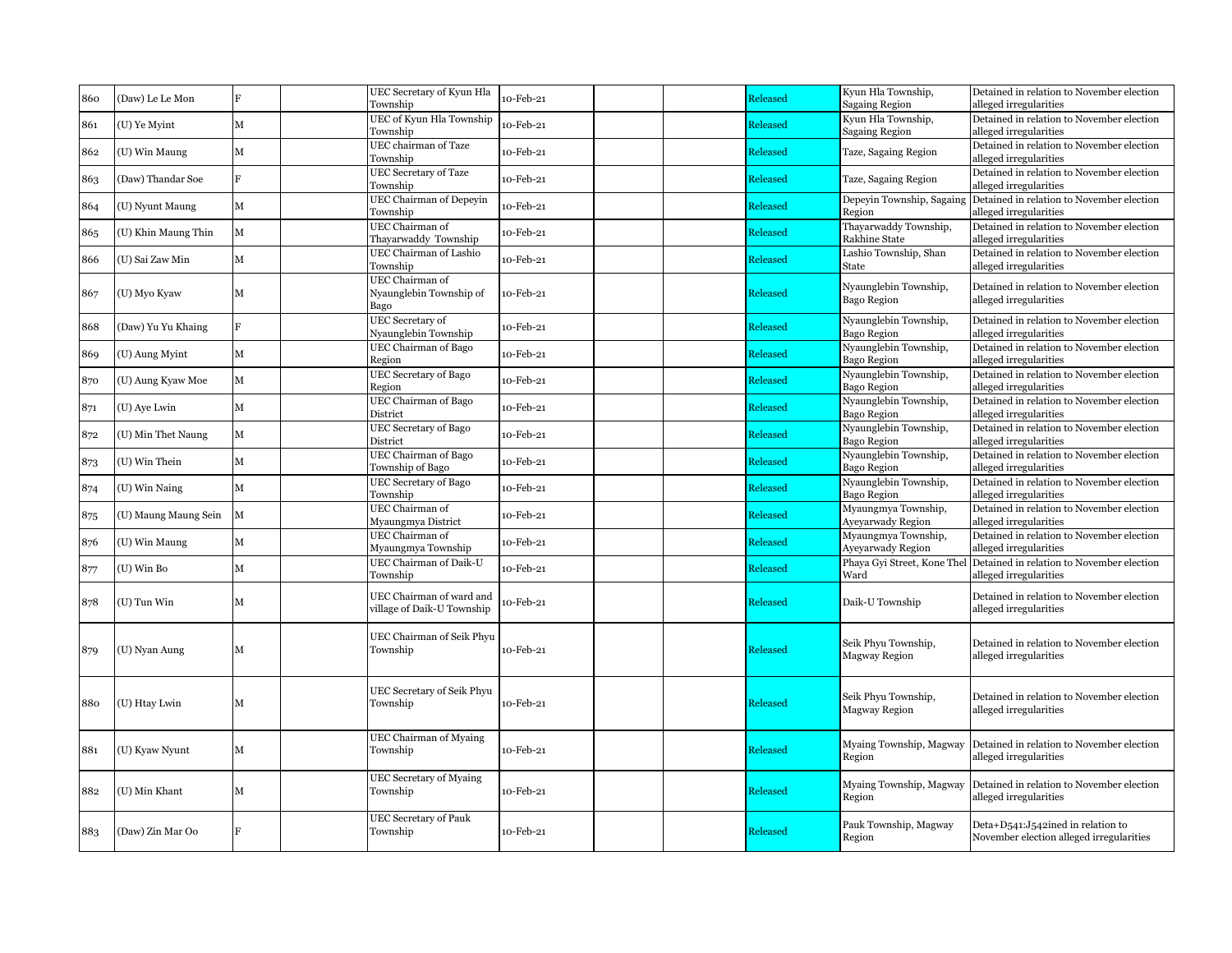| 884 | (Daw) Khin Lay Nwel |              | <b>UEC Secretary of Ywangan</b><br>Township         | 10-Feb-21 | Released        | Ywangan Township, Shan<br>State   | Detained in relation to November election<br>alleged irregularities |
|-----|---------------------|--------------|-----------------------------------------------------|-----------|-----------------|-----------------------------------|---------------------------------------------------------------------|
| 885 | (Daw) Khin Ma Ma    | $\mathbf{F}$ | UEC Chairman of Shwegu<br>Township                  | 10-Feb-21 | Released        | Shwegu Township, Kachin<br>State  | Detained in relation to November election<br>alleged irregularities |
| 886 | (Daw) Win Sandar    | F            | <b>UEC Secretary of Shwegu</b><br>Township          | 10-Feb-21 | <b>Released</b> | Shwegu Township, Kachin<br>State  | Detained in relation to November election<br>alleged irregularities |
| 887 | (U) Mya Thein       | M            | UEC chairman of Shwegu<br>Township                  | 10-Feb-21 | Released        | Shwegu, Kachin State              | Detained in relation to November election<br>alleged irregularities |
| 888 | (U) Min Min         | М            | UEC member of Shwegu<br>Township                    | 10-Feb-21 | Released        | Shwegu, Kachin State              | Detained in relation to November election<br>alleged irregularities |
| 889 | (U) Thar Byaw       | М            | UEC Chairman of Bhamo<br>Township                   | 10-Feb-21 | Released        | Bhamo, Kachin State               | Detained in relation to November election<br>alleged irregularities |
| 890 | (U) Sai Nyi Nyi     | M            | UEC Secretary of Bhamo<br>Township                  | 10-Feb-21 | Released        | Bhamo, Kachin State               | Detained in relation to November election<br>alleged irregularities |
| 891 | (U) Nay Win         | M            | UEC of Myitkyina Township 10-Feb-21                 |           | Released        | Myitkyina, Kachin State           | Detained in relation to November election<br>alleged irregularities |
| 892 | (U) Tan Gwan        | M            | UEC of Myitkyina Township 10-Feb-21                 |           | Released        | Myitkyina, Kachin State           | Detained in relation to November election<br>alleged irregularities |
| 893 | Dr. Thein Han       | M            | UEC of Hpakant Township                             | 10-Feb-21 | Released        | Hpakan, Kachin State              | Detained in relation to November election<br>alleged irregularities |
| 894 | (U) Naw Li          | M            | UEC of Waimaw Township                              | 10-Feb-21 | Released        | Waimaw, Kachin State              | Detained in relation to November election<br>alleged irregularities |
| 895 | (U) Kyi Tun         | М            | UEC of Waimaw Township                              | 10-Feb-21 | Released        | Waimaw, Kachin State              | Detained in relation to November election<br>alleged irregularities |
| 896 | (U) Nyi Thway       | M            | UEC Chairman of Ye<br>Township                      | 10-Feb-21 | Released        | Ye Township, Mon State            | Detained in relation to November election<br>alleged irregularities |
| 897 | (U) Hla Win         | M            | <b>UEC Chairman of Mudon</b><br>Township            | 10-Feb-21 | Released        | Mudon Township, Mon<br>State      | Detained in relation to November election<br>alleged irregularities |
| 898 | (U) Tun Shin        | M            | UEC Chairman of<br>Kyaikmaraw Township              | 10-Feb-21 | <b>Released</b> | Kyaikmaraw Township,<br>Mon State | Detained in relation to November election<br>alleged irregularities |
| 899 | (U) Htay Lwin       | M            | UEC Chairman of<br>Mawlamyine Township              | 10-Feb-21 | Released        | Mawlamyine Township,<br>Mon State | Detained in relation to November election<br>alleged irregularities |
| 900 | (U) Than Soe        | M            | UEC Chairman of Kayah<br>State                      | 10-Feb-21 | Released        | Kayah State                       | Detained in relation to November election<br>alleged irregularities |
| 901 | (Daw) Hla Kyi       |              | UEC Chairman of Bawlakhe<br>District of Kayah State | 10-Feb-21 | Released        | Bawlakhe, Kayah State             | Detained in relation to November election<br>alleged irregularities |
| 902 | (U) Myint Win       | М            | UEC Chairman of Bawlakhe<br>Township of Kayah State | 10-Feb-21 | Released        | Bawlakhe, Kayah State             | Detained in relation to November election<br>alleged irregularities |
| 903 | (U) Khin Maung Than | М            | UEC Chairman of Hpekhone<br>Township                | 10-Feb-21 | Released        | Hpekhone Township,<br>Kayah State | Detained in relation to November election<br>alleged irregularities |
| 904 | (Daw) Yin Yin Nu    |              | UEC Secretary of Hpekhone<br>Township               | 10-Feb-21 | Released        | Hpekhone Township,<br>Kayah State | Detained in relation to November election<br>alleged irregularities |
| 905 | (U) Pu Uk Nawl      | M            | UEC Chairman of Chin State 10-Feb-21                |           | Released        | Hakha Township, Chin<br>State     | Detained in relation to November election<br>alleged irregularities |
| 906 | (U) Linn Kyaw       | M            | UEC Secretary of Chin State 10-Feb-21               |           | Released        | Hakha Township, Chin<br>State     | Detained in relation to November election<br>alleged irregularities |
| 907 | (U) Lian Hei        | М            | UEC Chairman of Hakha<br>District                   | 10-Feb-21 | Released        | Hakha Township, Chin<br>State     | Detained in relation to November election<br>alleged irregularities |
| 908 | (Daw) Cho Khaing Oo | F            | UEC Secretary of Hakha<br>District                  | 10-Feb-21 | Released        | Hakha Township, Chin<br>State     | Detained in relation to November election<br>alleged irregularities |
| 909 | (U) Thla Kio Lian   | M            | UEC Chairman of Hakha<br>Township                   | 10-Feb-21 | <b>Released</b> | Hakha Township, Chin<br>State     | Detained in relation to November election<br>alleged irregularities |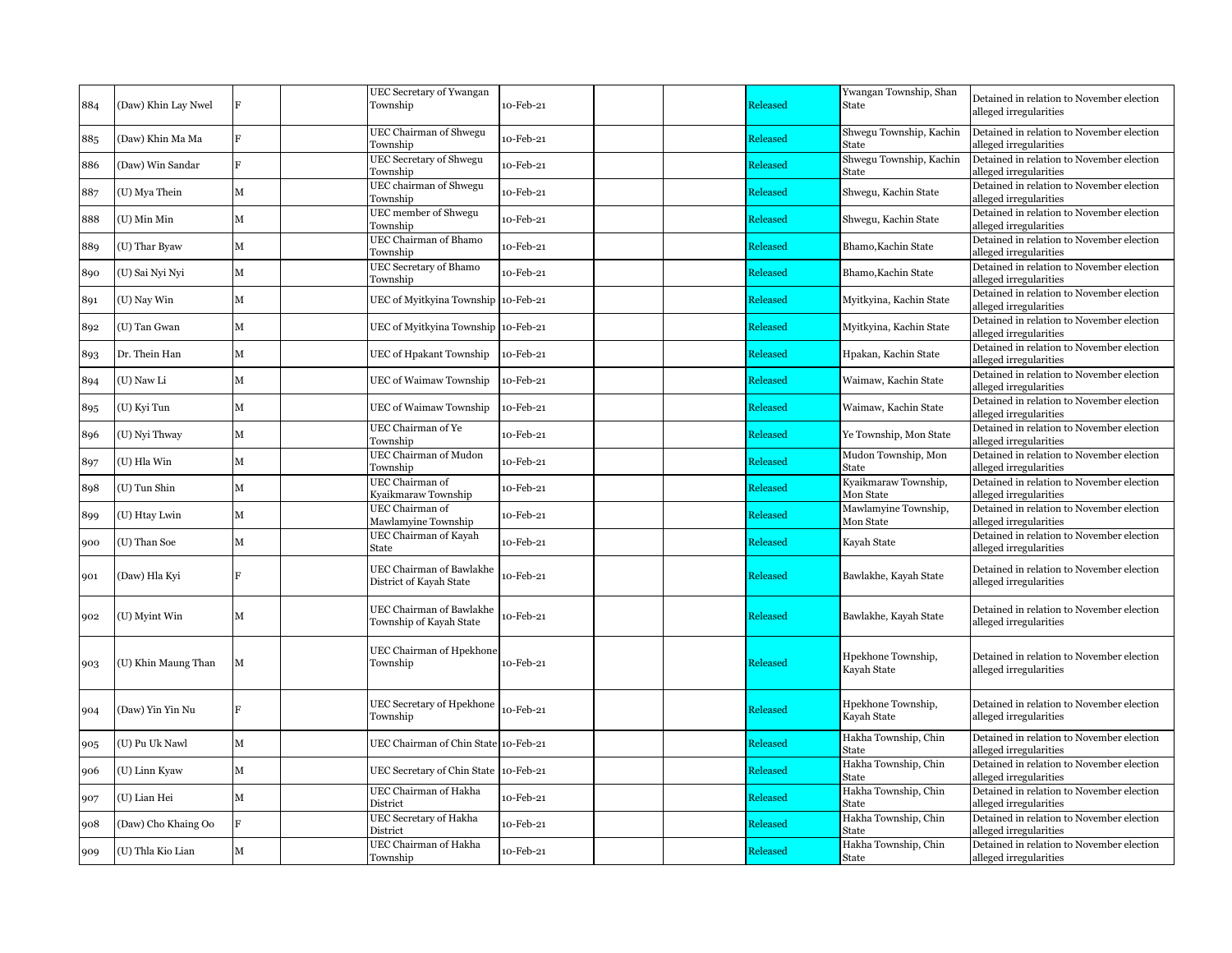| 910 | (U) Thawng Za Sang                | M              | UEC Secretary of Hakha<br>Township           | 10-Feb-21 | Released | Hakha Township, Chin<br>State      | Detained in relation to November election<br>alleged irregularities      |
|-----|-----------------------------------|----------------|----------------------------------------------|-----------|----------|------------------------------------|--------------------------------------------------------------------------|
| 911 | (U) Thla Mang                     | $\mathbf M$    | UEC Chairman of Htantalan<br>Township        | 10-Feb-21 | Released | Htantalan Township,<br>Karen State | Detained in relation to November election<br>alleged irregularities      |
| 912 | Salai Khin Aung<br>Ling@Sang Sang | M              | UEC Secretary of Htantalan<br>Township       | 10-Feb-21 | Released | Htantalan Township,<br>Karen State | Detained in relation to November election<br>alleged irregularities      |
| 913 | (U) L Cang Toi                    | М              | UEC Chairman of Matupi<br>District           | 10-Feb-21 | Released | Matupi Township, Chin<br>State     | Detained in relation to November election<br>alleged irregularities      |
| 914 | (U) Min Aung Shing                | M              | UEC Secretary of of Matupi<br>District       | 10-Feb-21 | Released | Matupi Township, Chin<br>State     | Detained in relation to November election<br>alleged irregularities      |
| 915 | (U) Lian Thang                    | $\mathbf M$    | UEC Chairman of Matupi<br>Township           | 10-Feb-21 | Released | Matupi Township, Chin<br>State     | Detained in relation to November election<br>alleged irregularities      |
| 916 | (U) Naing Awm                     | М              | UEC Secretary of of Matupi<br>Township       | 10-Feb-21 | Released | Matupi Township, Chin<br>State     | Detained in relation to November election<br>alleged irregularities      |
| 917 | (U) San Thar Kyaw                 | M              | UEC Chairman of Paletetwa<br>Township        | 10-Feb-21 | Released | Paletwa Township, Chin<br>State    | Detained in relation to November election<br>alleged irregularities      |
| 918 | (U) Myint Swe                     | М              | UEC Chairman of Mindat<br>District           | 10-Feb-21 | Released | Mindat Township, Chin<br>State     | Detained in relation to November election<br>alleged irregularities      |
| 919 | (U) Kee Aung                      | М              | UEC Chairman of Mindat<br>Township           | 10-Feb-21 | Released | Mindat Township, Chin<br>State     | Detained in relation to November election<br>alleged irregularities      |
| 920 | (U) Mya Maung                     | M              | <b>UEC Chairman of Kanpetlet</b><br>Township | 10-Feb-21 | Released | Kanpetlet Township, Chin<br>State  | Detained in relation to November election<br>alleged irregularities      |
| 921 | (U) Kee Law                       | М              | UEC Secretary of Kanpetlet<br>Township       | 10-Feb-21 | Released | Kanpetlet Township, Chin<br>State  | Detained in relation to November election<br>alleged irregularities      |
| 922 | (U) Suan Khant Kham               | $\mathbf M$    | <b>UEC Chairman of Tedim</b><br>Township     | 10-Feb-21 | Released | Tedim Township, Chin<br>State      | Detained in relation to November election<br>alleged irregularities      |
| 923 | (Daw) Deih San Kim                | $\mathbf{F}$   | <b>UEC</b> Secretary of Tedim<br>Township    | 10-Feb-21 | Released | Tedim Township, Chin<br>State      | Detained in relation to November election<br>alleged irregularities      |
| 924 | (U) San Thang                     | М              | UEC Chairman of Falam<br>District            | 10-Feb-21 | Released | Falam Township, Chin Sta           | Detained in relation to November election<br>alleged irregularities      |
| 925 | (U) Myo Min Soe                   | $\mathbf M$    | <b>UEC Secretary of Falam</b><br>District    | 10-Feb-21 | Released | Falam Township, Chin Sta           | Detained in relation to November election<br>alleged irregularities      |
| 926 | (U) Tha Khar                      | М              | UEC Chairman of Falam<br>Township            | 10-Feb-21 | Released | Falam Township, Chin Sta           | Detained in relation to November election<br>alleged irregularities      |
| 927 | (U) Min Kant                      | $\mathbf{M}$   | UEC Secretary of Falam<br>Township           | 10-Feb-21 | Released | Falam Township, Chin Stat          | Detained in relation to November election<br>alleged irregularities      |
| 928 | (U) Tual Lian Thang               | M              | <b>UEC Chairman of Tonzang</b><br>Township   | 10-Feb-21 | Released | Tonzang Township, Chin<br>State    | Detained in relation to November election<br>alleged irregularities      |
| 929 | (U) Thang H Lang                  | M              | UEC Secretary of Tonzang<br>Township         | 10-Feb-21 | Released | Tonzang Township, Chin<br>State    | Detained in relation to November election<br>alleged irregularities      |
| 930 | (U) Htin Kyaw                     | M              | UEC Chairman of Taunggyi<br>Township         | 10-Feb-21 | Released | Taunggyi Township, Shan<br>State   | Detained in relation to November election<br>alleged irregularities      |
| 931 | (U) Tin Soe                       | М              | <b>UEC Member of Taunggyi</b><br>Township    | 10-Feb-21 | Released | Taunggyi Township, Shan<br>State   | Detained in relation to November election<br>alleged irregularities      |
| 932 | (Daw) Tin Tin Htwe                | $\overline{B}$ | <b>UEC Chairman of Hopong</b><br>Township    | 10-Feb-21 | Released | Hopong Township, Shan<br>State     | Detained in relation to November election<br>alleged irregularities      |
| 933 | (Daw) Khin Mar Aye                | $\mathbf F$    | UEC Secretary of Pakokku<br>Township         | 10-Feb-21 | Released | Pakokku Township,<br>Magway Region | Detained in relation to November election<br>alleged irregularities      |
| 934 | (U) Than Tin                      | M              | UEC Chairman of Loilem<br>District           | 10-Feb-21 | Released | Loilem Township, Shan<br>State     | Detained in relation to November election<br>alleged irregularities      |
| 935 | (U) Thet Naing                    | M              | UEC Chairman of Loilem<br>Township           | 10-Feb-21 | Released | Loilem Township, Shan<br>State     | Detained in relation to November election<br>alleged irregularities      |
| 936 | (U) Than Swe                      | М              | UEC Member (Kalaw)                           | 10-Feb-21 | Released | Kalaw Township, Shan<br>State      | Detained in relation to Nove+J557mber<br>election alleged irregularities |
| 937 | (U) San Thaung                    | M              | UEC Chairman of<br>Namhkan Township          | 10-Feb-21 | Released | Namhkan Township, Shan<br>State    | Namhkan Township, Shan State                                             |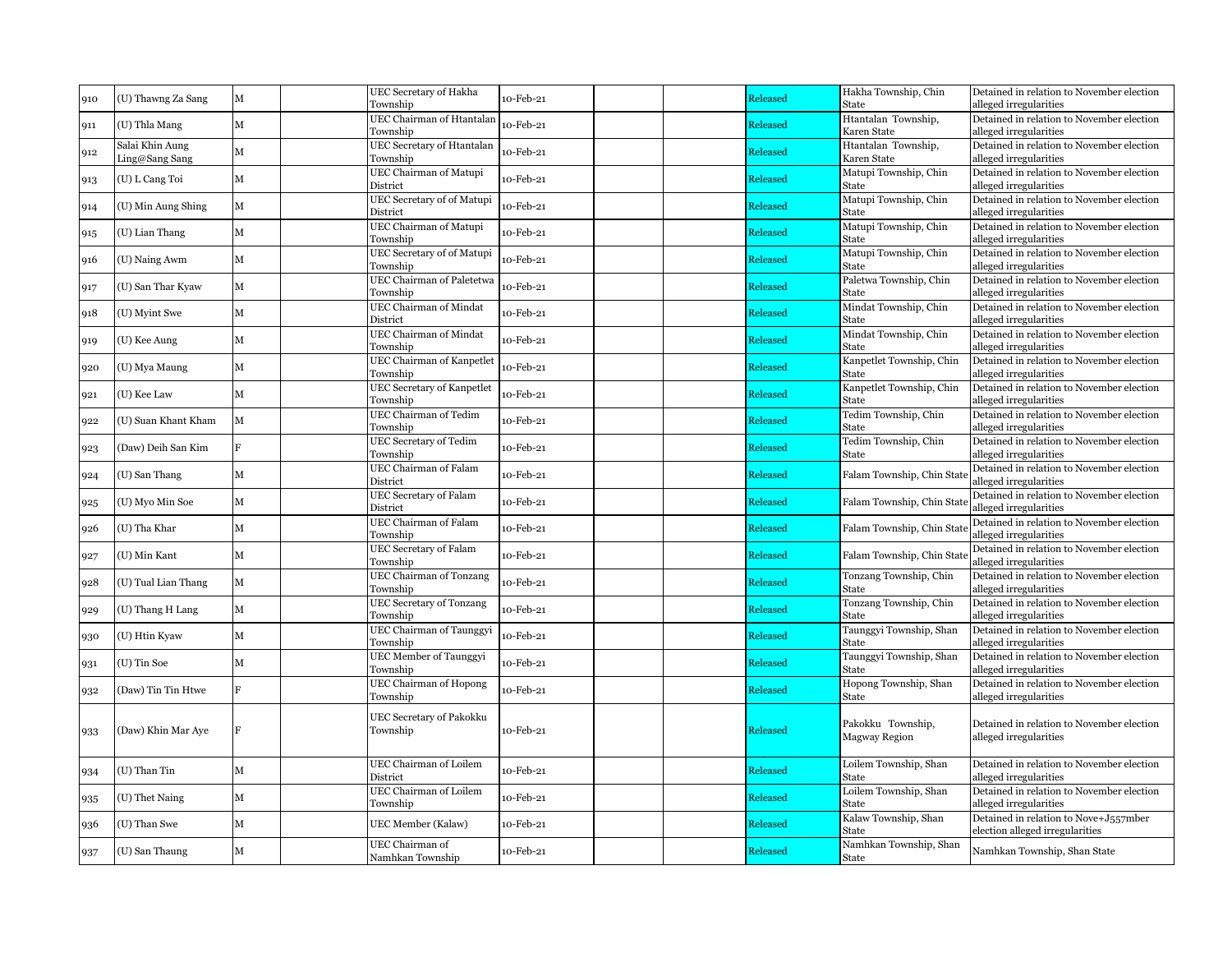| 938 | (U) Aung Kyaw Naing       | $\mathbf M$    | UEC Chairman of Hsihseng<br>Township          | 10-Feb-21 | Released        | Hsihseng Township, Shan<br>State      | Detained in relation to November election<br>alleged irregularities                                            |
|-----|---------------------------|----------------|-----------------------------------------------|-----------|-----------------|---------------------------------------|----------------------------------------------------------------------------------------------------------------|
| 939 | (U) Zaw Min Latt          | $\mathbf M$    | <b>UEC Chairman of Yatsauk</b><br>Township    | 10-Feb-21 | <b>Released</b> | Yatsauk Township, Shan<br>State       | Detained in relation to November election<br>alleged irregularities                                            |
| 940 | (U) Tin Win               | М              | UEC Chairman of Tamu<br>District              | 11-Feb-21 | Released        | Tamu Township, Sagaing<br>Region      | Detained in relation to November election<br>alleged irregularities                                            |
| 941 | (U) Ye Htet Soe           | M              | UEC Secretary of Tamu<br>District             | 11-Feb-21 | Released        | Tamu Township, Sagaing<br>Region      | He was detained days after the military<br>staged a coup.                                                      |
| 942 | (U) Thar Hlaing           | $\mathbf{M}$   | UEC Chairman of Hsipaw<br>Township            | 11-Feb-21 | <b>Released</b> | Hsipaw Township, Shan<br><b>State</b> | Detained in relation to November election<br>alleged irregularities                                            |
| 943 | (U) Sai Min Lwin          | $\mathbf M$    | UEC Secretary of Hsipaw<br>Township           | 11-Feb-21 | Released        | Hsipaw Township, Shan<br>State        | Detained in relation to November election<br>alleged irregularities                                            |
| 944 | (U) Khin Maung            | $\mathbf M$    | Chair Person of District<br>UEC, Myingyan     | 11-Feb-21 | Released        | Myingyan Township,<br>Mandalay Region | Detained in relation to November election<br>alleged irregularities. Lost contact on the 12<br>Feb till 13 Feb |
| 945 | (U) Soe Tun               | М              | UEC Chairman of Kyaukme<br>Township           | 11-Feb-21 | <b>Released</b> | Kyaukme Township, Shan<br>State       | Detained in relation to November election<br>alleged irregularities                                            |
| 946 | (U) Kyi Tun               | М              | Chairperson (Dewai District<br>UEC)           | 11-Feb-21 | Released        | Dawei Township,<br>Tanintharyi Region |                                                                                                                |
| 947 | (U) Soe Thein             | M              | Chairperson (Longlon<br>Township UEC)         | 11-Feb-21 | <b>Released</b> | Dawei Township,<br>Tanintharyi Region |                                                                                                                |
| 948 | Unknown                   |                | Chairperson (Yephyu<br>Township UEC)          | 11-Feb-21 | Released        | Dawei Township,<br>Tanintharyi Region |                                                                                                                |
| 949 | (U) Nan Du                | M              | UEC Chairman of Bhamo<br>District             | February  | Released        | Bhamo, Kachin State                   | Detained in relation to November election<br>alleged irregularities                                            |
| 950 | (Daw) Mary Nan            | $\overline{B}$ | UEC Chairman of Kachin<br>State               | February  | Released        | Kachin State                          | Detained in relation to November election<br>alleged irregularities                                            |
| 951 | (Daw) San Wai             | $\overline{R}$ | District UEC of Kachin State February         |           | <b>Released</b> | Kachin State                          | Detained in relation to November election<br>alleged irregularities                                            |
| 952 | (U) Myo Nyunt Oo          | $\mathbf M$    | District UEC of Kachin State February         |           | <b>Released</b> | Kachin State                          | Detained in relation to November election<br>alleged irregularities                                            |
| 953 | (U) Sai Ohn Hlaing        | M              | <b>UEC Chairman of Momauk</b><br>Township     | February  | Released        | Momauk Township, Kachin<br>State      | Detained in relation to November election<br>alleged irregularities                                            |
| 954 | (Daw) Theint Theint Tun F |                | <b>UEC</b> of Momauk Township                 | February  | Released        | State                                 | Momauk Township, Kachin Detained in relation to November election<br>alleged irregularities                    |
| 955 | (U) Myint Maung           | M              | <b>UEC</b> of Momauk Township                 | February  | Released        | Mansi Township, Kachin<br>State       | Detained in relation to November election<br>alleged irregularities                                            |
| 956 | (U) Mya Min Min Htike     | $\mathbf{M}$   | <b>UEC Secretary of Mansi</b><br>Township     | February  | Released        | Mansi Township, Kachin<br>State       | Detained in relation to November election<br>alleged irregularities                                            |
| 957 | (U) San Aye               | М              | UEC Chairman of Mohnyin<br>Township           | February  | Released        | Mohnyin Township, Kachin<br>State     | Detained in relation to November election<br>alleged irregularities                                            |
| 958 | (Daw) Khin May Soe        | $\overline{B}$ | <b>UEC Secretary of Mohnyin</b><br>Township   | February  | <b>Released</b> | State                                 | Mohnyin Township, Kachin Detained in relation to November election<br>alleged irregularities                   |
| 959 | (U) Rum Me Yone           | M              | UEC Chairman of<br>Machanbaw Township         | February  | Released        | Machanbaw Township,<br>Kachin State   | Detained in relation to November election<br>alleged irregularities                                            |
| 960 | (U) Moe Aung              | M              | UEC Secretary of<br>Machanbaw Township        | February  | Released        | Machanbaw Township,<br>Kachin State   | Detained in relation to November election<br>alleged irregularities                                            |
| 961 | (U) Sein Min              | M              | UEC Chairman of Chipwi<br>Township            | February  | Released        | Chipwi Township, Kachin<br>State      | Detained in relation to November election<br>alleged irregularities                                            |
| 962 | (U) Zone Baw              | M              | UEC Secretary of Chipwi<br>Township           | February  | Released        | Chipwi Township, Kachin<br>State      | Detained in relation to November election<br>alleged irregularities                                            |
| 963 | (U) La Par Loon           | $\mathbf M$    | UEC Chairman of Tsawlaw<br>Township           | February  | Released        | Tsawlaw Township, Kachin<br>State     | Detained in relation to November election<br>alleged irregularities                                            |
| 964 | (Daw) Khin Khin Htay      | $\overline{F}$ | UEC Chairman of Mogaung<br>Township           | February  | <b>Released</b> | Mogaung Township, Kachin<br>State     | Detained in relation to November election<br>alleged irregularities                                            |
| 965 | (U) Loke Yoon             | М              | <b>UEC</b> Chairman of Northern<br>Shan State | February  | Released        | Lashio Township, Shan<br>State        | Detained in relation to November election<br>alleged irregularities                                            |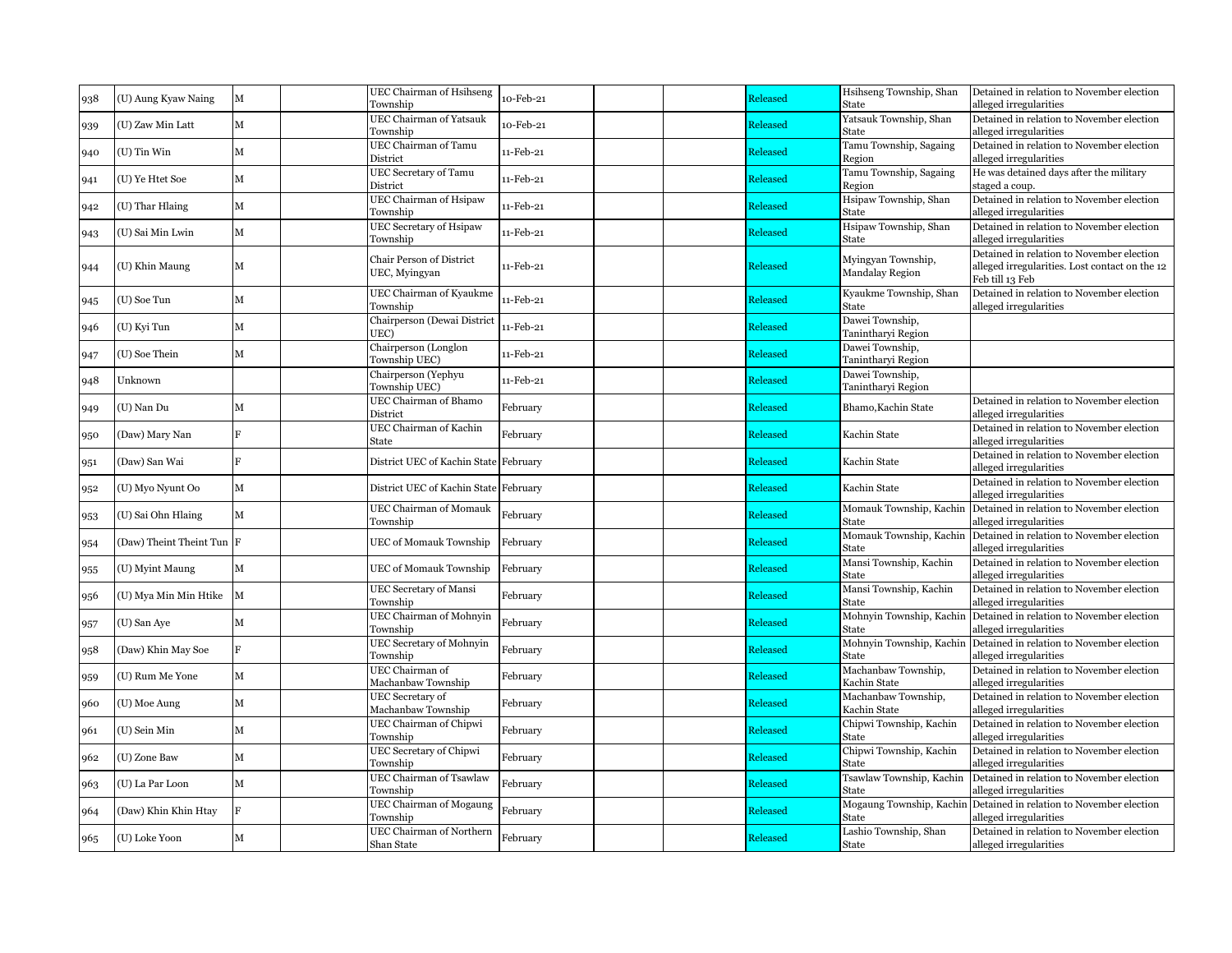| 966 | (Daw) Mya Mya         | Township                            | <b>UEC Member of Mongmit</b>     | February |  | Released | Mongmit Township, Shan<br>State          | Detained in relation to November election<br>alleged irregularities                         |
|-----|-----------------------|-------------------------------------|----------------------------------|----------|--|----------|------------------------------------------|---------------------------------------------------------------------------------------------|
| 967 | (U) Min Lwin          | Township                            | <b>UEC Member of Mongmit</b>     | February |  | Released | Mongmit Township, Shan<br><b>State</b>   | Detained in relation to November election<br>alleged irregularities                         |
| 968 | (U) J Let Kham        |                                     | UEC of Kutkai Township           | February |  | Released | Kutkai Township, Shan<br>State           | Detained in relation to November election<br>alleged irregularities                         |
| 969 | (Daw) Kaung Jar Khunr |                                     | UEC of Kutkai Township           | February |  | Released | Kutkai Township, Shan<br>State           | Detained in relation to November election<br>alleged irregularities                         |
| 970 | (U) Sai Kyauk         | <b>District</b>                     | UEC Chariman of Tachileik        | February |  | Released | Tachileik Township, Shan<br><b>State</b> | Detained in relation to November election<br>alleged irregularities                         |
| 971 | (U) Yan Naung Soe     |                                     | <b>UEC</b> of Tachileik District | February |  | Released | Tachileik Township, Shan<br>State        | Detained in relation to November election<br>alleged irregularities                         |
| 972 | (Daw) Aye Thandar Soe |                                     | <b>UEC</b> of Tachileik District | February |  | Released | Tachileik Township, Shan<br>State        | Detained in relation to November election<br>alleged irregularities                         |
| 973 | (U) Aung Min          | Township                            | <b>UEC Chairman of Tachileik</b> | February |  | Released | Tachileik Township, Shan<br>State        | Detained in relation to November election<br>alleged irregularities                         |
| 974 | (U) Tin Maung         | Shwe Township                       | UEC Chairman of Nyaung           | February |  | Released | Nyaung Shwe Township,<br>Shan State      | Detained in relation to November election<br>alleged irregularities                         |
| 975 | (U) Sai Htoo          | District                            | UEC Chair of Mong Hsat           | February |  | Released | Mong Hsat, Shan State                    | Detained in relation to November election<br>alleged irregularities                         |
| 976 | (U) Khin Maung Cho    | <b>Hsat District</b>                | <b>UEC Secretary of Mong</b>     | February |  | Released | Mong Hsat, Shan State                    | Detained in relation to November election<br>alleged irregularities                         |
| 977 | (U) Myo Min           | UEC Member of<br>Mongkaung Township |                                  | February |  | Released | Mongkung Township, Shan<br>State         | Detained in relation to November election<br>alleged irregularities                         |
| 978 | (Daw) Nyein Myint Moe | UEC Member of<br>Mongkaung Township |                                  | February |  | Released | <b>State</b>                             | Mongkung Township, Shan Detained in relation to November election<br>alleged irregularities |

**978+ 123 (Co Defendant of Dr. Zarni Min Shwe) Total - 1101**